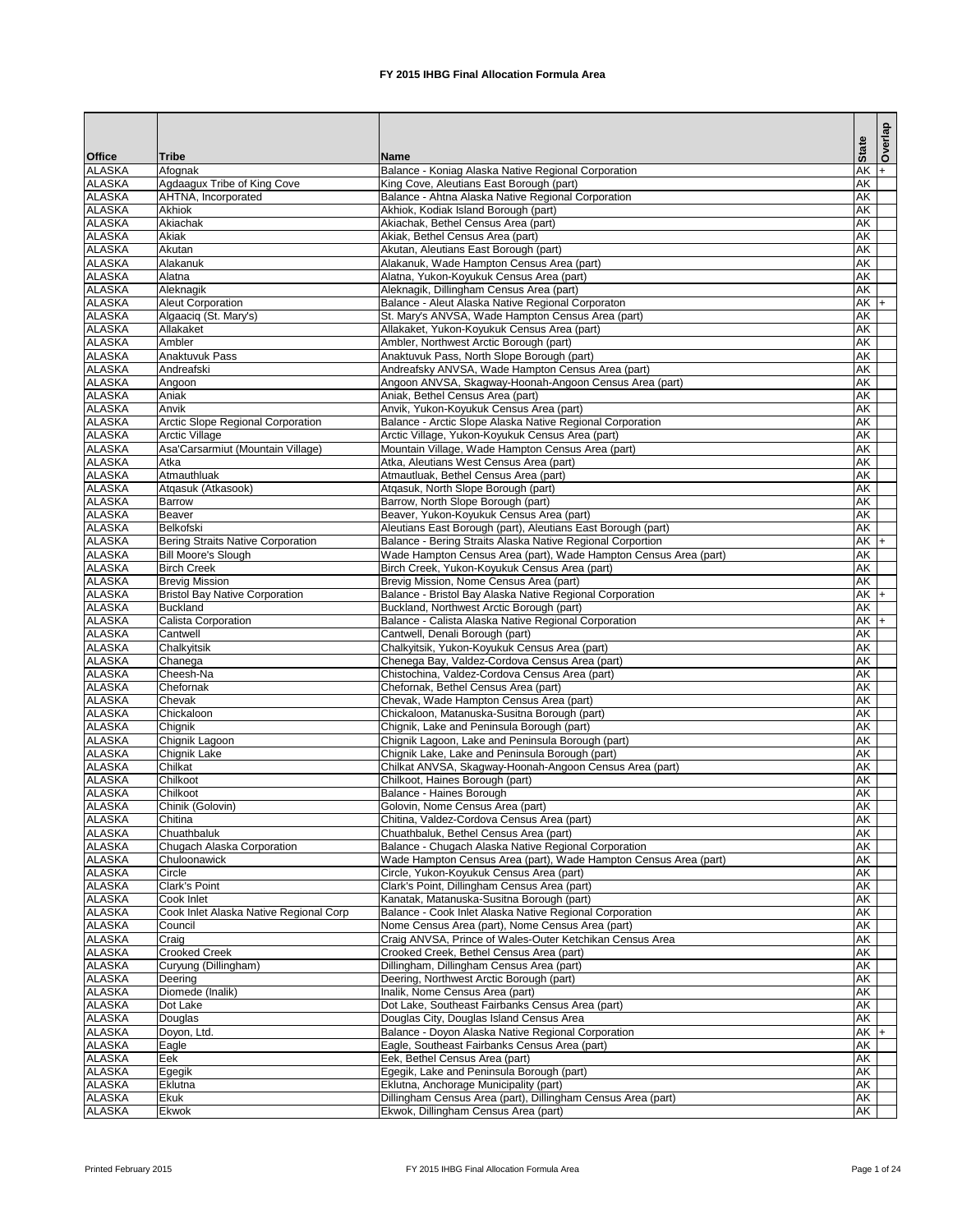|                                |                               |                                                                                                   |                        | Overlap |
|--------------------------------|-------------------------------|---------------------------------------------------------------------------------------------------|------------------------|---------|
| <b>Office</b>                  | <b>Tribe</b>                  | <b>Name</b>                                                                                       | <b>State</b>           |         |
| <b>ALASKA</b>                  | Elim                          | Balance - Nome Census Area                                                                        | <b>AK</b>              | $ + $   |
| <b>ALASKA</b>                  | Emmonak                       | Emmonak, Wade Hampton Census Area (part)                                                          | <b>AK</b>              |         |
| <b>ALASKA</b><br><b>ALASKA</b> | Evansville (Bettles Field)    | Evansville, Yukon-Koyukuk Census Area (part)                                                      | <b>AK</b>              |         |
| <b>ALASKA</b>                  | Eyak<br>Eyak                  | City of Cordova, City of Cordova<br>Eyak ANVSA, Valdez-Cordova Census Area (part)                 | AK<br><b>AK</b>        |         |
| <b>ALASKA</b>                  | <b>False Pass</b>             | False Pass, Aleutians East Borough (part)                                                         | <b>AK</b>              |         |
| <b>ALASKA</b>                  | Fort Yukon                    | Fort Yukon, Yukon-Koyukuk Census Area (part)                                                      | <b>AK</b>              |         |
| <b>ALASKA</b>                  | Gakona                        | Gakona ANVSA, Valdez-Cordova Census Area (part)                                                   | <b>AK</b>              |         |
| <b>ALASKA</b>                  | Galena (Louden Village)       | Galena, Yukon-Koyukuk Census Area (part)                                                          | <b>AK</b>              |         |
| <b>ALASKA</b><br><b>ALASKA</b> | Gambell<br>Georgetown         | Gambell, Nome Census Area (part)<br>Georgetown, Bethel Census Area (part)                         | <b>AK</b><br><b>AK</b> |         |
| <b>ALASKA</b>                  | Goodnews Bay                  | Goodnews Bay, Bethel Census Area (part)                                                           | <b>AK</b>              |         |
| <b>ALASKA</b>                  | Grayling                      | Grayling, Yukon-Koyukuk Census Area (part)                                                        | <b>AK</b>              |         |
| <b>ALASKA</b>                  | Gulkana                       | Gulkana, Valdez-Cordova Census Area (part)                                                        | <b>AK</b>              |         |
| <b>ALASKA</b>                  | <b>Hamilton</b>               | Wade Hampton Census Area (part), Wade Hampton Census Area (part)                                  | <b>AK</b>              |         |
| <b>ALASKA</b>                  | <b>Healy Lake</b>             | Healy Lake, Southeast Fairbanks Census Area (part)                                                | <b>AK</b>              |         |
| <b>ALASKA</b><br><b>ALASKA</b> | <b>Holy Cross</b><br>Hoonah   | Holy Cross, Yukon-Koyukuk Census Area (part)<br>Hoonah, Skagway-Hoonah-Angoon Census Area (part)  | AK<br><b>AK</b>        |         |
| <b>ALASKA</b>                  | Hooper Bay                    | Hooper Bay, Wade Hampton Census Area (part)                                                       | <b>AK</b>              |         |
| <b>ALASKA</b>                  | <b>Hughes</b>                 | Hughes, Yukon-Koyukuk Census Area (part)                                                          | <b>AK</b>              |         |
| <b>ALASKA</b>                  | <b>Huslia</b>                 | Huslia, Yukon-Koyukuk Census Area (part)                                                          | <b>AK</b>              |         |
| <b>ALASKA</b>                  | Hydaburg                      | Hydaburg, Prince of Wales-Outer Ketchikan Census Area                                             | AK                     |         |
| <b>ALASKA</b>                  | Igiugig                       | Igiugig, Lake and Peninsula Borough (part)                                                        | <b>AK</b>              |         |
| <b>ALASKA</b>                  | Iliamna                       | Iliamna, Lake and Peninsula Borough (part)                                                        | AK                     |         |
| <b>ALASKA</b><br><b>ALASKA</b> | <b>Iqurmuit</b><br>Ivanof Bay | Russian Mission, Wade Hampton Census Area (part)<br>Ivanof Bay, Lake and Peninsula Borough (part) | <b>AK</b><br><b>AK</b> |         |
| <b>ALASKA</b>                  | Kaguyak                       | Balance - Koniag Alaska Native Regional Corporation                                               | $AK +$                 |         |
| <b>ALASKA</b>                  | Kake                          | Kake ANVSA, Wrangell-Petersburg Census Area (part)                                                | <b>AK</b>              |         |
| <b>ALASKA</b>                  | Kaktovik                      | Kaktovik, North Slope Borough (part)                                                              | <b>AK</b>              |         |
| <b>ALASKA</b>                  | Kalskag                       | Kalskag, Bethel Census Area (part)                                                                | <b>AK</b>              |         |
| <b>ALASKA</b>                  | Kaltag                        | Kaltag, Yukon-Koyukuk Census Area (part)                                                          | <b>AK</b>              |         |
| <b>ALASKA</b><br><b>ALASKA</b> | Kanatak<br>Karluk             | <b>Minimum Needs</b><br>Karluk, Kodiak Island Borough (part)                                      | <b>AK</b><br>AK        |         |
| <b>ALASKA</b>                  | Kasigluk                      | Kasigluk, Bethel Census Area (part)                                                               | AK                     |         |
| <b>ALASKA</b>                  | Kassan                        | Kasaan ANVSA, Prince of Wales-Outer Ketchikan Census Area                                         | AK                     |         |
| <b>ALASKA</b>                  | Kenaitze                      | Kenaitze, Kenai Peninsula Borough (part)                                                          | AK                     |         |
| <b>ALASKA</b>                  | Ketchikan                     | Balance - Ketchikan Gateway Borough                                                               | <b>AK</b>              |         |
| <b>ALASKA</b>                  | Kiana                         | Kiana, Northwest Arctic Borough (part)                                                            | AK                     |         |
| <b>ALASKA</b><br><b>ALASKA</b> | King Island<br>King Salmon    | Balance - Nome Census Area<br>Balance - Bristol Bay Alaska Native Regional Corporation            | $AK$ +<br>$AK +$       |         |
| <b>ALASKA</b>                  | Kipnuk                        | Kipnuk, Bethel Census Area (part)                                                                 | <b>AK</b>              |         |
| <b>ALASKA</b>                  | Kivalina                      | Kivalina, Northwest Arctic Borough (part)                                                         | AK                     |         |
| <b>ALASKA</b>                  | Klawock                       | Klawock ANVSA, Prince of Wales-Outer Ketchikan Census Area                                        | AK                     |         |
| <b>ALASKA</b>                  | Kluti Kaah (Copper Center)    | Copper Center, Valdez-Cordova Census Area (part)                                                  | <b>AK</b>              |         |
| <b>ALASKA</b>                  | Knik                          | Knik ANVSA, Matanuska-Susitna Borough (part)                                                      | <b>AK</b>              |         |
| <b>ALASKA</b><br><b>ALASKA</b> | Kobuk<br>Kokhanok             | Kobuk, Northwest Arctic Borough (part)<br>Kokhanok, Lake and Peninsula Borough (part)             | <b>AK</b><br>AK        |         |
| <b>ALASKA</b>                  | Kongiganak                    | Kongiganak, Bethel Census Area (part)                                                             | <b>AK</b>              |         |
| <b>ALASKA</b>                  | Koniag, Incorporated          | Balance - Koniag Alaska Native Regional Corporation                                               | $AK +$                 |         |
| <b>ALASKA</b>                  | Kotlik                        | Kotlik, Wade Hampton Census Area (part)                                                           | AK                     |         |
| <b>ALASKA</b>                  | Kotzebue                      | Kotzebue, Northwest Arctic Borough (part)                                                         | AK                     |         |
| <b>ALASKA</b>                  | Koyuk                         | Koyuk, Nome Census Area (part)                                                                    | AK<br>AK               |         |
| <b>ALASKA</b><br><b>ALASKA</b> | Koyukuk<br>Kwethluk           | Koyukuk, Yukon-Koyukuk Census Area (part)<br>Kwethluk, Bethel Census Area (part)                  | AK                     |         |
| <b>ALASKA</b>                  | Kwigillingok                  | Kwigillingok, Bethel Census Area (part)                                                           | AK                     |         |
| <b>ALASKA</b>                  | Kwinhagak (Quinhagak)         | Kwinhagak, Bethel Census Area (part)                                                              | AK                     |         |
| <b>ALASKA</b>                  | Larsen Bay                    | Larsen Bay, Kodiak Island Borough (part)                                                          | <b>AK</b>              |         |
| <b>ALASKA</b>                  | Lesnoi (Woody Island)         | Balance - Koniag Alaska Native Regional Corporation                                               | $AK$ +                 |         |
| <b>ALASKA</b>                  | Levelock                      | Levelock, Lake and Peninsula Borough (part)                                                       | AK                     |         |
| <b>ALASKA</b><br><b>ALASKA</b> | Lime Village<br>Lower.Kalskag | Bethel Census Area (part), Bethel Census Area (part)<br>Lower Kalskag, Bethel Census Area (part)  | AK<br><b>AK</b>        |         |
| <b>ALASKA</b>                  | <b>Manley Hot Springs</b>     | Manley Hot Springs, Yukon-Koyukuk Census Area (part)                                              | <b>AK</b>              |         |
| <b>ALASKA</b>                  | Manokotak                     | Manokotak, Dillingham Census Area (part)                                                          | <b>AK</b>              |         |
| <b>ALASKA</b>                  | Marshall                      | Marshall, Wade Hampton Census Area (part)                                                         | AK                     |         |
| <b>ALASKA</b>                  | Mary's Igloo                  | Nome Census Area (part), Nome Census Area (part)                                                  | AK                     |         |
| <b>ALASKA</b>                  | <b>McGrath</b>                | McGrath, Yukon-Koyukuk Census Area (part)                                                         | AK                     |         |
| <b>ALASKA</b><br><b>ALASKA</b> | Mekoryuk<br>Mentasta          | Mekoryuk, Bethel Census Area (part)<br>Mentasta Lake, Valdez-Cordova Census Area (part)           | AK<br>AK               |         |
| <b>ALASKA</b>                  | Metlakatla (Annette Island)   | Annette Island Reserve, Ketchikan Gateway Borough (part)                                          | AK                     |         |
| <b>ALASKA</b>                  | Metlakatla (Annette Island)   | Annette Island Reserve, Prince of Wales-Outer Ketchikan Census Area                               | AK                     |         |
| <b>ALASKA</b>                  | Minto                         | Minto, Yukon-Koyukuk Census Area (part)                                                           | <b>AK</b>              |         |
| <b>ALASKA</b>                  | Naknek                        | Naknek, Bristol Bay Borough (part)                                                                | AK                     |         |

Printed February 2015 **FX** 2015 IHBG Final Allocation Formula Area Page 2 of 24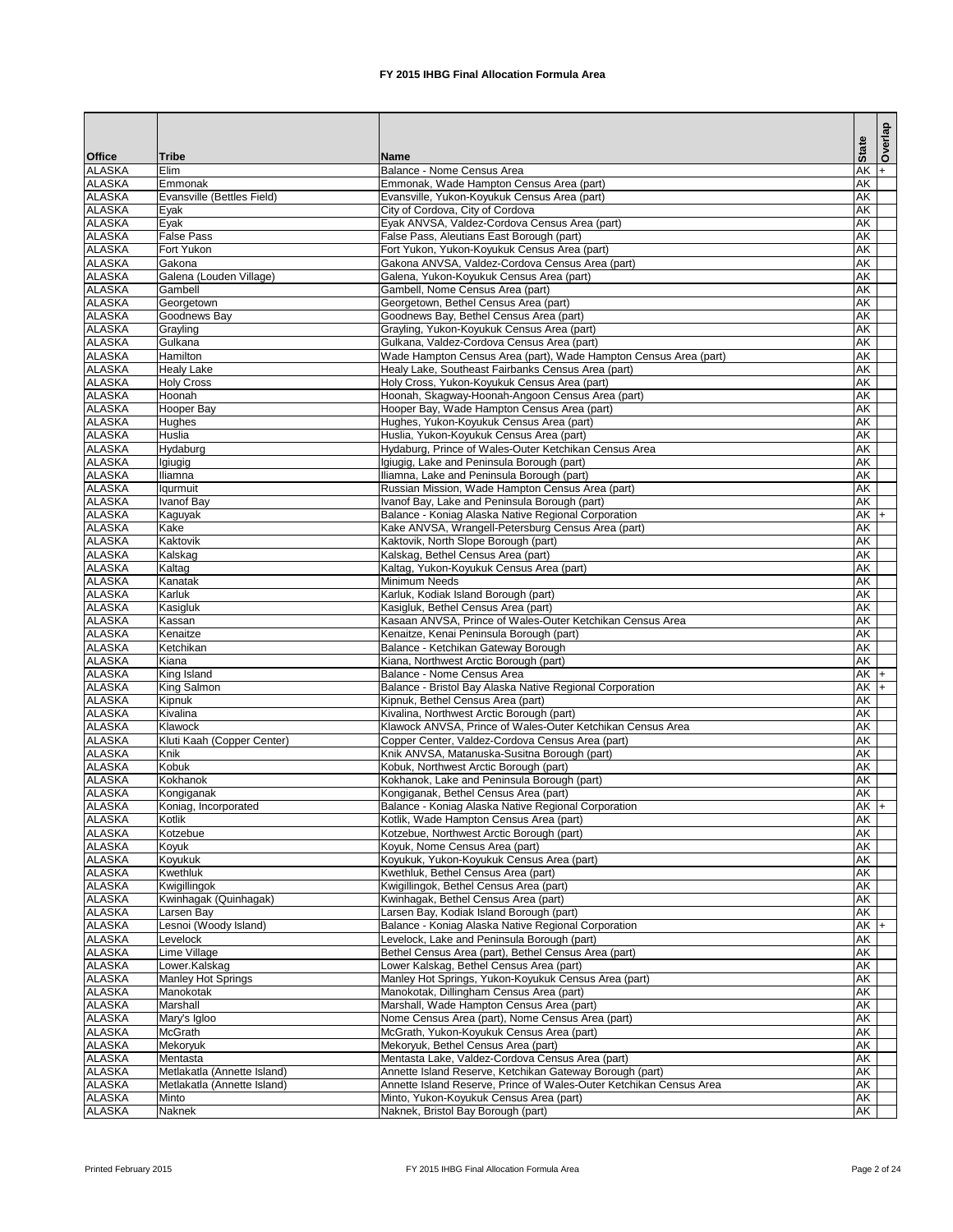|                                |                                           |                                                                                                                        |                          | Overlap |
|--------------------------------|-------------------------------------------|------------------------------------------------------------------------------------------------------------------------|--------------------------|---------|
| <b>Office</b>                  | <b>Tribe</b>                              | <b>Name</b>                                                                                                            | <b>State</b>             |         |
| <b>ALASKA</b>                  | <b>NANA Corporation</b>                   | Balance - NANA Alaska Native Regional Corporation                                                                      | <b>AK</b>                |         |
| <b>ALASKA</b>                  | Nanwelek (English Bay)                    | Nanwalek, Kenai Peninsula Borough (part)                                                                               | AK                       |         |
| <b>ALASKA</b>                  | Napaimute                                 | Bethel Census Area (part), Bethel Census Area (part)<br>Napakiak, Bethel Census Area (part)                            | AK<br><b>AK</b>          |         |
| <b>ALASKA</b><br><b>ALASKA</b> | Napakiak<br>Napaskiak                     | Napaskiak, Bethel Census Area (part)                                                                                   | AK                       |         |
| <b>ALASKA</b>                  | Nelson Lagoon                             | Nelson Lagoon, Aleutians East Borough (part)                                                                           | AK                       |         |
| <b>ALASKA</b>                  | Nenana                                    | Nenana, Yukon-Koyukuk Census Area (part)                                                                               | AK                       |         |
| <b>ALASKA</b>                  | New Koliganek                             | New Koliganek, Dillingham Census Area (part)                                                                           | AK                       |         |
| <b>ALASKA</b>                  | New Stuyahok                              | New Stuyahok, Dillingham Census Area (part)                                                                            | AK                       |         |
| <b>ALASKA</b>                  | Newhalen                                  | Newhalen, Lake and Peninsula Borough (part)                                                                            | AK                       |         |
| <b>ALASKA</b>                  | <b>Newtok</b>                             | Newtok, Bethel Census Area (part)                                                                                      | AK                       |         |
| <b>ALASKA</b><br><b>ALASKA</b> | Nightmute<br>Nikolai                      | Nightmute, Bethel Census Area (part)                                                                                   | AK<br><b>AK</b>          |         |
| <b>ALASKA</b>                  | Nikolski                                  | Nikolai, Yukon-Koyukuk Census Area (part)<br>Nikolski, Aleutians West Census Area (part)                               | <b>AK</b>                |         |
| <b>ALASKA</b>                  | Ninilchik                                 | Ninilchik, Kenai Peninsula Borough (part)                                                                              | <b>AK</b>                |         |
| <b>ALASKA</b>                  | <b>Noatak</b>                             | Noatak, Northwest Arctic Borough (part)                                                                                | <b>AK</b>                |         |
| <b>ALASKA</b>                  | Nome                                      | Balance - Nome Census Area                                                                                             | $AK +$                   |         |
| <b>ALASKA</b>                  | Nondalton                                 | Nondalton, Lake and Peninsula Borough (part)                                                                           | <b>AK</b>                |         |
| <b>ALASKA</b>                  | Noorvik                                   | Noorvik, Northwest Arctic Borough (part)                                                                               | <b>AK</b>                |         |
| <b>ALASKA</b>                  | Northway                                  | Balance - Doyon Alaska Native Regional Corporation                                                                     | $AK$ +                   |         |
| <b>ALASKA</b>                  | Northway                                  | Northway, Southeast Fairbanks Census Area (part)                                                                       | $AK +$                   |         |
| <b>ALASKA</b><br><b>ALASKA</b> | Nuiqsut<br><b>Nulato</b>                  | Nuigsut, North Slope Borough (part)                                                                                    | <b>AK</b><br>AK          |         |
| <b>ALASKA</b>                  | Nunakauyarmiut (Toksook Bay)              | Nulato, Yukon-Koyukuk Census Area (part)<br>Toksook Bay, Bethel Census Area (part)                                     | AK                       |         |
| <b>ALASKA</b>                  | Nunam Iqua (Sheldon's Point)              | Nunam Iqua, Wade Hampton Census Area (part)                                                                            | <b>AK</b>                |         |
| <b>ALASKA</b>                  | Nunapitchuk                               | Nunapitchuk, Bethel Census Area (part)                                                                                 | AK                       |         |
| <b>ALASKA</b>                  | Ohogamiut                                 | Wade Hampton Census Area (part), Wade Hampton Census Area (part)                                                       | AK                       |         |
| <b>ALASKA</b>                  | Old Harbor                                | Old Harbor, Kodiak Island Borough (part)                                                                               | $\overline{\mathsf{AK}}$ |         |
| <b>ALASKA</b>                  | Orutsararmuit (Bethel)                    | Bethel, Bethel Census Area (part)                                                                                      | AK                       |         |
| <b>ALASKA</b>                  | Oscarville                                | Oscarville, Bethel Census Area (part)                                                                                  | <b>AK</b>                |         |
| <b>ALASKA</b>                  | Ouzinkie<br>Paimiut                       | Ouzinkie, Kodiak Island Borough (part)                                                                                 | AK                       |         |
| <b>ALASKA</b><br><b>ALASKA</b> | <b>Pauloff Harbor Village</b>             | Wade Hampton Census Area (part), Wade Hampton Census Area (part)<br>Balance - Aleut Alaska Native Regional Corporation | AK<br>$AK +$             |         |
| <b>ALASKA</b>                  | Pedro Bay                                 | Pedro Bay, Lake and Peninsula Borough (part)                                                                           | <b>AK</b>                |         |
| <b>ALASKA</b>                  | Perryville                                | Perryville, Lake and Peninsula Borough (part)                                                                          | AK                       |         |
| <b>ALASKA</b>                  | Petersburg                                | Petersburg Census Area, Wrangell-Petersburg Census Area (part)                                                         | $\overline{\mathsf{AK}}$ |         |
| <b>ALASKA</b>                  | <b>Pilot Point</b>                        | Pilot Point ANVSA, Lake and Peninsula Borough (part)                                                                   | <b>AK</b>                |         |
| <b>ALASKA</b>                  | <b>Pilot Station</b>                      | Pilot Station, Wade Hampton Census Area (part)                                                                         | <b>AK</b>                |         |
| <b>ALASKA</b>                  | Pitka's Point                             | Pitkas Point, Wade Hampton Census Area (part)                                                                          | <b>AK</b>                |         |
| <b>ALASKA</b>                  | Platinum                                  | Platinum, Bethel Census Area (part)                                                                                    | <b>AK</b>                |         |
| <b>ALASKA</b><br><b>ALASKA</b> | Point Hope<br>Point Lay                   | Point Hope, North Slope Borough (part)<br>Point Lay, North Slope Borough (part)                                        | AK<br><b>AK</b>          |         |
| <b>ALASKA</b>                  | Port Graham                               | Port Graham, Kenai Peninsula Borough (part)                                                                            | AK                       |         |
| <b>ALASKA</b>                  | Port Heiden                               | Port Heiden, Lake and Peninsula Borough (part)                                                                         | AK                       |         |
| <b>ALASKA</b>                  | Port Lions                                | Port Lions, Kodiak Island Borough (part)                                                                               | AK                       |         |
| <b>ALASKA</b>                  | Portage Creek                             | Portage Creek, Dillingham Census Area (part)                                                                           | <b>AK</b>                |         |
| <b>ALASKA</b>                  | Qagan Tayagungin (Sand Point)             | Sand Point, Aleutians East Borough (part)                                                                              | <b>AK</b>                |         |
| <b>ALASKA</b>                  | Qawalangin (Unalaska)                     | Unalaska, Aleutians West Census Area (part)                                                                            | <b>AK</b>                |         |
| <b>ALASKA</b>                  | Rampart                                   | Rampart, Yukon-Koyukuk Census Area (part)                                                                              | <b>AK</b>                |         |
| <b>ALASKA</b><br><b>ALASKA</b> | <b>Red Devil</b><br>Ruby                  | Red Devil, Bethel Census Area (part)<br>Ruby, Yukon-Koyukuk Census Area (part)                                         | <b>AK</b><br><b>AK</b>   |         |
| <b>ALASKA</b>                  | Saint George                              | St. George, Aleutians West Census Area (part)                                                                          | <b>AK</b>                |         |
| <b>ALASKA</b>                  | Saint Michael                             | St. Michael, Nome Census Area (part)                                                                                   | <b>AK</b>                |         |
| <b>ALASKA</b>                  | Saint Paul                                | St. Paul ANVSA, Aleutians West Census Area (part)                                                                      | <b>AK</b>                |         |
| <b>ALASKA</b>                  | Salamatoff                                | Salamatof, Kenai Peninsula Borough (part)                                                                              | <b>AK</b>                |         |
| <b>ALASKA</b>                  | Savoonga                                  | Savoonga, Nome Census Area (part)                                                                                      | <b>AK</b>                |         |
| <b>ALASKA</b>                  | Saxman                                    | Saxman, Ketchikan Gateway Borough (part)                                                                               | <b>AK</b>                |         |
| <b>ALASKA</b>                  | Scammon Bay                               | Scammon Bay, Wade Hampton Census Area (part)                                                                           | <b>AK</b>                |         |
| <b>ALASKA</b>                  | Selawik                                   | Selawik, Northwest Arctic Borough (part)                                                                               | <b>AK</b>                |         |
| <b>ALASKA</b><br><b>ALASKA</b> | Seldovia<br>Shageluk                      | Seldovia, Kenai Peninsula Borough (part)<br>Shageluk, Yukon-Koyukuk Census Area (part)                                 | <b>AK</b><br>AK          |         |
| <b>ALASKA</b>                  | Shaktoolik                                | Shaktoolik, Nome Census Area (part)                                                                                    | <b>AK</b>                |         |
| <b>ALASKA</b>                  | Shishmaref                                | Shishmaref, Nome Census Area (part)                                                                                    | <b>AK</b>                |         |
| <b>ALASKA</b>                  | Shungnak                                  | Shungnak, Northwest Arctic Borough (part)                                                                              | <b>AK</b>                |         |
| <b>ALASKA</b>                  | Sitka Tribe (was Baranof Island)          | Balance - Sitka City and Borough                                                                                       | <b>AK</b>                |         |
| <b>ALASKA</b>                  | Skagway                                   | Balance - Skagway-Hoonah-Angoon Census Area                                                                            | <b>AK</b>                |         |
| <b>ALASKA</b>                  | Sleetmute                                 | Sleetmute, Bethel Census Area (part)                                                                                   | AK                       |         |
| <b>ALASKA</b>                  | Solomon                                   | Solomon, Nome Census Area (part)                                                                                       | AK                       |         |
| <b>ALASKA</b>                  | South Naknek                              | South Naknek, Bristol Bay Borough (part)                                                                               | AK                       |         |
| <b>ALASKA</b><br><b>ALASKA</b> | <b>Stebbins</b><br><b>Stevens Village</b> | Stebbins, Nome Census Area (part)<br>Stevens Village, Yukon-Koyukuk Census Area (part)                                 | AK<br>AK                 |         |
| <b>ALASKA</b>                  | <b>Stony River</b>                        | Stony River, Bethel Census Area (part)                                                                                 | AK                       |         |
|                                |                                           |                                                                                                                        |                          |         |

Printed February 2015 **FX** 2015 IHBG Final Allocation Formula Area Page 3 of 24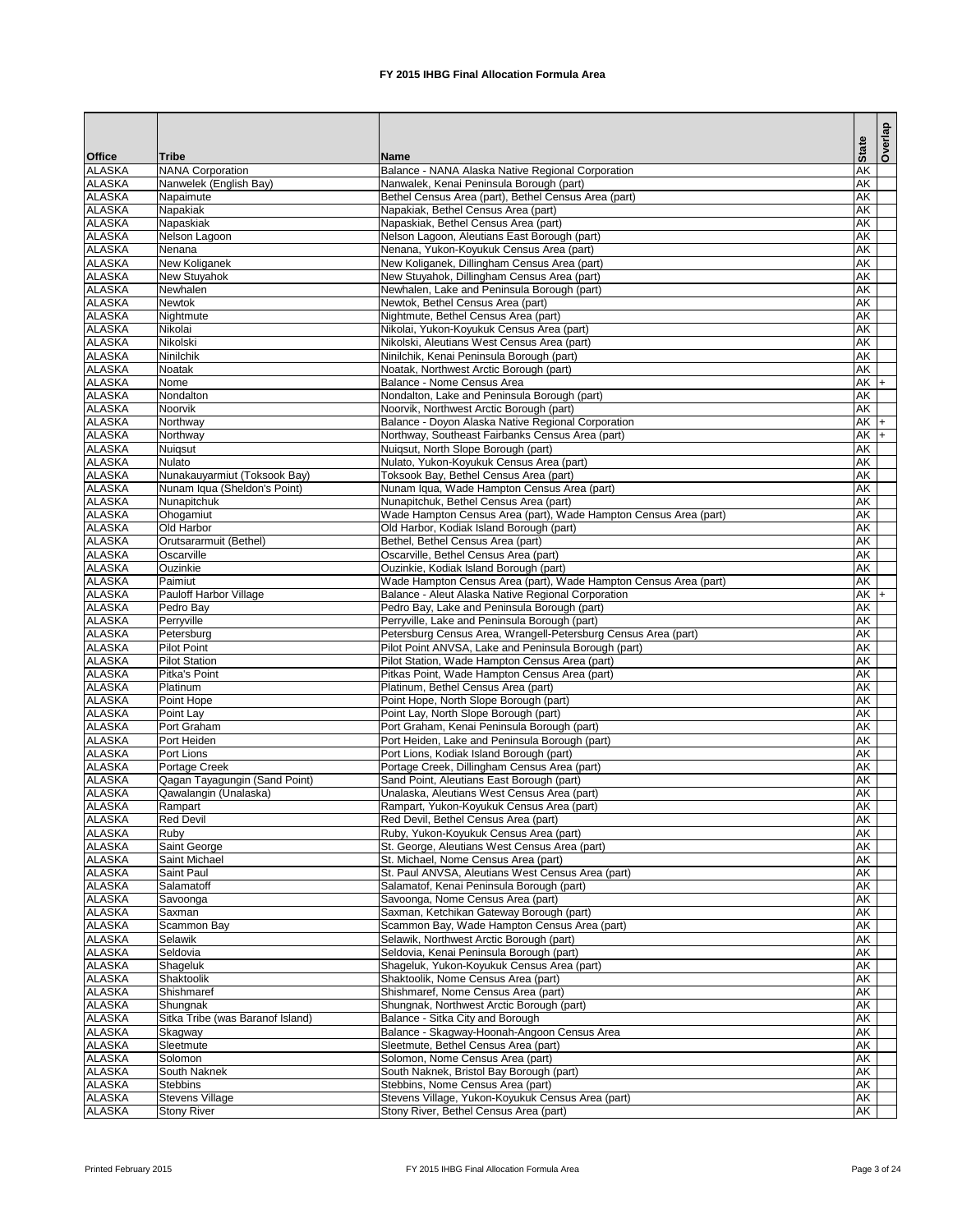|               |                                      |                                                              |              | <b>Overlap</b> |
|---------------|--------------------------------------|--------------------------------------------------------------|--------------|----------------|
| <b>Office</b> | <b>Tribe</b>                         | <b>Name</b>                                                  | <b>State</b> |                |
| <b>ALASKA</b> | Sun'aq Tribe of Kodiak               | Balance - Koniag Alaska Native Regional Corporation          | $AK +$       |                |
| <b>ALASKA</b> | Takotna                              | <b>Fakotna, Yukon-Koyukuk Census Area (part)</b>             | <b>AK</b>    |                |
| <b>ALASKA</b> | <b>Tanacross</b>                     | Tanacross, Southeast Fairbanks Census Area (part)            | <b>AK</b>    |                |
| <b>ALASKA</b> | Tanana                               | Fanana, Yukon-Koyukuk Census Area (part)                     | AK           |                |
| <b>ALASKA</b> | <b>Tatitlek</b>                      | <b>Tatitlek, Valdez-Cordova Census Area (part)</b>           | <b>AK</b>    |                |
| <b>ALASKA</b> | Tazlina                              | Tazlina, Valdez-Cordova Census Area (part)                   | AK           |                |
| <b>ALASKA</b> | Telida                               | Telida, Yukon-Koyukuk Census Area (part)                     | <b>AK</b>    |                |
| <b>ALASKA</b> | Teller                               | Teller, Nome Census Area (part)                              | <b>AK</b>    |                |
| <b>ALASKA</b> | Tetlin                               | Fetlin, Southeast Fairbanks Census Area (part)               | <b>AK</b>    |                |
| <b>ALASKA</b> | <b>Tlingit-Haida Central Council</b> | Balance - Sealaska Alaska Native Regional Corporation        | <b>AK</b>    |                |
| <b>ALASKA</b> | Togiak                               | Togiak, Dillingham Census Area (part)                        | AK           |                |
| <b>ALASKA</b> | <b>Tuluksak</b>                      | Tuluksak, Bethel Census Area (part)                          | <b>AK</b>    |                |
| <b>ALASKA</b> | Tuntutuliak                          | Tuntutuliak, Bethel Census Area (part)                       | <b>AK</b>    |                |
| <b>ALASKA</b> | Tununak                              | Tununak, Bethel Census Area (part)                           | <b>AK</b>    |                |
| <b>ALASKA</b> | <b>Twin Hills</b>                    | Twin Hills, Dillingham Census Area (part)                    | <b>AK</b>    |                |
| <b>ALASKA</b> | Tyonek                               | Tyonek, Kenai Peninsula Borough (part)                       | AK           |                |
| <b>ALASKA</b> | Ugashik                              | Ugashik, Lake and Peninsula Borough (part)                   | AK           |                |
| <b>ALASKA</b> | <b>Umkumiute</b>                     | Balance - Calista Alaska Native Regional Corporation         | $AK +$       |                |
| <b>ALASKA</b> | Unalakleet                           | Unalakleet, Nome Census Area (part)                          | <b>AK</b>    |                |
| <b>ALASKA</b> | Unga                                 | Balance - Aleut Alaska Native Regional Corporation           | $AK +$       |                |
| <b>ALASKA</b> | Venetie                              | Balance Doyon Alaska Native Regional Corporation             | $AK +$       |                |
| <b>ALASKA</b> | Wainwright                           | Wainwright, North Slope Borough (part)                       | AK           |                |
| <b>ALASKA</b> | Wales                                | Wales, Nome Census Area (part)                               | <b>AK</b>    |                |
| <b>ALASKA</b> | <b>White Mountain</b>                | White Mountain, Nome Census Area (part)                      | AK           |                |
| <b>ALASKA</b> | Wrangell                             | Wrangell Census Area, Wrangell-Petersburg Census Area (part) | <b>AK</b>    |                |
| <b>ALASKA</b> | Yakutat                              | Yakutat ANVSA, Yakutat City and Borough (part)               | AK           |                |

Printed February 2015 **FX** 2015 IHBG Final Allocation Formula Area Page 4 of 24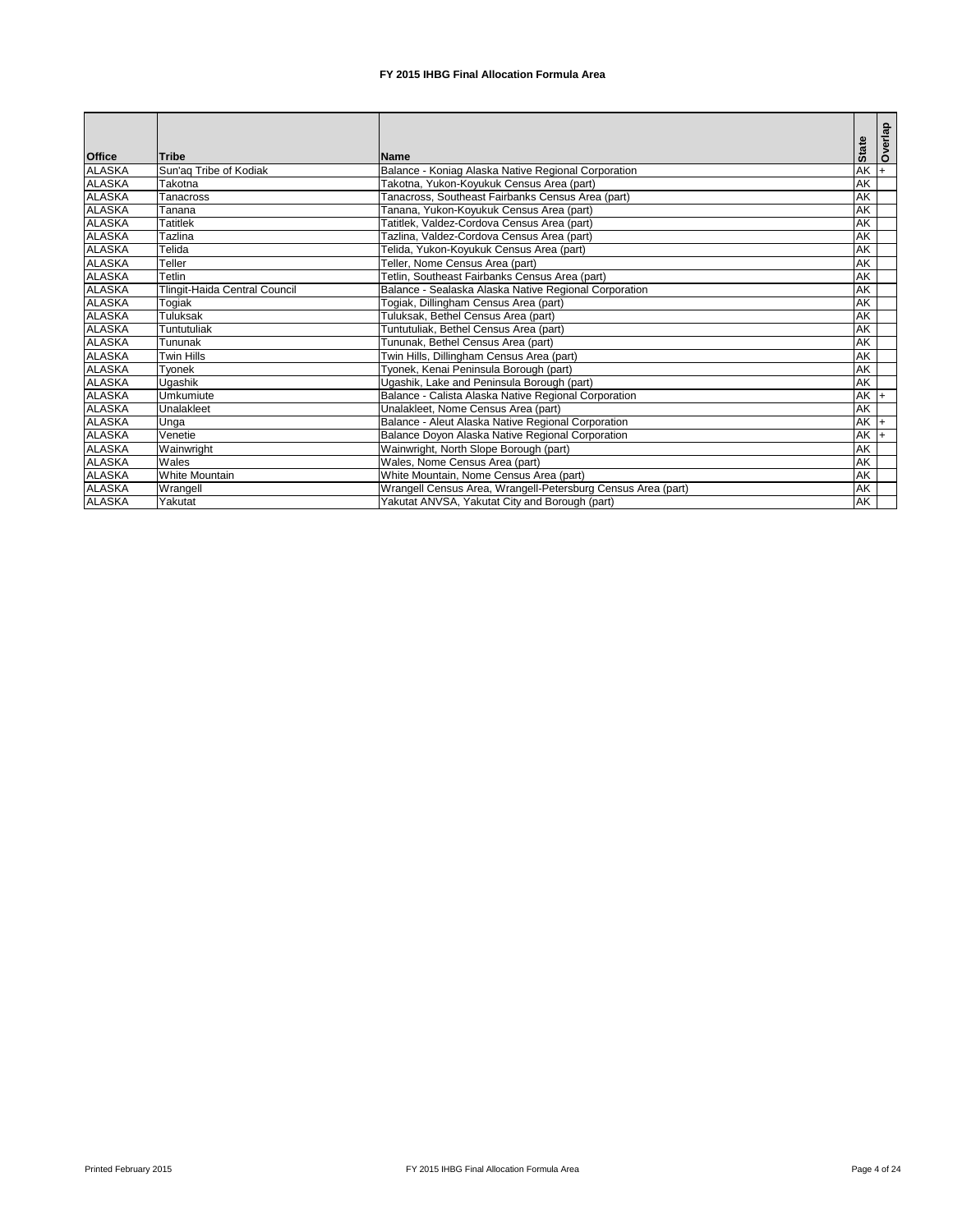|                                  |                                                   |                                                                                          | <b>State</b>                      | Overlap |
|----------------------------------|---------------------------------------------------|------------------------------------------------------------------------------------------|-----------------------------------|---------|
| <b>Office</b>                    | Tribe                                             | Name                                                                                     |                                   |         |
| <b>CHICAGO</b>                   | Aroostook Band of Micmac                          | Aroostook Band of Micmac, Aroostook County (part)                                        | $ME +$                            |         |
| <b>CHICAGO</b><br><b>CHICAGO</b> | Aroostook Band of Micmac<br><b>Bad River Band</b> | <b>Balance - Aroostook County</b><br><b>Bad River Reservation, Ashland County (part)</b> | $ME +$<br>$\overline{\mathsf{W}}$ |         |
| <b>CHICAGO</b>                   | <b>Bad River Band</b>                             | <b>Balance - Ashland County</b>                                                          | WI                                |         |
| <b>CHICAGO</b>                   | <b>Bad River Band</b>                             | Bad River Reservation, Iron County (part)                                                | WI                                |         |
| <b>CHICAGO</b>                   | <b>Bad River Band</b>                             | <b>Balance - Iron County</b>                                                             | WI                                |         |
| <b>CHICAGO</b>                   | <b>Bay Mills Indian Community</b>                 | Bay Mills Reservation and Off-Reservation Trust Land, Chippewa County (part)             | MI                                | $ +$    |
| <b>CHICAGO</b>                   | <b>Bay Mills Indian Community</b>                 | Balance - Chippewa County                                                                | MI                                | $+$     |
| <b>CHICAGO</b>                   | Boise Forte Band of Minnesota Chippewa            | Bois Forte Reservation, Itasca County (part)                                             | <b>MN</b>                         |         |
| <b>CHICAGO</b>                   | Boise Forte Band of Minnesota Chippewa            | Bois Forte Reservation, Koochiching County (part)                                        | <b>MN</b>                         |         |
| <b>CHICAGO</b>                   | Boise Forte Band of Minnesota Chippewa            | Bois Forte Reservation, St. Louis County (part)                                          | <b>MN</b>                         |         |
| <b>CHICAGO</b>                   | Catawba Indian Nation                             | <b>Balance - Cabarrus County</b>                                                         | <b>NC</b>                         |         |
| <b>CHICAGO</b><br><b>CHICAGO</b> | Catawba Indian Nation<br>Catawba Indian Nation    | <b>Balance - Cleveland County</b><br><b>Balance - Gaston County</b>                      | <b>NC</b><br><b>NC</b>            |         |
| <b>CHICAGO</b>                   | Catawba Indian Nation                             | Balance - Mecklenburg County                                                             | <b>NC</b>                         |         |
| <b>CHICAGO</b>                   | Catawba Indian Nation                             | <b>Balance - Rutherford County</b>                                                       | <b>NC</b>                         |         |
| <b>CHICAGO</b>                   | Catawba Indian Nation                             | <b>Balance - Union County</b>                                                            | <b>NC</b>                         |         |
| <b>CHICAGO</b>                   | Catawba Indian Nation                             | Balance - Abbeville County                                                               | <b>SC</b>                         |         |
| <b>CHICAGO</b>                   | Catawba Indian Nation                             | <b>Balance - Aiken County</b>                                                            | <b>SC</b>                         |         |
| <b>CHICAGO</b>                   | Catawba Indian Nation                             | <b>Balance - Allendale County</b>                                                        | <b>SC</b>                         |         |
| <b>CHICAGO</b>                   | Catawba Indian Nation                             | Balance - Anderson County                                                                | <b>SC</b>                         |         |
| <b>CHICAGO</b>                   | Catawba Indian Nation                             | <b>Balance - Bamberg County</b>                                                          | <b>SC</b>                         |         |
| <b>CHICAGO</b>                   | Catawba Indian Nation                             | <b>Balance - Barnwell County</b>                                                         | <b>SC</b>                         |         |
| <b>CHICAGO</b>                   | Catawba Indian Nation                             | <b>Balance - Beaufort County</b>                                                         | <b>SC</b>                         |         |
| <b>CHICAGO</b>                   | Catawba Indian Nation                             | <b>Balance - Berkeley County</b>                                                         | $\overline{sc}$                   |         |
| <b>CHICAGO</b>                   | Catawba Indian Nation                             | <b>Balance - Calhoun County</b>                                                          | <b>SC</b><br>$\overline{sc}$      |         |
| <b>CHICAGO</b><br><b>CHICAGO</b> | Catawba Indian Nation<br>Catawba Indian Nation    | <b>Balance - Charleston County</b><br><b>Balance - Cherokee County</b>                   | SC                                |         |
| <b>CHICAGO</b>                   | Catawba Indian Nation                             | <b>Balance - Chester County</b>                                                          | SC                                |         |
| <b>CHICAGO</b>                   | Catawba Indian Nation                             | Balance - Chesterfield County                                                            | SC                                |         |
| <b>CHICAGO</b>                   | Catawba Indian Nation                             | Balance - Clarendon County                                                               | <b>SC</b>                         |         |
| <b>CHICAGO</b>                   | Catawba Indian Nation                             | <b>Balance - Colleton County</b>                                                         | SC                                |         |
| <b>CHICAGO</b>                   | Catawba Indian Nation                             | Balance - Darlington County                                                              | <b>SC</b>                         |         |
| <b>CHICAGO</b>                   | Catawba Indian Nation                             | Balance - Dillon County                                                                  | <b>SC</b>                         |         |
| <b>CHICAGO</b>                   | Catawba Indian Nation                             | Balance - Dorchester County                                                              | <b>SC</b>                         |         |
| <b>CHICAGO</b>                   | Catawba Indian Nation                             | Balance - Edgefield County                                                               | <b>SC</b>                         |         |
| <b>CHICAGO</b>                   | Catawba Indian Nation                             | <b>Balance - Fairfield County</b>                                                        | <b>SC</b>                         |         |
| <b>CHICAGO</b>                   | Catawba Indian Nation                             | <b>Balance - Florence County</b>                                                         | $\overline{SC}$                   |         |
| <b>CHICAGO</b><br><b>CHICAGO</b> | Catawba Indian Nation<br>Catawba Indian Nation    | <b>Balance - Georgetown County</b><br><b>Balance - Greenville County</b>                 | <b>SC</b><br><b>SC</b>            |         |
| <b>CHICAGO</b>                   | Catawba Indian Nation                             | <b>Balance - Greenwood County</b>                                                        | <b>SC</b>                         |         |
| <b>CHICAGO</b>                   | Catawba Indian Nation                             | <b>Balance - Hampton County</b>                                                          | <b>SC</b>                         |         |
| <b>CHICAGO</b>                   | Catawba Indian Nation                             | <b>Balance - Horry County</b>                                                            | <b>SC</b>                         |         |
| <b>CHICAGO</b>                   | Catawba Indian Nation                             | <b>Balance - Jasper County</b>                                                           | <b>SC</b>                         |         |
| <b>CHICAGO</b>                   | Catawba Indian Nation                             | <b>Balance - Kershaw County</b>                                                          | <b>SC</b>                         |         |
| <b>CHICAGO</b>                   | Catawba Indian Nation                             | <b>Balance - Lancaster County</b>                                                        | <b>SC</b>                         |         |
| <b>CHICAGO</b>                   | Catawba Indian Nation                             | <b>Balance - Laurens County</b>                                                          | <b>SC</b>                         |         |
| <b>CHICAGO</b>                   | Catawba Indian Nation                             | <b>Balance - Lee County</b>                                                              | <b>SC</b>                         |         |
| <b>CHICAGO</b>                   | Catawba Indian Nation                             | <b>Balance - Lexington County</b>                                                        | <b>SC</b>                         |         |
| <b>CHICAGO</b>                   | Catawba Indian Nation                             | <b>Balance - McCormick County</b>                                                        | <b>SC</b>                         |         |
| <b>CHICAGO</b>                   | Catawba Indian Nation                             | <b>Balance - Marion County</b>                                                           | <b>SC</b>                         |         |
| <b>CHICAGO</b><br><b>CHICAGO</b> | Catawba Indian Nation<br>Catawba Indian Nation    | Balance - Marlboro County<br><b>Balance - Newberry County</b>                            | <b>SC</b><br><b>SC</b>            |         |
| <b>CHICAGO</b>                   | Catawba Indian Nation                             | <b>Balance - Oconee County</b>                                                           | <b>SC</b>                         |         |
| <b>CHICAGO</b>                   | Catawba Indian Nation                             | <b>Balance - Orangeburg County</b>                                                       | <b>SC</b>                         |         |
| <b>CHICAGO</b>                   | Catawba Indian Nation                             | <b>Balance - Pickens County</b>                                                          | <b>SC</b>                         |         |
| <b>CHICAGO</b>                   | Catawba Indian Nation                             | <b>Balance - Richland County</b>                                                         | <b>SC</b>                         |         |
| <b>CHICAGO</b>                   | Catawba Indian Nation                             | Balance - Saluda County                                                                  | <b>SC</b>                         |         |
| <b>CHICAGO</b>                   | Catawba Indian Nation                             | <b>Balance - Spartanburg County</b>                                                      | <b>SC</b>                         |         |
| <b>CHICAGO</b>                   | Catawba Indian Nation                             | <b>Balance - Sumter County</b>                                                           | <b>SC</b>                         |         |
| <b>CHICAGO</b>                   | Catawba Indian Nation                             | <b>Balance - Union County</b>                                                            | <b>SC</b>                         |         |
| <b>CHICAGO</b>                   | Catawba Indian Nation                             | Balance - Williamsburg County                                                            | <b>SC</b>                         |         |
| <b>CHICAGO</b>                   | Catawba Indian Nation                             | Catawba Reservation, York County (part)                                                  | SC<br><b>SC</b>                   |         |
| <b>CHICAGO</b><br><b>CHICAGO</b> | Catawba Indian Nation                             | <b>Balance - York County</b><br>Cayuga Nation, Cayuga County (part)                      | <b>NY</b>                         |         |
| <b>CHICAGO</b>                   | Cayuga Nation<br>Cayuga Nation                    | <b>Balance - Erie County</b>                                                             | <b>NY</b>                         |         |
| <b>CHICAGO</b>                   | Cayuga Nation                                     | Cayuga Nation, Seneca County (part)                                                      | <b>NY</b>                         |         |
| <b>CHICAGO</b>                   | Coharie State Tribe                               | Coharie, Duplin County (part)                                                            | NC                                |         |
| <b>CHICAGO</b>                   | <b>Coharie State Tribe</b>                        | Coharie, Harnett County (part)                                                           | <b>NC</b>                         |         |
| <b>CHICAGO</b>                   | Coharie State Tribe                               | Coharie, Sampson County (part)                                                           | NC                                |         |
| <b>CHICAGO</b>                   | <b>Coharie State Tribe</b>                        | Coharie, Wayne County (part)                                                             | $\overline{\text{NC}}$            |         |
| <b>CHICAGO</b>                   | Eastern Cherokee                                  | Eastern Cherokee Reservation, Cherokee County (part)                                     | NC                                |         |

Printed February 2015 **FX** 2015 IHBG Final Allocation Formula Area Page 5 of 24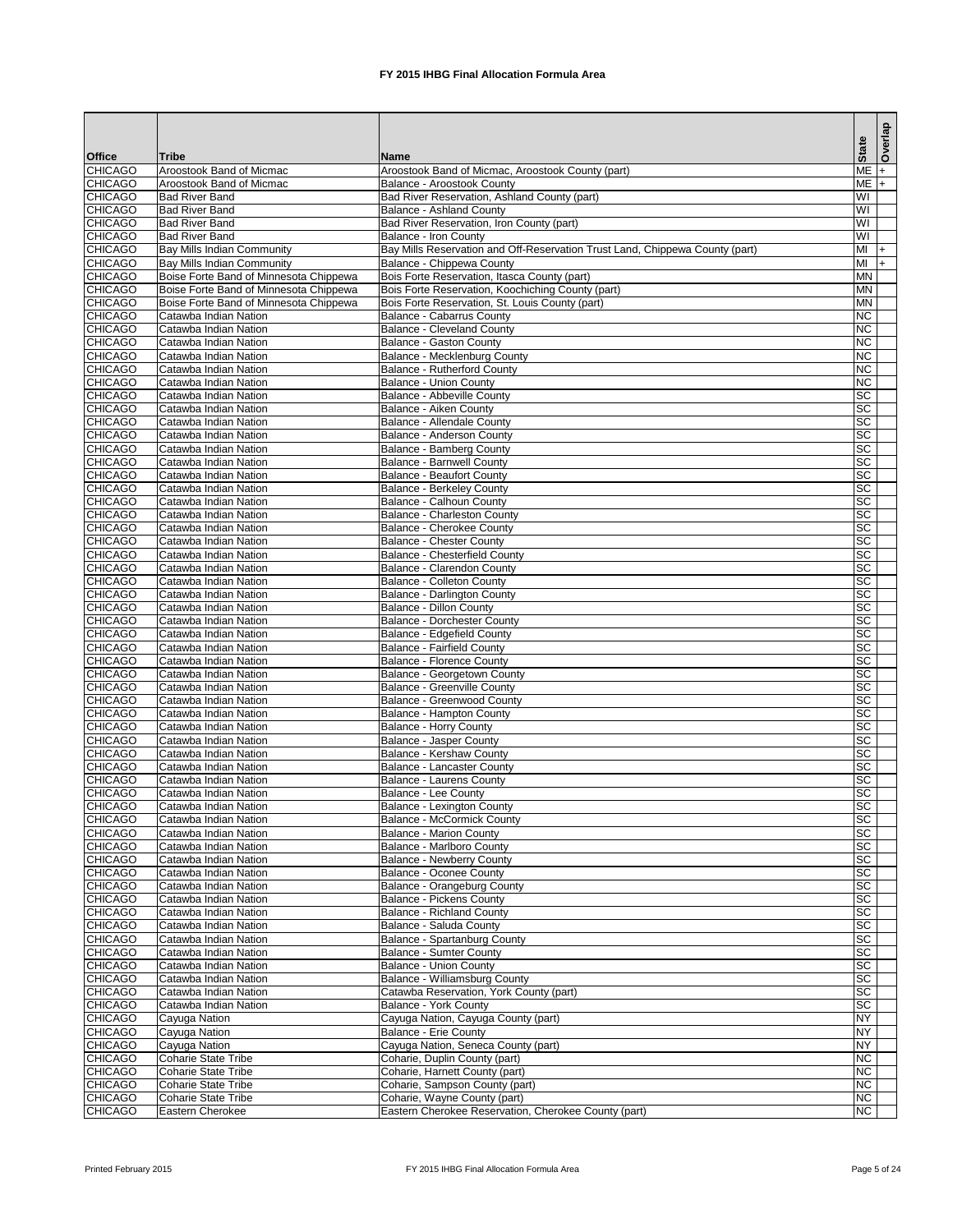|                                  |                                                             |                                                                                                                                           | <b>State</b>                  | Overlap  |
|----------------------------------|-------------------------------------------------------------|-------------------------------------------------------------------------------------------------------------------------------------------|-------------------------------|----------|
| <b>Office</b>                    | Tribe                                                       | <b>Name</b>                                                                                                                               |                               |          |
| <b>CHICAGO</b>                   | Eastern Cherokee                                            | Eastern Cherokee Reservation, Graham County (part)                                                                                        | <b>NC</b>                     |          |
| <b>CHICAGO</b><br><b>CHICAGO</b> | <b>Eastern Cherokee</b><br>Eastern Cherokee                 | Eastern Cherokee Reservation, Haywood County (part)<br>Eastern Cherokee Reservation, Jackson County (part)                                | <b>NC</b><br><b>NC</b>        |          |
| <b>CHICAGO</b>                   | Eastern Cherokee                                            | Eastern Cherokee Reservation, Swain County (part)                                                                                         | <b>NC</b>                     |          |
| <b>CHICAGO</b>                   | Fond Du Lac Band of Minnesota Chippewa                      | Fond du Lac Reservation and Off-Reservation Trust Land, Carlton County (part)                                                             | <b>MN</b>                     |          |
| <b>CHICAGO</b>                   | Fond Du Lac Band of Minnesota Chippewa                      | <b>Balance - Carlton County</b>                                                                                                           | <b>MN</b>                     |          |
| <b>CHICAGO</b>                   | Fond Du Lac Band of Minnesota Chippewa                      | Fond du Lac Reservation and Off-Reservation Trust Land, St. Louis County (part)                                                           | <b>MN</b>                     |          |
| <b>CHICAGO</b>                   | Fond Du Lac Band of Minnesota Chippewa                      | Balance - St. Louis County                                                                                                                | <b>MN</b>                     |          |
| <b>CHICAGO</b>                   | Fond Du Lac Band of Minnesota Chippewa                      | Fond du Lac Reservation and Off-Reservation Trust Land, Douglas County (part)                                                             | WI                            |          |
| <b>CHICAGO</b>                   | <b>Forest County Potawatami</b>                             | Forest County Potawatomi Community and Off-Reservation Trust Land, Forest County (part)                                                   | $+$ MV                        |          |
| <b>CHICAGO</b><br><b>CHICAGO</b> | <b>Forest County Potawatami</b><br>Forest County Potawatami | <b>Balance - Forest County</b><br>Forest County Potawatomi Community and Off-Reservation Trust Land, Milwaukee County (part)              | WI<br>WI                      | $ +$     |
| <b>CHICAGO</b>                   | Forest County Potawatami                                    | Forest County Potawatomi Community and Off-Reservation Trust Land, Oconto County (part)                                                   | $+$ IW                        | $ +$     |
| <b>CHICAGO</b>                   | Grand Portage Band of Minn. Chippewa                        | Grand Portage Reservation and Off-Reservation Trust Land, Cook County (part)                                                              | <b>MN</b>                     |          |
| <b>CHICAGO</b>                   | Grand Portage Band of Minn. Chippewa                        | <b>Balance - Cook County</b>                                                                                                              | <b>MN</b>                     |          |
| <b>CHICAGO</b>                   | <b>Grand Traverse Band</b>                                  | Grand Traverse Reservation and Off-Reservation Trust Land, Antrim County (part)                                                           | MI                            | I+       |
| <b>CHICAGO</b>                   | <b>Grand Traverse Band</b>                                  | <b>Balance - Antrim County</b>                                                                                                            | MI                            | $+$      |
| <b>CHICAGO</b>                   | <b>Grand Traverse Band</b>                                  | Grand Traverse Reservation and Off-Reservation Trust Land, Benzie County (part)                                                           | MI                            | $+$      |
| <b>CHICAGO</b>                   | <b>Grand Traverse Band</b>                                  | Balance - Benzie County                                                                                                                   | MI                            | $+$      |
| <b>CHICAGO</b>                   | <b>Grand Traverse Band</b>                                  | Grand Traverse Reservation and Off-Reservation Trust Land, Charlevoix County (part)                                                       | MI                            | $+$      |
| <b>CHICAGO</b>                   | <b>Grand Traverse Band</b>                                  | <b>Balance - Charlevoix County</b>                                                                                                        | MI                            | $+$      |
| <b>CHICAGO</b>                   | <b>Grand Traverse Band</b>                                  | Grand Traverse Reservation and Off-Reservation Trust Land, Grand Traverse County (part)                                                   | MI                            | $+$      |
| <b>CHICAGO</b><br><b>CHICAGO</b> | <b>Grand Traverse Band</b><br><b>Grand Traverse Band</b>    | <b>Balance - Grand Traverse County</b><br>Grand Traverse Reservation and Off-Reservation Trust Land, Leelanau County (part)               | MI<br>MI                      | $ + $    |
| <b>CHICAGO</b>                   | <b>Grand Traverse Band</b>                                  | Balance - Leelanau County                                                                                                                 | MI                            | I+<br>I+ |
| <b>CHICAGO</b>                   | <b>Grand Traverse Band</b>                                  | <b>Balance - Manistee County</b>                                                                                                          | MI                            | $+$      |
| <b>CHICAGO</b>                   | Haliwa-Saponi State Tribe                                   | Haliwa-Saponi, Franklin County (part)                                                                                                     | <b>NC</b>                     |          |
| <b>CHICAGO</b>                   | Haliwa-Saponi State Tribe                                   | Haliwa-Saponi, Halifax County (part)                                                                                                      | <b>NC</b>                     |          |
| <b>CHICAGO</b>                   | Haliwa-Saponi State Tribe                                   | Haliwa-Saponi, Nash County (part)                                                                                                         | <b>NC</b>                     |          |
| <b>CHICAGO</b>                   | Haliwa-Saponi State Tribe                                   | Haliwa-Saponi, Warren County (part)                                                                                                       | <b>NC</b>                     |          |
| <b>CHICAGO</b>                   | Hannahville Community                                       | Hannahville Community and Off-Reservation Trust Land, Delta County (part)                                                                 | MI                            |          |
| <b>CHICAGO</b>                   | Hannahville Community                                       | Hannahville Community and Off-Reservation Trust Land, Menominee County (part)                                                             | MI                            |          |
| <b>CHICAGO</b>                   | Ho-Chunk Nation                                             | Houston County Trust Lands, Houston County (part)                                                                                         | <b>MN</b>                     |          |
| <b>CHICAGO</b>                   | Ho-Chunk Nation                                             | Ho-Chunk Reservation and Off-Reservation Trust Land, Adams County (part)                                                                  | $\overline{\mathsf{W}}$       |          |
| <b>CHICAGO</b>                   | Ho-Chunk Nation<br>Ho-Chunk Nation                          | Balance - Adams County                                                                                                                    | WI<br>WI                      |          |
| <b>CHICAGO</b><br><b>CHICAGO</b> | Ho-Chunk Nation                                             | Ho-Chunk Reservation and Off-Reservation Trust Land, Clark County (part)<br><b>Balance - Clark County</b>                                 | WI                            |          |
| <b>CHICAGO</b>                   | Ho-Chunk Nation                                             | Balance - Columbia County                                                                                                                 | $\overline{\mathsf{W}}$       |          |
| <b>CHICAGO</b>                   | <b>Ho-Chunk Nation</b>                                      | Ho-Chunk Reservation and Off-Reservation Trust Land, Crawford County (part)                                                               | WI                            |          |
| <b>CHICAGO</b>                   | Ho-Chunk Nation                                             | <b>Balance - Crawford County</b>                                                                                                          | $\overline{\mathsf{W}}$       |          |
| <b>CHICAGO</b>                   | Ho-Chunk Nation                                             | Ho-Chunk Reservation and Off-Reservation Trust Land, Dane County (part)                                                                   | WI                            |          |
| <b>CHICAGO</b>                   | Ho-Chunk Nation                                             | <b>Balance - Dane County</b>                                                                                                              | WI                            |          |
| <b>CHICAGO</b>                   | Ho-Chunk Nation                                             | Balance - Eau Claire County                                                                                                               | WI                            |          |
| <b>CHICAGO</b>                   | Ho-Chunk Nation                                             | Ho-Chunk Reservation and Off-Reservation Trust Land, Jackson County (part)                                                                | WI                            |          |
| <b>CHICAGO</b>                   | Ho-Chunk Nation                                             | Balance - Jackson County                                                                                                                  | WI                            |          |
| <b>CHICAGO</b>                   | Ho-Chunk Nation                                             | Ho-Chunk Reservation and Off-Reservation Trust Land, Juneau County (part)                                                                 | WI                            |          |
| <b>CHICAGO</b>                   | Ho-Chunk Nation                                             | Balance - Juneau County                                                                                                                   | WI                            |          |
| <b>CHICAGO</b><br><b>CHICAGO</b> | Ho-Chunk Nation<br>Ho-Chunk Nation                          | Ho-Chunk Reservation and Off-Reservation Trust Land, La Crosse County (part)<br>Balance - La Crosse County                                | WI<br>WI                      |          |
| <b>CHICAGO</b>                   | Ho-Chunk Nation                                             | Ho-Chunk Reservation and Off-Reservation Trust Land, Marathon County (part)                                                               | $\overline{\mathsf{W}}$       |          |
| <b>CHICAGO</b>                   | Ho-Chunk Nation                                             | Ho-Chunk Reservation and Off-Reservation Trust Land, Monroe County (part)                                                                 | WI                            |          |
| <b>CHICAGO</b>                   | <b>Ho-Chunk Nation</b>                                      | <b>Balance - Monroe County</b>                                                                                                            | WI                            |          |
| <b>CHICAGO</b>                   | <b>Ho-Chunk Nation</b>                                      | Ho-Chunk Reservation and Off-Reservation Trust Land, Sauk County (part)                                                                   | WI                            |          |
| <b>CHICAGO</b>                   | <b>Ho-Chunk Nation</b>                                      | <b>Balance - Sauk County</b>                                                                                                              | WI                            |          |
| <b>CHICAGO</b>                   | Ho-Chunk Nation                                             | Ho-Chunk Reservation and Off-Reservation Trust Land, Shawano County (part)                                                                | WI                            |          |
| <b>CHICAGO</b>                   | Ho-Chunk Nation                                             | Balance - Shawano County                                                                                                                  | WI                            |          |
| <b>CHICAGO</b>                   | Ho-Chunk Nation                                             | Balance - Trempealeau County                                                                                                              | WI                            |          |
| <b>CHICAGO</b>                   | Ho-Chunk Nation                                             | Balance - Vernon County                                                                                                                   | WI                            |          |
| <b>CHICAGO</b>                   | Ho-Chunk Nation<br>Ho-Chunk Nation                          | Ho-Chunk Reservation and Off-Reservation Trust Land, Wood County (part)                                                                   | WI<br>$\overline{\mathsf{W}}$ |          |
| <b>CHICAGO</b><br><b>CHICAGO</b> | <b>Houlton Band of Maliseets</b>                            | Balance - Wood County<br>Houlton Maliseets Trust Land, Aroostook County (part)                                                            | ME <sub>+</sub>               |          |
| <b>CHICAGO</b>                   | <b>Houlton Band of Maliseets</b>                            | Balance - Aroostook County                                                                                                                | ME <sub>+</sub>               |          |
| <b>CHICAGO</b>                   | Keweenaw Bay Indian Community                               | L'Anse Reservation and Off-Reservation Trust Land, Baraga County (part)                                                                   | MI                            |          |
| <b>CHICAGO</b>                   | Keweenaw Bay Indian Community                               | Balance - Baraga County                                                                                                                   | MI                            | I+       |
| <b>CHICAGO</b>                   | Keweenaw Bay Indian Community                               | L'Anse Reservation and Off-Reservation Trust Land, Marquette County (part)                                                                | MI                            | I+       |
| <b>CHICAGO</b>                   | Keweenaw Bay Indian Community                               | Balance - Marquette County                                                                                                                | MI                            | $ + $    |
| <b>CHICAGO</b>                   | Keweenaw Bay Indian Community                               | Ontonagon County (part), Ontonagon County (part)                                                                                          | MI                            | I+.      |
| <b>CHICAGO</b>                   | Lac Courte Oreilles                                         | Lac Courte Oreilles Reservation and Off-Reservation Trust Land, Burnett County (part)                                                     | $\overline{\mathsf{W}}$       |          |
| <b>CHICAGO</b>                   | Lac Courte Oreilles                                         | Lac Courte Oreilles Reservation and Off-Reservation Trust Land, Sawyer County (part)                                                      | WI                            |          |
| <b>CHICAGO</b>                   | Lac Courte Oreilles                                         | <b>Balance - Sawyer County</b>                                                                                                            | WI                            |          |
| <b>CHICAGO</b><br><b>CHICAGO</b> | Lac Courte Oreilles<br>Lac Du Flambeau Band                 | Lac Courte Oreilles Reservation and Off-Reservation Trust Land, Washburn County (part)<br>Lac du Flambeau Reservation, Iron County (part) | WI<br>WI                      |          |
|                                  |                                                             |                                                                                                                                           |                               |          |

Printed February 2015 **FX** 2015 IHBG Final Allocation Formula Area Page 6 of 24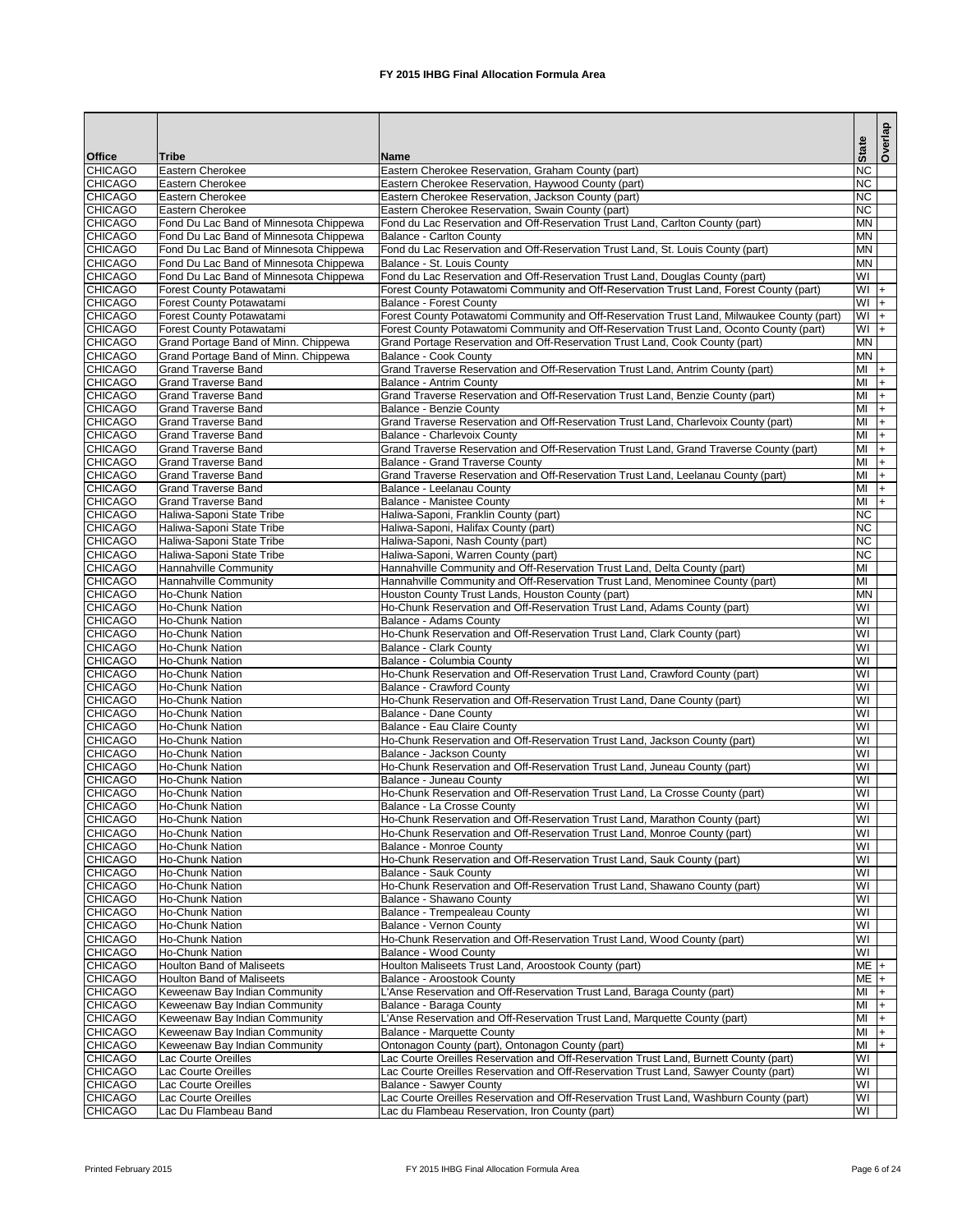| WI<br><b>CHICAGO</b><br>Lac Du Flambeau Band<br>Lac du Flambeau Reservation, Oneida County (part)<br>WI<br><b>CHICAGO</b><br>Lac Du Flambeau Band<br>Lac du Flambeau Reservation, Vilas County (part)<br><b>CHICAGO</b><br>$\overline{\mathsf{W}}$<br>Lac Du Flambeau Band<br>Balance -- Vilas County<br>MI<br><b>CHICAGO</b><br>Lac Vieux Desert Reservation, Gogebic County (part)<br>Lac Vieux Desert Band<br><b>CHICAGO</b><br><b>MN</b><br>Leech Lake Band of Minnesota Chippewa<br>Balance - Beltrami County, Balance - Beltrami County (half)<br><b>CHICAGO</b><br>Leech Lake Reservation and Off-Reservation Trust Land, Beltrami County (part)<br><b>MN</b><br>Leech Lake Band of Minnesota Chippewa<br><b>CHICAGO</b><br>Leech Lake Band of Minnesota Chippewa<br>Leech Lake Reservation and Off-Reservation Trust Land, Cass County (part)<br><b>MN</b><br><b>CHICAGO</b><br><b>MN</b><br>Leech Lake Band of Minnesota Chippewa<br>Leech Lake Reservation and Off-Reservation Trust Land, Hubbard County (part)<br><b>CHICAGO</b><br>Leech Lake Reservation and Off-Reservation Trust Land, Itasca County (part)<br><b>MN</b><br>Leech Lake Band of Minnesota Chippewa<br><b>CHICAGO</b><br><b>Little River Band of Ottawa</b><br>MI<br><b>Balance - Lake County</b><br><b>CHICAGO</b><br>Manistee County (part), Manistee County (part)<br>MI<br>Little River Band of Ottawa<br><b>CHICAGO</b><br>MI<br>Little River Band of Ottawa<br>Balance - Mason County<br><b>CHICAGO</b><br>MI<br>Little River Band of Ottawa<br><b>Balance - Wexford County</b><br><b>CHICAGO</b><br>MI<br>Little Traverse Bay Band<br>Balance - Charlevoix County<br><b>CHICAGO</b><br>Little Traverse Bay Band<br>MI<br>Balance - Cheboygan County<br><b>CHICAGO</b><br>MI<br>Little Traverse Bay Band<br>Emmet County, Emmet County (part)<br><b>CHICAGO</b><br>MI<br>Little Traverse Bay Band<br><b>Balance - Emmet County</b><br>$+$<br><b>CHICAGO</b><br>Lower Sioux Reservation, Redwood County (part)<br><b>MN</b><br>Lower Sioux<br><b>CHICAGO</b><br><b>Lower Sioux</b><br><b>Balance - Redwood County</b><br><b>MN</b><br><b>CHICAGO</b><br><b>NC</b><br>Lumbee State Tribe<br>Lumbee, Cumberland County (part)<br><b>CHICAGO</b><br><b>NC</b><br><b>Balance - Cumberland County</b><br>Lumbee State Tribe<br><b>CHICAGO</b><br><b>NC</b><br>Lumbee State Tribe<br>Lumbee, Hoke County (part)<br><b>NC</b><br><b>CHICAGO</b><br>Lumbee, Robeson County<br>Lumbee State Tribe<br><b>NC</b><br><b>CHICAGO</b><br><b>Lumbee State Tribe</b><br>Lumbee, Scotland County<br><b>CT</b><br><b>CHICAGO</b><br>Mashantucket Pequot Reservation and Off-Reservation Trust Land, New London County (part)<br>Mashantucket Pequot<br><b>CHICAGO</b><br><b>MA</b><br>Mashpee Wampanoag<br>Balance - Barnstable County<br><b>CHICAGO</b><br>MI<br>Match-e-be-nash-she-wish Band of Potta<br>Balance - Allegan County<br><b>CHICAGO</b><br>MI<br><b>Balance - Barry County</b><br>Match-e-be-nash-she-wish Band of Potta<br><b>CHICAGO</b><br>MI<br>Balance - Kalamazoo County<br>Match-e-be-nash-she-wish Band of Potta<br><b>CHICAGO</b><br>$\overline{\mathsf{M}}$<br><b>Balance - Kent County</b><br>Match-e-be-nash-she-wish Band of Potta<br><b>CHICAGO</b><br>MI<br>Balance - Ottawa County<br>Match-e-be-nash-she-wish Band of Potta<br><b>CHICAGO</b><br>Menominee Reservation and Off-Reservation Trust Land, Menominee County (part)<br>WI<br>Menominee Indian Tribe<br>FL<br><b>CHICAGO</b><br>Miccosukee Tribe<br>Broward County (part), Broward County (part)<br><b>CHICAGO</b><br>FL<br>Miccosukee Tribe<br>Miami-Dade County (part), Miami-Dade County (part)<br><b>MN</b><br><b>CHICAGO</b><br>Mille Lacs Band of Minnesota Chippewa<br>Mille Lacs Reservation and Off-Reservation Trust Land, Aitkin County (part)<br><b>MN</b><br><b>CHICAGO</b><br>Mille Lacs Reservation and Off-Reservation Trust Land, Crow Wing County (part)<br>Mille Lacs Band of Minnesota Chippewa<br><b>MN</b><br><b>CHICAGO</b><br>Mille Lacs Band of Minnesota Chippewa<br><b>Balance - Crow Wing County</b><br><b>MN</b><br><b>CHICAGO</b><br>Mille Lacs Reservation and Off-Reservation Trust Land, Mille Lacs County (part)<br>Mille Lacs Band of Minnesota Chippewa<br><b>MN</b><br><b>CHICAGO</b><br>Balance - Mille Lacs County<br>Mille Lacs Band of Minnesota Chippewa<br><b>CHICAGO</b><br><b>MN</b><br>Mille Lacs Band of Minnesota Chippewa<br>Mille Lacs Reservation and Off-Reservation Trust Land, Pine County (part)<br><b>CHICAGO</b><br><b>MN</b><br>Mille Lacs Band of Minnesota Chippewa<br><b>Balance - Pine County</b><br>Mississippi Choctaw Reservation and Off-Reservation Trust Land, Attala County (part)<br><b>CHICAGO</b><br><b>MS</b><br>Mississippi Choctaw Tribe<br><b>MS</b><br><b>CHICAGO</b><br>Mississippi Choctaw Reservation and Off-Reservation Trust Land, Jackson County (part)<br>Mississippi Choctaw Tribe<br><b>CHICAGO</b><br><b>MS</b><br>Mississippi Choctaw Tribe<br>Balance - Jackson County<br><b>CHICAGO</b><br><b>MS</b><br>Mississippi Choctaw Tribe<br><b>Balance - Jasper County</b><br><b>MS</b><br><b>CHICAGO</b><br>Mississippi Choctaw Reservation and Off-Reservation Trust Land, Jones County (part)<br>Mississippi Choctaw Tribe<br><b>CHICAGO</b><br><b>MS</b><br>Mississippi Choctaw Tribe<br><b>Balance - Jones County</b><br><b>CHICAGO</b><br>Mississippi Choctaw Reservation and Off-Reservation Trust Land, Kemper County (part)<br><b>MS</b><br>Mississippi Choctaw Tribe<br><b>CHICAGO</b><br><b>MS</b><br>Mississippi Choctaw Tribe<br>Balance - Kemper County<br><b>MS</b><br><b>CHICAGO</b><br>Mississippi Choctaw Tribe<br>Mississippi Choctaw Reservation and Off-Reservation Trust Land, Leake County (part)<br><b>CHICAGO</b><br><b>MS</b><br>Mississippi Choctaw Tribe<br>Balance - Leake County<br><b>CHICAGO</b><br><b>MS</b><br>Mississippi Choctaw Tribe<br>Mississippi Choctaw Reservation and Off-Reservation Trust Land, Neshoba County (part)<br><b>CHICAGO</b><br><b>MS</b><br>Mississippi Choctaw Tribe<br>Balance - Neshoba County<br><b>MS</b><br><b>CHICAGO</b><br>Mississippi Choctaw Tribe<br>Mississippi Choctaw Reservation and Off-Reservation Trust Land, Newton County (part)<br><b>CHICAGO</b><br><b>MS</b><br>Mississippi Choctaw Tribe<br><b>Balance - Newton County</b><br><b>CHICAGO</b><br><b>MS</b><br>Mississippi Choctaw Tribe<br>Mississippi Choctaw Reservation and Off-Reservation Trust Land, Scott County (part)<br><b>MS</b><br><b>CHICAGO</b><br>Mississippi Choctaw Tribe<br><b>Balance - Scott County</b><br><b>MS</b><br><b>CHICAGO</b><br>Mississippi Choctaw Tribe<br>Mississippi Choctaw Reservation and Off-Reservation Trust Land, Winston County (part)<br><b>MS</b><br><b>CHICAGO</b><br>Mississippi Choctaw Tribe<br><b>Balance - Winston County</b><br><b>CHICAGO</b><br><b>TN</b><br>Mississippi Choctaw Tribe<br>Balance - Lauderdale County<br><b>CHICAGO</b><br><b>AL</b><br><b>MOWA</b> Band of Choctaw Indians<br>MOWA Choctaw, Mobile County (part)<br><b>CHICAGO</b><br><b>AL</b><br><b>MOWA Band of Choctaw Indians</b><br>MOWA Choctaw, Washington County (part)<br><b>AL</b><br><b>CHICAGO</b><br>MOWA Band of Choctaw Indians<br>Balance - Washington County<br>R <sub>l</sub><br><b>CHICAGO</b><br>Narragansett Tribe<br>Narragansett Reservation, Washington County (part)<br><b>CHICAGO</b><br>RI.<br>Narragansett Tribe<br>Balance - Washington County<br><b>CHICAGO</b><br>MI<br>Nottawaseppi Huron Band of Potawatomi<br>Huron Potawatomi Reservation, Calhoun County (part)<br>MI<br><b>CHICAGO</b><br>Nottawaseppi Huron Band of Potawatomi<br>Balance - Calhoun County<br><b>NY</b><br><b>CHICAGO</b><br>Oneida Nation of New York<br>Balance - Chenango County<br><b>NY</b><br><b>CHICAGO</b><br>Oneida Nation of New York<br><b>Balance - Cortland County</b><br>NY<br><b>CHICAGO</b><br>Balance - Herkimer County<br>Oneida Nation of New York<br><b>CHICAGO</b><br><b>NY</b><br>Oneida Nation of New York<br>Oneida (NY) Reservation, Madison County (part) |               |              |             | <b>State</b> | Overlap |
|---------------------------------------------------------------------------------------------------------------------------------------------------------------------------------------------------------------------------------------------------------------------------------------------------------------------------------------------------------------------------------------------------------------------------------------------------------------------------------------------------------------------------------------------------------------------------------------------------------------------------------------------------------------------------------------------------------------------------------------------------------------------------------------------------------------------------------------------------------------------------------------------------------------------------------------------------------------------------------------------------------------------------------------------------------------------------------------------------------------------------------------------------------------------------------------------------------------------------------------------------------------------------------------------------------------------------------------------------------------------------------------------------------------------------------------------------------------------------------------------------------------------------------------------------------------------------------------------------------------------------------------------------------------------------------------------------------------------------------------------------------------------------------------------------------------------------------------------------------------------------------------------------------------------------------------------------------------------------------------------------------------------------------------------------------------------------------------------------------------------------------------------------------------------------------------------------------------------------------------------------------------------------------------------------------------------------------------------------------------------------------------------------------------------------------------------------------------------------------------------------------------------------------------------------------------------------------------------------------------------------------------------------------------------------------------------------------------------------------------------------------------------------------------------------------------------------------------------------------------------------------------------------------------------------------------------------------------------------------------------------------------------------------------------------------------------------------------------------------------------------------------------------------------------------------------------------------------------------------------------------------------------------------------------------------------------------------------------------------------------------------------------------------------------------------------------------------------------------------------------------------------------------------------------------------------------------------------------------------------------------------------------------------------------------------------------------------------------------------------------------------------------------------------------------------------------------------------------------------------------------------------------------------------------------------------------------------------------------------------------------------------------------------------------------------------------------------------------------------------------------------------------------------------------------------------------------------------------------------------------------------------------------------------------------------------------------------------------------------------------------------------------------------------------------------------------------------------------------------------------------------------------------------------------------------------------------------------------------------------------------------------------------------------------------------------------------------------------------------------------------------------------------------------------------------------------------------------------------------------------------------------------------------------------------------------------------------------------------------------------------------------------------------------------------------------------------------------------------------------------------------------------------------------------------------------------------------------------------------------------------------------------------------------------------------------------------------------------------------------------------------------------------------------------------------------------------------------------------------------------------------------------------------------------------------------------------------------------------------------------------------------------------------------------------------------------------------------------------------------------------------------------------------------------------------------------------------------------------------------------------------------------------------------------------------------------------------------------------------------------------------------------------------------------------------------------------------------------------------------------------------------------------------------------------------------------------------------------------------------------------------------------------------------------------------------------------------------------------------------------------------------------------------------------------------------------------------------------------------------------------------------------------------------------------------------------------------------------------------------------------------------------------------------------------------------------------------------------------------------------------------------------------------------------------------------------------------------------------------------------------------------------------------------------------------------------------------------------------------------------------------------------------------------------------------------------------------------------------------------------------------------------------------------------------------------------------------------------------------------------------------------------------------------------------------------------------------------------------------------------------------------------------------------------------------------------------------------------------------------------------------------------------------------------------------------------------------------------------------------------------------------------------------------------------------------------------------------------------------------------------------------------------------------------------------------------------------------------------------------------------------------------------------------------------------------------------------------------------------------------------------------------------------------------------------------------------------------------------|---------------|--------------|-------------|--------------|---------|
|                                                                                                                                                                                                                                                                                                                                                                                                                                                                                                                                                                                                                                                                                                                                                                                                                                                                                                                                                                                                                                                                                                                                                                                                                                                                                                                                                                                                                                                                                                                                                                                                                                                                                                                                                                                                                                                                                                                                                                                                                                                                                                                                                                                                                                                                                                                                                                                                                                                                                                                                                                                                                                                                                                                                                                                                                                                                                                                                                                                                                                                                                                                                                                                                                                                                                                                                                                                                                                                                                                                                                                                                                                                                                                                                                                                                                                                                                                                                                                                                                                                                                                                                                                                                                                                                                                                                                                                                                                                                                                                                                                                                                                                                                                                                                                                                                                                                                                                                                                                                                                                                                                                                                                                                                                                                                                                                                                                                                                                                                                                                                                                                                                                                                                                                                                                                                                                                                                                                                                                                                                                                                                                                                                                                                                                                                                                                                                                                                                                                                                                                                                                                                                                                                                                                                                                                                                                                                                                                                                                                                                                                                                                                                                                                                                                                                                                                                                                                                                                                                                                                                                                                                                                                                                                                                                                                                                                                                                                                                                                                                                                                                                   | <b>Office</b> | <b>Tribe</b> | <b>Name</b> |              |         |
|                                                                                                                                                                                                                                                                                                                                                                                                                                                                                                                                                                                                                                                                                                                                                                                                                                                                                                                                                                                                                                                                                                                                                                                                                                                                                                                                                                                                                                                                                                                                                                                                                                                                                                                                                                                                                                                                                                                                                                                                                                                                                                                                                                                                                                                                                                                                                                                                                                                                                                                                                                                                                                                                                                                                                                                                                                                                                                                                                                                                                                                                                                                                                                                                                                                                                                                                                                                                                                                                                                                                                                                                                                                                                                                                                                                                                                                                                                                                                                                                                                                                                                                                                                                                                                                                                                                                                                                                                                                                                                                                                                                                                                                                                                                                                                                                                                                                                                                                                                                                                                                                                                                                                                                                                                                                                                                                                                                                                                                                                                                                                                                                                                                                                                                                                                                                                                                                                                                                                                                                                                                                                                                                                                                                                                                                                                                                                                                                                                                                                                                                                                                                                                                                                                                                                                                                                                                                                                                                                                                                                                                                                                                                                                                                                                                                                                                                                                                                                                                                                                                                                                                                                                                                                                                                                                                                                                                                                                                                                                                                                                                                                                   |               |              |             |              |         |
|                                                                                                                                                                                                                                                                                                                                                                                                                                                                                                                                                                                                                                                                                                                                                                                                                                                                                                                                                                                                                                                                                                                                                                                                                                                                                                                                                                                                                                                                                                                                                                                                                                                                                                                                                                                                                                                                                                                                                                                                                                                                                                                                                                                                                                                                                                                                                                                                                                                                                                                                                                                                                                                                                                                                                                                                                                                                                                                                                                                                                                                                                                                                                                                                                                                                                                                                                                                                                                                                                                                                                                                                                                                                                                                                                                                                                                                                                                                                                                                                                                                                                                                                                                                                                                                                                                                                                                                                                                                                                                                                                                                                                                                                                                                                                                                                                                                                                                                                                                                                                                                                                                                                                                                                                                                                                                                                                                                                                                                                                                                                                                                                                                                                                                                                                                                                                                                                                                                                                                                                                                                                                                                                                                                                                                                                                                                                                                                                                                                                                                                                                                                                                                                                                                                                                                                                                                                                                                                                                                                                                                                                                                                                                                                                                                                                                                                                                                                                                                                                                                                                                                                                                                                                                                                                                                                                                                                                                                                                                                                                                                                                                                   |               |              |             |              |         |
|                                                                                                                                                                                                                                                                                                                                                                                                                                                                                                                                                                                                                                                                                                                                                                                                                                                                                                                                                                                                                                                                                                                                                                                                                                                                                                                                                                                                                                                                                                                                                                                                                                                                                                                                                                                                                                                                                                                                                                                                                                                                                                                                                                                                                                                                                                                                                                                                                                                                                                                                                                                                                                                                                                                                                                                                                                                                                                                                                                                                                                                                                                                                                                                                                                                                                                                                                                                                                                                                                                                                                                                                                                                                                                                                                                                                                                                                                                                                                                                                                                                                                                                                                                                                                                                                                                                                                                                                                                                                                                                                                                                                                                                                                                                                                                                                                                                                                                                                                                                                                                                                                                                                                                                                                                                                                                                                                                                                                                                                                                                                                                                                                                                                                                                                                                                                                                                                                                                                                                                                                                                                                                                                                                                                                                                                                                                                                                                                                                                                                                                                                                                                                                                                                                                                                                                                                                                                                                                                                                                                                                                                                                                                                                                                                                                                                                                                                                                                                                                                                                                                                                                                                                                                                                                                                                                                                                                                                                                                                                                                                                                                                                   |               |              |             |              |         |
|                                                                                                                                                                                                                                                                                                                                                                                                                                                                                                                                                                                                                                                                                                                                                                                                                                                                                                                                                                                                                                                                                                                                                                                                                                                                                                                                                                                                                                                                                                                                                                                                                                                                                                                                                                                                                                                                                                                                                                                                                                                                                                                                                                                                                                                                                                                                                                                                                                                                                                                                                                                                                                                                                                                                                                                                                                                                                                                                                                                                                                                                                                                                                                                                                                                                                                                                                                                                                                                                                                                                                                                                                                                                                                                                                                                                                                                                                                                                                                                                                                                                                                                                                                                                                                                                                                                                                                                                                                                                                                                                                                                                                                                                                                                                                                                                                                                                                                                                                                                                                                                                                                                                                                                                                                                                                                                                                                                                                                                                                                                                                                                                                                                                                                                                                                                                                                                                                                                                                                                                                                                                                                                                                                                                                                                                                                                                                                                                                                                                                                                                                                                                                                                                                                                                                                                                                                                                                                                                                                                                                                                                                                                                                                                                                                                                                                                                                                                                                                                                                                                                                                                                                                                                                                                                                                                                                                                                                                                                                                                                                                                                                                   |               |              |             |              |         |
|                                                                                                                                                                                                                                                                                                                                                                                                                                                                                                                                                                                                                                                                                                                                                                                                                                                                                                                                                                                                                                                                                                                                                                                                                                                                                                                                                                                                                                                                                                                                                                                                                                                                                                                                                                                                                                                                                                                                                                                                                                                                                                                                                                                                                                                                                                                                                                                                                                                                                                                                                                                                                                                                                                                                                                                                                                                                                                                                                                                                                                                                                                                                                                                                                                                                                                                                                                                                                                                                                                                                                                                                                                                                                                                                                                                                                                                                                                                                                                                                                                                                                                                                                                                                                                                                                                                                                                                                                                                                                                                                                                                                                                                                                                                                                                                                                                                                                                                                                                                                                                                                                                                                                                                                                                                                                                                                                                                                                                                                                                                                                                                                                                                                                                                                                                                                                                                                                                                                                                                                                                                                                                                                                                                                                                                                                                                                                                                                                                                                                                                                                                                                                                                                                                                                                                                                                                                                                                                                                                                                                                                                                                                                                                                                                                                                                                                                                                                                                                                                                                                                                                                                                                                                                                                                                                                                                                                                                                                                                                                                                                                                                                   |               |              |             |              |         |
|                                                                                                                                                                                                                                                                                                                                                                                                                                                                                                                                                                                                                                                                                                                                                                                                                                                                                                                                                                                                                                                                                                                                                                                                                                                                                                                                                                                                                                                                                                                                                                                                                                                                                                                                                                                                                                                                                                                                                                                                                                                                                                                                                                                                                                                                                                                                                                                                                                                                                                                                                                                                                                                                                                                                                                                                                                                                                                                                                                                                                                                                                                                                                                                                                                                                                                                                                                                                                                                                                                                                                                                                                                                                                                                                                                                                                                                                                                                                                                                                                                                                                                                                                                                                                                                                                                                                                                                                                                                                                                                                                                                                                                                                                                                                                                                                                                                                                                                                                                                                                                                                                                                                                                                                                                                                                                                                                                                                                                                                                                                                                                                                                                                                                                                                                                                                                                                                                                                                                                                                                                                                                                                                                                                                                                                                                                                                                                                                                                                                                                                                                                                                                                                                                                                                                                                                                                                                                                                                                                                                                                                                                                                                                                                                                                                                                                                                                                                                                                                                                                                                                                                                                                                                                                                                                                                                                                                                                                                                                                                                                                                                                                   |               |              |             |              |         |
|                                                                                                                                                                                                                                                                                                                                                                                                                                                                                                                                                                                                                                                                                                                                                                                                                                                                                                                                                                                                                                                                                                                                                                                                                                                                                                                                                                                                                                                                                                                                                                                                                                                                                                                                                                                                                                                                                                                                                                                                                                                                                                                                                                                                                                                                                                                                                                                                                                                                                                                                                                                                                                                                                                                                                                                                                                                                                                                                                                                                                                                                                                                                                                                                                                                                                                                                                                                                                                                                                                                                                                                                                                                                                                                                                                                                                                                                                                                                                                                                                                                                                                                                                                                                                                                                                                                                                                                                                                                                                                                                                                                                                                                                                                                                                                                                                                                                                                                                                                                                                                                                                                                                                                                                                                                                                                                                                                                                                                                                                                                                                                                                                                                                                                                                                                                                                                                                                                                                                                                                                                                                                                                                                                                                                                                                                                                                                                                                                                                                                                                                                                                                                                                                                                                                                                                                                                                                                                                                                                                                                                                                                                                                                                                                                                                                                                                                                                                                                                                                                                                                                                                                                                                                                                                                                                                                                                                                                                                                                                                                                                                                                                   |               |              |             |              |         |
|                                                                                                                                                                                                                                                                                                                                                                                                                                                                                                                                                                                                                                                                                                                                                                                                                                                                                                                                                                                                                                                                                                                                                                                                                                                                                                                                                                                                                                                                                                                                                                                                                                                                                                                                                                                                                                                                                                                                                                                                                                                                                                                                                                                                                                                                                                                                                                                                                                                                                                                                                                                                                                                                                                                                                                                                                                                                                                                                                                                                                                                                                                                                                                                                                                                                                                                                                                                                                                                                                                                                                                                                                                                                                                                                                                                                                                                                                                                                                                                                                                                                                                                                                                                                                                                                                                                                                                                                                                                                                                                                                                                                                                                                                                                                                                                                                                                                                                                                                                                                                                                                                                                                                                                                                                                                                                                                                                                                                                                                                                                                                                                                                                                                                                                                                                                                                                                                                                                                                                                                                                                                                                                                                                                                                                                                                                                                                                                                                                                                                                                                                                                                                                                                                                                                                                                                                                                                                                                                                                                                                                                                                                                                                                                                                                                                                                                                                                                                                                                                                                                                                                                                                                                                                                                                                                                                                                                                                                                                                                                                                                                                                                   |               |              |             |              |         |
|                                                                                                                                                                                                                                                                                                                                                                                                                                                                                                                                                                                                                                                                                                                                                                                                                                                                                                                                                                                                                                                                                                                                                                                                                                                                                                                                                                                                                                                                                                                                                                                                                                                                                                                                                                                                                                                                                                                                                                                                                                                                                                                                                                                                                                                                                                                                                                                                                                                                                                                                                                                                                                                                                                                                                                                                                                                                                                                                                                                                                                                                                                                                                                                                                                                                                                                                                                                                                                                                                                                                                                                                                                                                                                                                                                                                                                                                                                                                                                                                                                                                                                                                                                                                                                                                                                                                                                                                                                                                                                                                                                                                                                                                                                                                                                                                                                                                                                                                                                                                                                                                                                                                                                                                                                                                                                                                                                                                                                                                                                                                                                                                                                                                                                                                                                                                                                                                                                                                                                                                                                                                                                                                                                                                                                                                                                                                                                                                                                                                                                                                                                                                                                                                                                                                                                                                                                                                                                                                                                                                                                                                                                                                                                                                                                                                                                                                                                                                                                                                                                                                                                                                                                                                                                                                                                                                                                                                                                                                                                                                                                                                                                   |               |              |             |              |         |
|                                                                                                                                                                                                                                                                                                                                                                                                                                                                                                                                                                                                                                                                                                                                                                                                                                                                                                                                                                                                                                                                                                                                                                                                                                                                                                                                                                                                                                                                                                                                                                                                                                                                                                                                                                                                                                                                                                                                                                                                                                                                                                                                                                                                                                                                                                                                                                                                                                                                                                                                                                                                                                                                                                                                                                                                                                                                                                                                                                                                                                                                                                                                                                                                                                                                                                                                                                                                                                                                                                                                                                                                                                                                                                                                                                                                                                                                                                                                                                                                                                                                                                                                                                                                                                                                                                                                                                                                                                                                                                                                                                                                                                                                                                                                                                                                                                                                                                                                                                                                                                                                                                                                                                                                                                                                                                                                                                                                                                                                                                                                                                                                                                                                                                                                                                                                                                                                                                                                                                                                                                                                                                                                                                                                                                                                                                                                                                                                                                                                                                                                                                                                                                                                                                                                                                                                                                                                                                                                                                                                                                                                                                                                                                                                                                                                                                                                                                                                                                                                                                                                                                                                                                                                                                                                                                                                                                                                                                                                                                                                                                                                                                   |               |              |             |              |         |
|                                                                                                                                                                                                                                                                                                                                                                                                                                                                                                                                                                                                                                                                                                                                                                                                                                                                                                                                                                                                                                                                                                                                                                                                                                                                                                                                                                                                                                                                                                                                                                                                                                                                                                                                                                                                                                                                                                                                                                                                                                                                                                                                                                                                                                                                                                                                                                                                                                                                                                                                                                                                                                                                                                                                                                                                                                                                                                                                                                                                                                                                                                                                                                                                                                                                                                                                                                                                                                                                                                                                                                                                                                                                                                                                                                                                                                                                                                                                                                                                                                                                                                                                                                                                                                                                                                                                                                                                                                                                                                                                                                                                                                                                                                                                                                                                                                                                                                                                                                                                                                                                                                                                                                                                                                                                                                                                                                                                                                                                                                                                                                                                                                                                                                                                                                                                                                                                                                                                                                                                                                                                                                                                                                                                                                                                                                                                                                                                                                                                                                                                                                                                                                                                                                                                                                                                                                                                                                                                                                                                                                                                                                                                                                                                                                                                                                                                                                                                                                                                                                                                                                                                                                                                                                                                                                                                                                                                                                                                                                                                                                                                                                   |               |              |             |              |         |
|                                                                                                                                                                                                                                                                                                                                                                                                                                                                                                                                                                                                                                                                                                                                                                                                                                                                                                                                                                                                                                                                                                                                                                                                                                                                                                                                                                                                                                                                                                                                                                                                                                                                                                                                                                                                                                                                                                                                                                                                                                                                                                                                                                                                                                                                                                                                                                                                                                                                                                                                                                                                                                                                                                                                                                                                                                                                                                                                                                                                                                                                                                                                                                                                                                                                                                                                                                                                                                                                                                                                                                                                                                                                                                                                                                                                                                                                                                                                                                                                                                                                                                                                                                                                                                                                                                                                                                                                                                                                                                                                                                                                                                                                                                                                                                                                                                                                                                                                                                                                                                                                                                                                                                                                                                                                                                                                                                                                                                                                                                                                                                                                                                                                                                                                                                                                                                                                                                                                                                                                                                                                                                                                                                                                                                                                                                                                                                                                                                                                                                                                                                                                                                                                                                                                                                                                                                                                                                                                                                                                                                                                                                                                                                                                                                                                                                                                                                                                                                                                                                                                                                                                                                                                                                                                                                                                                                                                                                                                                                                                                                                                                                   |               |              |             |              |         |
|                                                                                                                                                                                                                                                                                                                                                                                                                                                                                                                                                                                                                                                                                                                                                                                                                                                                                                                                                                                                                                                                                                                                                                                                                                                                                                                                                                                                                                                                                                                                                                                                                                                                                                                                                                                                                                                                                                                                                                                                                                                                                                                                                                                                                                                                                                                                                                                                                                                                                                                                                                                                                                                                                                                                                                                                                                                                                                                                                                                                                                                                                                                                                                                                                                                                                                                                                                                                                                                                                                                                                                                                                                                                                                                                                                                                                                                                                                                                                                                                                                                                                                                                                                                                                                                                                                                                                                                                                                                                                                                                                                                                                                                                                                                                                                                                                                                                                                                                                                                                                                                                                                                                                                                                                                                                                                                                                                                                                                                                                                                                                                                                                                                                                                                                                                                                                                                                                                                                                                                                                                                                                                                                                                                                                                                                                                                                                                                                                                                                                                                                                                                                                                                                                                                                                                                                                                                                                                                                                                                                                                                                                                                                                                                                                                                                                                                                                                                                                                                                                                                                                                                                                                                                                                                                                                                                                                                                                                                                                                                                                                                                                                   |               |              |             |              | $+$     |
|                                                                                                                                                                                                                                                                                                                                                                                                                                                                                                                                                                                                                                                                                                                                                                                                                                                                                                                                                                                                                                                                                                                                                                                                                                                                                                                                                                                                                                                                                                                                                                                                                                                                                                                                                                                                                                                                                                                                                                                                                                                                                                                                                                                                                                                                                                                                                                                                                                                                                                                                                                                                                                                                                                                                                                                                                                                                                                                                                                                                                                                                                                                                                                                                                                                                                                                                                                                                                                                                                                                                                                                                                                                                                                                                                                                                                                                                                                                                                                                                                                                                                                                                                                                                                                                                                                                                                                                                                                                                                                                                                                                                                                                                                                                                                                                                                                                                                                                                                                                                                                                                                                                                                                                                                                                                                                                                                                                                                                                                                                                                                                                                                                                                                                                                                                                                                                                                                                                                                                                                                                                                                                                                                                                                                                                                                                                                                                                                                                                                                                                                                                                                                                                                                                                                                                                                                                                                                                                                                                                                                                                                                                                                                                                                                                                                                                                                                                                                                                                                                                                                                                                                                                                                                                                                                                                                                                                                                                                                                                                                                                                                                                   |               |              |             |              | $+$     |
|                                                                                                                                                                                                                                                                                                                                                                                                                                                                                                                                                                                                                                                                                                                                                                                                                                                                                                                                                                                                                                                                                                                                                                                                                                                                                                                                                                                                                                                                                                                                                                                                                                                                                                                                                                                                                                                                                                                                                                                                                                                                                                                                                                                                                                                                                                                                                                                                                                                                                                                                                                                                                                                                                                                                                                                                                                                                                                                                                                                                                                                                                                                                                                                                                                                                                                                                                                                                                                                                                                                                                                                                                                                                                                                                                                                                                                                                                                                                                                                                                                                                                                                                                                                                                                                                                                                                                                                                                                                                                                                                                                                                                                                                                                                                                                                                                                                                                                                                                                                                                                                                                                                                                                                                                                                                                                                                                                                                                                                                                                                                                                                                                                                                                                                                                                                                                                                                                                                                                                                                                                                                                                                                                                                                                                                                                                                                                                                                                                                                                                                                                                                                                                                                                                                                                                                                                                                                                                                                                                                                                                                                                                                                                                                                                                                                                                                                                                                                                                                                                                                                                                                                                                                                                                                                                                                                                                                                                                                                                                                                                                                                                                   |               |              |             |              | $+$     |
|                                                                                                                                                                                                                                                                                                                                                                                                                                                                                                                                                                                                                                                                                                                                                                                                                                                                                                                                                                                                                                                                                                                                                                                                                                                                                                                                                                                                                                                                                                                                                                                                                                                                                                                                                                                                                                                                                                                                                                                                                                                                                                                                                                                                                                                                                                                                                                                                                                                                                                                                                                                                                                                                                                                                                                                                                                                                                                                                                                                                                                                                                                                                                                                                                                                                                                                                                                                                                                                                                                                                                                                                                                                                                                                                                                                                                                                                                                                                                                                                                                                                                                                                                                                                                                                                                                                                                                                                                                                                                                                                                                                                                                                                                                                                                                                                                                                                                                                                                                                                                                                                                                                                                                                                                                                                                                                                                                                                                                                                                                                                                                                                                                                                                                                                                                                                                                                                                                                                                                                                                                                                                                                                                                                                                                                                                                                                                                                                                                                                                                                                                                                                                                                                                                                                                                                                                                                                                                                                                                                                                                                                                                                                                                                                                                                                                                                                                                                                                                                                                                                                                                                                                                                                                                                                                                                                                                                                                                                                                                                                                                                                                                   |               |              |             |              |         |
|                                                                                                                                                                                                                                                                                                                                                                                                                                                                                                                                                                                                                                                                                                                                                                                                                                                                                                                                                                                                                                                                                                                                                                                                                                                                                                                                                                                                                                                                                                                                                                                                                                                                                                                                                                                                                                                                                                                                                                                                                                                                                                                                                                                                                                                                                                                                                                                                                                                                                                                                                                                                                                                                                                                                                                                                                                                                                                                                                                                                                                                                                                                                                                                                                                                                                                                                                                                                                                                                                                                                                                                                                                                                                                                                                                                                                                                                                                                                                                                                                                                                                                                                                                                                                                                                                                                                                                                                                                                                                                                                                                                                                                                                                                                                                                                                                                                                                                                                                                                                                                                                                                                                                                                                                                                                                                                                                                                                                                                                                                                                                                                                                                                                                                                                                                                                                                                                                                                                                                                                                                                                                                                                                                                                                                                                                                                                                                                                                                                                                                                                                                                                                                                                                                                                                                                                                                                                                                                                                                                                                                                                                                                                                                                                                                                                                                                                                                                                                                                                                                                                                                                                                                                                                                                                                                                                                                                                                                                                                                                                                                                                                                   |               |              |             |              |         |
|                                                                                                                                                                                                                                                                                                                                                                                                                                                                                                                                                                                                                                                                                                                                                                                                                                                                                                                                                                                                                                                                                                                                                                                                                                                                                                                                                                                                                                                                                                                                                                                                                                                                                                                                                                                                                                                                                                                                                                                                                                                                                                                                                                                                                                                                                                                                                                                                                                                                                                                                                                                                                                                                                                                                                                                                                                                                                                                                                                                                                                                                                                                                                                                                                                                                                                                                                                                                                                                                                                                                                                                                                                                                                                                                                                                                                                                                                                                                                                                                                                                                                                                                                                                                                                                                                                                                                                                                                                                                                                                                                                                                                                                                                                                                                                                                                                                                                                                                                                                                                                                                                                                                                                                                                                                                                                                                                                                                                                                                                                                                                                                                                                                                                                                                                                                                                                                                                                                                                                                                                                                                                                                                                                                                                                                                                                                                                                                                                                                                                                                                                                                                                                                                                                                                                                                                                                                                                                                                                                                                                                                                                                                                                                                                                                                                                                                                                                                                                                                                                                                                                                                                                                                                                                                                                                                                                                                                                                                                                                                                                                                                                                   |               |              |             |              |         |
|                                                                                                                                                                                                                                                                                                                                                                                                                                                                                                                                                                                                                                                                                                                                                                                                                                                                                                                                                                                                                                                                                                                                                                                                                                                                                                                                                                                                                                                                                                                                                                                                                                                                                                                                                                                                                                                                                                                                                                                                                                                                                                                                                                                                                                                                                                                                                                                                                                                                                                                                                                                                                                                                                                                                                                                                                                                                                                                                                                                                                                                                                                                                                                                                                                                                                                                                                                                                                                                                                                                                                                                                                                                                                                                                                                                                                                                                                                                                                                                                                                                                                                                                                                                                                                                                                                                                                                                                                                                                                                                                                                                                                                                                                                                                                                                                                                                                                                                                                                                                                                                                                                                                                                                                                                                                                                                                                                                                                                                                                                                                                                                                                                                                                                                                                                                                                                                                                                                                                                                                                                                                                                                                                                                                                                                                                                                                                                                                                                                                                                                                                                                                                                                                                                                                                                                                                                                                                                                                                                                                                                                                                                                                                                                                                                                                                                                                                                                                                                                                                                                                                                                                                                                                                                                                                                                                                                                                                                                                                                                                                                                                                                   |               |              |             |              |         |
|                                                                                                                                                                                                                                                                                                                                                                                                                                                                                                                                                                                                                                                                                                                                                                                                                                                                                                                                                                                                                                                                                                                                                                                                                                                                                                                                                                                                                                                                                                                                                                                                                                                                                                                                                                                                                                                                                                                                                                                                                                                                                                                                                                                                                                                                                                                                                                                                                                                                                                                                                                                                                                                                                                                                                                                                                                                                                                                                                                                                                                                                                                                                                                                                                                                                                                                                                                                                                                                                                                                                                                                                                                                                                                                                                                                                                                                                                                                                                                                                                                                                                                                                                                                                                                                                                                                                                                                                                                                                                                                                                                                                                                                                                                                                                                                                                                                                                                                                                                                                                                                                                                                                                                                                                                                                                                                                                                                                                                                                                                                                                                                                                                                                                                                                                                                                                                                                                                                                                                                                                                                                                                                                                                                                                                                                                                                                                                                                                                                                                                                                                                                                                                                                                                                                                                                                                                                                                                                                                                                                                                                                                                                                                                                                                                                                                                                                                                                                                                                                                                                                                                                                                                                                                                                                                                                                                                                                                                                                                                                                                                                                                                   |               |              |             |              |         |
|                                                                                                                                                                                                                                                                                                                                                                                                                                                                                                                                                                                                                                                                                                                                                                                                                                                                                                                                                                                                                                                                                                                                                                                                                                                                                                                                                                                                                                                                                                                                                                                                                                                                                                                                                                                                                                                                                                                                                                                                                                                                                                                                                                                                                                                                                                                                                                                                                                                                                                                                                                                                                                                                                                                                                                                                                                                                                                                                                                                                                                                                                                                                                                                                                                                                                                                                                                                                                                                                                                                                                                                                                                                                                                                                                                                                                                                                                                                                                                                                                                                                                                                                                                                                                                                                                                                                                                                                                                                                                                                                                                                                                                                                                                                                                                                                                                                                                                                                                                                                                                                                                                                                                                                                                                                                                                                                                                                                                                                                                                                                                                                                                                                                                                                                                                                                                                                                                                                                                                                                                                                                                                                                                                                                                                                                                                                                                                                                                                                                                                                                                                                                                                                                                                                                                                                                                                                                                                                                                                                                                                                                                                                                                                                                                                                                                                                                                                                                                                                                                                                                                                                                                                                                                                                                                                                                                                                                                                                                                                                                                                                                                                   |               |              |             |              |         |
|                                                                                                                                                                                                                                                                                                                                                                                                                                                                                                                                                                                                                                                                                                                                                                                                                                                                                                                                                                                                                                                                                                                                                                                                                                                                                                                                                                                                                                                                                                                                                                                                                                                                                                                                                                                                                                                                                                                                                                                                                                                                                                                                                                                                                                                                                                                                                                                                                                                                                                                                                                                                                                                                                                                                                                                                                                                                                                                                                                                                                                                                                                                                                                                                                                                                                                                                                                                                                                                                                                                                                                                                                                                                                                                                                                                                                                                                                                                                                                                                                                                                                                                                                                                                                                                                                                                                                                                                                                                                                                                                                                                                                                                                                                                                                                                                                                                                                                                                                                                                                                                                                                                                                                                                                                                                                                                                                                                                                                                                                                                                                                                                                                                                                                                                                                                                                                                                                                                                                                                                                                                                                                                                                                                                                                                                                                                                                                                                                                                                                                                                                                                                                                                                                                                                                                                                                                                                                                                                                                                                                                                                                                                                                                                                                                                                                                                                                                                                                                                                                                                                                                                                                                                                                                                                                                                                                                                                                                                                                                                                                                                                                                   |               |              |             |              |         |
|                                                                                                                                                                                                                                                                                                                                                                                                                                                                                                                                                                                                                                                                                                                                                                                                                                                                                                                                                                                                                                                                                                                                                                                                                                                                                                                                                                                                                                                                                                                                                                                                                                                                                                                                                                                                                                                                                                                                                                                                                                                                                                                                                                                                                                                                                                                                                                                                                                                                                                                                                                                                                                                                                                                                                                                                                                                                                                                                                                                                                                                                                                                                                                                                                                                                                                                                                                                                                                                                                                                                                                                                                                                                                                                                                                                                                                                                                                                                                                                                                                                                                                                                                                                                                                                                                                                                                                                                                                                                                                                                                                                                                                                                                                                                                                                                                                                                                                                                                                                                                                                                                                                                                                                                                                                                                                                                                                                                                                                                                                                                                                                                                                                                                                                                                                                                                                                                                                                                                                                                                                                                                                                                                                                                                                                                                                                                                                                                                                                                                                                                                                                                                                                                                                                                                                                                                                                                                                                                                                                                                                                                                                                                                                                                                                                                                                                                                                                                                                                                                                                                                                                                                                                                                                                                                                                                                                                                                                                                                                                                                                                                                                   |               |              |             |              |         |
|                                                                                                                                                                                                                                                                                                                                                                                                                                                                                                                                                                                                                                                                                                                                                                                                                                                                                                                                                                                                                                                                                                                                                                                                                                                                                                                                                                                                                                                                                                                                                                                                                                                                                                                                                                                                                                                                                                                                                                                                                                                                                                                                                                                                                                                                                                                                                                                                                                                                                                                                                                                                                                                                                                                                                                                                                                                                                                                                                                                                                                                                                                                                                                                                                                                                                                                                                                                                                                                                                                                                                                                                                                                                                                                                                                                                                                                                                                                                                                                                                                                                                                                                                                                                                                                                                                                                                                                                                                                                                                                                                                                                                                                                                                                                                                                                                                                                                                                                                                                                                                                                                                                                                                                                                                                                                                                                                                                                                                                                                                                                                                                                                                                                                                                                                                                                                                                                                                                                                                                                                                                                                                                                                                                                                                                                                                                                                                                                                                                                                                                                                                                                                                                                                                                                                                                                                                                                                                                                                                                                                                                                                                                                                                                                                                                                                                                                                                                                                                                                                                                                                                                                                                                                                                                                                                                                                                                                                                                                                                                                                                                                                                   |               |              |             |              |         |
|                                                                                                                                                                                                                                                                                                                                                                                                                                                                                                                                                                                                                                                                                                                                                                                                                                                                                                                                                                                                                                                                                                                                                                                                                                                                                                                                                                                                                                                                                                                                                                                                                                                                                                                                                                                                                                                                                                                                                                                                                                                                                                                                                                                                                                                                                                                                                                                                                                                                                                                                                                                                                                                                                                                                                                                                                                                                                                                                                                                                                                                                                                                                                                                                                                                                                                                                                                                                                                                                                                                                                                                                                                                                                                                                                                                                                                                                                                                                                                                                                                                                                                                                                                                                                                                                                                                                                                                                                                                                                                                                                                                                                                                                                                                                                                                                                                                                                                                                                                                                                                                                                                                                                                                                                                                                                                                                                                                                                                                                                                                                                                                                                                                                                                                                                                                                                                                                                                                                                                                                                                                                                                                                                                                                                                                                                                                                                                                                                                                                                                                                                                                                                                                                                                                                                                                                                                                                                                                                                                                                                                                                                                                                                                                                                                                                                                                                                                                                                                                                                                                                                                                                                                                                                                                                                                                                                                                                                                                                                                                                                                                                                                   |               |              |             |              | $ + $   |
|                                                                                                                                                                                                                                                                                                                                                                                                                                                                                                                                                                                                                                                                                                                                                                                                                                                                                                                                                                                                                                                                                                                                                                                                                                                                                                                                                                                                                                                                                                                                                                                                                                                                                                                                                                                                                                                                                                                                                                                                                                                                                                                                                                                                                                                                                                                                                                                                                                                                                                                                                                                                                                                                                                                                                                                                                                                                                                                                                                                                                                                                                                                                                                                                                                                                                                                                                                                                                                                                                                                                                                                                                                                                                                                                                                                                                                                                                                                                                                                                                                                                                                                                                                                                                                                                                                                                                                                                                                                                                                                                                                                                                                                                                                                                                                                                                                                                                                                                                                                                                                                                                                                                                                                                                                                                                                                                                                                                                                                                                                                                                                                                                                                                                                                                                                                                                                                                                                                                                                                                                                                                                                                                                                                                                                                                                                                                                                                                                                                                                                                                                                                                                                                                                                                                                                                                                                                                                                                                                                                                                                                                                                                                                                                                                                                                                                                                                                                                                                                                                                                                                                                                                                                                                                                                                                                                                                                                                                                                                                                                                                                                                                   |               |              |             |              | $+$     |
|                                                                                                                                                                                                                                                                                                                                                                                                                                                                                                                                                                                                                                                                                                                                                                                                                                                                                                                                                                                                                                                                                                                                                                                                                                                                                                                                                                                                                                                                                                                                                                                                                                                                                                                                                                                                                                                                                                                                                                                                                                                                                                                                                                                                                                                                                                                                                                                                                                                                                                                                                                                                                                                                                                                                                                                                                                                                                                                                                                                                                                                                                                                                                                                                                                                                                                                                                                                                                                                                                                                                                                                                                                                                                                                                                                                                                                                                                                                                                                                                                                                                                                                                                                                                                                                                                                                                                                                                                                                                                                                                                                                                                                                                                                                                                                                                                                                                                                                                                                                                                                                                                                                                                                                                                                                                                                                                                                                                                                                                                                                                                                                                                                                                                                                                                                                                                                                                                                                                                                                                                                                                                                                                                                                                                                                                                                                                                                                                                                                                                                                                                                                                                                                                                                                                                                                                                                                                                                                                                                                                                                                                                                                                                                                                                                                                                                                                                                                                                                                                                                                                                                                                                                                                                                                                                                                                                                                                                                                                                                                                                                                                                                   |               |              |             |              | $+$     |
|                                                                                                                                                                                                                                                                                                                                                                                                                                                                                                                                                                                                                                                                                                                                                                                                                                                                                                                                                                                                                                                                                                                                                                                                                                                                                                                                                                                                                                                                                                                                                                                                                                                                                                                                                                                                                                                                                                                                                                                                                                                                                                                                                                                                                                                                                                                                                                                                                                                                                                                                                                                                                                                                                                                                                                                                                                                                                                                                                                                                                                                                                                                                                                                                                                                                                                                                                                                                                                                                                                                                                                                                                                                                                                                                                                                                                                                                                                                                                                                                                                                                                                                                                                                                                                                                                                                                                                                                                                                                                                                                                                                                                                                                                                                                                                                                                                                                                                                                                                                                                                                                                                                                                                                                                                                                                                                                                                                                                                                                                                                                                                                                                                                                                                                                                                                                                                                                                                                                                                                                                                                                                                                                                                                                                                                                                                                                                                                                                                                                                                                                                                                                                                                                                                                                                                                                                                                                                                                                                                                                                                                                                                                                                                                                                                                                                                                                                                                                                                                                                                                                                                                                                                                                                                                                                                                                                                                                                                                                                                                                                                                                                                   |               |              |             |              | $+$     |
|                                                                                                                                                                                                                                                                                                                                                                                                                                                                                                                                                                                                                                                                                                                                                                                                                                                                                                                                                                                                                                                                                                                                                                                                                                                                                                                                                                                                                                                                                                                                                                                                                                                                                                                                                                                                                                                                                                                                                                                                                                                                                                                                                                                                                                                                                                                                                                                                                                                                                                                                                                                                                                                                                                                                                                                                                                                                                                                                                                                                                                                                                                                                                                                                                                                                                                                                                                                                                                                                                                                                                                                                                                                                                                                                                                                                                                                                                                                                                                                                                                                                                                                                                                                                                                                                                                                                                                                                                                                                                                                                                                                                                                                                                                                                                                                                                                                                                                                                                                                                                                                                                                                                                                                                                                                                                                                                                                                                                                                                                                                                                                                                                                                                                                                                                                                                                                                                                                                                                                                                                                                                                                                                                                                                                                                                                                                                                                                                                                                                                                                                                                                                                                                                                                                                                                                                                                                                                                                                                                                                                                                                                                                                                                                                                                                                                                                                                                                                                                                                                                                                                                                                                                                                                                                                                                                                                                                                                                                                                                                                                                                                                                   |               |              |             |              | $+$     |
|                                                                                                                                                                                                                                                                                                                                                                                                                                                                                                                                                                                                                                                                                                                                                                                                                                                                                                                                                                                                                                                                                                                                                                                                                                                                                                                                                                                                                                                                                                                                                                                                                                                                                                                                                                                                                                                                                                                                                                                                                                                                                                                                                                                                                                                                                                                                                                                                                                                                                                                                                                                                                                                                                                                                                                                                                                                                                                                                                                                                                                                                                                                                                                                                                                                                                                                                                                                                                                                                                                                                                                                                                                                                                                                                                                                                                                                                                                                                                                                                                                                                                                                                                                                                                                                                                                                                                                                                                                                                                                                                                                                                                                                                                                                                                                                                                                                                                                                                                                                                                                                                                                                                                                                                                                                                                                                                                                                                                                                                                                                                                                                                                                                                                                                                                                                                                                                                                                                                                                                                                                                                                                                                                                                                                                                                                                                                                                                                                                                                                                                                                                                                                                                                                                                                                                                                                                                                                                                                                                                                                                                                                                                                                                                                                                                                                                                                                                                                                                                                                                                                                                                                                                                                                                                                                                                                                                                                                                                                                                                                                                                                                                   |               |              |             |              |         |
|                                                                                                                                                                                                                                                                                                                                                                                                                                                                                                                                                                                                                                                                                                                                                                                                                                                                                                                                                                                                                                                                                                                                                                                                                                                                                                                                                                                                                                                                                                                                                                                                                                                                                                                                                                                                                                                                                                                                                                                                                                                                                                                                                                                                                                                                                                                                                                                                                                                                                                                                                                                                                                                                                                                                                                                                                                                                                                                                                                                                                                                                                                                                                                                                                                                                                                                                                                                                                                                                                                                                                                                                                                                                                                                                                                                                                                                                                                                                                                                                                                                                                                                                                                                                                                                                                                                                                                                                                                                                                                                                                                                                                                                                                                                                                                                                                                                                                                                                                                                                                                                                                                                                                                                                                                                                                                                                                                                                                                                                                                                                                                                                                                                                                                                                                                                                                                                                                                                                                                                                                                                                                                                                                                                                                                                                                                                                                                                                                                                                                                                                                                                                                                                                                                                                                                                                                                                                                                                                                                                                                                                                                                                                                                                                                                                                                                                                                                                                                                                                                                                                                                                                                                                                                                                                                                                                                                                                                                                                                                                                                                                                                                   |               |              |             |              |         |
|                                                                                                                                                                                                                                                                                                                                                                                                                                                                                                                                                                                                                                                                                                                                                                                                                                                                                                                                                                                                                                                                                                                                                                                                                                                                                                                                                                                                                                                                                                                                                                                                                                                                                                                                                                                                                                                                                                                                                                                                                                                                                                                                                                                                                                                                                                                                                                                                                                                                                                                                                                                                                                                                                                                                                                                                                                                                                                                                                                                                                                                                                                                                                                                                                                                                                                                                                                                                                                                                                                                                                                                                                                                                                                                                                                                                                                                                                                                                                                                                                                                                                                                                                                                                                                                                                                                                                                                                                                                                                                                                                                                                                                                                                                                                                                                                                                                                                                                                                                                                                                                                                                                                                                                                                                                                                                                                                                                                                                                                                                                                                                                                                                                                                                                                                                                                                                                                                                                                                                                                                                                                                                                                                                                                                                                                                                                                                                                                                                                                                                                                                                                                                                                                                                                                                                                                                                                                                                                                                                                                                                                                                                                                                                                                                                                                                                                                                                                                                                                                                                                                                                                                                                                                                                                                                                                                                                                                                                                                                                                                                                                                                                   |               |              |             |              |         |
|                                                                                                                                                                                                                                                                                                                                                                                                                                                                                                                                                                                                                                                                                                                                                                                                                                                                                                                                                                                                                                                                                                                                                                                                                                                                                                                                                                                                                                                                                                                                                                                                                                                                                                                                                                                                                                                                                                                                                                                                                                                                                                                                                                                                                                                                                                                                                                                                                                                                                                                                                                                                                                                                                                                                                                                                                                                                                                                                                                                                                                                                                                                                                                                                                                                                                                                                                                                                                                                                                                                                                                                                                                                                                                                                                                                                                                                                                                                                                                                                                                                                                                                                                                                                                                                                                                                                                                                                                                                                                                                                                                                                                                                                                                                                                                                                                                                                                                                                                                                                                                                                                                                                                                                                                                                                                                                                                                                                                                                                                                                                                                                                                                                                                                                                                                                                                                                                                                                                                                                                                                                                                                                                                                                                                                                                                                                                                                                                                                                                                                                                                                                                                                                                                                                                                                                                                                                                                                                                                                                                                                                                                                                                                                                                                                                                                                                                                                                                                                                                                                                                                                                                                                                                                                                                                                                                                                                                                                                                                                                                                                                                                                   |               |              |             |              |         |
|                                                                                                                                                                                                                                                                                                                                                                                                                                                                                                                                                                                                                                                                                                                                                                                                                                                                                                                                                                                                                                                                                                                                                                                                                                                                                                                                                                                                                                                                                                                                                                                                                                                                                                                                                                                                                                                                                                                                                                                                                                                                                                                                                                                                                                                                                                                                                                                                                                                                                                                                                                                                                                                                                                                                                                                                                                                                                                                                                                                                                                                                                                                                                                                                                                                                                                                                                                                                                                                                                                                                                                                                                                                                                                                                                                                                                                                                                                                                                                                                                                                                                                                                                                                                                                                                                                                                                                                                                                                                                                                                                                                                                                                                                                                                                                                                                                                                                                                                                                                                                                                                                                                                                                                                                                                                                                                                                                                                                                                                                                                                                                                                                                                                                                                                                                                                                                                                                                                                                                                                                                                                                                                                                                                                                                                                                                                                                                                                                                                                                                                                                                                                                                                                                                                                                                                                                                                                                                                                                                                                                                                                                                                                                                                                                                                                                                                                                                                                                                                                                                                                                                                                                                                                                                                                                                                                                                                                                                                                                                                                                                                                                                   |               |              |             |              |         |
|                                                                                                                                                                                                                                                                                                                                                                                                                                                                                                                                                                                                                                                                                                                                                                                                                                                                                                                                                                                                                                                                                                                                                                                                                                                                                                                                                                                                                                                                                                                                                                                                                                                                                                                                                                                                                                                                                                                                                                                                                                                                                                                                                                                                                                                                                                                                                                                                                                                                                                                                                                                                                                                                                                                                                                                                                                                                                                                                                                                                                                                                                                                                                                                                                                                                                                                                                                                                                                                                                                                                                                                                                                                                                                                                                                                                                                                                                                                                                                                                                                                                                                                                                                                                                                                                                                                                                                                                                                                                                                                                                                                                                                                                                                                                                                                                                                                                                                                                                                                                                                                                                                                                                                                                                                                                                                                                                                                                                                                                                                                                                                                                                                                                                                                                                                                                                                                                                                                                                                                                                                                                                                                                                                                                                                                                                                                                                                                                                                                                                                                                                                                                                                                                                                                                                                                                                                                                                                                                                                                                                                                                                                                                                                                                                                                                                                                                                                                                                                                                                                                                                                                                                                                                                                                                                                                                                                                                                                                                                                                                                                                                                                   |               |              |             |              |         |
|                                                                                                                                                                                                                                                                                                                                                                                                                                                                                                                                                                                                                                                                                                                                                                                                                                                                                                                                                                                                                                                                                                                                                                                                                                                                                                                                                                                                                                                                                                                                                                                                                                                                                                                                                                                                                                                                                                                                                                                                                                                                                                                                                                                                                                                                                                                                                                                                                                                                                                                                                                                                                                                                                                                                                                                                                                                                                                                                                                                                                                                                                                                                                                                                                                                                                                                                                                                                                                                                                                                                                                                                                                                                                                                                                                                                                                                                                                                                                                                                                                                                                                                                                                                                                                                                                                                                                                                                                                                                                                                                                                                                                                                                                                                                                                                                                                                                                                                                                                                                                                                                                                                                                                                                                                                                                                                                                                                                                                                                                                                                                                                                                                                                                                                                                                                                                                                                                                                                                                                                                                                                                                                                                                                                                                                                                                                                                                                                                                                                                                                                                                                                                                                                                                                                                                                                                                                                                                                                                                                                                                                                                                                                                                                                                                                                                                                                                                                                                                                                                                                                                                                                                                                                                                                                                                                                                                                                                                                                                                                                                                                                                                   |               |              |             |              |         |
|                                                                                                                                                                                                                                                                                                                                                                                                                                                                                                                                                                                                                                                                                                                                                                                                                                                                                                                                                                                                                                                                                                                                                                                                                                                                                                                                                                                                                                                                                                                                                                                                                                                                                                                                                                                                                                                                                                                                                                                                                                                                                                                                                                                                                                                                                                                                                                                                                                                                                                                                                                                                                                                                                                                                                                                                                                                                                                                                                                                                                                                                                                                                                                                                                                                                                                                                                                                                                                                                                                                                                                                                                                                                                                                                                                                                                                                                                                                                                                                                                                                                                                                                                                                                                                                                                                                                                                                                                                                                                                                                                                                                                                                                                                                                                                                                                                                                                                                                                                                                                                                                                                                                                                                                                                                                                                                                                                                                                                                                                                                                                                                                                                                                                                                                                                                                                                                                                                                                                                                                                                                                                                                                                                                                                                                                                                                                                                                                                                                                                                                                                                                                                                                                                                                                                                                                                                                                                                                                                                                                                                                                                                                                                                                                                                                                                                                                                                                                                                                                                                                                                                                                                                                                                                                                                                                                                                                                                                                                                                                                                                                                                                   |               |              |             |              |         |
|                                                                                                                                                                                                                                                                                                                                                                                                                                                                                                                                                                                                                                                                                                                                                                                                                                                                                                                                                                                                                                                                                                                                                                                                                                                                                                                                                                                                                                                                                                                                                                                                                                                                                                                                                                                                                                                                                                                                                                                                                                                                                                                                                                                                                                                                                                                                                                                                                                                                                                                                                                                                                                                                                                                                                                                                                                                                                                                                                                                                                                                                                                                                                                                                                                                                                                                                                                                                                                                                                                                                                                                                                                                                                                                                                                                                                                                                                                                                                                                                                                                                                                                                                                                                                                                                                                                                                                                                                                                                                                                                                                                                                                                                                                                                                                                                                                                                                                                                                                                                                                                                                                                                                                                                                                                                                                                                                                                                                                                                                                                                                                                                                                                                                                                                                                                                                                                                                                                                                                                                                                                                                                                                                                                                                                                                                                                                                                                                                                                                                                                                                                                                                                                                                                                                                                                                                                                                                                                                                                                                                                                                                                                                                                                                                                                                                                                                                                                                                                                                                                                                                                                                                                                                                                                                                                                                                                                                                                                                                                                                                                                                                                   |               |              |             |              |         |
|                                                                                                                                                                                                                                                                                                                                                                                                                                                                                                                                                                                                                                                                                                                                                                                                                                                                                                                                                                                                                                                                                                                                                                                                                                                                                                                                                                                                                                                                                                                                                                                                                                                                                                                                                                                                                                                                                                                                                                                                                                                                                                                                                                                                                                                                                                                                                                                                                                                                                                                                                                                                                                                                                                                                                                                                                                                                                                                                                                                                                                                                                                                                                                                                                                                                                                                                                                                                                                                                                                                                                                                                                                                                                                                                                                                                                                                                                                                                                                                                                                                                                                                                                                                                                                                                                                                                                                                                                                                                                                                                                                                                                                                                                                                                                                                                                                                                                                                                                                                                                                                                                                                                                                                                                                                                                                                                                                                                                                                                                                                                                                                                                                                                                                                                                                                                                                                                                                                                                                                                                                                                                                                                                                                                                                                                                                                                                                                                                                                                                                                                                                                                                                                                                                                                                                                                                                                                                                                                                                                                                                                                                                                                                                                                                                                                                                                                                                                                                                                                                                                                                                                                                                                                                                                                                                                                                                                                                                                                                                                                                                                                                                   |               |              |             |              |         |
|                                                                                                                                                                                                                                                                                                                                                                                                                                                                                                                                                                                                                                                                                                                                                                                                                                                                                                                                                                                                                                                                                                                                                                                                                                                                                                                                                                                                                                                                                                                                                                                                                                                                                                                                                                                                                                                                                                                                                                                                                                                                                                                                                                                                                                                                                                                                                                                                                                                                                                                                                                                                                                                                                                                                                                                                                                                                                                                                                                                                                                                                                                                                                                                                                                                                                                                                                                                                                                                                                                                                                                                                                                                                                                                                                                                                                                                                                                                                                                                                                                                                                                                                                                                                                                                                                                                                                                                                                                                                                                                                                                                                                                                                                                                                                                                                                                                                                                                                                                                                                                                                                                                                                                                                                                                                                                                                                                                                                                                                                                                                                                                                                                                                                                                                                                                                                                                                                                                                                                                                                                                                                                                                                                                                                                                                                                                                                                                                                                                                                                                                                                                                                                                                                                                                                                                                                                                                                                                                                                                                                                                                                                                                                                                                                                                                                                                                                                                                                                                                                                                                                                                                                                                                                                                                                                                                                                                                                                                                                                                                                                                                                                   |               |              |             |              |         |
|                                                                                                                                                                                                                                                                                                                                                                                                                                                                                                                                                                                                                                                                                                                                                                                                                                                                                                                                                                                                                                                                                                                                                                                                                                                                                                                                                                                                                                                                                                                                                                                                                                                                                                                                                                                                                                                                                                                                                                                                                                                                                                                                                                                                                                                                                                                                                                                                                                                                                                                                                                                                                                                                                                                                                                                                                                                                                                                                                                                                                                                                                                                                                                                                                                                                                                                                                                                                                                                                                                                                                                                                                                                                                                                                                                                                                                                                                                                                                                                                                                                                                                                                                                                                                                                                                                                                                                                                                                                                                                                                                                                                                                                                                                                                                                                                                                                                                                                                                                                                                                                                                                                                                                                                                                                                                                                                                                                                                                                                                                                                                                                                                                                                                                                                                                                                                                                                                                                                                                                                                                                                                                                                                                                                                                                                                                                                                                                                                                                                                                                                                                                                                                                                                                                                                                                                                                                                                                                                                                                                                                                                                                                                                                                                                                                                                                                                                                                                                                                                                                                                                                                                                                                                                                                                                                                                                                                                                                                                                                                                                                                                                                   |               |              |             |              |         |
|                                                                                                                                                                                                                                                                                                                                                                                                                                                                                                                                                                                                                                                                                                                                                                                                                                                                                                                                                                                                                                                                                                                                                                                                                                                                                                                                                                                                                                                                                                                                                                                                                                                                                                                                                                                                                                                                                                                                                                                                                                                                                                                                                                                                                                                                                                                                                                                                                                                                                                                                                                                                                                                                                                                                                                                                                                                                                                                                                                                                                                                                                                                                                                                                                                                                                                                                                                                                                                                                                                                                                                                                                                                                                                                                                                                                                                                                                                                                                                                                                                                                                                                                                                                                                                                                                                                                                                                                                                                                                                                                                                                                                                                                                                                                                                                                                                                                                                                                                                                                                                                                                                                                                                                                                                                                                                                                                                                                                                                                                                                                                                                                                                                                                                                                                                                                                                                                                                                                                                                                                                                                                                                                                                                                                                                                                                                                                                                                                                                                                                                                                                                                                                                                                                                                                                                                                                                                                                                                                                                                                                                                                                                                                                                                                                                                                                                                                                                                                                                                                                                                                                                                                                                                                                                                                                                                                                                                                                                                                                                                                                                                                                   |               |              |             |              |         |
|                                                                                                                                                                                                                                                                                                                                                                                                                                                                                                                                                                                                                                                                                                                                                                                                                                                                                                                                                                                                                                                                                                                                                                                                                                                                                                                                                                                                                                                                                                                                                                                                                                                                                                                                                                                                                                                                                                                                                                                                                                                                                                                                                                                                                                                                                                                                                                                                                                                                                                                                                                                                                                                                                                                                                                                                                                                                                                                                                                                                                                                                                                                                                                                                                                                                                                                                                                                                                                                                                                                                                                                                                                                                                                                                                                                                                                                                                                                                                                                                                                                                                                                                                                                                                                                                                                                                                                                                                                                                                                                                                                                                                                                                                                                                                                                                                                                                                                                                                                                                                                                                                                                                                                                                                                                                                                                                                                                                                                                                                                                                                                                                                                                                                                                                                                                                                                                                                                                                                                                                                                                                                                                                                                                                                                                                                                                                                                                                                                                                                                                                                                                                                                                                                                                                                                                                                                                                                                                                                                                                                                                                                                                                                                                                                                                                                                                                                                                                                                                                                                                                                                                                                                                                                                                                                                                                                                                                                                                                                                                                                                                                                                   |               |              |             |              |         |
|                                                                                                                                                                                                                                                                                                                                                                                                                                                                                                                                                                                                                                                                                                                                                                                                                                                                                                                                                                                                                                                                                                                                                                                                                                                                                                                                                                                                                                                                                                                                                                                                                                                                                                                                                                                                                                                                                                                                                                                                                                                                                                                                                                                                                                                                                                                                                                                                                                                                                                                                                                                                                                                                                                                                                                                                                                                                                                                                                                                                                                                                                                                                                                                                                                                                                                                                                                                                                                                                                                                                                                                                                                                                                                                                                                                                                                                                                                                                                                                                                                                                                                                                                                                                                                                                                                                                                                                                                                                                                                                                                                                                                                                                                                                                                                                                                                                                                                                                                                                                                                                                                                                                                                                                                                                                                                                                                                                                                                                                                                                                                                                                                                                                                                                                                                                                                                                                                                                                                                                                                                                                                                                                                                                                                                                                                                                                                                                                                                                                                                                                                                                                                                                                                                                                                                                                                                                                                                                                                                                                                                                                                                                                                                                                                                                                                                                                                                                                                                                                                                                                                                                                                                                                                                                                                                                                                                                                                                                                                                                                                                                                                                   |               |              |             |              |         |
|                                                                                                                                                                                                                                                                                                                                                                                                                                                                                                                                                                                                                                                                                                                                                                                                                                                                                                                                                                                                                                                                                                                                                                                                                                                                                                                                                                                                                                                                                                                                                                                                                                                                                                                                                                                                                                                                                                                                                                                                                                                                                                                                                                                                                                                                                                                                                                                                                                                                                                                                                                                                                                                                                                                                                                                                                                                                                                                                                                                                                                                                                                                                                                                                                                                                                                                                                                                                                                                                                                                                                                                                                                                                                                                                                                                                                                                                                                                                                                                                                                                                                                                                                                                                                                                                                                                                                                                                                                                                                                                                                                                                                                                                                                                                                                                                                                                                                                                                                                                                                                                                                                                                                                                                                                                                                                                                                                                                                                                                                                                                                                                                                                                                                                                                                                                                                                                                                                                                                                                                                                                                                                                                                                                                                                                                                                                                                                                                                                                                                                                                                                                                                                                                                                                                                                                                                                                                                                                                                                                                                                                                                                                                                                                                                                                                                                                                                                                                                                                                                                                                                                                                                                                                                                                                                                                                                                                                                                                                                                                                                                                                                                   |               |              |             |              |         |
|                                                                                                                                                                                                                                                                                                                                                                                                                                                                                                                                                                                                                                                                                                                                                                                                                                                                                                                                                                                                                                                                                                                                                                                                                                                                                                                                                                                                                                                                                                                                                                                                                                                                                                                                                                                                                                                                                                                                                                                                                                                                                                                                                                                                                                                                                                                                                                                                                                                                                                                                                                                                                                                                                                                                                                                                                                                                                                                                                                                                                                                                                                                                                                                                                                                                                                                                                                                                                                                                                                                                                                                                                                                                                                                                                                                                                                                                                                                                                                                                                                                                                                                                                                                                                                                                                                                                                                                                                                                                                                                                                                                                                                                                                                                                                                                                                                                                                                                                                                                                                                                                                                                                                                                                                                                                                                                                                                                                                                                                                                                                                                                                                                                                                                                                                                                                                                                                                                                                                                                                                                                                                                                                                                                                                                                                                                                                                                                                                                                                                                                                                                                                                                                                                                                                                                                                                                                                                                                                                                                                                                                                                                                                                                                                                                                                                                                                                                                                                                                                                                                                                                                                                                                                                                                                                                                                                                                                                                                                                                                                                                                                                                   |               |              |             |              |         |
|                                                                                                                                                                                                                                                                                                                                                                                                                                                                                                                                                                                                                                                                                                                                                                                                                                                                                                                                                                                                                                                                                                                                                                                                                                                                                                                                                                                                                                                                                                                                                                                                                                                                                                                                                                                                                                                                                                                                                                                                                                                                                                                                                                                                                                                                                                                                                                                                                                                                                                                                                                                                                                                                                                                                                                                                                                                                                                                                                                                                                                                                                                                                                                                                                                                                                                                                                                                                                                                                                                                                                                                                                                                                                                                                                                                                                                                                                                                                                                                                                                                                                                                                                                                                                                                                                                                                                                                                                                                                                                                                                                                                                                                                                                                                                                                                                                                                                                                                                                                                                                                                                                                                                                                                                                                                                                                                                                                                                                                                                                                                                                                                                                                                                                                                                                                                                                                                                                                                                                                                                                                                                                                                                                                                                                                                                                                                                                                                                                                                                                                                                                                                                                                                                                                                                                                                                                                                                                                                                                                                                                                                                                                                                                                                                                                                                                                                                                                                                                                                                                                                                                                                                                                                                                                                                                                                                                                                                                                                                                                                                                                                                                   |               |              |             |              |         |
|                                                                                                                                                                                                                                                                                                                                                                                                                                                                                                                                                                                                                                                                                                                                                                                                                                                                                                                                                                                                                                                                                                                                                                                                                                                                                                                                                                                                                                                                                                                                                                                                                                                                                                                                                                                                                                                                                                                                                                                                                                                                                                                                                                                                                                                                                                                                                                                                                                                                                                                                                                                                                                                                                                                                                                                                                                                                                                                                                                                                                                                                                                                                                                                                                                                                                                                                                                                                                                                                                                                                                                                                                                                                                                                                                                                                                                                                                                                                                                                                                                                                                                                                                                                                                                                                                                                                                                                                                                                                                                                                                                                                                                                                                                                                                                                                                                                                                                                                                                                                                                                                                                                                                                                                                                                                                                                                                                                                                                                                                                                                                                                                                                                                                                                                                                                                                                                                                                                                                                                                                                                                                                                                                                                                                                                                                                                                                                                                                                                                                                                                                                                                                                                                                                                                                                                                                                                                                                                                                                                                                                                                                                                                                                                                                                                                                                                                                                                                                                                                                                                                                                                                                                                                                                                                                                                                                                                                                                                                                                                                                                                                                                   |               |              |             |              |         |
|                                                                                                                                                                                                                                                                                                                                                                                                                                                                                                                                                                                                                                                                                                                                                                                                                                                                                                                                                                                                                                                                                                                                                                                                                                                                                                                                                                                                                                                                                                                                                                                                                                                                                                                                                                                                                                                                                                                                                                                                                                                                                                                                                                                                                                                                                                                                                                                                                                                                                                                                                                                                                                                                                                                                                                                                                                                                                                                                                                                                                                                                                                                                                                                                                                                                                                                                                                                                                                                                                                                                                                                                                                                                                                                                                                                                                                                                                                                                                                                                                                                                                                                                                                                                                                                                                                                                                                                                                                                                                                                                                                                                                                                                                                                                                                                                                                                                                                                                                                                                                                                                                                                                                                                                                                                                                                                                                                                                                                                                                                                                                                                                                                                                                                                                                                                                                                                                                                                                                                                                                                                                                                                                                                                                                                                                                                                                                                                                                                                                                                                                                                                                                                                                                                                                                                                                                                                                                                                                                                                                                                                                                                                                                                                                                                                                                                                                                                                                                                                                                                                                                                                                                                                                                                                                                                                                                                                                                                                                                                                                                                                                                                   |               |              |             |              |         |
|                                                                                                                                                                                                                                                                                                                                                                                                                                                                                                                                                                                                                                                                                                                                                                                                                                                                                                                                                                                                                                                                                                                                                                                                                                                                                                                                                                                                                                                                                                                                                                                                                                                                                                                                                                                                                                                                                                                                                                                                                                                                                                                                                                                                                                                                                                                                                                                                                                                                                                                                                                                                                                                                                                                                                                                                                                                                                                                                                                                                                                                                                                                                                                                                                                                                                                                                                                                                                                                                                                                                                                                                                                                                                                                                                                                                                                                                                                                                                                                                                                                                                                                                                                                                                                                                                                                                                                                                                                                                                                                                                                                                                                                                                                                                                                                                                                                                                                                                                                                                                                                                                                                                                                                                                                                                                                                                                                                                                                                                                                                                                                                                                                                                                                                                                                                                                                                                                                                                                                                                                                                                                                                                                                                                                                                                                                                                                                                                                                                                                                                                                                                                                                                                                                                                                                                                                                                                                                                                                                                                                                                                                                                                                                                                                                                                                                                                                                                                                                                                                                                                                                                                                                                                                                                                                                                                                                                                                                                                                                                                                                                                                                   |               |              |             |              |         |
|                                                                                                                                                                                                                                                                                                                                                                                                                                                                                                                                                                                                                                                                                                                                                                                                                                                                                                                                                                                                                                                                                                                                                                                                                                                                                                                                                                                                                                                                                                                                                                                                                                                                                                                                                                                                                                                                                                                                                                                                                                                                                                                                                                                                                                                                                                                                                                                                                                                                                                                                                                                                                                                                                                                                                                                                                                                                                                                                                                                                                                                                                                                                                                                                                                                                                                                                                                                                                                                                                                                                                                                                                                                                                                                                                                                                                                                                                                                                                                                                                                                                                                                                                                                                                                                                                                                                                                                                                                                                                                                                                                                                                                                                                                                                                                                                                                                                                                                                                                                                                                                                                                                                                                                                                                                                                                                                                                                                                                                                                                                                                                                                                                                                                                                                                                                                                                                                                                                                                                                                                                                                                                                                                                                                                                                                                                                                                                                                                                                                                                                                                                                                                                                                                                                                                                                                                                                                                                                                                                                                                                                                                                                                                                                                                                                                                                                                                                                                                                                                                                                                                                                                                                                                                                                                                                                                                                                                                                                                                                                                                                                                                                   |               |              |             |              |         |
|                                                                                                                                                                                                                                                                                                                                                                                                                                                                                                                                                                                                                                                                                                                                                                                                                                                                                                                                                                                                                                                                                                                                                                                                                                                                                                                                                                                                                                                                                                                                                                                                                                                                                                                                                                                                                                                                                                                                                                                                                                                                                                                                                                                                                                                                                                                                                                                                                                                                                                                                                                                                                                                                                                                                                                                                                                                                                                                                                                                                                                                                                                                                                                                                                                                                                                                                                                                                                                                                                                                                                                                                                                                                                                                                                                                                                                                                                                                                                                                                                                                                                                                                                                                                                                                                                                                                                                                                                                                                                                                                                                                                                                                                                                                                                                                                                                                                                                                                                                                                                                                                                                                                                                                                                                                                                                                                                                                                                                                                                                                                                                                                                                                                                                                                                                                                                                                                                                                                                                                                                                                                                                                                                                                                                                                                                                                                                                                                                                                                                                                                                                                                                                                                                                                                                                                                                                                                                                                                                                                                                                                                                                                                                                                                                                                                                                                                                                                                                                                                                                                                                                                                                                                                                                                                                                                                                                                                                                                                                                                                                                                                                                   |               |              |             |              |         |
|                                                                                                                                                                                                                                                                                                                                                                                                                                                                                                                                                                                                                                                                                                                                                                                                                                                                                                                                                                                                                                                                                                                                                                                                                                                                                                                                                                                                                                                                                                                                                                                                                                                                                                                                                                                                                                                                                                                                                                                                                                                                                                                                                                                                                                                                                                                                                                                                                                                                                                                                                                                                                                                                                                                                                                                                                                                                                                                                                                                                                                                                                                                                                                                                                                                                                                                                                                                                                                                                                                                                                                                                                                                                                                                                                                                                                                                                                                                                                                                                                                                                                                                                                                                                                                                                                                                                                                                                                                                                                                                                                                                                                                                                                                                                                                                                                                                                                                                                                                                                                                                                                                                                                                                                                                                                                                                                                                                                                                                                                                                                                                                                                                                                                                                                                                                                                                                                                                                                                                                                                                                                                                                                                                                                                                                                                                                                                                                                                                                                                                                                                                                                                                                                                                                                                                                                                                                                                                                                                                                                                                                                                                                                                                                                                                                                                                                                                                                                                                                                                                                                                                                                                                                                                                                                                                                                                                                                                                                                                                                                                                                                                                   |               |              |             |              |         |
|                                                                                                                                                                                                                                                                                                                                                                                                                                                                                                                                                                                                                                                                                                                                                                                                                                                                                                                                                                                                                                                                                                                                                                                                                                                                                                                                                                                                                                                                                                                                                                                                                                                                                                                                                                                                                                                                                                                                                                                                                                                                                                                                                                                                                                                                                                                                                                                                                                                                                                                                                                                                                                                                                                                                                                                                                                                                                                                                                                                                                                                                                                                                                                                                                                                                                                                                                                                                                                                                                                                                                                                                                                                                                                                                                                                                                                                                                                                                                                                                                                                                                                                                                                                                                                                                                                                                                                                                                                                                                                                                                                                                                                                                                                                                                                                                                                                                                                                                                                                                                                                                                                                                                                                                                                                                                                                                                                                                                                                                                                                                                                                                                                                                                                                                                                                                                                                                                                                                                                                                                                                                                                                                                                                                                                                                                                                                                                                                                                                                                                                                                                                                                                                                                                                                                                                                                                                                                                                                                                                                                                                                                                                                                                                                                                                                                                                                                                                                                                                                                                                                                                                                                                                                                                                                                                                                                                                                                                                                                                                                                                                                                                   |               |              |             |              |         |
|                                                                                                                                                                                                                                                                                                                                                                                                                                                                                                                                                                                                                                                                                                                                                                                                                                                                                                                                                                                                                                                                                                                                                                                                                                                                                                                                                                                                                                                                                                                                                                                                                                                                                                                                                                                                                                                                                                                                                                                                                                                                                                                                                                                                                                                                                                                                                                                                                                                                                                                                                                                                                                                                                                                                                                                                                                                                                                                                                                                                                                                                                                                                                                                                                                                                                                                                                                                                                                                                                                                                                                                                                                                                                                                                                                                                                                                                                                                                                                                                                                                                                                                                                                                                                                                                                                                                                                                                                                                                                                                                                                                                                                                                                                                                                                                                                                                                                                                                                                                                                                                                                                                                                                                                                                                                                                                                                                                                                                                                                                                                                                                                                                                                                                                                                                                                                                                                                                                                                                                                                                                                                                                                                                                                                                                                                                                                                                                                                                                                                                                                                                                                                                                                                                                                                                                                                                                                                                                                                                                                                                                                                                                                                                                                                                                                                                                                                                                                                                                                                                                                                                                                                                                                                                                                                                                                                                                                                                                                                                                                                                                                                                   |               |              |             |              |         |
|                                                                                                                                                                                                                                                                                                                                                                                                                                                                                                                                                                                                                                                                                                                                                                                                                                                                                                                                                                                                                                                                                                                                                                                                                                                                                                                                                                                                                                                                                                                                                                                                                                                                                                                                                                                                                                                                                                                                                                                                                                                                                                                                                                                                                                                                                                                                                                                                                                                                                                                                                                                                                                                                                                                                                                                                                                                                                                                                                                                                                                                                                                                                                                                                                                                                                                                                                                                                                                                                                                                                                                                                                                                                                                                                                                                                                                                                                                                                                                                                                                                                                                                                                                                                                                                                                                                                                                                                                                                                                                                                                                                                                                                                                                                                                                                                                                                                                                                                                                                                                                                                                                                                                                                                                                                                                                                                                                                                                                                                                                                                                                                                                                                                                                                                                                                                                                                                                                                                                                                                                                                                                                                                                                                                                                                                                                                                                                                                                                                                                                                                                                                                                                                                                                                                                                                                                                                                                                                                                                                                                                                                                                                                                                                                                                                                                                                                                                                                                                                                                                                                                                                                                                                                                                                                                                                                                                                                                                                                                                                                                                                                                                   |               |              |             |              |         |
|                                                                                                                                                                                                                                                                                                                                                                                                                                                                                                                                                                                                                                                                                                                                                                                                                                                                                                                                                                                                                                                                                                                                                                                                                                                                                                                                                                                                                                                                                                                                                                                                                                                                                                                                                                                                                                                                                                                                                                                                                                                                                                                                                                                                                                                                                                                                                                                                                                                                                                                                                                                                                                                                                                                                                                                                                                                                                                                                                                                                                                                                                                                                                                                                                                                                                                                                                                                                                                                                                                                                                                                                                                                                                                                                                                                                                                                                                                                                                                                                                                                                                                                                                                                                                                                                                                                                                                                                                                                                                                                                                                                                                                                                                                                                                                                                                                                                                                                                                                                                                                                                                                                                                                                                                                                                                                                                                                                                                                                                                                                                                                                                                                                                                                                                                                                                                                                                                                                                                                                                                                                                                                                                                                                                                                                                                                                                                                                                                                                                                                                                                                                                                                                                                                                                                                                                                                                                                                                                                                                                                                                                                                                                                                                                                                                                                                                                                                                                                                                                                                                                                                                                                                                                                                                                                                                                                                                                                                                                                                                                                                                                                                   |               |              |             |              |         |
|                                                                                                                                                                                                                                                                                                                                                                                                                                                                                                                                                                                                                                                                                                                                                                                                                                                                                                                                                                                                                                                                                                                                                                                                                                                                                                                                                                                                                                                                                                                                                                                                                                                                                                                                                                                                                                                                                                                                                                                                                                                                                                                                                                                                                                                                                                                                                                                                                                                                                                                                                                                                                                                                                                                                                                                                                                                                                                                                                                                                                                                                                                                                                                                                                                                                                                                                                                                                                                                                                                                                                                                                                                                                                                                                                                                                                                                                                                                                                                                                                                                                                                                                                                                                                                                                                                                                                                                                                                                                                                                                                                                                                                                                                                                                                                                                                                                                                                                                                                                                                                                                                                                                                                                                                                                                                                                                                                                                                                                                                                                                                                                                                                                                                                                                                                                                                                                                                                                                                                                                                                                                                                                                                                                                                                                                                                                                                                                                                                                                                                                                                                                                                                                                                                                                                                                                                                                                                                                                                                                                                                                                                                                                                                                                                                                                                                                                                                                                                                                                                                                                                                                                                                                                                                                                                                                                                                                                                                                                                                                                                                                                                                   |               |              |             |              |         |
|                                                                                                                                                                                                                                                                                                                                                                                                                                                                                                                                                                                                                                                                                                                                                                                                                                                                                                                                                                                                                                                                                                                                                                                                                                                                                                                                                                                                                                                                                                                                                                                                                                                                                                                                                                                                                                                                                                                                                                                                                                                                                                                                                                                                                                                                                                                                                                                                                                                                                                                                                                                                                                                                                                                                                                                                                                                                                                                                                                                                                                                                                                                                                                                                                                                                                                                                                                                                                                                                                                                                                                                                                                                                                                                                                                                                                                                                                                                                                                                                                                                                                                                                                                                                                                                                                                                                                                                                                                                                                                                                                                                                                                                                                                                                                                                                                                                                                                                                                                                                                                                                                                                                                                                                                                                                                                                                                                                                                                                                                                                                                                                                                                                                                                                                                                                                                                                                                                                                                                                                                                                                                                                                                                                                                                                                                                                                                                                                                                                                                                                                                                                                                                                                                                                                                                                                                                                                                                                                                                                                                                                                                                                                                                                                                                                                                                                                                                                                                                                                                                                                                                                                                                                                                                                                                                                                                                                                                                                                                                                                                                                                                                   |               |              |             |              |         |
|                                                                                                                                                                                                                                                                                                                                                                                                                                                                                                                                                                                                                                                                                                                                                                                                                                                                                                                                                                                                                                                                                                                                                                                                                                                                                                                                                                                                                                                                                                                                                                                                                                                                                                                                                                                                                                                                                                                                                                                                                                                                                                                                                                                                                                                                                                                                                                                                                                                                                                                                                                                                                                                                                                                                                                                                                                                                                                                                                                                                                                                                                                                                                                                                                                                                                                                                                                                                                                                                                                                                                                                                                                                                                                                                                                                                                                                                                                                                                                                                                                                                                                                                                                                                                                                                                                                                                                                                                                                                                                                                                                                                                                                                                                                                                                                                                                                                                                                                                                                                                                                                                                                                                                                                                                                                                                                                                                                                                                                                                                                                                                                                                                                                                                                                                                                                                                                                                                                                                                                                                                                                                                                                                                                                                                                                                                                                                                                                                                                                                                                                                                                                                                                                                                                                                                                                                                                                                                                                                                                                                                                                                                                                                                                                                                                                                                                                                                                                                                                                                                                                                                                                                                                                                                                                                                                                                                                                                                                                                                                                                                                                                                   |               |              |             |              |         |
|                                                                                                                                                                                                                                                                                                                                                                                                                                                                                                                                                                                                                                                                                                                                                                                                                                                                                                                                                                                                                                                                                                                                                                                                                                                                                                                                                                                                                                                                                                                                                                                                                                                                                                                                                                                                                                                                                                                                                                                                                                                                                                                                                                                                                                                                                                                                                                                                                                                                                                                                                                                                                                                                                                                                                                                                                                                                                                                                                                                                                                                                                                                                                                                                                                                                                                                                                                                                                                                                                                                                                                                                                                                                                                                                                                                                                                                                                                                                                                                                                                                                                                                                                                                                                                                                                                                                                                                                                                                                                                                                                                                                                                                                                                                                                                                                                                                                                                                                                                                                                                                                                                                                                                                                                                                                                                                                                                                                                                                                                                                                                                                                                                                                                                                                                                                                                                                                                                                                                                                                                                                                                                                                                                                                                                                                                                                                                                                                                                                                                                                                                                                                                                                                                                                                                                                                                                                                                                                                                                                                                                                                                                                                                                                                                                                                                                                                                                                                                                                                                                                                                                                                                                                                                                                                                                                                                                                                                                                                                                                                                                                                                                   |               |              |             |              |         |
|                                                                                                                                                                                                                                                                                                                                                                                                                                                                                                                                                                                                                                                                                                                                                                                                                                                                                                                                                                                                                                                                                                                                                                                                                                                                                                                                                                                                                                                                                                                                                                                                                                                                                                                                                                                                                                                                                                                                                                                                                                                                                                                                                                                                                                                                                                                                                                                                                                                                                                                                                                                                                                                                                                                                                                                                                                                                                                                                                                                                                                                                                                                                                                                                                                                                                                                                                                                                                                                                                                                                                                                                                                                                                                                                                                                                                                                                                                                                                                                                                                                                                                                                                                                                                                                                                                                                                                                                                                                                                                                                                                                                                                                                                                                                                                                                                                                                                                                                                                                                                                                                                                                                                                                                                                                                                                                                                                                                                                                                                                                                                                                                                                                                                                                                                                                                                                                                                                                                                                                                                                                                                                                                                                                                                                                                                                                                                                                                                                                                                                                                                                                                                                                                                                                                                                                                                                                                                                                                                                                                                                                                                                                                                                                                                                                                                                                                                                                                                                                                                                                                                                                                                                                                                                                                                                                                                                                                                                                                                                                                                                                                                                   |               |              |             |              |         |
|                                                                                                                                                                                                                                                                                                                                                                                                                                                                                                                                                                                                                                                                                                                                                                                                                                                                                                                                                                                                                                                                                                                                                                                                                                                                                                                                                                                                                                                                                                                                                                                                                                                                                                                                                                                                                                                                                                                                                                                                                                                                                                                                                                                                                                                                                                                                                                                                                                                                                                                                                                                                                                                                                                                                                                                                                                                                                                                                                                                                                                                                                                                                                                                                                                                                                                                                                                                                                                                                                                                                                                                                                                                                                                                                                                                                                                                                                                                                                                                                                                                                                                                                                                                                                                                                                                                                                                                                                                                                                                                                                                                                                                                                                                                                                                                                                                                                                                                                                                                                                                                                                                                                                                                                                                                                                                                                                                                                                                                                                                                                                                                                                                                                                                                                                                                                                                                                                                                                                                                                                                                                                                                                                                                                                                                                                                                                                                                                                                                                                                                                                                                                                                                                                                                                                                                                                                                                                                                                                                                                                                                                                                                                                                                                                                                                                                                                                                                                                                                                                                                                                                                                                                                                                                                                                                                                                                                                                                                                                                                                                                                                                                   |               |              |             |              |         |
|                                                                                                                                                                                                                                                                                                                                                                                                                                                                                                                                                                                                                                                                                                                                                                                                                                                                                                                                                                                                                                                                                                                                                                                                                                                                                                                                                                                                                                                                                                                                                                                                                                                                                                                                                                                                                                                                                                                                                                                                                                                                                                                                                                                                                                                                                                                                                                                                                                                                                                                                                                                                                                                                                                                                                                                                                                                                                                                                                                                                                                                                                                                                                                                                                                                                                                                                                                                                                                                                                                                                                                                                                                                                                                                                                                                                                                                                                                                                                                                                                                                                                                                                                                                                                                                                                                                                                                                                                                                                                                                                                                                                                                                                                                                                                                                                                                                                                                                                                                                                                                                                                                                                                                                                                                                                                                                                                                                                                                                                                                                                                                                                                                                                                                                                                                                                                                                                                                                                                                                                                                                                                                                                                                                                                                                                                                                                                                                                                                                                                                                                                                                                                                                                                                                                                                                                                                                                                                                                                                                                                                                                                                                                                                                                                                                                                                                                                                                                                                                                                                                                                                                                                                                                                                                                                                                                                                                                                                                                                                                                                                                                                                   |               |              |             |              |         |
|                                                                                                                                                                                                                                                                                                                                                                                                                                                                                                                                                                                                                                                                                                                                                                                                                                                                                                                                                                                                                                                                                                                                                                                                                                                                                                                                                                                                                                                                                                                                                                                                                                                                                                                                                                                                                                                                                                                                                                                                                                                                                                                                                                                                                                                                                                                                                                                                                                                                                                                                                                                                                                                                                                                                                                                                                                                                                                                                                                                                                                                                                                                                                                                                                                                                                                                                                                                                                                                                                                                                                                                                                                                                                                                                                                                                                                                                                                                                                                                                                                                                                                                                                                                                                                                                                                                                                                                                                                                                                                                                                                                                                                                                                                                                                                                                                                                                                                                                                                                                                                                                                                                                                                                                                                                                                                                                                                                                                                                                                                                                                                                                                                                                                                                                                                                                                                                                                                                                                                                                                                                                                                                                                                                                                                                                                                                                                                                                                                                                                                                                                                                                                                                                                                                                                                                                                                                                                                                                                                                                                                                                                                                                                                                                                                                                                                                                                                                                                                                                                                                                                                                                                                                                                                                                                                                                                                                                                                                                                                                                                                                                                                   |               |              |             |              |         |
|                                                                                                                                                                                                                                                                                                                                                                                                                                                                                                                                                                                                                                                                                                                                                                                                                                                                                                                                                                                                                                                                                                                                                                                                                                                                                                                                                                                                                                                                                                                                                                                                                                                                                                                                                                                                                                                                                                                                                                                                                                                                                                                                                                                                                                                                                                                                                                                                                                                                                                                                                                                                                                                                                                                                                                                                                                                                                                                                                                                                                                                                                                                                                                                                                                                                                                                                                                                                                                                                                                                                                                                                                                                                                                                                                                                                                                                                                                                                                                                                                                                                                                                                                                                                                                                                                                                                                                                                                                                                                                                                                                                                                                                                                                                                                                                                                                                                                                                                                                                                                                                                                                                                                                                                                                                                                                                                                                                                                                                                                                                                                                                                                                                                                                                                                                                                                                                                                                                                                                                                                                                                                                                                                                                                                                                                                                                                                                                                                                                                                                                                                                                                                                                                                                                                                                                                                                                                                                                                                                                                                                                                                                                                                                                                                                                                                                                                                                                                                                                                                                                                                                                                                                                                                                                                                                                                                                                                                                                                                                                                                                                                                                   |               |              |             |              |         |
| <b>CHICAGO</b><br><b>NY</b><br>Oneida Nation of New York<br><b>Balance - Madison County</b>                                                                                                                                                                                                                                                                                                                                                                                                                                                                                                                                                                                                                                                                                                                                                                                                                                                                                                                                                                                                                                                                                                                                                                                                                                                                                                                                                                                                                                                                                                                                                                                                                                                                                                                                                                                                                                                                                                                                                                                                                                                                                                                                                                                                                                                                                                                                                                                                                                                                                                                                                                                                                                                                                                                                                                                                                                                                                                                                                                                                                                                                                                                                                                                                                                                                                                                                                                                                                                                                                                                                                                                                                                                                                                                                                                                                                                                                                                                                                                                                                                                                                                                                                                                                                                                                                                                                                                                                                                                                                                                                                                                                                                                                                                                                                                                                                                                                                                                                                                                                                                                                                                                                                                                                                                                                                                                                                                                                                                                                                                                                                                                                                                                                                                                                                                                                                                                                                                                                                                                                                                                                                                                                                                                                                                                                                                                                                                                                                                                                                                                                                                                                                                                                                                                                                                                                                                                                                                                                                                                                                                                                                                                                                                                                                                                                                                                                                                                                                                                                                                                                                                                                                                                                                                                                                                                                                                                                                                                                                                                                       |               |              |             |              |         |

Printed February 2015 **FX** 2015 IHBG Final Allocation Formula Area Page 7 of 24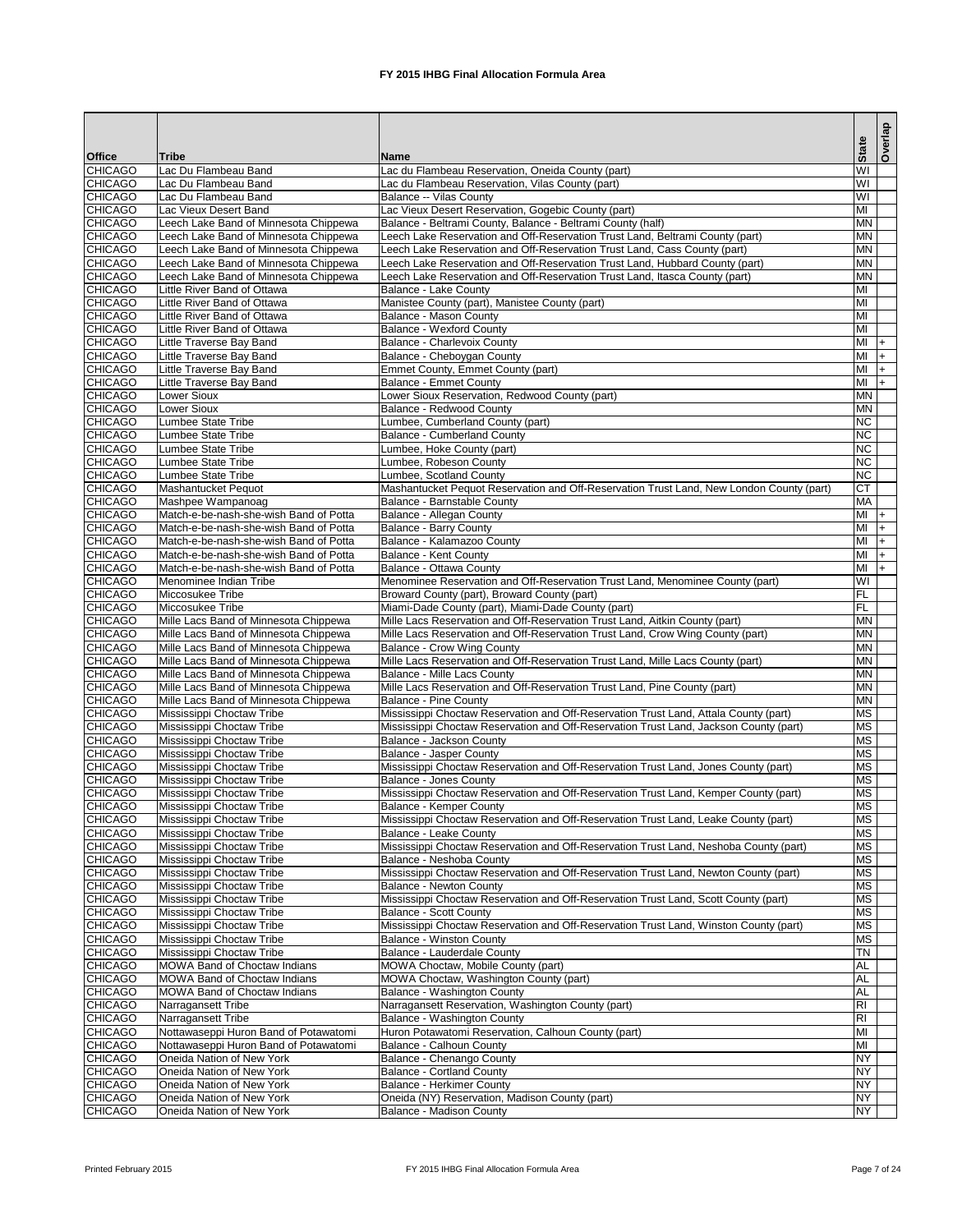|                                  |                                                              |                                                                                                                    | <b>State</b>            | Overlap   |
|----------------------------------|--------------------------------------------------------------|--------------------------------------------------------------------------------------------------------------------|-------------------------|-----------|
| <b>Office</b>                    | Tribe                                                        | <b>Name</b>                                                                                                        |                         |           |
| <b>CHICAGO</b><br><b>CHICAGO</b> | Oneida Nation of New York<br>Oneida Nation of New York       | <b>Balance - Oneida County</b><br>Balance - Onondaga County                                                        | <b>NY</b><br><b>NY</b>  |           |
| <b>CHICAGO</b>                   | Oneida Tribe                                                 | Oneida (WI) Reservation and Off-Reservation Trust Land, Brown County (part)                                        | $\overline{\mathsf{W}}$ |           |
| <b>CHICAGO</b>                   | Oneida Tribe                                                 | <b>Balance - Brown County</b>                                                                                      | WI                      |           |
| <b>CHICAGO</b>                   | Oneida Tribe                                                 | Oneida (WI) Reservation and Off-Reservation Trust Land, Outagamie County (part)                                    | $\overline{\mathsf{W}}$ |           |
| <b>CHICAGO</b>                   | Oneida Tribe                                                 | Balance - Outagamie County                                                                                         | WI                      |           |
| <b>CHICAGO</b>                   | Onondaga Nation                                              | Onondaga Reservation, Onondaga County (part)                                                                       | <b>NY</b>               |           |
| <b>CHICAGO</b>                   | Passamaquoddy Indian Tribe                                   | Indian Township Reservation, Washington County (part)                                                              | <b>ME</b>               |           |
| <b>CHICAGO</b>                   | Penobscot Tribe                                              | Penobscot Reservation and Off-Reservation Trust Land, Aroostook County (part)                                      | <b>ME</b>               |           |
| <b>CHICAGO</b><br><b>CHICAGO</b> | Penobscot Tribe<br>Penobscot Tribe                           | Penobscot Reservation and Off-Reservation Trust Land, Franklin County (part)                                       | <b>ME</b><br><b>ME</b>  |           |
| <b>CHICAGO</b>                   | Penobscot Tribe                                              | Penobscot Reservation and Off-Reservation Trust Land, Penobscot County (part)<br><b>Balance - Penobscot County</b> | <b>ME</b>               |           |
| <b>CHICAGO</b>                   | Penobscot Tribe                                              | Penobscot Reservation and Off-Reservation Trust Land, Piscataquis County (part)                                    | <b>ME</b>               |           |
| <b>CHICAGO</b>                   | <b>Pleasant Point</b>                                        | Franklin County (part), Franklin County (part)                                                                     | <b>ME</b>               |           |
| <b>CHICAGO</b>                   | <b>Pleasant Point</b>                                        | Hancock County (part), Hancock County (part)                                                                       | <b>ME</b>               |           |
| <b>CHICAGO</b>                   | <b>Pleasant Point</b>                                        | Penobscot County (part), Penobscot County (part)                                                                   | <b>ME</b>               |           |
| <b>CHICAGO</b>                   | <b>Pleasant Point</b>                                        | Somerset County (part), Somerset County (part)                                                                     | <b>ME</b>               |           |
| <b>CHICAGO</b>                   | <b>Pleasant Point</b>                                        | Pleasant Point Reservation, Washington County (part)                                                               | <b>ME</b>               |           |
| <b>CHICAGO</b>                   | <b>Pleasant Point</b>                                        | Washington County (part), Washington County (part)                                                                 | <b>ME</b>               |           |
| <b>CHICAGO</b>                   | <b>Pleasant Point</b>                                        | Balance - Washington County                                                                                        | <b>ME</b>               |           |
| <b>CHICAGO</b>                   | Poarch Band of Creek Indians                                 | <b>Balance - Baldwin County</b>                                                                                    | <b>AL</b>               |           |
| <b>CHICAGO</b>                   | Poarch Band of Creek Indians                                 | Poarch Creek Reservation and Off-Reservation Trust Land, Elmore County (part)                                      | AL                      |           |
| <b>CHICAGO</b>                   | Poarch Band of Creek Indians                                 | Poarch Creek Reservation and Off-Reservation Trust Land, Escambia County (part)                                    | AL                      |           |
| <b>CHICAGO</b><br><b>CHICAGO</b> | Poarch Band of Creek Indians<br>Poarch Band of Creek Indians | Balance - Escambia County<br><b>Balance - Mobile County</b>                                                        | <b>AL</b><br><b>AL</b>  |           |
| <b>CHICAGO</b>                   | Poarch Band of Creek Indians                                 | Poarch Creek Reservation and Off-Reservation Trust Land, Monroe County (part)                                      | <b>AL</b>               |           |
| <b>CHICAGO</b>                   | Poarch Band of Creek Indians                                 | <b>Balance - Monroe County</b>                                                                                     | AL                      |           |
| <b>CHICAGO</b>                   | Poarch Band of Creek Indians                                 | Poarch Creek Reservation and Off-Reservation Trust Land, Montgomery County (part)                                  | AL                      |           |
| <b>CHICAGO</b>                   | Poarch Band of Creek Indians                                 | Poarch Creek Reservation and Off-Reservation Trust Land, Escambia County (part)                                    | FL                      |           |
| <b>CHICAGO</b>                   | Poarch Band of Creek Indians                                 | Balance - Escambia County                                                                                          | FL                      |           |
| <b>CHICAGO</b>                   | Pokagon Band of Potawatomi                                   | <b>Balance - Elkhart County</b>                                                                                    | IN                      | I+        |
| <b>CHICAGO</b>                   | Pokagon Band of Potawatomi                                   | Balance - Kosciusko County                                                                                         | IN                      | $\ddot{}$ |
| <b>CHICAGO</b>                   | Pokagon Band of Potawatomi                                   | <b>Balance - LaPorte County</b>                                                                                    | $\overline{N}$          | I+        |
| <b>CHICAGO</b>                   | Pokagon Band of Potawatomi                                   | <b>Balance - Marshall County</b>                                                                                   | $\overline{1}$          | $+$       |
| <b>CHICAGO</b>                   | Pokagon Band of Potawatomi                                   | Pokagon Band of Potawatomi, St. Joseph County (part)                                                               | IN                      |           |
| <b>CHICAGO</b>                   | Pokagon Band of Potawatomi                                   | Balance - St. Joseph County                                                                                        | IN<br>IN                |           |
| <b>CHICAGO</b><br><b>CHICAGO</b> | Pokagon Band of Potawatomi<br>Pokagon Band of Potawatomi     | <b>Balance - Starke County</b><br>Pokagon Band of Potawatomi, Allegan County (part)                                | MI                      |           |
| <b>CHICAGO</b>                   | Pokagon Band of Potawatomi                                   | Balance - Allegan County                                                                                           | MI                      |           |
| <b>CHICAGO</b>                   | Pokagon Band of Potawatomi                                   | Pokagon Band of Potawatomi, Berrien County (part)                                                                  | MI                      |           |
| <b>CHICAGO</b>                   | Pokagon Band of Potawatomi                                   | <b>Balance - Berrien County</b>                                                                                    | MI                      |           |
| <b>CHICAGO</b>                   | Pokagon Band of Potawatomi                                   | Pokagon Band of Potawatomi, Cass County (part)                                                                     | MI                      | $+$       |
| <b>CHICAGO</b>                   | Pokagon Band of Potawatomi                                   | <b>Balance - Cass County</b>                                                                                       | MI                      | $+$       |
| <b>CHICAGO</b>                   | Pokagon Band of Potawatomi                                   | Pokagon Band of Potawatomi, Van Buren County (part)                                                                | MI                      | $+$       |
| <b>CHICAGO</b>                   | Pokagon Band of Potawatomi                                   | Balance - Van Buren County                                                                                         | MI                      | $+$       |
| <b>CHICAGO</b>                   | Red Cliff Band of Lake Superior Chippewas                    | Red Cliff Reservation and Off-Reservation Trust Land, Bayfield County (part)                                       | WI                      |           |
| <b>CHICAGO</b>                   | Red Lake Band of Chippewa                                    | Balance - Beltrami County, Balance - Beltrami County (half)                                                        | <b>MN</b>               |           |
| <b>CHICAGO</b>                   | Red Lake Band of Chippewa                                    | Red Lake Reservation, Beltrami County (part)                                                                       | <b>MN</b>               |           |
| <b>CHICAGO</b>                   | Red Lake Band of Chippewa                                    | Red Lake Reservation, Clearwater County (part)                                                                     | <b>MN</b>               |           |
| <b>CHICAGO</b><br><b>CHICAGO</b> | Red Lake Band of Chippewa<br>Red Lake Band of Chippewa       | Red Lake Reservation, Koochiching County (part)<br>Red Lake Reservation, Lake of the Woods County (part)           | <b>MN</b><br><b>MN</b>  |           |
| <b>CHICAGO</b>                   | Red Lake Band of Chippewa                                    | Red Lake Reservation, Marshall County (part)                                                                       | <b>MN</b>               |           |
| <b>CHICAGO</b>                   | Red Lake Band of Chippewa                                    | Red Lake Reservation, Pennington County (part)                                                                     | <b>MN</b>               |           |
| <b>CHICAGO</b>                   | Red Lake Band of Chippewa                                    | Red Lake Reservation, Polk County (part)                                                                           | <b>MN</b>               |           |
| <b>CHICAGO</b>                   | Red Lake Band of Chippewa                                    | Red Lake Reservation, Red Lake County (part)                                                                       | <b>MN</b>               |           |
| <b>CHICAGO</b>                   | Red Lake Band of Chippewa                                    | Red Lake Reservation, Roseau County (part)                                                                         | <b>MN</b>               |           |
| <b>CHICAGO</b>                   | Sac & Fox Tribe of the Mississippi, IA                       | Sac and Fox/Meskwaki Reservation and Off-Reservation Trust Land, Tama County (part)                                | IA                      |           |
| <b>CHICAGO</b>                   | Saginaw Chippewa                                             | Isabella Reservation and Trust Lands, Arenac County (part)                                                         | MI                      |           |
| <b>CHICAGO</b>                   | Saginaw Chippewa                                             | <b>Balance-Arenac County</b>                                                                                       | MI                      |           |
| <b>CHICAGO</b>                   | Saginaw Chippewa                                             | <b>Balance-Gladwin County</b>                                                                                      | MI                      |           |
| <b>CHICAGO</b>                   | Saginaw Chippewa                                             | <b>Balance-Gratiot County</b>                                                                                      | MI<br>MI                |           |
| <b>CHICAGO</b><br><b>CHICAGO</b> | Saginaw Chippewa<br>Saginaw Chippewa                         | Isabella Reservation and Trust Lands, Isabella County (part)<br><b>Balance-Isabella County</b>                     | MI                      |           |
| <b>CHICAGO</b>                   | Saginaw Chippewa                                             | <b>Balance-Mecosta County</b>                                                                                      | MI                      |           |
| <b>CHICAGO</b>                   | Saginaw Chippewa                                             | <b>Balance-Midland County</b>                                                                                      | MI                      |           |
| <b>CHICAGO</b>                   | Saginaw Chippewa                                             | <b>Balance-Montcalm County</b>                                                                                     | MI                      |           |
| <b>CHICAGO</b>                   | Saginaw Chippewa                                             | <b>Balance-Osceola County</b>                                                                                      | MI                      |           |
| <b>CHICAGO</b>                   | Saint Croix Chippewa                                         | St. Croix Reservation and Off-Reservation Trust Land, Barron County (part)                                         | $\overline{\mathsf{W}}$ |           |
| <b>CHICAGO</b>                   | Saint Croix Chippewa                                         | Almena Village, Cumberland City, Rice Lake Town                                                                    | WI                      |           |
| <b>CHICAGO</b>                   | Saint Croix Chippewa                                         | St. Croix Reservation and Off-Reservation Trust Land, Burnett County (part)                                        | <b>MI</b>               |           |
| <b>CHICAGO</b>                   | Saint Croix Chippewa                                         | <b>Balance - Burnett County</b>                                                                                    | <b>IM</b>               |           |
| <b>CHICAGO</b>                   | Saint Croix Chippewa                                         | St. Croix Reservation and Off-Reservation Trust Land, Polk County (part)                                           | WI                      |           |

Printed February 2015 **FX** 2015 IHBG Final Allocation Formula Area Page 8 of 24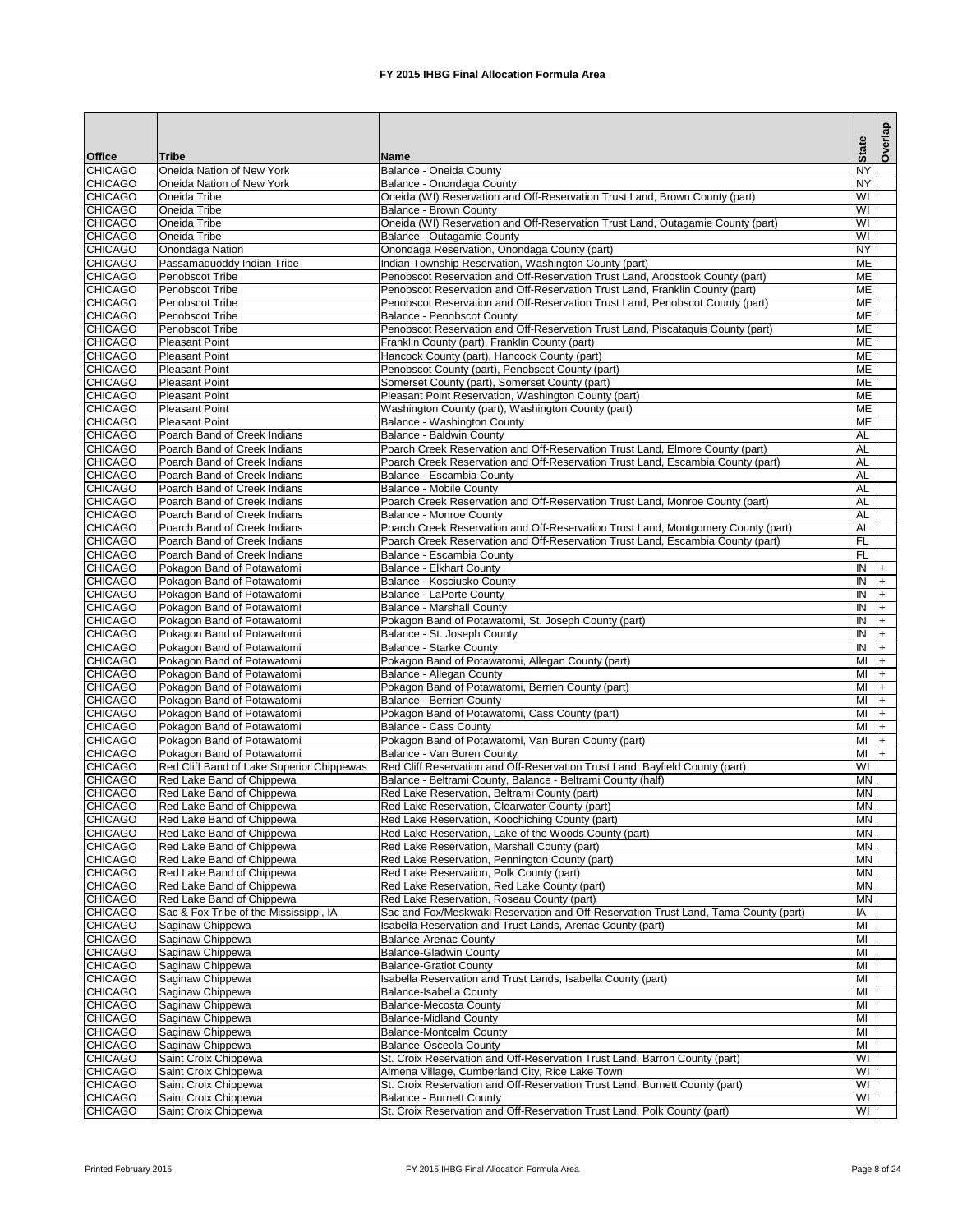|                |                                        |                                                                                          |                                   | Overlap            |
|----------------|----------------------------------------|------------------------------------------------------------------------------------------|-----------------------------------|--------------------|
| <b>Office</b>  | <b>Tribe</b>                           | <b>Name</b>                                                                              | <b>State</b>                      |                    |
| <b>CHICAGO</b> | Saint Croix Chippewa                   | Clayton, Johnstown and Bone Lake Towns; Turtle Lake and Luck Villages                    | WI                                |                    |
| <b>CHICAGO</b> | Sault Ste. Marie Tribe                 | Sault Ste. Marie Reservation and Off-Reservation Trust Land, Alger County (part)         | MI                                | $ + $              |
| <b>CHICAGO</b> | Sault Ste. Marie Tribe                 | <b>Balance - Alger County</b>                                                            | MI                                | $ + $              |
| <b>CHICAGO</b> | Sault Ste. Marie Tribe                 | Sault Ste. Marie Reservation and Off-Reservation Trust Land, Chippewa County (part)      | MI                                | $ + $              |
| <b>CHICAGO</b> | Sault Ste. Marie Tribe                 | Balance - Chippewa County                                                                | MI                                | $ + $              |
| <b>CHICAGO</b> | Sault Ste. Marie Tribe                 | Sault Ste. Marie Reservation and Off-Reservation Trust Land, Delta County (part)         | MI                                | $\left  + \right $ |
| <b>CHICAGO</b> | Sault Ste. Marie Tribe                 | Balance - Delta County                                                                   | MI                                | $ + $              |
| <b>CHICAGO</b> | Sault Ste. Marie Tribe                 | Sault Ste. Marie Reservation and Off-Reservation Trust Land, Luce County (part)          | MI                                | $ + $              |
| <b>CHICAGO</b> | Sault Ste. Marie Tribe                 | Balance - Luce County                                                                    | MI                                | $ + $              |
| <b>CHICAGO</b> | Sault Ste. Marie Tribe                 | Sault Ste. Marie Reservation and Off-Reservation Trust Land, Mackinac County (part)      | M <sub>l</sub>                    | $ + $              |
| <b>CHICAGO</b> | Sault Ste. Marie Tribe                 | <b>Balance - Mackinac County</b>                                                         | M <sub>l</sub>                    | $ + $              |
| <b>CHICAGO</b> | Sault Ste. Marie Tribe                 | Sault Ste. Marie Reservation and Off-Reservation Trust Land, Marquette County (part)     | MI                                | $ + $              |
| <b>CHICAGO</b> | Sault Ste. Marie Tribe                 | Balance - Marquette County                                                               | MI                                | $ + $              |
| <b>CHICAGO</b> | Sault Ste. Marie Tribe                 | Sault Ste. Marie Reservation and Off-Reservation Trust Land, Schoolcraft County (part)   | MI                                | $ + $              |
| <b>CHICAGO</b> | Sault Ste. Marie Tribe                 | <b>Balance - Schoolcraft County</b>                                                      | MI                                | $ + $              |
| <b>CHICAGO</b> | Seminole Tribe                         | Big Cypress Reservation, Broward County (part)                                           | F                                 |                    |
| <b>CHICAGO</b> | Seminole Tribe                         | Broward County (part), Broward County (part)                                             | <b>FL</b>                         |                    |
| <b>CHICAGO</b> | Seminole Tribe                         | Hollywood Reservation, Broward County (part)                                             | F                                 |                    |
| <b>CHICAGO</b> | Seminole Tribe                         | Immokalee Reservation, Collier County (part)                                             | FL                                |                    |
| <b>CHICAGO</b> | Seminole Tribe                         | Brighton Reservation, Glades County (part)                                               | F                                 |                    |
| <b>CHICAGO</b> | Seminole Tribe                         | Big Cypress Reservation, Hendry County (part)                                            | FL                                |                    |
| <b>CHICAGO</b> | Seminole Tribe                         | Hillsborough County (part), Hillsborough County (part)                                   | FL                                |                    |
| <b>CHICAGO</b> | Seminole Tribe                         | St. Lucie County (part), St. Lucie County (part)                                         | <b>FL</b>                         |                    |
| <b>CHICAGO</b> | Seneca Nation of New York              | Oil Springs Reservation, Allegany County (part)                                          | <b>NY</b>                         |                    |
| <b>CHICAGO</b> | Seneca Nation of New York              | Allegany Reservation, Cattaraugus County (part)                                          | <b>NY</b>                         |                    |
| <b>CHICAGO</b> | Seneca Nation of New York              | Cattaraugus Reservation, Cattaraugus County (part)                                       | <b>NY</b>                         |                    |
| <b>CHICAGO</b> | Seneca Nation of New York              | Oil Springs Reservation, Cattaraugus County (part)                                       | <b>NY</b>                         |                    |
| <b>CHICAGO</b> | Seneca Nation of New York              | Cattaraugus Reservation, Chautauqua County (part)                                        | <b>NY</b>                         |                    |
| <b>CHICAGO</b> | Seneca Nation of New York              | Cattaraugus Reservation, Erie County (part)                                              | <b>NY</b>                         |                    |
| <b>CHICAGO</b> | Shakopee Mdewakanton Sioux             | Shakopee Mdewakanton Sioux Community and Off-Reservation Trust Land, Scott County (part) | <b>MN</b>                         |                    |
| <b>CHICAGO</b> | Shinnecock Indian Nation               | Shinnecock, Suffolk County (part)                                                        | <b>NY</b>                         |                    |
| <b>CHICAGO</b> | Sokaogon Chippewa Tribe                | Sokaogon Chippewa Community and Off-Reservation Trust Land, Forest County (part)         | $+$ IW                            |                    |
| <b>CHICAGO</b> | Sokaogon Chippewa Tribe                | Balance - Forest County                                                                  | $WI +$                            |                    |
| <b>CHICAGO</b> | St. Regis Mohawk Tribe                 | St. Regis Mohawk Reservation, Franklin County (part)                                     | <b>NY</b>                         |                    |
| <b>CHICAGO</b> | St. Regis Mohawk Tribe                 | Balance - Franklin County                                                                | <b>NY</b>                         |                    |
| <b>CHICAGO</b> | St. Regis Mohawk Tribe                 | Balance - St. Lawrence County                                                            | <b>NY</b>                         |                    |
| <b>CHICAGO</b> | Stockbridge-Munsee Tribe               | Stockbridge-Munsee Community, Shawano County (part)                                      | $\overline{\mathsf{I}\mathsf{M}}$ |                    |
| <b>CHICAGO</b> | Tonawanda Band of Senecas              | Tonawanda Reservation, Erie County (part)                                                | <b>NY</b>                         |                    |
| <b>CHICAGO</b> | <b>Tonawanda Band of Senecas</b>       | Tonawanda Reservation, Genesee County (part)                                             | <b>NY</b>                         |                    |
| <b>CHICAGO</b> | Tonawanda Band of Senecas              | Tonawanda Reservation, Niagara County (part)                                             | <b>NY</b>                         |                    |
| <b>CHICAGO</b> | <b>Tuscarora Nation</b>                | Tuscarora Reservation, Niagara County (part)                                             | <b>NY</b>                         |                    |
| <b>CHICAGO</b> | <b>Upper Sioux Indian Community</b>    | Balance - Chippewa County                                                                | <b>MN</b>                         |                    |
| <b>CHICAGO</b> | <b>Upper Sioux Indian Community</b>    | Balance - Renville County                                                                | <b>MN</b>                         |                    |
| <b>CHICAGO</b> | <b>Upper Sioux Indian Community</b>    | Upper Sioux Reservation, Yellow Medicine County (part)                                   | <b>MN</b>                         |                    |
| <b>CHICAGO</b> | <b>Upper Sioux Indian Community</b>    | Balance - Yellow Medicine County                                                         | <b>MN</b>                         |                    |
| <b>CHICAGO</b> | Waccamaw Siouan State Tribe            | Waccamaw-Siouan, Bladen County (part)                                                    | <b>NC</b>                         |                    |
| <b>CHICAGO</b> | <b>Waccamaw Siouan State Tribe</b>     | Waccamaw-Siouan, Columbus County (part)                                                  | <b>NC</b>                         |                    |
| <b>CHICAGO</b> | Wampanoag Tribe of Gay Head            | Wampanoag-Gay Head TDSA, Dukes County (part)                                             | <b>MA</b>                         |                    |
| <b>CHICAGO</b> | Wampanoag Tribe of Gay Head            | <b>Balance - Dukes County</b>                                                            | <b>MA</b>                         |                    |
| <b>CHICAGO</b> | White Earth Band of Minnesota Chippewa | White Earth Reservation and Off-Reservation Trust Land, Becker County (part)             | <b>MN</b>                         |                    |
| <b>CHICAGO</b> | White Earth Band of Minnesota Chippewa | Balance - Becker County                                                                  | <b>MN</b>                         |                    |
| <b>CHICAGO</b> | White Earth Band of Minnesota Chippewa | White Earth Reservation and Off-Reservation Trust Land, Clearwater County (part)         | <b>MN</b>                         |                    |
| <b>CHICAGO</b> | White Earth Band of Minnesota Chippewa | Balance - Clearwater County                                                              | <b>MN</b>                         |                    |
| <b>CHICAGO</b> | White Earth Band of Minnesota Chippewa | White Earth Reservation and Off-Reservation Trust Land, Mahnomen County                  | <b>MN</b>                         |                    |

Printed February 2015 **FX** 2015 IHBG Final Allocation Formula Area Page 9 of 24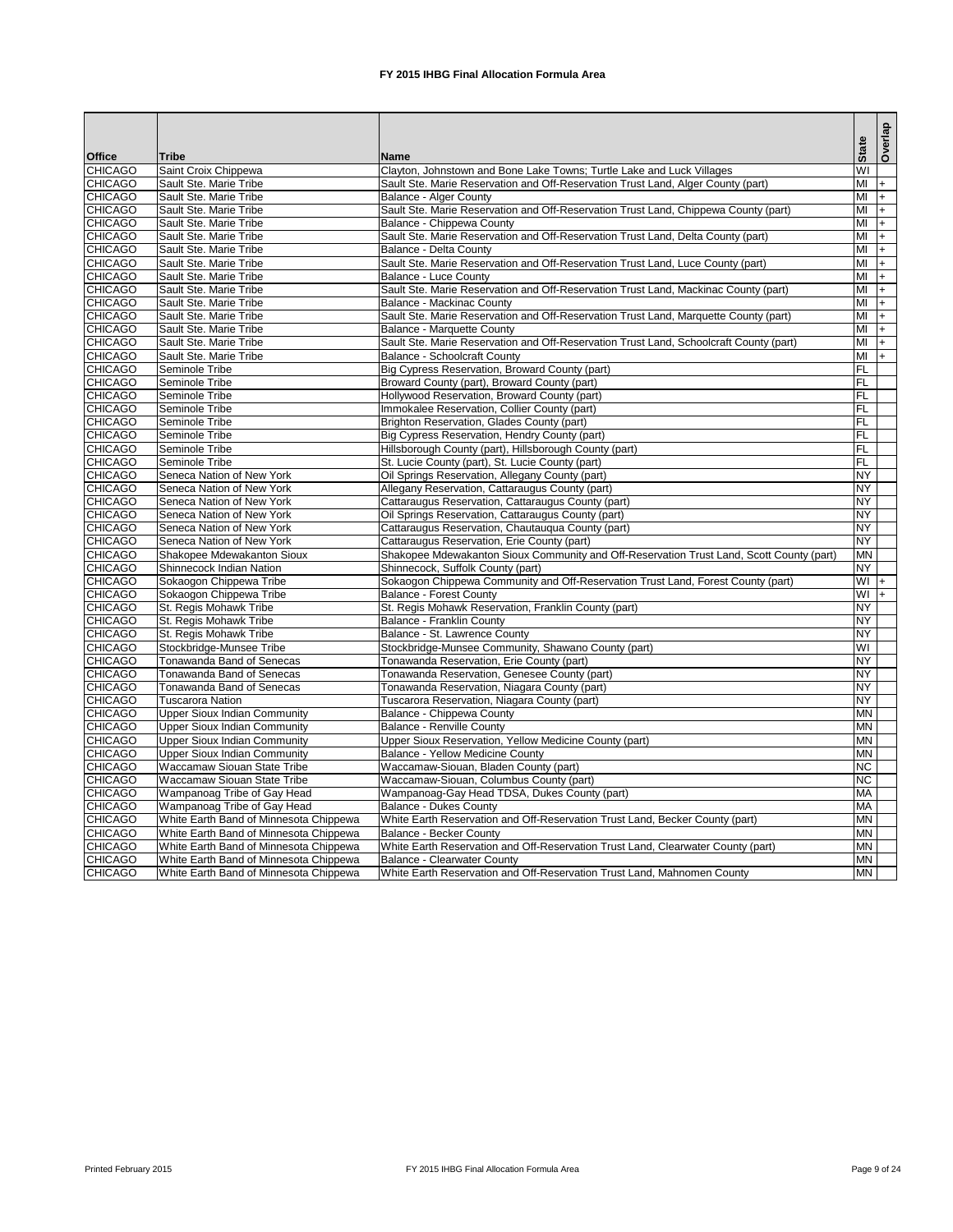|                                |                                                                                  |                                                                                                                                                                     | <b>State</b>           | Overlap |  |
|--------------------------------|----------------------------------------------------------------------------------|---------------------------------------------------------------------------------------------------------------------------------------------------------------------|------------------------|---------|--|
| <b>Office</b>                  | <b>Tribe</b>                                                                     | <b>Name</b>                                                                                                                                                         |                        |         |  |
| <b>DENVER</b>                  | Assiniboine & Sioux Tribes of Ft. Peck                                           | Fort Peck Reservation and Off-Reservation Trust Land, Daniels County (part)                                                                                         | <b>MT</b>              |         |  |
| <b>DENVER</b><br><b>DENVER</b> | Assiniboine & Sioux Tribes of Ft. Peck<br>Assiniboine & Sioux Tribes of Ft. Peck | Fort Peck Reservation and Off-Reservation Trust Land, Roosevelt County (part)<br>Fort Peck Reservation and Off-Reservation Trust Land, Sheridan County (part)       | MT<br><b>MT</b>        |         |  |
| <b>DENVER</b>                  | Assiniboine & Sioux Tribes of Ft. Peck                                           | Fort Peck Reservation and Off-Reservation Trust Land, Valley County (part)                                                                                          | <b>MT</b>              |         |  |
| <b>DENVER</b>                  | <b>Blackfeet Tribe</b>                                                           | Blackfeet Reservation and Off-Reservation Trust Land, Glacier County (part)                                                                                         | <b>MT</b>              |         |  |
| <b>DENVER</b>                  | <b>Blackfeet Tribe</b>                                                           | Blackfeet Reservation and Off-Reservation Trust Land, Pondera County (part)                                                                                         | <b>MT</b>              |         |  |
| <b>DENVER</b>                  | <b>Cheyenne River Sioux</b>                                                      | Cheyenne River Reservation and Off-Reservation Trust Land, Dewey County (part)                                                                                      | <b>SD</b>              |         |  |
| <b>DENVER</b>                  | <b>Cheyenne River Sioux</b>                                                      | Cheyenne River Reservation and Off-Reservation Trust Land, Haakon County (part)                                                                                     | <b>SD</b>              |         |  |
| <b>DENVER</b>                  | <b>Cheyenne River Sioux</b>                                                      | Cheyenne River Reservation and Off-Reservation Trust Land, Meade County (part)                                                                                      | <b>SD</b>              |         |  |
| <b>DENVER</b>                  | <b>Cheyenne River Sioux</b>                                                      | Cheyenne River Reservation and Off-Reservation Trust Land, Stanley County (part)                                                                                    | <b>SD</b><br><b>SD</b> |         |  |
| <b>DENVER</b><br><b>DENVER</b> | <b>Cheyenne River Sioux</b><br>Chippewa Cree of the Rocky Boy's Res.             | Cheyenne River Reservation and Off-Reservation Trust Land, Ziebach County (part)<br>Rocky Boy's Reservation and Off-Reservation Trust Land, Chouteau County (part)  | <b>MT</b>              |         |  |
| <b>DENVER</b>                  | Chippewa Cree of the Rocky Boy's Res.                                            | Rocky Boy's Reservation and Trust Lands, Hill County (part)                                                                                                         | <b>MT</b>              |         |  |
| <b>DENVER</b>                  | <b>Crow Creek Sioux</b>                                                          | Crow Creek Reservation, Buffalo County (part)                                                                                                                       | <b>SD</b>              |         |  |
| <b>DENVER</b>                  | <b>Crow Creek Sioux</b>                                                          | Crow Creek Reservation, Hughes County (part)                                                                                                                        | <b>SD</b>              |         |  |
| <b>DENVER</b>                  | <b>Crow Creek Sioux</b>                                                          | Crow Creek Reservation, Hyde County (part)                                                                                                                          | <b>SD</b>              |         |  |
| <b>DENVER</b>                  | <b>Crow Tribe</b>                                                                | Crow Reservation and Off-Reservation Trust Land, Big Horn County (part)                                                                                             | MT                     |         |  |
| <b>DENVER</b>                  | <b>Crow Tribe</b>                                                                | Balance -- Big Horn County                                                                                                                                          | <b>MT</b>              |         |  |
| <b>DENVER</b>                  | <b>Crow Tribe</b>                                                                | Crow Reservation and Off-Reservation Trust Land, Treasure County (part)                                                                                             | MT                     |         |  |
| <b>DENVER</b>                  | <b>Crow Tribe</b><br><b>Flandreau Santee Sioux</b>                               | Crow Reservation and Off-Reservation Trust Land, Yellowstone County (part)                                                                                          | <b>MT</b><br><b>SD</b> |         |  |
| <b>DENVER</b><br><b>DENVER</b> | Fort Belknap Indian Community                                                    | Flandreau Reservation, Moody County (part)<br>Fort Belknap Reservation and Off-Reservation Trust Land, Blaine County (part)                                         | <b>MT</b>              |         |  |
| <b>DENVER</b>                  | Fort Belknap Indian Community                                                    | Fort Belknap Reservation and Off-Reservation Trust Land, Phillips County (part)                                                                                     | <b>MT</b>              |         |  |
| <b>DENVER</b>                  | <b>Goshute Reservation</b>                                                       | Balance - Ada County                                                                                                                                                | ID                     | $\pm$   |  |
| <b>DENVER</b>                  | <b>Goshute Reservation</b>                                                       | Balance - Canyon County                                                                                                                                             | ID                     |         |  |
| <b>DENVER</b>                  | <b>Goshute Reservation</b>                                                       | <b>Balance - Elmore County</b>                                                                                                                                      | ID                     | $\pm$   |  |
| <b>DENVER</b>                  | <b>Goshute Reservation</b>                                                       | Balance - Owyhee County                                                                                                                                             | ID                     | I+      |  |
| <b>DENVER</b>                  | <b>Goshute Reservation</b>                                                       | Balance - Elko County                                                                                                                                               | <b>NV</b>              | $ +$    |  |
| <b>DENVER</b>                  | <b>Goshute Reservation</b>                                                       | Balance - Eureka County                                                                                                                                             | <b>NV</b>              | $+$     |  |
| <b>DENVER</b><br><b>DENVER</b> | <b>Goshute Reservation</b>                                                       | Community of Winnemucca                                                                                                                                             | <b>NV</b><br>$NVI +$   | $+$     |  |
| <b>DENVER</b>                  | <b>Goshute Reservation</b><br><b>Goshute Reservation</b>                         | <b>Balance - Lander County</b><br><b>Balance - Nye County</b>                                                                                                       | <b>NV</b>              | $+$     |  |
| <b>DENVER</b>                  | <b>Goshute Reservation</b>                                                       | Goshute Reservation, White Pine County (part)                                                                                                                       | $NVI +$                |         |  |
| <b>DENVER</b>                  | <b>Goshute Reservation</b>                                                       | Balance - White Pine County                                                                                                                                         | $N\overline{V}$ +      |         |  |
| <b>DENVER</b>                  | <b>Goshute Reservation</b>                                                       | Goshute Reservation, Juab County (part)                                                                                                                             | UT.                    | $ + $   |  |
| <b>DENVER</b>                  | <b>Goshute Reservation</b>                                                       | Goshute Reservation, Tooele County (part)                                                                                                                           | UT                     | $ + $   |  |
| <b>DENVER</b>                  | <b>Goshute Reservation</b>                                                       | <b>Balance - Tooele County</b>                                                                                                                                      | $NV +$                 |         |  |
| <b>DENVER</b>                  | Lower Brule Sioux                                                                | Lower Brule Reservation and Off-Reservation Trust Land, Lyman County (part)                                                                                         | <b>SD</b>              |         |  |
| <b>DENVER</b><br><b>DENVER</b> | Lower Brule Sioux                                                                | Lower Brule Reservation and Off-Reservation Trust Land, Stanley County (part)                                                                                       | <b>SD</b><br>AZ        |         |  |
| <b>DENVER</b>                  | Navajo Nation<br>Navajo Nation                                                   | Navajo Nation Reservation and Off-Reservation Trust Land, Apache County (part)<br>Navajo Nation Reservation and Off-Reservation Trust Land, Coconino County (part)  | AZ                     |         |  |
| <b>DENVER</b>                  | Navajo Nation                                                                    | Navajo Nation Reservation and Off-Reservation Trust Land, Navajo County (part)                                                                                      | $\overline{AZ}$        |         |  |
| <b>DENVER</b>                  | Navajo Nation                                                                    | Navajo Nation Reservation and Off-Reservation Trust Land, Bernalillo County (part)                                                                                  | <b>NM</b>              |         |  |
| <b>DENVER</b>                  | Navajo Nation                                                                    | Navajo Nation Reservation and Off-Reservation Trust Land, Cibola County (part)                                                                                      | <b>NM</b>              |         |  |
| <b>DENVER</b>                  | Navajo Nation                                                                    | Navajo Nation Reservation and Off-Reservation Trust Land, McKinley County (part)                                                                                    | <b>NM</b>              |         |  |
| <b>DENVER</b>                  | Navajo Nation                                                                    | Navajo Nation Reservation and Off-Reservation Trust Land, Rio Arriba County (part)                                                                                  | <b>NM</b>              |         |  |
| <b>DENVER</b>                  | Navajo Nation                                                                    | Navajo Nation Reservation and Off-Reservation Trust Land, Sandoval County (part)                                                                                    | <b>NM</b>              |         |  |
| <b>DENVER</b>                  | Navajo Nation                                                                    | Navajo Nation Reservation and Off-Reservation Trust Land, San Juan County (part)                                                                                    | <b>NM</b>              |         |  |
| <b>DENVER</b><br><b>DENVER</b> | Navajo Nation<br>Navajo Nation                                                   | Navajo Nation Reservation and Off-Reservation Trust Land, Socorro County (part)<br>Navajo Nation Reservation and Off-Reservation Trust Land, San Juan County (part) | <b>NM</b><br>UT        |         |  |
| <b>DENVER</b>                  | Northern Arapahoe                                                                | Wind River Reservation and Off-Reservation Trust Land                                                                                                               | $WY +$                 |         |  |
| <b>DENVER</b>                  | Northern Arapahoe                                                                | Cities of Lander and Riverton                                                                                                                                       | $WY +$                 |         |  |
| <b>DENVER</b>                  | Northern Cheyenne                                                                | Northern Cheyenne Reservation and Off-Reservation Trust Land, Big Horn County (part)                                                                                | MT                     |         |  |
| <b>DENVER</b>                  | Northern Cheyenne                                                                | Northern Cheyenne Reservation and Off-Reservation Trust Land, Rosebud County (part)                                                                                 | <b>MT</b>              |         |  |
| <b>DENVER</b>                  | Northern Cheyenne                                                                | Northern Cheyenne Reservation and Off-Reservation Trust Land, Meade County (part)                                                                                   | <b>SD</b>              |         |  |
| <b>DENVER</b>                  | <b>NW Band of Shoshoni Nation</b>                                                | <b>Balance - Power County</b>                                                                                                                                       | Ū                      |         |  |
| <b>DENVER</b>                  | NW Band of Shoshoni Nation                                                       | Box Elder County (part), Box Elder County (part)                                                                                                                    | UT                     |         |  |
| <b>DENVER</b>                  | <b>NW Band of Shoshoni Nation</b>                                                | Balance - Box Elder County                                                                                                                                          | UT<br><b>NE</b>        |         |  |
| <b>DENVER</b><br><b>DENVER</b> | Oglala Lakota Sioux Tribe<br>Oglala Lakota Sioux Tribe                           | Pine Ridge Reservation and Off-Reservation Trust Land, Sheridan County (part)<br>Pine Ridge Reservation and Off-Reservation Trust Land, Bennett County (part)       | <b>SD</b>              |         |  |
| <b>DENVER</b>                  | Oglala Lakota Sioux Tribe                                                        | Pine Ridge Reservation and Off-Reservation Trust Land, Jackson County (part)                                                                                        | <b>SD</b>              |         |  |
| <b>DENVER</b>                  | Oglala Lakota Sioux Tribe                                                        | Pine Ridge Reservation and Off-Reservation Trust Land, Shannon County                                                                                               | <b>SD</b>              |         |  |
| <b>DENVER</b>                  | Omaha Tribe                                                                      | Omaha Reservation, Monona County (part)                                                                                                                             | IA                     |         |  |
| <b>DENVER</b>                  | Omaha Tribe                                                                      | Omaha Reservation, Burt County (part)                                                                                                                               | <b>NE</b>              |         |  |
| <b>DENVER</b>                  | Omaha Tribe                                                                      | Omaha Reservation, Cuming County (part)                                                                                                                             | <b>NE</b>              |         |  |
| <b>DENVER</b>                  | Omaha Tribe                                                                      | Omaha Reservation, Thurston County (part)                                                                                                                           | <b>NE</b>              |         |  |
| <b>DENVER</b>                  | Paiute Indian Tribe of Utah                                                      | <b>Balance - Beaver County</b>                                                                                                                                      | UT.                    | $+$     |  |
| <b>DENVER</b>                  | Paiute Indian Tribe of Utah                                                      | Paiute Reservation, Iron County (part)                                                                                                                              | UT                     | $ +$    |  |
| <b>DENVER</b>                  | Paiute Indian Tribe of Utah                                                      | Balance - Iron County<br>Paiute Reservation, Millard County (part)                                                                                                  | UT<br>UT $+$           | $ +$    |  |
| <b>DENVER</b><br><b>DENVER</b> | Paiute Indian Tribe of Utah<br>Paiute Indian Tribe of Utah                       | <b>Balance - Millard County</b>                                                                                                                                     | $UT$ +                 |         |  |
| <b>DENVER</b>                  | Paiute Indian Tribe of Utah                                                      | Paiute Reservation, Sevier County (part)                                                                                                                            | UT $\vert + \vert$     |         |  |
|                                |                                                                                  |                                                                                                                                                                     |                        |         |  |

Printed February 2015 **FX** 2015 IHBG Final Allocation Formula Area Page 10 of 24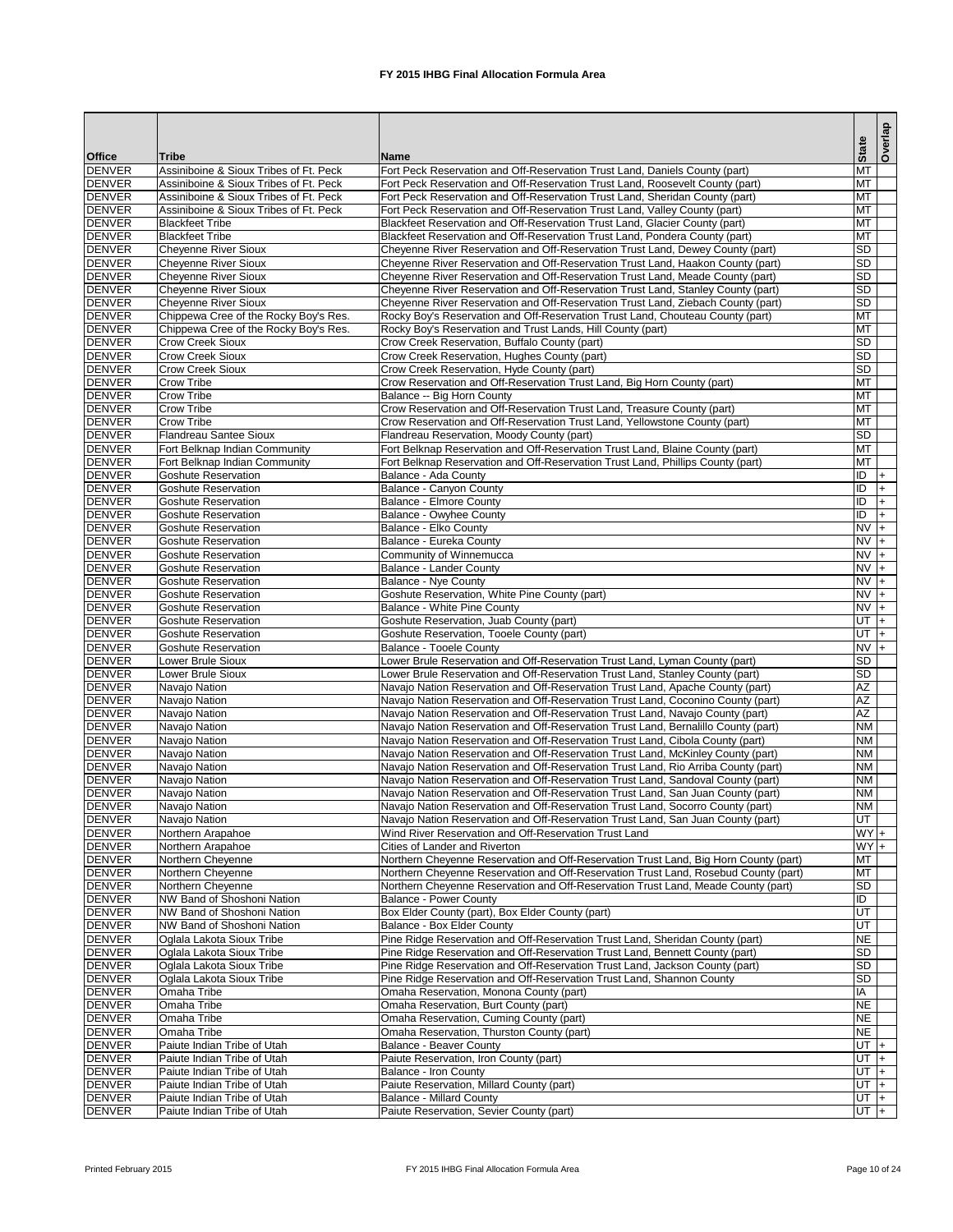|                                |                                                                                |                                                                                                                                                                  | <b>State</b>           | Overlap |
|--------------------------------|--------------------------------------------------------------------------------|------------------------------------------------------------------------------------------------------------------------------------------------------------------|------------------------|---------|
| <b>Office</b>                  | Tribe                                                                          | <b>Name</b>                                                                                                                                                      |                        |         |
| <b>DENVER</b>                  | Paiute Indian Tribe of Utah                                                    | <b>Balance - Sevier County</b>                                                                                                                                   | UT                     | $ + $   |
| <b>DENVER</b>                  | Paiute Indian Tribe of Utah                                                    | Paiute Reservation, Washington County (part)                                                                                                                     | UT $+$                 |         |
| <b>DENVER</b><br><b>DENVER</b> | Paiute Indian Tribe of Utah<br>Ponca Tribe of Nebraska                         | Balance - Washington County<br>Balance - Pottawattamie County                                                                                                    | UT $ +$<br>ΙA          |         |
| <b>DENVER</b>                  | Ponca Tribe of Nebraska                                                        | Balance - Woodbury County                                                                                                                                        | IA                     |         |
| <b>DENVER</b>                  | Ponca Tribe of Nebraska                                                        | <b>Balance - Boyd County</b>                                                                                                                                     | <b>NE</b>              |         |
| <b>DENVER</b>                  | Ponca Tribe of Nebraska                                                        | <b>Balance - Burt County</b>                                                                                                                                     | <b>NE</b>              |         |
| <b>DENVER</b>                  | Ponca Tribe of Nebraska                                                        | <b>Balance - Douglas County</b>                                                                                                                                  | <b>NE</b>              |         |
| <b>DENVER</b>                  | Ponca Tribe of Nebraska                                                        | <b>Balance - Hall County</b>                                                                                                                                     | <b>NE</b>              |         |
| <b>DENVER</b>                  | Ponca Tribe of Nebraska                                                        | <b>Balance - Holt County</b>                                                                                                                                     | <b>NE</b>              |         |
| <b>DENVER</b>                  | Ponca Tribe of Nebraska                                                        | Balance - Knox County                                                                                                                                            | <b>NE</b>              |         |
| <b>DENVER</b>                  | Ponca Tribe of Nebraska                                                        | Balance - Lancaster County                                                                                                                                       | <b>NE</b>              |         |
| <b>DENVER</b>                  | Ponca Tribe of Nebraska                                                        | <b>Balance - Madison County</b>                                                                                                                                  | <b>NE</b>              |         |
| <b>DENVER</b><br><b>DENVER</b> | Ponca Tribe of Nebraska<br>Ponca Tribe of Nebraska                             | <b>Balance - Platte County</b><br><b>Balance - Sarpy County</b>                                                                                                  | <b>NE</b><br><b>NE</b> |         |
| <b>DENVER</b>                  | Ponca Tribe of Nebraska                                                        | Balance - Stanton County                                                                                                                                         | <b>NE</b>              |         |
| <b>DENVER</b>                  | Ponca Tribe of Nebraska                                                        | <b>Balance - Wayne County</b>                                                                                                                                    | <b>NE</b>              |         |
| <b>DENVER</b>                  | Ponca Tribe of Nebraska                                                        | <b>Balance - Charles Mix County</b>                                                                                                                              | <b>SD</b>              |         |
| <b>DENVER</b>                  | <b>Rosebud Sioux</b>                                                           | Rosebud Reservation and Off-Reservation Trust Land, Gregory County (part)                                                                                        | <b>SD</b>              |         |
| <b>DENVER</b>                  | <b>Rosebud Sioux</b>                                                           | Rosebud Reservation and Off-Reservation Trust Land, Lyman County (part)                                                                                          | <b>SD</b>              |         |
| <b>DENVER</b>                  | <b>Rosebud Sioux</b>                                                           | Rosebud Reservation and Off-Reservation Trust Land, Mellette County (part)                                                                                       | <b>SD</b>              |         |
| <b>DENVER</b>                  | <b>Rosebud Sioux</b>                                                           | Rosebud Reservation and Trust Lands, Todd County                                                                                                                 | <b>SD</b>              |         |
| <b>DENVER</b>                  | <b>Rosebud Sioux</b>                                                           | Rosebud Reservation and Off-Reservation Trust Land, Tripp County (part)                                                                                          | <b>SD</b>              |         |
| <b>DENVER</b>                  | Salish and Kootenai Tribes                                                     | Flathead Reservation, Flathead County (part)                                                                                                                     | MT                     |         |
| <b>DENVER</b>                  | Salish and Kootenai Tribes                                                     | Flathead Reservation, Lake County (part)                                                                                                                         | <b>MT</b>              |         |
| <b>DENVER</b>                  | Salish and Kootenai Tribes                                                     | Flathead Reservation, Missoula County (part)                                                                                                                     | <b>MT</b>              |         |
| <b>DENVER</b>                  | Salish and Kootenai Tribes                                                     | Flathead Reservation, Sanders County (part)                                                                                                                      | <b>MT</b>              |         |
| <b>DENVER</b>                  | Santee Sioux Tribe                                                             | Santee Reservation, Knox County (part)                                                                                                                           | <b>NE</b>              |         |
| <b>DENVER</b><br><b>DENVER</b> | Shoshone Tribe of the Wind River Res.<br>Shoshone Tribe of the Wind River Res. | Wind River Reservation and Off-Reservation Trust Land, Fremont County (part)<br>Wind River Reservation and Off-Reservation Trust Land, Hot Springs County (part) | $WY +$<br>$WY +$       |         |
| <b>DENVER</b>                  | Sisseton-Wahpeton Oyate                                                        | Lake Traverse Reservation, Richland County (part)                                                                                                                | <b>ND</b>              |         |
| <b>DENVER</b>                  | Sisseton-Wahpeton Oyate                                                        | Lake Traverse Reservation, Sargent County (part)                                                                                                                 | <b>ND</b>              |         |
| <b>DENVER</b>                  | Sisseton-Wahpeton Oyate                                                        | Lake Traverse Reservation, Codington County (part)                                                                                                               | SD                     |         |
| <b>DENVER</b>                  | Sisseton-Wahpeton Oyate                                                        | Lake Traverse Reservation, Day County (part)                                                                                                                     | <b>SD</b>              |         |
| <b>DENVER</b>                  | Sisseton-Wahpeton Oyate                                                        | Lake Traverse Reservation, Grant County (part)                                                                                                                   | <b>SD</b>              |         |
| <b>DENVER</b>                  | Sisseton-Wahpeton Oyate                                                        | Lake Traverse Reservation, Marshall County (part)                                                                                                                | SD                     |         |
| <b>DENVER</b>                  | Sisseton-Wahpeton Oyate                                                        | Lake Traverse Reservation, Roberts County (part)                                                                                                                 | $\overline{SD}$        |         |
| <b>DENVER</b>                  | Skull Valley Band of Goshute                                                   | Skull Valley Reservation, Tooele County (part)                                                                                                                   | $\overline{UT}$        |         |
| <b>DENVER</b>                  | Southern Ute Tribe                                                             | Southern Ute Reservation, Archuleta County (part)                                                                                                                | CO                     |         |
| <b>DENVER</b>                  | Southern Ute Tribe                                                             | Southern Ute Reservation, La Plata County (part)                                                                                                                 | $\overline{CO}$        |         |
| <b>DENVER</b>                  | Southern Ute Tribe                                                             | Southern Ute Reservation, Montezuma County (part)                                                                                                                | $\overline{co}$        |         |
| <b>DENVER</b>                  | Spirit Lake Sioux Tribe                                                        | Spirit Lake Reservation, Benson County (part)                                                                                                                    | <b>ND</b><br><b>ND</b> |         |
| <b>DENVER</b><br><b>DENVER</b> | Spirit Lake Sioux Tribe<br><b>Spirit Lake Sioux Tribe</b>                      | Spirit Lake Reservation, Eddy County (part)<br>Spirit Lake Reservation, Nelson County (part)                                                                     | <b>ND</b>              |         |
| <b>DENVER</b>                  | Spirit Lake Sioux Tribe                                                        | Spirit Lake Reservation, Ramsey County (part)                                                                                                                    | <b>ND</b>              |         |
| <b>DENVER</b>                  | Spirit Lake Sioux Tribe                                                        | Spirit Lake Reservation, Wells County (part)                                                                                                                     | <b>ND</b>              |         |
| <b>DENVER</b>                  | <b>Standing Rock Sioux</b>                                                     | <b>Standing Rock Reservation, Sioux County</b>                                                                                                                   | <b>ND</b>              |         |
| <b>DENVER</b>                  | <b>Standing Rock Sioux</b>                                                     | <b>Standing Rock Reservation, Corson County</b>                                                                                                                  | <b>SD</b>              |         |
| <b>DENVER</b>                  | <b>Standing Rock Sioux</b>                                                     | <b>Standing Rock Reservation, Dewey County (part)</b>                                                                                                            | <b>SD</b>              |         |
| <b>DENVER</b>                  | <b>Standing Rock Sioux</b>                                                     | Standing Rock Reservation, Ziebach County (part)                                                                                                                 | <b>SD</b>              |         |
| <b>DENVER</b>                  | Three Affiliated Tribes Fort Berthold                                          | Fort Berthold Reservation, Dunn County (part)                                                                                                                    | <b>ND</b>              |         |
| <b>DENVER</b>                  | Three Affiliated Tribes Fort Berthold                                          | Fort Berthold Reservation, McKenzie County (part)                                                                                                                | <b>ND</b>              |         |
| <b>DENVER</b>                  | Three Affiliated Tribes Fort Berthold                                          | Fort Berthold Reservation, McLean County (part)                                                                                                                  | <b>ND</b>              |         |
| <b>DENVER</b>                  | Three Affiliated Tribes Fort Berthold                                          | Fort Berthold Reservation, Mercer County (part)                                                                                                                  | <b>ND</b>              |         |
| <b>DENVER</b>                  | Three Affiliated Tribes Fort Berthold                                          | Fort Berthold Reservation, Mountrail County (part)                                                                                                               | <b>ND</b>              |         |
| <b>DENVER</b><br><b>DENVER</b> | Three Affiliated Tribes Fort Berthold<br>Turtle Mountain Band of Chippewa      | Fort Berthold Reservation, Ward County (part)<br>Turtle Mountain Reservation and Off-Reservation Trust Land, Blaine County (part)                                | <b>ND</b><br><b>MT</b> |         |
| <b>DENVER</b>                  | Turtle Mountain Band of Chippewa                                               | Turtle Mountain Reservation and Off-Reservation Trust Land, Carter County (part)                                                                                 | <b>MT</b>              |         |
| <b>DENVER</b>                  | Turtle Mountain Band of Chippewa                                               | Turtle Mountain Reservation and Off-Reservation Trust Land, Chouteau County (part)                                                                               | <b>MT</b>              |         |
| <b>DENVER</b>                  | Turtle Mountain Band of Chippewa                                               | Turtle Mountain Reservation and Off-Reservation Trust Land, Daniels County (part)                                                                                | <b>MT</b>              |         |
| <b>DENVER</b>                  | Turtle Mountain Band of Chippewa                                               | Turtle Mountain Reservation and Off-Reservation Trust Land, Fergus County (part)                                                                                 | <b>MT</b>              |         |
| <b>DENVER</b>                  | Turtle Mountain Band of Chippewa                                               | Turtle Mountain Reservation and Off-Reservation Trust Land, Hill County (part)                                                                                   | MT                     |         |
| <b>DENVER</b>                  | Turtle Mountain Band of Chippewa                                               | Turtle Mountain Reservation and Off-Reservation Trust Land, Liberty County (part)                                                                                | <b>MT</b>              |         |
| <b>DENVER</b>                  | Turtle Mountain Band of Chippewa                                               | Turtle Mountain Reservation and Off-Reservation Trust Land, McCone County (part)                                                                                 | MT                     |         |
| <b>DENVER</b>                  | Turtle Mountain Band of Chippewa                                               | Turtle Mountain Reservation and Off-Reservation Trust Land, Phillips County (part)                                                                               | MT                     |         |
| <b>DENVER</b>                  | Turtle Mountain Band of Chippewa                                               | Turtle Mountain Reservation and Off-Reservation Trust Land, Richland County (part)                                                                               | MT                     |         |
| <b>DENVER</b>                  | Turtle Mountain Band of Chippewa                                               | <b>Balance - Richland County</b>                                                                                                                                 | <b>MT</b>              |         |
| <b>DENVER</b>                  | Turtle Mountain Band of Chippewa                                               | Turtle Mountain Reservation and Off-Reservation Trust Land, Roosevelt County (part)                                                                              | MT                     |         |
| <b>DENVER</b>                  | Turtle Mountain Band of Chippewa                                               | <b>Balance - Roosevelt County</b>                                                                                                                                | <b>MT</b>              |         |
| <b>DENVER</b><br><b>DENVER</b> | Turtle Mountain Band of Chippewa<br>Turtle Mountain Band of Chippewa           | Turtle Mountain Reservation and Off-Reservation Trust Land, Sheridan County (part)<br>Balance - Sheridan County                                                  | MT<br><b>MT</b>        |         |
| <b>DENVER</b>                  | Turtle Mountain Band of Chippewa                                               | Turtle Mountain Reservation and Off-Reservation Trust Land, Valley County (part)                                                                                 | <b>MT</b>              |         |
|                                |                                                                                |                                                                                                                                                                  |                        |         |

Printed February 2015 **FX** 2015 IHBG Final Allocation Formula Area Page 11 of 24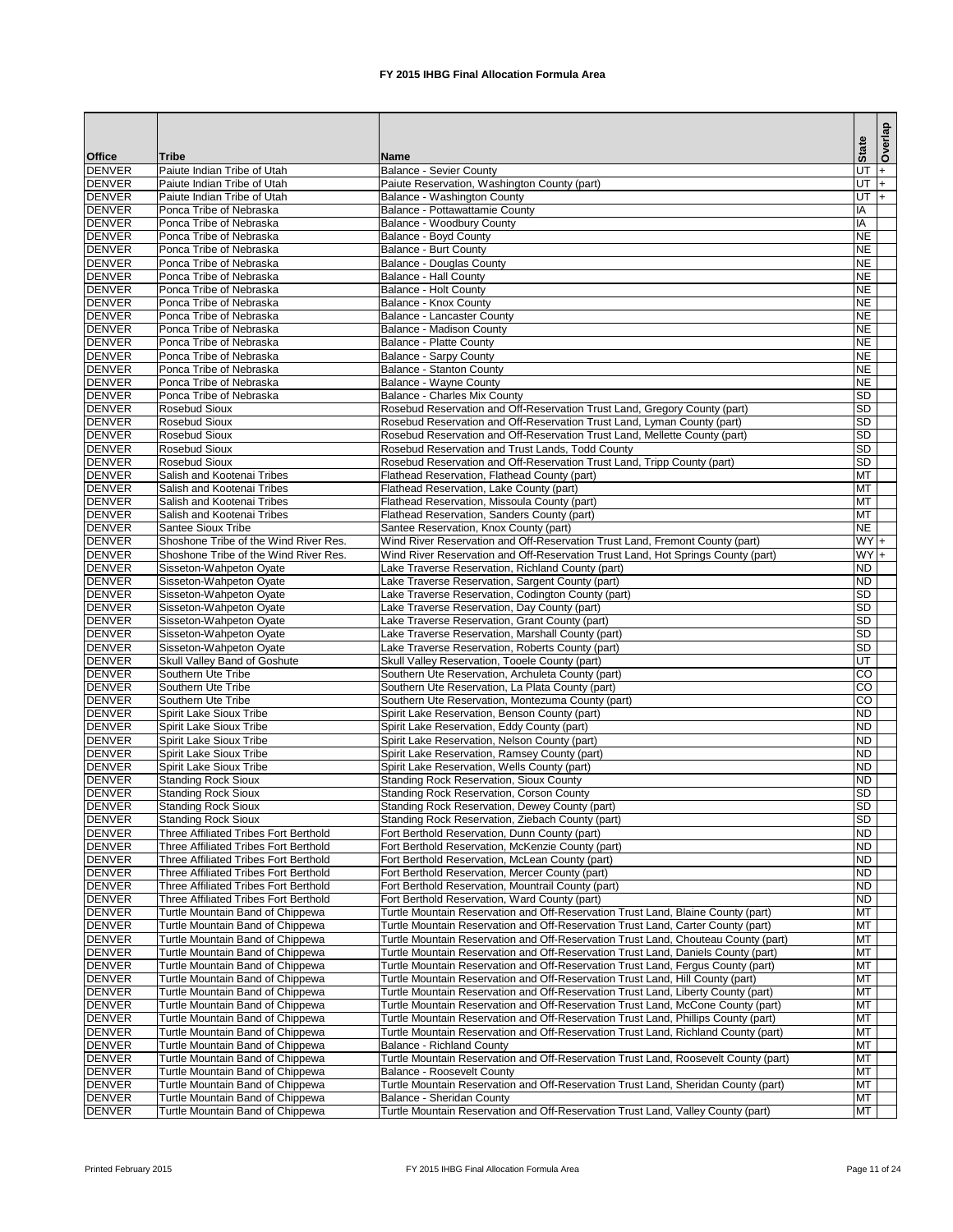|               |                                      |                                                                                     |              | Overlap |
|---------------|--------------------------------------|-------------------------------------------------------------------------------------|--------------|---------|
| <b>Office</b> | <b>Tribe</b>                         | <b>Name</b>                                                                         | <b>State</b> |         |
| <b>DENVER</b> | Turtle Mountain Band of Chippewa     | Turtle Mountain Reservation and Off-Reservation Trust Land, Burke County (part)     | <b>ND</b>    |         |
| <b>DENVER</b> | Turtle Mountain Band of Chippewa     | Turtle Mountain Reservation and Off-Reservation Trust Land, Cavalier County (part)  | <b>ND</b>    |         |
| <b>DENVER</b> | Turtle Mountain Band of Chippewa     | Turtle Mountain Reservation and Off-Reservation Trust Land, Divide County (part)    | <b>ND</b>    |         |
| <b>DENVER</b> | Turtle Mountain Band of Chippewa     | <b>Balance - Divide County</b>                                                      | <b>ND</b>    |         |
| <b>DENVER</b> | Turtle Mountain Band of Chippewa     | Turtle Mountain Reservation and Off-Reservation Trust Land, McHenry County (part)   | <b>ND</b>    |         |
| <b>DENVER</b> | Turtle Mountain Band of Chippewa     | Balance - McKenzie County                                                           | <b>ND</b>    |         |
| <b>DENVER</b> | Turtle Mountain Band of Chippewa     | Turtle Mountain Reservation and Off-Reservation Trust Land, McLean County (part)    | <b>ND</b>    |         |
| <b>DENVER</b> | Turtle Mountain Band of Chippewa     | Turtle Mountain Reservation and Off-Reservation Trust Land, Mountrail County (part) | <b>ND</b>    |         |
| <b>DENVER</b> | Turtle Mountain Band of Chippewa     | Turtle Mountain Reservation and Off-Reservation Trust Land, Rolette County (part)   | <b>ND</b>    |         |
| <b>DENVER</b> | Turtle Mountain Band of Chippewa     | <b>Balance - Rolette County</b>                                                     | <b>ND</b>    |         |
| <b>DENVER</b> | Turtle Mountain Band of Chippewa     | Turtle Mountain Reservation and Off-Reservation Trust Land, Williams County (part)  | <b>ND</b>    |         |
| <b>DENVER</b> | Turtle Mountain Band of Chippewa     | <b>Balance - Williams County</b>                                                    | <b>ND</b>    |         |
| <b>DENVER</b> | Turtle Mountain Band of Chippewa     | Turtle Mountain Reservation and Off-Reservation Trust Land, Perkins County (part)   | <b>SD</b>    |         |
| <b>DENVER</b> | Ute Indian Tribe Uintah & Ouray Res. | Uintah and Ouray Reservation and Off-Reservation Trust Land, Carbon County (part)   | UT           |         |
| <b>DENVER</b> | Ute Indian Tribe Uintah & Ouray Res. | Uintah and Ouray Reservation and Off-Reservation Trust Land, Duchesne County (part) | UT           |         |
| <b>DENVER</b> | Ute Indian Tribe Uintah & Ouray Res. | Uintah and Ouray Reservation and Off-Reservation Trust Land, Emery County (part)    | UT           |         |
| <b>DENVER</b> | Ute Indian Tribe Uintah & Ouray Res. | Uintah and Ouray Reservation and Off-Reservation Trust Land, Grand County (part)    | UT           |         |
| <b>DENVER</b> | Ute Indian Tribe Uintah & Ouray Res. | Uintah and Ouray Reservation and Off-Reservation Trust Land, Uintah County (part)   | UT           |         |
| <b>DENVER</b> | Ute Indian Tribe Uintah & Ouray Res. | Uintah and Ouray Reservation and Off-Reservation Trust Land, Utah County (part)     | UT           |         |
| <b>DENVER</b> | Ute Indian Tribe Uintah & Ouray Res. | Uintah and Ouray Reservation and Off-Reservation Trust Land, Wasatch County (part)  | UT           |         |
| <b>DENVER</b> | Ute Mountain Tribe                   | Ute Mountain Reservation and Off-Reservation Trust Land, La Plata County (part)     | g            |         |
| <b>DENVER</b> | Ute Mountain Tribe                   | Ute Mountain Reservation and Off-Reservation Trust Land, Montezuma County (part)    | CO           |         |
| <b>DENVER</b> | Ute Mountain Tribe                   | Ute Mountain Reservation and Off-Reservation Trust Land, San Juan County (part)     | <b>NM</b>    |         |
| <b>DENVER</b> | Ute Mountain Tribe                   | Ute Mountain Reservation and Off-Reservation Trust Land, San Juan County (part)     | UT           |         |
| <b>DENVER</b> | Winnebago Tribe                      | Winnebago Reservation and Off-Reservation Trust Land, Woodbury County (part)        | IA           |         |
| <b>DENVER</b> | Winnebago Tribe                      | Winnebago Reservation and Off-Reservation Trust Land, Burt County (part)            | <b>NE</b>    |         |
| <b>DENVER</b> | Winnebago Tribe                      | Winnebago Reservation and Off-Reservation Trust Land, Dixon County (part)           | <b>NE</b>    |         |
| <b>DENVER</b> | Winnebago Tribe                      | Winnebago Reservation, Thurston County (part)                                       | <b>NE</b>    |         |
| <b>DENVER</b> | <b>Yankton Sioux</b>                 | Yankton Reservation, Charles Mix County (part)                                      | <b>SD</b>    |         |

Printed February 2015 **FX** 2015 IHBG Final Allocation Formula Area Page 12 of 24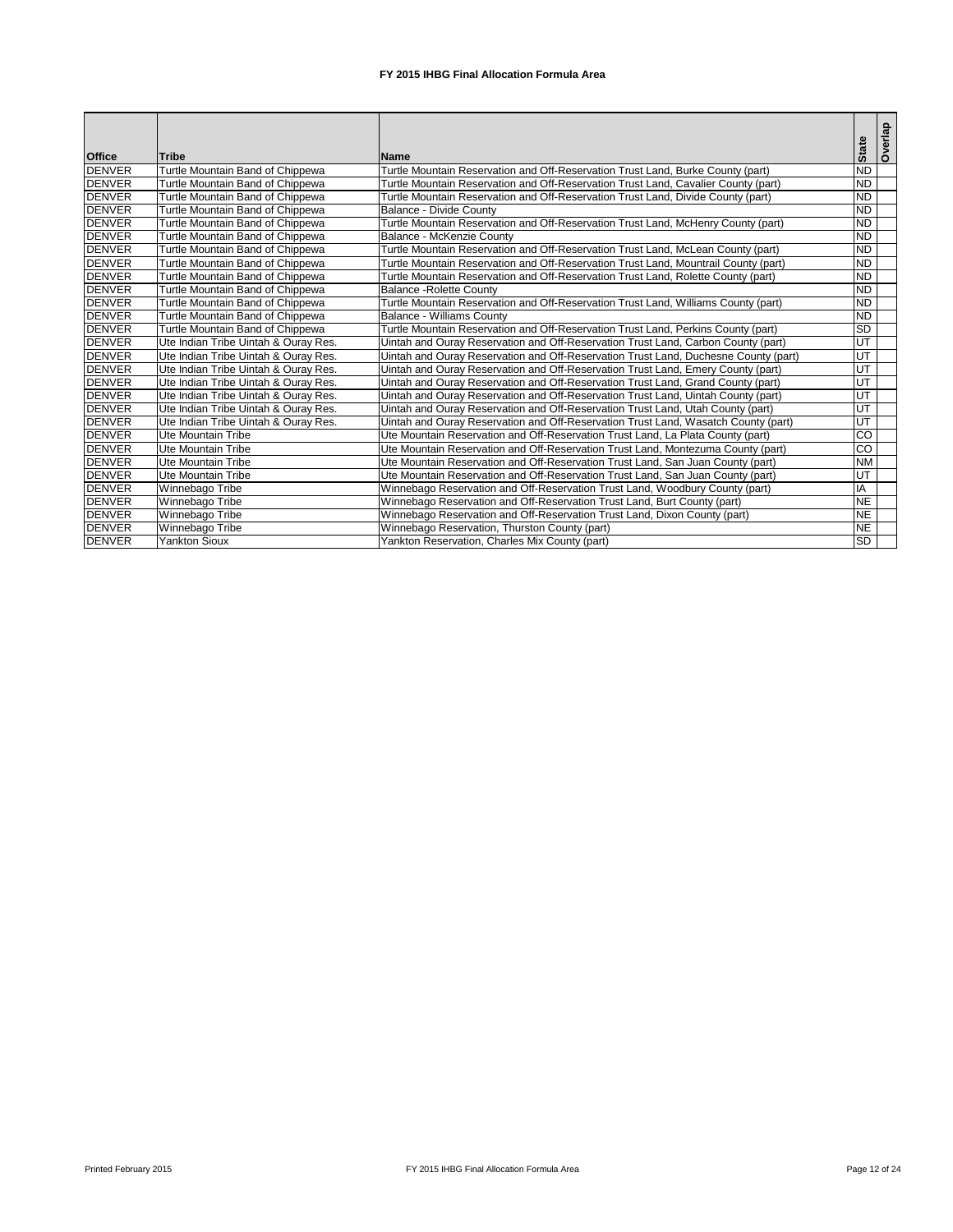|                                         |                                                    |                                                                                                                           |                  | Overlap |
|-----------------------------------------|----------------------------------------------------|---------------------------------------------------------------------------------------------------------------------------|------------------|---------|
| <b>Office</b>                           | Tribe                                              | <b>Name</b>                                                                                                               | <b>State</b>     |         |
| <b>OKLAHOMA</b>                         | Absentee-Shawnee                                   | Citizen Potawatomi Nation-Absentee Shawnee Tribe OTSA, Cleveland County                                                   | $OK +$           |         |
| <b>OKLAHOMA</b>                         | Absentee-Shawnee                                   | <b>Balance-Cleveland County</b>                                                                                           | $OK +$           |         |
| <b>OKLAHOMA</b>                         | Absentee-Shawnee                                   | Balance - Lincoln County                                                                                                  | $ OK $ +         |         |
| <b>OKLAHOMA</b>                         | Absentee-Shawnee                                   | Citizen Potawatomi Nation-Absentee Shawnee Tribe OTSA, Oklahoma County                                                    | $OK +$           |         |
| <b>OKLAHOMA</b><br><b>OKLAHOMA</b>      | Absentee-Shawnee<br>Alabama-Coushatta              | Citizen Potawatomi Nation-Absentee Shawnee Tribe OTSA, Pottawatomie County                                                | $OK +$<br>ТX     |         |
| <b>OKLAHOMA</b>                         | Alabama-Quassarte Tribal Town                      | Alabama-Coushatta Reservation, Polk County (part)<br><b>Creek OTSA</b>                                                    | $OK +$           |         |
| <b>OKLAHOMA</b>                         | Apache Tribe                                       | Kiowa-Comanche-Apache-Fort Sill Apache                                                                                    | OK $+$           |         |
| OKLAHOMA Caddo Tribe                    |                                                    | Caddo-Wichita-Delaware OTSA, Blaine County                                                                                | $OK +$           |         |
| <b>OKLAHOMA</b>                         | <b>Caddo Tribe</b>                                 | Caddo-Wichita-Delaware OTSA, Caddo County                                                                                 | $OK +$           |         |
| <b>OKLAHOMA</b>                         | <b>Caddo Tribe</b>                                 | Kiowa-Comanche-Apache-Fort Sill Apache-Caddo-Witchita-Delaware, Caddo County                                              | $OK +$           |         |
| OKLAHOMA Caddo Tribe                    |                                                    | Caddo-Wichita-Delaware OTSA, Canadian County                                                                              | $OK +$           |         |
| OKLAHOMA Caddo Tribe<br><b>OKLAHOMA</b> | Caddo Tribe                                        | Caddo-Wichita-Delaware OTSA, Grady County<br>Kiowa-Comanche-Apache-Fort Sill Apache-Caddo-Witchita-Delaware, Grady County | $OK +$<br>$OK +$ |         |
| <b>OKLAHOMA</b>                         | <b>Cherokee Nation</b>                             | Cherokee OTSA, Adair County                                                                                               | $OK +$           |         |
| <b>OKLAHOMA</b>                         | <b>Cherokee Nation</b>                             | Cherokee OTSA, Cherokee County                                                                                            | $OK +$           |         |
|                                         | OKLAHOMA Cherokee Nation                           | Cherokee OTSA, Craig County                                                                                               | $OK +$           |         |
| <b>OKLAHOMA</b>                         | <b>Cherokee Nation</b>                             | Cherokee OTSA, Delaware County                                                                                            | $OK +$           |         |
| <b>OKLAHOMA</b>                         | <b>Cherokee Nation</b>                             | Cherokee OTSA, McIntosh County                                                                                            | $OK +$           |         |
| <b>OKLAHOMA</b><br><b>OKLAHOMA</b>      | <b>Cherokee Nation</b><br><b>Cherokee Nation</b>   | Cherokee OTSA, Mayes County<br>Cherokee OTSA, Muskogee County                                                             | $OK +$<br>$OK +$ |         |
| <b>OKLAHOMA</b>                         | <b>Cherokee Nation</b>                             | Cherokee OTSA, Nowata County                                                                                              | $OK +$           |         |
| <b>OKLAHOMA</b>                         | <b>Cherokee Nation</b>                             | Cherokee OTSA, Ottawa County                                                                                              | $OK +$           |         |
| <b>OKLAHOMA</b>                         | <b>Cherokee Nation</b>                             | Cherokee OTSA, Rogers County                                                                                              | $OK +$           |         |
| <b>OKLAHOMA</b>                         | <b>Cherokee Nation</b>                             | Cherokee OTSA, Sequoyah County                                                                                            | $OK +$           |         |
| <b>OKLAHOMA</b>                         | <b>Cherokee Nation</b>                             | Cherokee OTSA, Tulsa County                                                                                               | $OK +$           |         |
| <b>OKLAHOMA</b>                         | <b>Cherokee Nation</b>                             | Cherokee OTSA, Wagoner County                                                                                             | $OK +$           |         |
| <b>OKLAHOMA</b><br><b>OKLAHOMA</b>      | <b>Cherokee Nation</b><br>Cheyenne-Arapaho Tribes  | Cherokee OTSA, Washington County<br>Cheyenne-Arapaho OTSA, Beckham County                                                 | $OK +$<br>OK     |         |
| <b>OKLAHOMA</b>                         | Cheyenne-Arapaho Tribes                            | <b>Balance-Beckham County</b>                                                                                             | OK               |         |
| <b>OKLAHOMA</b>                         | Cheyenne-Arapaho Tribes                            | Cheyenne-Arapaho OTSA, Blaine County                                                                                      | OK               |         |
| <b>OKLAHOMA</b>                         | Cheyenne-Arapaho Tribes                            | <b>Balance-Blaine County</b>                                                                                              | OK               |         |
| <b>OKLAHOMA</b>                         | Cheyenne-Arapaho Tribes                            | Cheyenne-Arapaho OTSA, Caddo County                                                                                       | <b>OK</b>        |         |
| <b>OKLAHOMA</b>                         | Cheyenne-Arapaho Tribes                            | Cheyenne-Arapaho OTSA, Canadian County                                                                                    | OK               |         |
| <b>OKLAHOMA</b><br><b>OKLAHOMA</b>      | Cheyenne-Arapaho Tribes                            | <b>Balance-Canadian County</b><br>Cheyenne-Arapaho OTSA, Custer County                                                    | OK<br>OK         |         |
| <b>OKLAHOMA</b>                         | Cheyenne-Arapaho Tribes<br>Cheyenne-Arapaho Tribes | <b>Balance-Custer County</b>                                                                                              | OK               |         |
| <b>OKLAHOMA</b>                         | Cheyenne-Arapaho Tribes                            | Cheyenne-Arapaho OTSA, Dewey County                                                                                       | OK               |         |
| <b>OKLAHOMA</b>                         | Cheyenne-Arapaho Tribes                            | <b>Balance-Dewey County</b>                                                                                               | OK               |         |
| <b>OKLAHOMA</b>                         | Cheyenne-Arapaho Tribes                            | Cheyenne-Arapaho OTSA, Ellis County                                                                                       | OK               |         |
| <b>OKLAHOMA</b>                         | Cheyenne-Arapaho Tribes                            | Cheyenne-Arapaho OTSA, Kingfisher County                                                                                  | OK               |         |
| <b>OKLAHOMA</b><br><b>OKLAHOMA</b>      | Cheyenne-Arapaho Tribes                            | <b>Balance-Kingfisher County</b>                                                                                          | ЮK<br>ЮK         |         |
| <b>OKLAHOMA</b>                         | Cheyenne-Arapaho Tribes<br>Cheyenne-Arapaho Tribes | <b>Balance-Major County</b><br>Census Tracts 1026 1040                                                                    | OK               |         |
| <b>OKLAHOMA</b>                         | Cheyenne-Arapaho Tribes                            | Cheyenne-Arapaho OTSA, Roger Mills County                                                                                 | OK               |         |
| <b>OKLAHOMA</b>                         | Cheyenne-Arapaho Tribes                            | <b>Balance-Roger Mills County</b>                                                                                         | OK               |         |
| <b>OKLAHOMA</b>                         | Cheyenne-Arapaho Tribes                            | Cheyenne-Arapaho OTSA, Washita County                                                                                     | OK               |         |
| <b>OKLAHOMA</b>                         | Cheyenne-Arapaho Tribes                            | <b>Balance-Washita County</b>                                                                                             | OK               |         |
| <b>OKLAHOMA</b>                         | Cheyenne-Arapaho Tribes                            | <b>Balance-Woodward County</b>                                                                                            | OK               |         |
| <b>OKLAHOMA</b><br><b>OKLAHOMA</b>      | Chickasaw<br>Chickasaw                             | Chickasaw OTSA, Bryan County<br>Chickasaw OTSA, Carter County                                                             | OK<br>ЮK         |         |
| <b>OKLAHOMA</b>                         | Chickasaw                                          | Chickasaw OTSA, Cleveland County                                                                                          | OK               |         |
| <b>OKLAHOMA</b>                         | Chickasaw                                          | Chickasaw OTSA, Garvin County                                                                                             | ЮK               |         |
| <b>OKLAHOMA</b>                         | Chickasaw                                          | Chickasaw OTSA, Grady County                                                                                              | OK               |         |
| <b>OKLAHOMA</b>                         | Chickasaw                                          | Chickasaw OTSA, Jefferson County                                                                                          | ЮK               |         |
| <b>OKLAHOMA</b>                         | Chickasaw                                          | Chickasaw OTSA, Johnston County                                                                                           | OK               |         |
| <b>OKLAHOMA</b><br><b>OKLAHOMA</b>      | Chickasaw<br>Chickasaw                             | Chickasaw OTSA, Love County<br>Chickasaw OTSA, McClain County                                                             | ЮK<br>OK         |         |
| <b>OKLAHOMA</b>                         | Chickasaw                                          | Chickasaw OTSA, Marshall County                                                                                           | OK               |         |
| <b>OKLAHOMA</b>                         | Chickasaw                                          | Chickasaw OTSA, Murray County                                                                                             | ЮK               |         |
| <b>OKLAHOMA</b>                         | Chickasaw                                          | Chickasaw OTSA, Pontotoc County                                                                                           | OK               |         |
| <b>OKLAHOMA</b>                         | Chickasaw                                          | Chickasaw OTSA, Stephens County                                                                                           | OK               |         |
| <b>OKLAHOMA</b>                         | Chitimacha Tribe                                   | Chitimacha Reservation, St. Mary Parish (part)                                                                            | LA               |         |
| <b>OKLAHOMA</b><br><b>OKLAHOMA</b>      | Chitimacha Tribe<br><b>Choctaw Nation</b>          | Balance - St. Mary Parish<br>Choctaw OTSA, Atoka County                                                                   | LA<br>OK         |         |
| <b>OKLAHOMA</b>                         | <b>Choctaw Nation</b>                              | Choctaw OTSA, Bryan County                                                                                                | OK               |         |
| <b>OKLAHOMA</b>                         | <b>Choctaw Nation</b>                              | Choctaw OTSA, Choctaw County                                                                                              | OK               |         |
| <b>OKLAHOMA</b>                         | <b>Choctaw Nation</b>                              | Choctaw OTSA, Coal County                                                                                                 | OK               |         |
| <b>OKLAHOMA</b>                         | <b>Choctaw Nation</b>                              | Choctaw OTSA, Haskell County                                                                                              | OK               |         |
| <b>OKLAHOMA</b>                         | <b>Choctaw Nation</b>                              | Choctaw OTSA, Hughes County                                                                                               | $\overline{OR}$  |         |
| <b>OKLAHOMA</b><br><b>OKLAHOMA</b>      | <b>Choctaw Nation</b><br><b>Choctaw Nation</b>     | Choctaw OTSA, Latimer County<br>Choctaw OTSA, Le Flore County                                                             | ЮK<br>OK         |         |
|                                         |                                                    |                                                                                                                           |                  |         |

Printed February 2015 **FX** 2015 IHBG Final Allocation Formula Area Page 13 of 24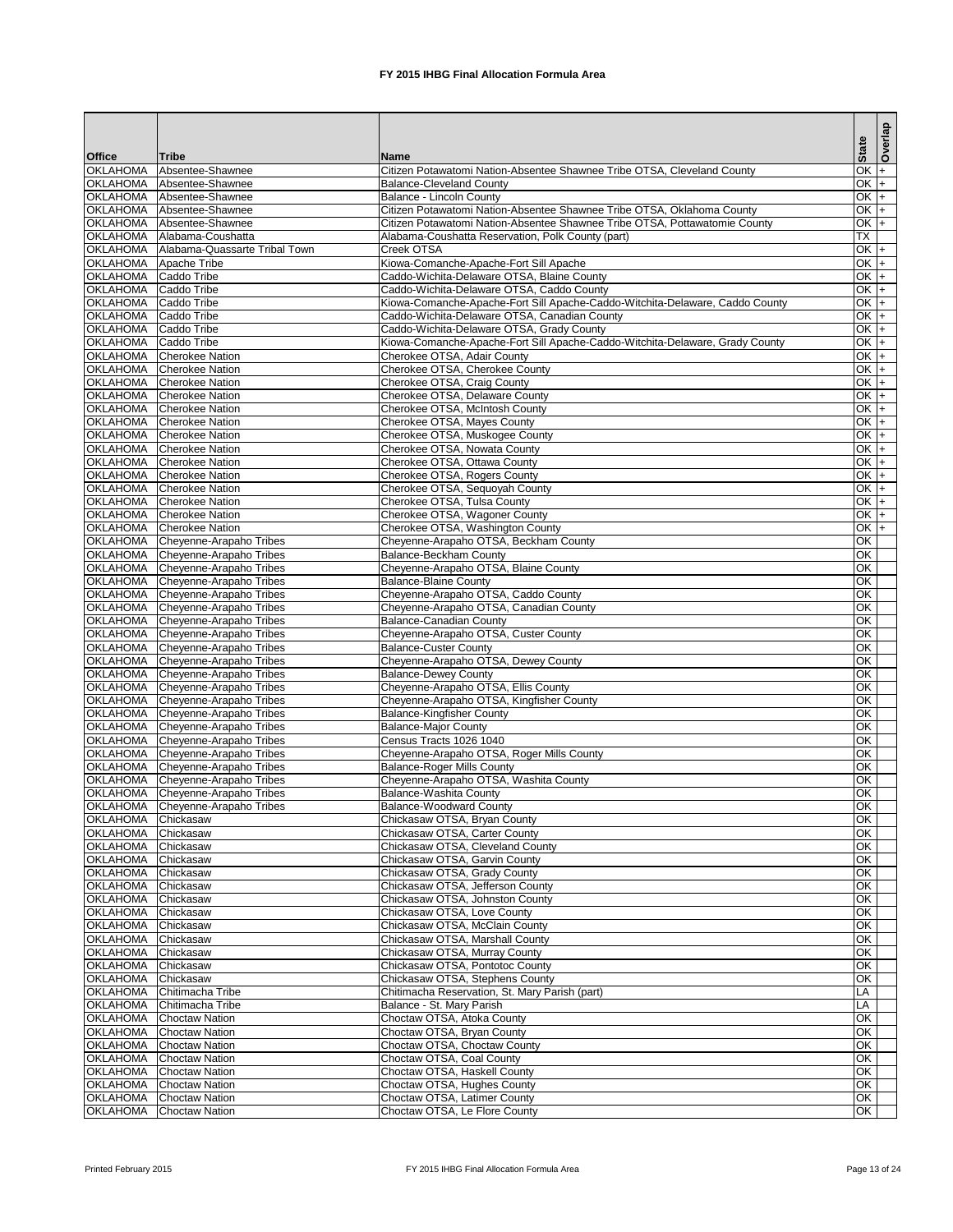|                                    |                                                                        |                                                                                          | <b>State</b>             | Overlap |
|------------------------------------|------------------------------------------------------------------------|------------------------------------------------------------------------------------------|--------------------------|---------|
| <b>Office</b><br><b>OKLAHOMA</b>   | Tribe<br><b>Choctaw Nation</b>                                         | <b>Name</b><br>Choctaw OTSA, McCurtain County                                            | $\overline{OK}$          |         |
| <b>OKLAHOMA</b>                    | <b>Choctaw Nation</b>                                                  | Choctaw OTSA, Pittsburg County                                                           | $\overline{OK}$          |         |
| <b>OKLAHOMA</b>                    | <b>Choctaw Nation</b>                                                  | Choctaw OTSA, Pushmataha County                                                          | $\overline{OK}$          |         |
| <b>OKLAHOMA</b>                    | Citizen Potawatomi Nation                                              | Citizen Potawatomi Nation-Absentee Shawnee Tribe OTSA                                    | $OK +$                   |         |
| <b>OKLAHOMA</b>                    | Citizen Potawatomi Nation                                              | Balance - Lincoln County                                                                 | $OK +$                   |         |
| <b>OKLAHOMA</b>                    | Citizen Potawatomi Nation                                              | <b>Balance-Cleveland County</b>                                                          | $OK +$                   |         |
| <b>OKLAHOMA</b>                    | Citizen Potawatomi Nation                                              | Eastern Portion Oklahoma Co                                                              | OK                       | I+      |
| <b>OKLAHOMA</b>                    | Comanche Nation                                                        | Kiowa-Comanche-Apache-Fort Sill Apache                                                   | $OK +$<br>LA             |         |
| <b>OKLAHOMA</b><br><b>OKLAHOMA</b> | Coushatta Tribe<br>Delaware Nation of West Oklahoma                    | Coushatta Reservation, Allen Parish (part)<br>Caddo-Wichita-Delaware OTSA                | $OK +$                   |         |
| <b>OKLAHOMA</b>                    | Delaware Tribe (eastern)                                               | Tribe Re-Recognized, No Assigned Formula Area                                            | $\overline{OK}$          |         |
| <b>OKLAHOMA</b>                    | Eastern Shawnee Tribe                                                  | Eastern Shawnee OTSA, Ottawa County                                                      | OK                       |         |
| <b>OKLAHOMA</b>                    | Fort Sill Apache Tribe                                                 | Kiowa-Comanche-Apache-Fort Sill Apache                                                   | $OK +$                   |         |
| <b>OKLAHOMA</b>                    | lowa Tribe of Kansas and Nebraska                                      | Iowa Reservation and Off-Reservation Trust Land, Brown County (part)                     | KS                       |         |
| <b>OKLAHOMA</b>                    | Iowa Tribe of Kansas and Nebraska                                      | <b>Balance - Brown County</b>                                                            | KS                       |         |
| <b>OKLAHOMA</b>                    | Iowa Tribe of Kansas and Nebraska                                      | Iowa Reservation and Off-Reservation Trust Land, Doniphan County (part)                  | KS                       |         |
| <b>OKLAHOMA</b>                    | lowa Tribe of Kansas and Nebraska                                      | Balance - Doniphan County                                                                | KS                       |         |
| <b>OKLAHOMA</b><br><b>OKLAHOMA</b> | lowa Tribe of Kansas and Nebraska<br>Iowa Tribe of Kansas and Nebraska | Iowa Reservation and Off-Reservation Trust Land, Richardson County (part)                | <b>NE</b><br><b>NE</b>   |         |
| <b>OKLAHOMA</b>                    | Iowa Tribe of Oklahoma                                                 | Balance - Richardson County<br>Iowa OTSA, Lincoln County                                 | ΟK                       |         |
| <b>OKLAHOMA</b>                    | lowa Tribe of Oklahoma                                                 | Iowa OTSA, Logan County                                                                  | OK                       |         |
| <b>OKLAHOMA</b>                    | lowa Tribe of Oklahoma                                                 | Iowa OTSA, Oklahoma County                                                               | $\overline{OK}$          |         |
| <b>OKLAHOMA</b>                    | lowa Tribe of Oklahoma                                                 | Iowa OTSA, Payne County                                                                  | $\overline{OK}$          |         |
| <b>OKLAHOMA</b>                    | Jena Band of Choctaw                                                   | Jena Band of Choctaw, Grant Parish (part)                                                | LA                       |         |
| <b>OKLAHOMA</b>                    | Jena Band of Choctaw                                                   | Jena Band of Choctaw, La Salle Parish (part)                                             | LA                       |         |
| <b>OKLAHOMA</b>                    | Jena Band of Choctaw                                                   | Jena Band of Choctaw, Rapides Parish (part)                                              | LA                       |         |
| <b>OKLAHOMA</b>                    | <b>Kaw Nation</b>                                                      | Kaw OTSA, Kay County                                                                     | $OK +$                   |         |
| <b>OKLAHOMA</b>                    | Kialegee Tribal Town                                                   | <b>Creek OTSA</b>                                                                        | $OK +$                   |         |
| <b>OKLAHOMA</b>                    | Kickapoo Traditional Tribe of Texas                                    | Kickapoo Reservation, Maverick County (part)                                             | $\overline{\mathsf{TX}}$ |         |
| <b>OKLAHOMA</b>                    | Kickapoo Traditional Tribe of Texas                                    | <b>Balance - Maverick County</b>                                                         | TX                       |         |
| <b>OKLAHOMA</b>                    | Kickapoo Tribe of Kansas                                               | Kickapoo Reservation, Atchison County (part)                                             | KS                       |         |
| <b>OKLAHOMA</b>                    | Kickapoo Tribe of Kansas                                               | Kickapoo Reservation, Brown County (part)                                                | KS                       |         |
| <b>OKLAHOMA</b>                    | Kickapoo Tribe of Kansas<br>OKLAHOMA   Kickapoo Tribe of Oklahoma      | Kickapoo Reservation, Jackson County (part)<br>Kickapoo OTSA, Lincoln County             | KS<br>OK                 |         |
|                                    | OKLAHOMA   Kickapoo Tribe of Oklahoma                                  | Kickapoo OTSA, Pottawatomie County                                                       | OK                       |         |
| OKLAHOMA Kiowa Tribe               |                                                                        | Kiowa-Comanche-Apache-Fort Sill Apache OTSA, Caddo County                                | $OK +$                   |         |
| <b>OKLAHOMA</b>                    | <b>Kiowa Tribe</b>                                                     | Kiowa-Comanche-Apache-Fort Sill Apache OTSA, Comanche County                             | $OK +$                   |         |
| <b>OKLAHOMA</b>                    | <b>Kiowa Tribe</b>                                                     | Kiowa-Comanche-Apache-Fort Sill Apache OTSA, Cotton County                               | $OK +$                   |         |
| <b>OKLAHOMA</b>                    | <b>Kiowa Tribe</b>                                                     | Kiowa-Comanche-Apache-Fort Sill Apache OTSA, Grady County                                | $OK +$                   |         |
| <b>OKLAHOMA</b>                    | <b>Kiowa Tribe</b>                                                     | Kiowa-Comanche-Apache-Fort Sill Apache OTSA, Greer County                                | $OK +$                   |         |
| <b>OKLAHOMA</b>                    | <b>Kiowa Tribe</b>                                                     | Kiowa-Comanche-Apache-Fort Sill Apache OTSA, Harmon County                               | $OK +$                   |         |
| <b>OKLAHOMA</b>                    | <b>Kiowa Tribe</b>                                                     | Kiowa-Comanche-Apache-Fort Sill Apache OTSA, Jackson County                              | $OK +$                   |         |
| <b>OKLAHOMA</b>                    | Kiowa Tribe                                                            | Kiowa-Comanche-Apache-Fort Sill Apache OTSA, Jefferson County                            | $OK$ +                   |         |
| <b>OKLAHOMA</b>                    | <b>Kiowa Tribe</b>                                                     | Kiowa-Comanche-Apache-Fort Sill Apache OTSA, Kiowa County                                | $OK +$                   |         |
| <b>OKLAHOMA</b>                    | <b>Kiowa Tribe</b>                                                     | Kiowa-Comanche-Apache-Fort Sill Apache OTSA, Stephens County                             | OK $+$<br>$OK +$         |         |
| <b>OKLAHOMA</b><br><b>OKLAHOMA</b> | <b>Kiowa Tribe</b><br>Miami Tribe                                      | Kiowa-Comanche-Apache-Fort Sill Apache OTSA, Tillman County<br>Miami OTSA, Ottawa County | $OK +$                   |         |
| <b>OKLAHOMA</b>                    | Miami Tribe                                                            | Miami-Peoria Joint use area, Ottawa County                                               | $OK \,   +$              |         |
| OKLAHOMA Modoc Tribe               |                                                                        | Modoc OTSA, Ottawa County                                                                | $\overline{\mathsf{OK}}$ |         |
| <b>OKLAHOMA</b>                    | Muscogee (Creek) Nation                                                | Creek OTSA, Creek County                                                                 | $OK +$                   |         |
| <b>OKLAHOMA</b>                    | Muscogee (Creek) Nation                                                | Creek OTSA, Hughes County                                                                | $OK +$                   |         |
| <b>OKLAHOMA</b>                    | Muscogee (Creek) Nation                                                | Creek OTSA, McIntosh County                                                              | $OK +$                   |         |
|                                    | OKLAHOMA Muscogee (Creek) Nation                                       | Creek OTSA, Mayes County                                                                 | $OK +$                   |         |
| <b>OKLAHOMA</b>                    | Muscogee (Creek) Nation                                                | Creek OTSA, Muskogee County                                                              | $OK +$                   |         |
| <b>OKLAHOMA</b>                    | Muscogee (Creek) Nation                                                | Creek OTSA, Okfuskee County                                                              | $OK +$                   |         |
| <b>OKLAHOMA</b>                    | Muscogee (Creek) Nation                                                | Creek OTSA, Okmulgee County                                                              | $OK +$                   |         |
| <b>OKLAHOMA</b>                    | Muscogee (Creek) Nation                                                | Creek OTSA, Rogers County                                                                | $OK +$                   |         |
| <b>OKLAHOMA</b>                    | Muscogee (Creek) Nation                                                | Creek-Seminole Joint Area OTSA, Seminole County                                          | $OK +$                   |         |
| <b>OKLAHOMA</b><br><b>OKLAHOMA</b> | Muscogee (Creek) Nation<br>Muscogee (Creek) Nation                     | Creek OTSA, Tulsa County<br>Creek OTSA, Wagoner County                                   | $OK +$<br>$OK +$         |         |
| <b>OKLAHOMA</b>                    | <b>Osage Nation</b>                                                    | Osage Reservation, Osage County                                                          | $\overline{OK}$          |         |
| <b>OKLAHOMA</b>                    | Otoe-Missouria Tribe                                                   | Otoe-Missouria OTSA, Noble County                                                        | $\overline{OK}$          |         |
| <b>OKLAHOMA</b>                    | Otoe-Missouria Tribe                                                   | Otoe-Missouria OTSA, Pawnee County                                                       | $\overline{OK}$          |         |
| <b>OKLAHOMA</b>                    | <b>Ottawa Tribe</b>                                                    | Ottawa OTSA, Ottawa County                                                               | $\overline{OK}$          |         |
| <b>OKLAHOMA</b>                    | <b>Pawnee Nation</b>                                                   | Pawnee OTSA, Pawnee County                                                               | OK                       |         |
| <b>OKLAHOMA</b>                    | Peoria Tribe                                                           | Miami-Peoria Joint use area, Ottawa County                                               | $OK +$                   |         |
| <b>OKLAHOMA</b>                    | Peoria Tribe                                                           | Peoria OTSA, Ottawa County                                                               | $OK$ +                   |         |
| <b>OKLAHOMA</b>                    | Ponca Tribe                                                            | Kaw-Ponca Joint OTSA, Kay County                                                         | $OK +$                   |         |
| <b>OKLAHOMA</b>                    | Ponca Tribe                                                            | Ponca OTSA, Kay County                                                                   | $OK +$                   |         |
| <b>OKLAHOMA</b><br><b>OKLAHOMA</b> | Ponca Tribe                                                            | Ponca, Noble County                                                                      | $OK +$<br>KS             |         |
| <b>OKLAHOMA</b>                    | Prairie Band Potawatomi Nation<br>Quapaw Tribe                         | Prairie Band Potawatomi Reservation, Jackson County (part)<br>Quapaw OTSA, Ottawa County | OK                       |         |
|                                    |                                                                        |                                                                                          |                          |         |

Printed February 2015 **FX** 2015 IHBG Final Allocation Formula Area Page 14 of 24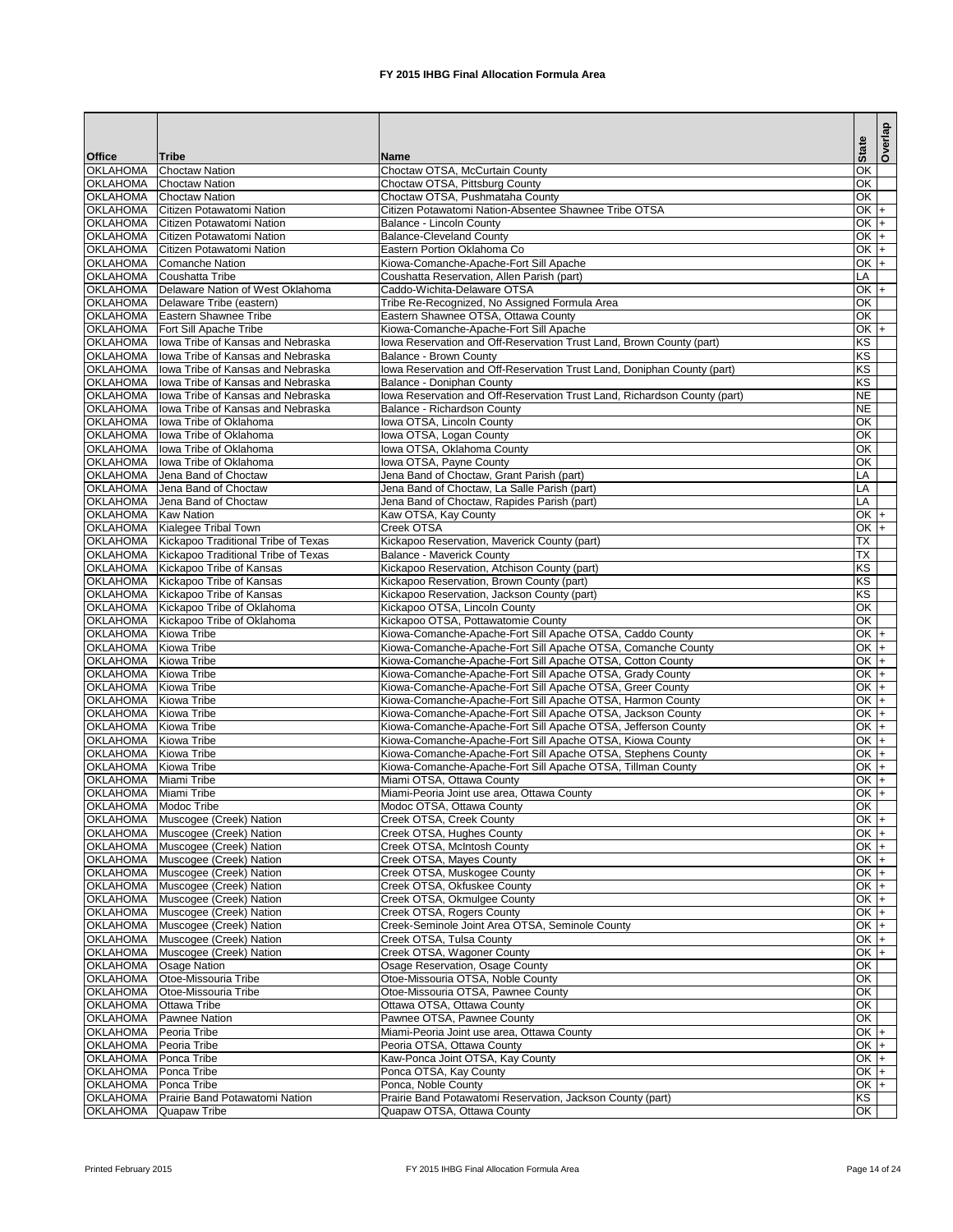| <b>Office</b>   | <b>Tribe</b>                   | <b>IName</b>                                                                     | <b>State</b>   | Overlap |
|-----------------|--------------------------------|----------------------------------------------------------------------------------|----------------|---------|
| <b>OKLAHOMA</b> | Sac and Fox Nation of Missouri | Sac and Fox Reservation and Off-Reservation Trust Land, Brown County (part)      | KS             |         |
| <b>OKLAHOMA</b> | Sac and Fox Nation of Missouri | Sac and Fox Reservation and Off-Reservation Trust Land, Richardson County (part) | <b>NE</b>      |         |
| <b>OKLAHOMA</b> | Sac and Fox Nation, Oklahoma   | Sac and Fox OTSA, Lincoln County                                                 | OK             |         |
| <b>OKLAHOMA</b> | Sac and Fox Nation, Oklahoma   | Sac and Fox OTSA, Payne County                                                   | OK             |         |
| <b>OKLAHOMA</b> | Sac and Fox Nation, Oklahoma   | Sac and Fox OTSA, Pottawatomie County                                            | OK             |         |
| <b>OKLAHOMA</b> | Seminole Nation                | Seminole OTSA, Seminole County                                                   | OK             |         |
| <b>OKLAHOMA</b> | Seneca-Cayuga                  | Seneca-Cayuga OTSA, Delaware County                                              | OK             |         |
| <b>OKLAHOMA</b> | Seneca-Cayuga                  | Seneca-Cayuga, Ottawa County                                                     | ЮK             |         |
| <b>OKLAHOMA</b> | Shawnee                        | <b>Minimum Needs</b>                                                             | ЮK             |         |
| <b>OKLAHOMA</b> | Thlopthlocco Tribal Town       | Creek OTSA                                                                       | $OK$ $+$       |         |
| <b>OKLAHOMA</b> | <b>Tonkawa Tribe</b>           | Tonkawa OTSA, Kay County                                                         | ЮK             |         |
| <b>OKLAHOMA</b> | Tunica-Biloxi Tribe            | Tunica-Biloxi Reservation, Avoyelles Parish (part)                               | LA             |         |
| <b>OKLAHOMA</b> | Tunica-Biloxi Tribe            | Balance - Avoyelles Parish                                                       | LA             |         |
| <b>OKLAHOMA</b> | Tunica-Biloxi Tribe            | Balance - Rapides Parish                                                         | LA             |         |
| <b>OKLAHOMA</b> | <b>United Keetoowah</b>        | Cherokee OTSA                                                                    | $OK$ $+$       |         |
| <b>OKLAHOMA</b> | <b>Wichita Tribe</b>           | Caddo-Wichita-Delaware OTSA                                                      | $OK$ $\vert +$ |         |
| <b>OKLAHOMA</b> | <b>Wyandotte Nation</b>        | <b>Balance - Newton County</b>                                                   | <b>MO</b>      |         |
| <b>OKLAHOMA</b> | <b>Wyandotte Nation</b>        | Wyandotte OTSA, Ottawa County                                                    | OK             |         |

Printed February 2015 **FX** 2015 IHBG Final Allocation Formula Area Page 15 of 24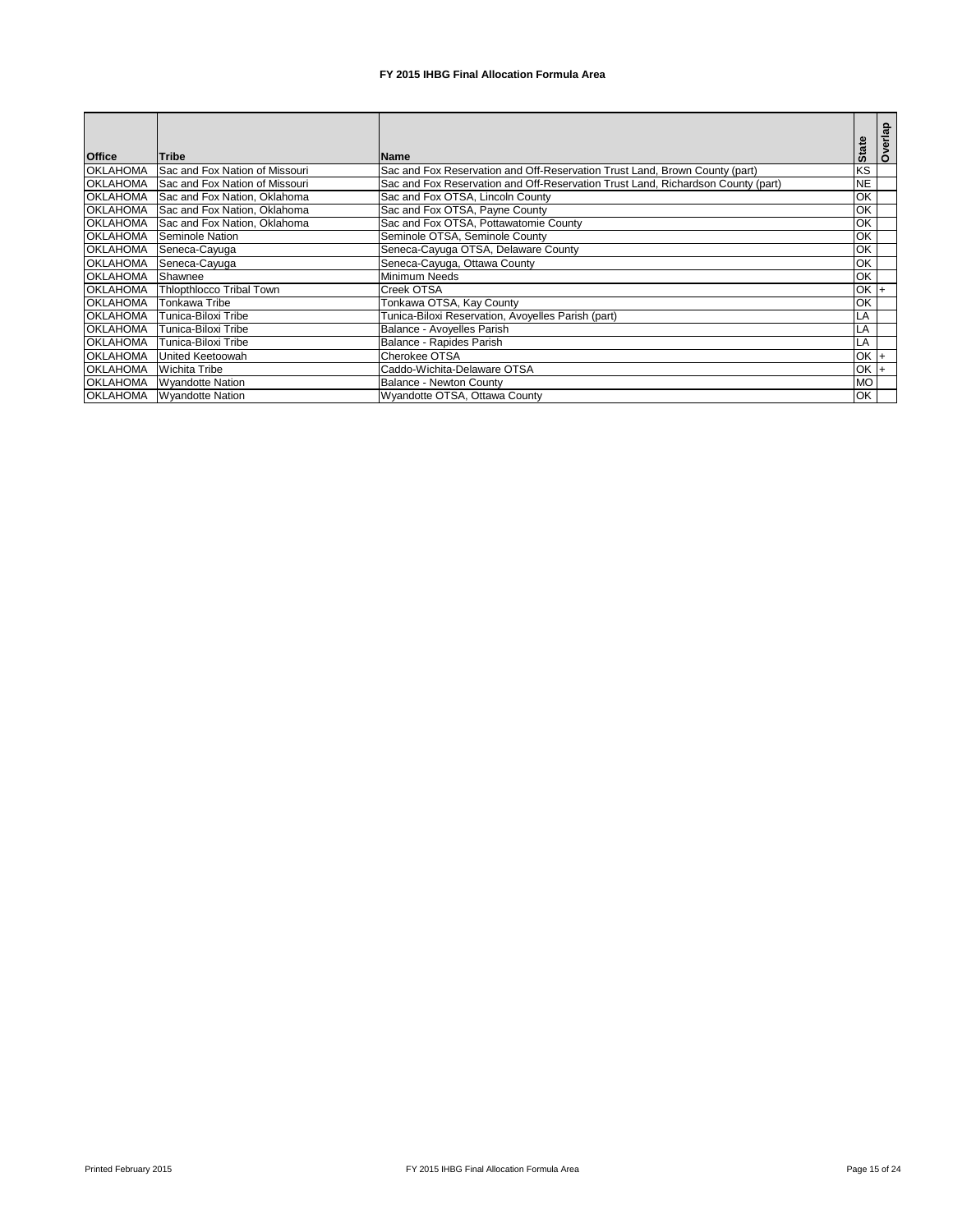|                                  |                                                            |                                                                                                                          | <b>State</b>              | Overlap    |
|----------------------------------|------------------------------------------------------------|--------------------------------------------------------------------------------------------------------------------------|---------------------------|------------|
| <b>Office</b>                    | <b>Tribe</b>                                               | <b>Name</b>                                                                                                              |                           |            |
| <b>PHOENIX</b>                   | Acoma Pueblo                                               | Acoma Pueblo and Off-Reservation Trust Land, Catron County (part)                                                        | $\overline{\text{NM}}$    |            |
| <b>PHOENIX</b>                   | Acoma Pueblo                                               | Acoma Pueblo and Off-Reservation Trust Land, Cibola County (part)                                                        | <b>NM</b>                 |            |
| <b>PHOENIX</b><br><b>PHOENIX</b> | Acoma Pueblo<br>Agua Caliente Band of Cahuilla             | Acoma Pueblo and Off-Reservation Trust Land, Socorro County (part)<br>Agua Caliente Reservation, Riverside County (part) | <b>NM</b><br>CA           |            |
| <b>PHOENIX</b>                   | Ak-Chin                                                    | Maricopa (Ak Chin) Reservation, Pinal County (part)                                                                      | AZ                        |            |
| <b>PHOENIX</b>                   | Alturas Rancheria                                          | Alturas Rancheria, Modoc County (part)                                                                                   | CA                        |            |
| <b>PHOENIX</b>                   | Augustine Band of Cahuilla                                 | Riverside County (part), Riverside County (part)                                                                         | CA                        |            |
| <b>PHOENIX</b>                   | Barona Group of Capitan Grande                             | Barona Rancheria, San Diego County (part)                                                                                | CA                        |            |
| <b>PHOENIX</b>                   | Bear River Band Rohnerville Rancheria                      | Rohnerville Rancheria, Humboldt County (part)                                                                            | CA                        |            |
| <b>PHOENIX</b>                   | Berry Creek Rancheria                                      | Berry Creek Rancheria and Off-Reservation Trust Land, Butte County (part)                                                | $CA +$                    |            |
| <b>PHOENIX</b>                   | Berry Creek Rancheria                                      | <b>Balance - Butte County</b>                                                                                            | $CA +$                    |            |
| <b>PHOENIX</b>                   | Big Lagoon Rancheria                                       | Big Lagoon Rancheria, Humboldt County (part)                                                                             | CA                        |            |
| <b>PHOENIX</b><br><b>PHOENIX</b> | <b>Big Pine Paiute Tribe</b><br>Big Sandy Rancheria        | Big Pine Reservation, Inyo County (part)<br>Big Sandy Rancheria, Fresno County (part)                                    | CA<br>$CA$ +              |            |
| <b>PHOENIX</b>                   | <b>Big Sandy Rancheria</b>                                 | Balance - Fresno                                                                                                         | $CA$ +                    |            |
| <b>PHOENIX</b>                   | Big Sandy Rancheria                                        | <b>Balance - Kings County</b>                                                                                            | $CA +$                    |            |
| <b>PHOENIX</b>                   | <b>Big Sandy Rancheria</b>                                 | <b>Balance Madera County</b>                                                                                             | $CA +$                    |            |
| <b>PHOENIX</b>                   | Big Valley Band of Pomo Indians                            | Big Valley Rancheria, Lake County (part)                                                                                 | CA                        | l+         |
| <b>PHOENIX</b>                   | Big Valley Band of Pomo Indians                            | <b>Balance - Lake County</b>                                                                                             | CA                        | $+$        |
| <b>PHOENIX</b>                   | <b>Bishop Paiute Tribe</b>                                 | Bishop Rancheria, Inyo County (part)                                                                                     | CA                        |            |
| <b>PHOENIX</b>                   | <b>Blue Lake Rancheria</b>                                 | Blue Lake Rancheria, Humboldt County (part)                                                                              | CA                        |            |
| <b>PHOENIX</b>                   | <b>Bridgeport Paiute Indian Colony</b>                     | Bridgeport Reservation, Mono County (part)                                                                               | CA                        |            |
| <b>PHOENIX</b>                   | Buena Vista Rancheria                                      | Balance - Amador County                                                                                                  | $CA$ +<br><b>CA</b>       |            |
| <b>PHOENIX</b><br><b>PHOENIX</b> | Cabazon Band<br>Cahto Tribe (Laytonville)                  | Cabazon Reservation, Riverside County (part)<br>aytonville Rancheria, Mendocino County (part)                            | $CA +$                    |            |
| <b>PHOENIX</b>                   | Cahto Tribe (Laytonville)                                  | Balance - Mendocino County                                                                                               | $CA +$                    |            |
| <b>PHOENIX</b>                   | Cahuilla Band                                              | Cahuilla Reservation, Riverside County (part)                                                                            | CA                        |            |
| <b>PHOENIX</b>                   | California Valley Miwok Tribe                              | Calaveras County, Calaveras County                                                                                       | CA                        |            |
| <b>PHOENIX</b>                   | Campo Band                                                 | Campo Reservation, San Diego County (part)                                                                               | CA                        |            |
| <b>PHOENIX</b>                   | Cedarville Rancheria                                       | Cedarville Rancheria, Modoc County (part)                                                                                | CA                        |            |
| <b>PHOENIX</b>                   | Chemehuevi                                                 | Chemehuevi Reservation, San Bernardino County (part)                                                                     | CA                        |            |
| <b>PHOENIX</b>                   | Cher-ae Heights (Trinidad Rancheria)                       | Trinidad Rancheria and Off-Reservation Trust Land, Humboldt County (part)                                                | CA                        |            |
| <b>PHOENIX</b><br><b>PHOENIX</b> | Chicken Ranch Rancheria                                    | Tuolumne County (part), Tuolumne County (part)                                                                           | $\overline{CA}$<br>$CA +$ |            |
| <b>PHOENIX</b>                   | Cloverdale Rancheria<br>Cochiti Pueblo                     | <b>Balance - Sonoma County</b><br>Cochiti Pueblo, Sandoval County (part)                                                 | <b>NM</b>                 |            |
| <b>PHOENIX</b>                   | Cochiti Pueblo                                             | Cochiti Pueblo, Santa Fe County (part)                                                                                   | <b>NM</b>                 |            |
| <b>PHOENIX</b>                   | Cocopah Tribe                                              | Cocopah Reservation, Yuma County (part)                                                                                  | <b>AZ</b>                 |            |
| <b>PHOENIX</b>                   | Cold Springs Rancheria                                     | Cold Springs Rancheria, Fresno County (part)                                                                             | CA                        |            |
| <b>PHOENIX</b>                   | Colorado River Indian Tribes                               | Colorado River Reservation, La Paz County (part)                                                                         | AZ                        |            |
| <b>PHOENIX</b>                   | Colorado River Indian Tribes                               | Colorado River Reservation, Riverside County (part)                                                                      | CA                        |            |
| <b>PHOENIX</b>                   | Colorado River Indian Tribes                               | Colorado River Reservation, San Bernardino County (part)                                                                 | CA                        |            |
| <b>PHOENIX</b>                   | Colusa - Cachil DeHe Band                                  | Colusa Rancheria, Colusa County (part)                                                                                   | CA                        |            |
| <b>PHOENIX</b>                   | Cortina Rancheria of Wintun Indians                        | Cortina Rancheria, Colusa County (part)                                                                                  | $CA$ +                    |            |
| <b>PHOENIX</b><br><b>PHOENIX</b> | Cortina Rancheria of Wintun Indians<br>Coyote Valley Band  | <b>Yolo County (part)</b><br>Coyote Valley Reservation, Mendocino County (part)                                          | $CA$ +<br>$CA +$          |            |
| <b>PHOENIX</b>                   | Coyote Valley Band                                         | Balance - Mendocino County                                                                                               | $CA$ +                    |            |
| <b>PHOENIX</b>                   | Coyote Valley Band                                         | <b>Balance - Sonoma County</b>                                                                                           | $CA$ +                    |            |
| <b>PHOENIX</b>                   | Death Valley Timba-sha Shoshone                            | Balance - Inyo County                                                                                                    | <b>CA</b>                 |            |
| <b>PHOENIX</b>                   | Dry Creek Rancheria                                        | Dry Creek Rancheria, Sonoma County (part)                                                                                | $CA +$                    |            |
| <b>PHOENIX</b>                   | Dry Creek Rancheria                                        | Balance - Sonoma County                                                                                                  | $CA$ +                    |            |
| <b>PHOENIX</b>                   | Duck Valley Shoshone-Paiute                                | Balance - Ada County                                                                                                     | $\overline{D}$            | $+$        |
| <b>PHOENIX</b>                   | Duck Valley Shoshone-Paiute                                | Balance - Canyon County                                                                                                  | $\overline{D}$            | $+$        |
| <b>PHOENIX</b><br><b>PHOENIX</b> | Duck Valley Shoshone-Paiute                                | <b>Balance - Elmore County</b>                                                                                           | $\overline{D}$<br>ID      |            |
| <b>PHOENIX</b>                   | Duck Valley Shoshone-Paiute<br>Duck Valley Shoshone-Paiute | Duck Valley Reservation, Owyhee County (part)<br>Balance - Owyhee County                                                 | $\overline{1}$            | $+$<br>$+$ |
| <b>PHOENIX</b>                   | Duck Valley Shoshone-Paiute                                | Duck Valley Reservation, Elko County (part)                                                                              | $NV +$                    |            |
| <b>PHOENIX</b>                   | Duck Valley Shoshone-Paiute                                | Balance - Elko County                                                                                                    | $NVI +$                   |            |
| <b>PHOENIX</b>                   | Duck Valley Shoshone-Paiute                                | Balance - Eureka County                                                                                                  | $NVI +$                   |            |
| <b>PHOENIX</b>                   | Duck Valley Shoshone-Paiute                                | Community of Winnemucca                                                                                                  | $NVI +$                   |            |
| <b>PHOENIX</b>                   | Duck Valley Shoshone-Paiute                                | <b>Balance - Lander County</b>                                                                                           | $NVI +$                   |            |
| <b>PHOENIX</b>                   | Duck Valley Shoshone-Paiute                                | <b>Balance - Nye County</b>                                                                                              | $NVI +$                   |            |
| <b>PHOENIX</b>                   | Duck Valley Shoshone-Paiute                                | <b>Balance - White Pine County</b>                                                                                       | $NVI +$                   |            |
| <b>PHOENIX</b><br><b>PHOENIX</b> | Duck Valley Shoshone-Paiute<br><b>Duckwater Shoshone</b>   | <b>Balance - Tooele County</b><br>Balance - Ada County                                                                   | UT $ +$<br>ID             | $ + $      |
| <b>PHOENIX</b>                   | <b>Duckwater Shoshone</b>                                  | <b>Balance - Canyon County</b>                                                                                           | ID                        | $ + $      |
| <b>PHOENIX</b>                   | <b>Duckwater Shoshone</b>                                  | <b>Balance - Elmore County</b>                                                                                           | $\overline{D}$            | $ + $      |
| <b>PHOENIX</b>                   | Duckwater Shoshone                                         | Balance - Owyhee County                                                                                                  | ID                        | $+$        |
| <b>PHOENIX</b>                   | Duckwater Shoshone                                         | Balance - Elko County                                                                                                    | $NV +$                    |            |
| <b>PHOENIX</b>                   | <b>Duckwater Shoshone</b>                                  | Balance - Eureka County                                                                                                  | $NVI +$                   |            |
| <b>PHOENIX</b>                   | <b>IDuckwater Shoshone</b>                                 | Community of Winnemucca                                                                                                  | $NV +$                    |            |
| <b>PHOENIX</b>                   | <b>Duckwater Shoshone</b>                                  | Balance - Lander County                                                                                                  | $NVI +$                   |            |
| <b>PHOENIX</b>                   | <b>Duckwater Shoshone</b>                                  | Duckwater Reservation, Nye County (part)                                                                                 | $NV +$                    |            |

Printed February 2015 **FX** 2015 IHBG Final Allocation Formula Area Page 16 of 24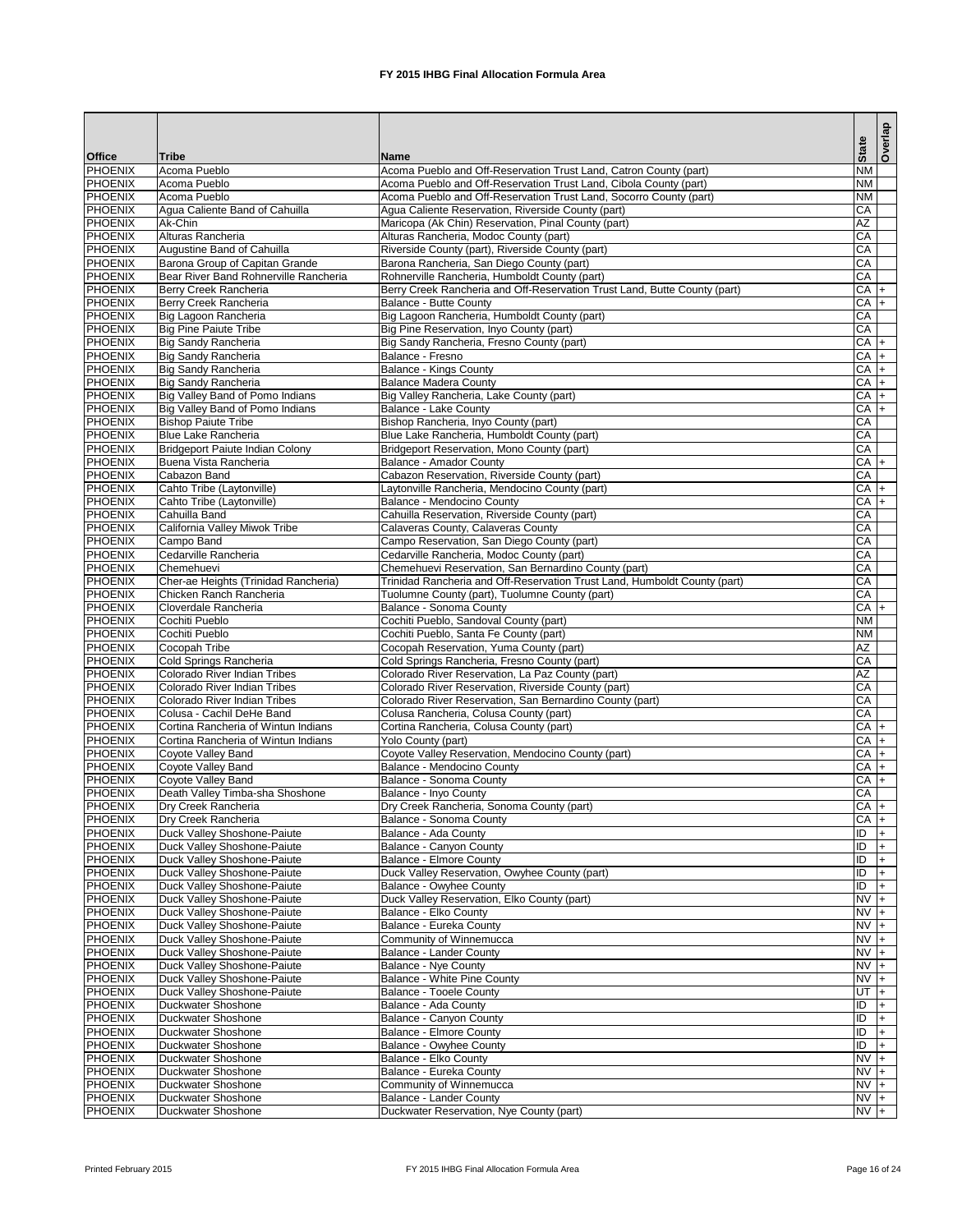|                                  |                                                                                        |                                                                                                                                                                     | <b>State</b>       | Overlap       |
|----------------------------------|----------------------------------------------------------------------------------------|---------------------------------------------------------------------------------------------------------------------------------------------------------------------|--------------------|---------------|
| <b>Office</b>                    | Tribe                                                                                  | <b>Name</b>                                                                                                                                                         |                    |               |
| <b>PHOENIX</b>                   | Duckwater Shoshone                                                                     | <b>Balance - White Pine County</b>                                                                                                                                  | <b>NV</b>          |               |
| <b>PHOENIX</b><br>PHOENIX        | <b>Duckwater Shoshone</b><br>Elem (Sulphur Bank Rancheria)                             | <b>Balance - Tooele County</b><br>Sulphur Bank Rancheria, Lake County (part)                                                                                        | UT<br><b>CA</b>    | $ + $<br>$ +$ |
| <b>PHOENIX</b>                   | Elem (Sulphur Bank Rancheria)                                                          | Balance - Lake County                                                                                                                                               | $CA +$             |               |
| <b>PHOENIX</b>                   | Elk Valley Rancheria                                                                   | Elk Valley Rancheria, Del Norte County (part)                                                                                                                       | CA                 |               |
| <b>PHOENIX</b>                   | <b>Ely Shoshone</b>                                                                    | Balance - Ada County                                                                                                                                                | $\overline{D}$     | $+$           |
| <b>PHOENIX</b>                   | <b>Ely Shoshone</b>                                                                    | <b>Balance - Canyon County</b>                                                                                                                                      | ID                 | $+$           |
| <b>PHOENIX</b>                   | <b>Ely Shoshone</b>                                                                    | <b>Balance - Elmore County</b>                                                                                                                                      | ID                 | $+$           |
| <b>PHOENIX</b>                   | <b>Ely Shoshone</b>                                                                    | <b>Balance - Owyhee County</b>                                                                                                                                      | ID                 | $+$           |
| <b>PHOENIX</b>                   | <b>Ely Shoshone</b>                                                                    | <b>Balance - Elko County</b>                                                                                                                                        | $NV +$             |               |
| <b>PHOENIX</b><br><b>PHOENIX</b> | <b>Ely Shoshone</b><br><b>Ely Shoshone</b>                                             | <b>Balance - Eureka County</b><br>Community of Winnemucca                                                                                                           | $NV +$<br>$NVI +$  |               |
| <b>PHOENIX</b>                   | <b>Ely Shoshone</b>                                                                    | <b>Balance - Lander County</b>                                                                                                                                      | $NV +$             |               |
| <b>PHOENIX</b>                   | <b>Ely Shoshone</b>                                                                    | <b>Balance - Nye County</b>                                                                                                                                         | $NVI +$            |               |
| <b>PHOENIX</b>                   | <b>Ely Shoshone</b>                                                                    | Ely Reservation, White Pine County (part)                                                                                                                           | $NVI +$            |               |
| PHOENIX                          | <b>Ely Shoshone</b>                                                                    | Balance - White Pine County                                                                                                                                         | $NVI +$            |               |
| <b>PHOENIX</b>                   | <b>Ely Shoshone</b>                                                                    | <b>Balance - Tooele County</b>                                                                                                                                      | UT                 | $ +$          |
| <b>PHOENIX</b>                   | Enterprise Rancheria                                                                   | Enterprise Rancheria, Butte County (part)                                                                                                                           | $CA +$             |               |
| <b>PHOENIX</b>                   | Enterprise Rancheria                                                                   | <b>Balance - Butte County</b>                                                                                                                                       | $CA +$             |               |
| <b>PHOENIX</b>                   | Ewiiaapaayp Band of Kumeyaay                                                           | San Diego County (part), San Diego County (part)                                                                                                                    | CA                 |               |
| <b>PHOENIX</b><br><b>PHOENIX</b> | <b>Fallon Paiute-Shoshone</b><br><b>Fallon Paiute-Shoshone</b>                         | Fallon Paiute-Shoshone Colony, Churchill County (part)<br>Fallon Paiute-Shoshone Reservation and Off-Reservation Trust Land, Churchill County (part)                | $NVI +$<br>$NVI +$ |               |
| <b>PHOENIX</b>                   | <b>Fallon Paiute-Shoshone</b>                                                          | Balance - Carson City                                                                                                                                               | $NVI +$            |               |
| <b>PHOENIX</b>                   | <b>Fort Bidwell</b>                                                                    | Fort Bidwell Reservation, Modoc County (part)                                                                                                                       | <b>CA</b>          |               |
| <b>PHOENIX</b>                   | <b>Fort Bidwell</b>                                                                    | <b>Balance - Klamath County</b>                                                                                                                                     | $OR +$             |               |
| <b>PHOENIX</b>                   | <b>Fort Bidwell</b>                                                                    | <b>Balance - Lake County</b>                                                                                                                                        | $OR +$             |               |
| <b>PHOENIX</b>                   | Fort Independence                                                                      | Fort Independence Reservation, Inyo County (part)                                                                                                                   | CA                 |               |
| <b>PHOENIX</b>                   | Fort McDermitt Paiute and Shoshone                                                     | <b>Balance - Churchill County</b>                                                                                                                                   | $NVI +$            |               |
| <b>PHOENIX</b>                   | Fort McDermitt Paiute and Shoshone                                                     | <b>Balance - Clark County</b>                                                                                                                                       | $NVI +$            |               |
| <b>PHOENIX</b>                   | Fort McDermitt Paiute and Shoshone                                                     | <b>Balance - Douglas County</b>                                                                                                                                     | $NVI +$            |               |
| <b>PHOENIX</b>                   | Fort McDermitt Paiute and Shoshone                                                     | Balance - Esmeralda County                                                                                                                                          | $NVI +$            |               |
| <b>PHOENIX</b>                   | Fort McDermitt Paiute and Shoshone                                                     | Fort McDermitt Reservation, Humboldt County (part)                                                                                                                  | $NVI +$<br>$NVI +$ |               |
| PHOENIX<br><b>PHOENIX</b>        | <b>Fort McDermitt Paiute and Shoshone</b><br><b>Fort McDermitt Paiute and Shoshone</b> | Balance - Humboldt County<br>Balance - Lyon County                                                                                                                  | $\overline{NV}$ +  |               |
| <b>PHOENIX</b>                   | Fort McDermitt Paiute and Shoshone                                                     | <b>Balance - Mineral County</b>                                                                                                                                     | $NVI +$            |               |
| <b>PHOENIX</b>                   | Fort McDermitt Paiute and Shoshone                                                     | Balance - Nye County                                                                                                                                                | $NVI +$            |               |
| PHOENIX                          | Fort McDermitt Paiute and Shoshone                                                     | <b>Balance - Pershing County</b>                                                                                                                                    | $NVI +$            |               |
| <b>PHOENIX</b>                   | Fort McDermitt Paiute and Shoshone                                                     | <b>Balance - Storey County</b>                                                                                                                                      | $NVI +$            |               |
| PHOENIX                          | Fort McDermitt Paiute and Shoshone                                                     | Balance - Washoe County                                                                                                                                             | $NVI +$            |               |
| <b>PHOENIX</b>                   | Fort McDermitt Paiute and Shoshone                                                     | <b>Balance - Carson City</b>                                                                                                                                        | $NVI +$            |               |
| PHOENIX                          | Fort McDermitt Paiute and Shoshone                                                     | Fort McDermitt Reservation, Malheur County (part)                                                                                                                   | $OR$ +             |               |
| <b>PHOENIX</b>                   | Fort McDowell Yavapai Nation                                                           | Fort McDowell Reservation, Maricopa County (part)                                                                                                                   | AZ                 |               |
| <b>PHOENIX</b>                   | Fort Mojave Tribe                                                                      | Fort Mojave Reservation and Off-Reservation Trust Land, Mohave County (part)                                                                                        | AZ                 |               |
| <b>PHOENIX</b><br><b>PHOENIX</b> | <b>Fort Mojave Tribe</b><br>Fort Mojave Tribe                                          | Fort Mojave Reservation and Off-Reservation Trust Land, San Bernardino County (part)<br>Fort Mojave Reservation and Off-Reservation Trust Land, Clark County (part) | CA<br><b>NV</b>    |               |
| <b>PHOENIX</b>                   | <b>Gila River</b>                                                                      | Gila River Reservation, Maricopa County (part)                                                                                                                      | AZ                 |               |
| <b>PHOENIX</b>                   | <b>Gila River</b>                                                                      | Gila River Reservation, Pinal County (part)                                                                                                                         | <b>AZ</b>          |               |
| PHOENIX                          | <b>Graton Rancheria</b>                                                                | <b>Balance - Marin County</b>                                                                                                                                       | CA                 |               |
| <b>PHOENIX</b>                   | Greenville Rancheria                                                                   | Balance - Yuba County                                                                                                                                               | CA                 |               |
| PHOENIX                          | Grindstone Rancheria                                                                   | Grindstone Rancheria, Glenn County (part)                                                                                                                           | CA                 |               |
| <b>PHOENIX</b>                   | Grindstone Rancheria                                                                   | <b>Balance - Glenn County</b>                                                                                                                                       | CA                 |               |
| <b>PHOENIX</b>                   | Guidiville Rancheria                                                                   | Guidiville Rancheria & Balance-Mendocino, Mendocino County (part)                                                                                                   | CA                 |               |
| <b>PHOENIX</b>                   | Habematolel Pomo Upper Lake Rancheria                                                  | Upper Lake Rancheria, Lake County (part)                                                                                                                            | $CA +$             |               |
| PHOENIX                          | Habematolel Pomo Upper Lake Rancheria                                                  | <b>Balance - Lake County</b>                                                                                                                                        | CA                 |               |
| <b>PHOENIX</b>                   | Havasupai                                                                              | Havasupai Reservation, Coconino County (part)                                                                                                                       | <b>AZ</b><br>CA    |               |
| PHOENIX<br><b>PHOENIX</b>        | Hoopa Valley<br>Hopi                                                                   | Hoopa Valley Reservation, Humboldt County (part)<br>Hopi Reservation and Off-Reservation Trust Land, Coconino County (part)                                         | $AZ +$             |               |
| PHOENIX                          | Hopi                                                                                   | Communities of Flagstaff, Grand Canyon and Page                                                                                                                     | AZ                 |               |
| <b>PHOENIX</b>                   | Hopi                                                                                   | Hopi Reservation and Off-Reservation Trust Land, Navajo County (part)                                                                                               | <b>AZ</b>          |               |
| <b>PHOENIX</b>                   | Hopi                                                                                   | Communities of Winslow and Holbrook                                                                                                                                 | <b>AZ</b>          |               |
| <b>PHOENIX</b>                   | Hopland Band of Pomo Indians                                                           | Hopland Rancheria & Bal-Mendocino, Mendocino County (part)                                                                                                          | $CA +$             |               |
| <b>PHOENIX</b>                   | Hopland Band of Pomo Indians                                                           | Balance - Sonoma Co                                                                                                                                                 | $CA +$             |               |
| <b>PHOENIX</b>                   | Hualapai                                                                               | Hualapai Reservation and Trust Lands, Coconino County (part)                                                                                                        | AZ                 |               |
| <b>PHOENIX</b>                   | Hualapai                                                                               | Hualapai Reservation and Trust Lands, Mohave County (part)                                                                                                          | <b>AZ</b>          |               |
| PHOENIX                          | Hualapai                                                                               | Hualapai Reservation and Trust Lands, Yavapai County (part)                                                                                                         | AZ                 |               |
| <b>PHOENIX</b>                   | lipay Nation of Santa Ysabel                                                           | Santa Ysabel Reservation, San Diego County (part)                                                                                                                   | CA                 |               |
| <b>PHOENIX</b>                   | Inaja Band<br>Ione Band of Miwok Indians                                               | San Diego County (part), San Diego County (part)<br><b>Balance - Amador County</b>                                                                                  | CA<br>$CA +$       |               |
| <b>PHOENIX</b><br><b>PHOENIX</b> | <b>Isleta Pueblo</b>                                                                   | Isleta Pueblo, Bernalillo County (part)                                                                                                                             | <b>NM</b>          |               |
| PHOENIX                          | <b>Isleta Pueblo</b>                                                                   | Isleta Pueblo, Torrance County (part)                                                                                                                               | <b>NM</b>          |               |
| <b>PHOENIX</b>                   | Isleta Pueblo                                                                          | Isleta Pueblo, Valencia County (part)                                                                                                                               | <b>NM</b>          |               |
| PHOENIX                          | Jackson Rancheria                                                                      | Amador County (part), Amador County (part)                                                                                                                          | CA                 |               |

Printed February 2015 **FX** 2015 IHBG Final Allocation Formula Area Page 17 of 24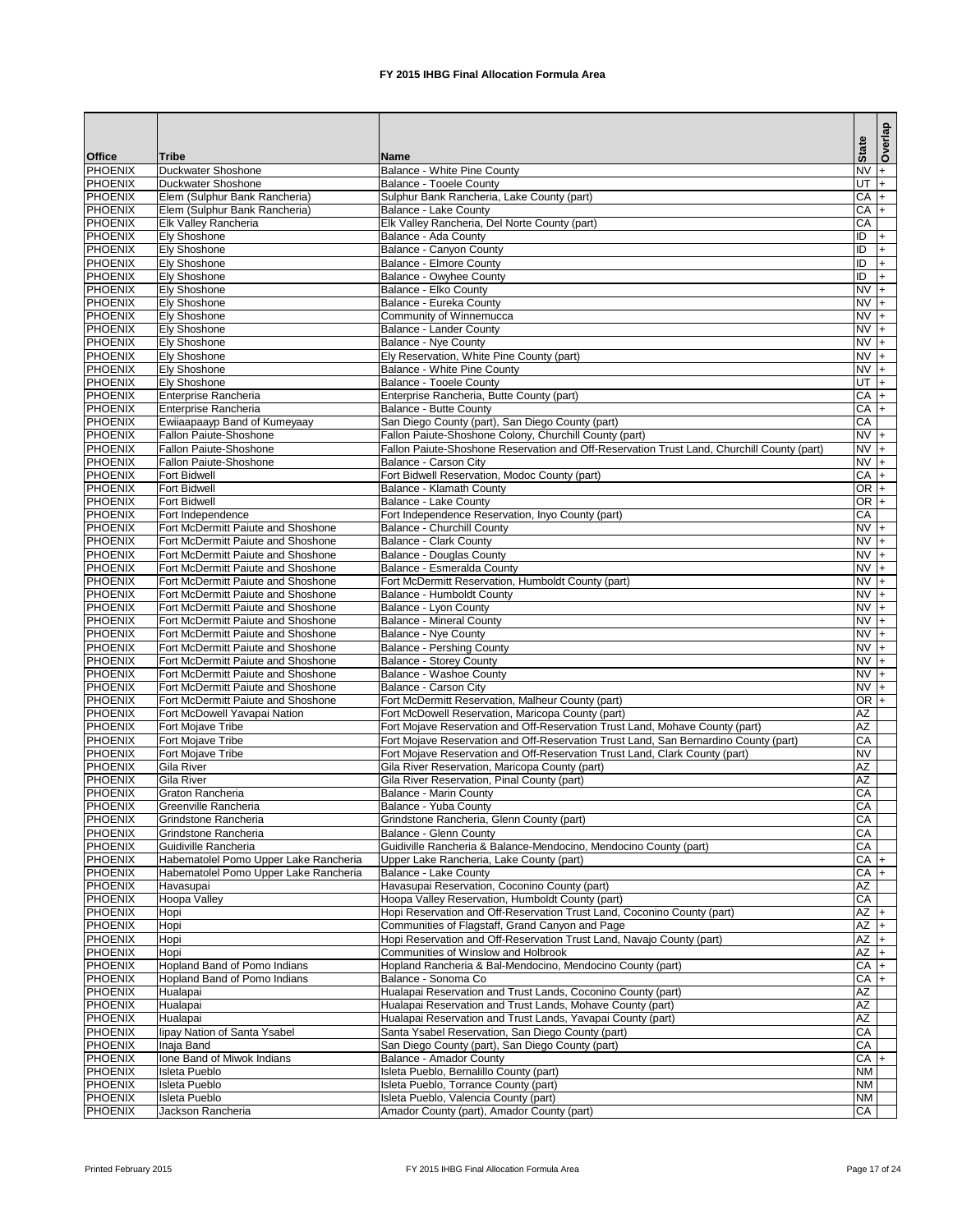| CA<br><b>PHOENIX</b><br>Jamul Indian Village, San Diego County (part)<br>Jamul Indian Village<br><b>PHOENIX</b><br><b>NM</b><br>Jemez Pueblo<br>Jemez Pueblo, Sandoval County (part)<br><b>PHOENIX</b><br>Jicarilla Apache Reservation, Rio Arriba County (part)<br><b>NM</b><br>Jicarilla Apache Nation<br><b>PHOENIX</b><br><b>NM</b><br>Jicarilla Apache Nation<br>Jicarilla Apache Reservation, Sandoval County (part)<br>$AZ +$<br><b>PHOENIX</b><br>Kaibab Band of Paiute<br>Kaibab Reservation, Coconino County (part)<br>$AZ +$<br><b>PHOENIX</b><br>Kaibab Band of Paiute<br>Fredonia<br>AZ<br><b>PHOENIX</b><br>Kaibab Reservation, Mohave County (part)<br>Kaibab Band of Paiute<br>$+$<br>UT<br><b>PHOENIX</b><br>Kaibab Band of Paiute<br><b>Cedar City</b><br>$ +$<br><b>PHOENIX</b><br>Kanab<br>UT<br>Kaibab Band of Paiute<br>$+$<br><b>PHOENIX</b><br>Kaibab Band of Paiute<br>St. George<br>UT<br>$\vert + \vert$<br><b>PHOENIX</b><br>Karuk Reservation and Off-Reservation Trust Land, Humboldt County (part)<br>$CA +$<br>Karuk<br><b>PHOENIX</b><br>Karuk Reservation and Off-Reservation Trust Land, Siskiyou County (part)<br>$CA +$<br><b>Karuk</b><br><b>PHOENIX</b><br>$CA +$<br><b>Karuk</b><br><b>Balance - Humbolt County</b><br><b>PHOENIX</b><br>$CA +$<br><b>Karuk</b><br>Balance - Siskiyou County<br><b>PHOENIX</b><br>La Jolla Reservation, San Diego County (part)<br>CA<br>La Jolla Band<br><b>PHOENIX</b><br>CA<br>La Posta Reservation, San Diego County (part)<br>La Posta Band<br><b>PHOENIX</b><br>Laguna Pueblo and Off-Reservation Trust Land, Bernalillo County (part)<br><b>NM</b><br>Laguna Pueblo<br><b>PHOENIX</b><br>Laguna Pueblo and Off-Reservation Trust Land, Cibola County (part)<br><b>NM</b><br>Laguna Pueblo<br><b>PHOENIX</b><br>Laguna Pueblo and Off-Reservation Trust Land, Sandoval County (part)<br><b>NM</b><br>Laguna Pueblo<br><b>PHOENIX</b><br><b>NM</b><br>Laguna Pueblo and Off-Reservation Trust Land, Valencia County (part)<br>Laguna Pueblo<br><b>PHOENIX</b><br>Las Vegas Tribe of Paiute Indians<br><b>NV</b><br>Las Vegas Colony, Clark County (part)<br><b>PHOENIX</b><br>CA<br>Lone Pine Paiute-Shoshone<br>Lone Pine Reservation, Inyo County (part)<br><b>PHOENIX</b><br><b>Balance - Mono County</b><br>CA<br>Lone Pine Paiute-Shoshone<br><b>PHOENIX</b><br>CA<br>Los Coyotes Reservation, San Diego County (part)<br>Los Coyotes Band of Cahuilla<br><b>PHOENIX</b><br>$NVI +$<br><b>Lovelock Paiute Tribe</b><br><b>Balance - Churchill County</b><br><b>PHOENIX</b><br>$NVI +$<br><b>Balance - Clark County</b><br>Lovelock Paiute Tribe<br><b>PHOENIX</b><br>$NVI +$<br>Lovelock Paiute Tribe<br><b>Balance - Douglas County</b><br><b>PHOENIX</b><br>$NVI +$<br>Lovelock Paiute Tribe<br>Balance - Esmeralda County<br><b>PHOENIX</b><br>$NVI +$<br>Lovelock Paiute Tribe<br>Balance - Humboldt County<br><b>PHOENIX</b><br>$NVI +$<br>Lovelock Paiute Tribe<br>Balance - Lyon County<br><b>PHOENIX</b><br><b>Balance - Mineral County</b><br>$NVI +$<br>Lovelock Paiute Tribe<br><b>PHOENIX</b><br><b>Balance - Nye County</b><br>$NVI +$<br>Lovelock Paiute Tribe<br>$NV +$<br>PHOENIX<br>Lovelock Colony, Pershing County (part)<br>Lovelock Paiute Tribe<br><b>PHOENIX</b><br>$\overline{NV}$ +<br>Lovelock Paiute Tribe<br><b>Balance - Pershing County</b><br><b>PHOENIX</b><br>$NVI +$<br><b>Balance - Storey County</b><br>Lovelock Paiute Tribe<br><b>PHOENIX</b><br>$NV +$<br><b>Balance - Washoe County</b><br>Lovelock Paiute Tribe<br><b>PHOENIX</b><br>Balance - Carson City<br>$NVI +$<br>Lovelock Paiute Tribe<br><b>PHOENIX</b><br><b>Balance - Sonoma County</b><br>CA<br>Lower Lake Rancheria<br>$+$<br><b>PHOENIX</b><br><b>Balance - Sonoma County</b><br>CA<br>Lytton Rancheria of California<br>$+$<br><b>PHOENIX</b><br>CA<br>Manchester Point Arena Rancheria<br>Manchester Point Rancheria, Mendocino County (part)<br>$+$<br><b>PHOENIX</b><br><b>Balance - Mendocino County</b><br>CA<br>Manchester Point Arena Rancheria<br>$+$<br><b>PHOENIX</b><br>Manzanita Reservation, San Diego County (part)<br>CA<br>Manzanita Band<br><b>PHOENIX</b><br>$CA +$<br>Mechoopda Tribe of Chico Rancheria<br>Mechoopda, Butte County (part)<br><b>PHOENIX</b><br>Mechoopda Tribe of Chico Rancheria<br>$CA +$<br><b>Balance - Butte County</b><br><b>PHOENIX</b><br>Mesa Grande Reservation, San Diego County (part)<br>CA<br>Mesa Grande Band<br><b>PHOENIX</b><br>Mescalero Apache Tribe<br><b>NM</b><br>Mescalero Reservation, Lincoln County (part)<br><b>PHOENIX</b><br><b>Mescalero Apache Tribe</b><br>Mescalero Reservation, Otero County (part)<br><b>NM</b><br><b>PHOENIX</b><br>Middletown Rancheria<br>$CA +$<br>Middletown Rancheria, Lake County (part)<br><b>PHOENIX</b><br>$CA +$<br>Middletown Rancheria<br>Balance - Lake County<br><b>PHOENIX</b><br>Moapa River Reservation, Clark County (part)<br><b>NV</b><br>Moapa Band of Paiute<br><b>PHOENIX</b><br>$CA +$<br>Mooretown Rancheria, Butte County (part)<br>Mooretown Rancheria<br><b>PHOENIX</b><br>$CA +$<br>Mooretown Rancheria<br>Balance - Butte County<br><b>PHOENIX</b><br>Morongo Reservation, Riverside County (part)<br>Morongo Band of Mission Indians<br>CA<br><b>PHOENIX</b><br><b>NM</b><br>Nambe Pueblo and Off-Reservation Trust Land, Santa Fe County (part)<br>Nambe Pueblo<br><b>PHOENIX</b><br>$CA +$<br>North Fork Rancheria<br><b>Balance Fresno</b><br><b>PHOENIX</b><br>CA<br>North Fork Rancheria, Madera County (part)<br>North Fork Rancheria<br><b>PHOENIX</b><br>CA<br>North Fork Rancheria<br><b>Balance Madera County</b><br><b>PHOENIX</b><br>CA<br>North Fork Rancheria<br><b>Balance Mariposa</b><br><b>PHOENIX</b><br>Ohkay Owingeh (was San Juan Pueblo)<br>San Juan Pueblo, Rio Arriba County (part)<br><b>NM</b><br><b>PHOENIX</b><br>Ohkay Owingeh (was San Juan Pueblo)<br>Balance - Rio Arriba County<br><b>NM</b><br><b>PHOENIX</b><br>Pala Band<br>Pala Reservation, San Diego County (part)<br>CA<br><b>PHOENIX</b><br>Pascua Yaqui Tribe<br><b>AZ</b><br>Guadalupe Town, Maricopa County (part)<br><b>PHOENIX</b><br><b>AZ</b><br>Pascua Yaqui Tribe<br>Pascua Yaqui Reservation, Pima County (part)<br><b>AZ</b><br><b>PHOENIX</b><br>Pascua Yaqui Tribe<br>So. Tuscon, Old Pascua Village and Yoem Pueblo<br>CA<br><b>PHOENIX</b><br>Paskenta Band of Nomlaki Indian<br>Balance - Tehama County<br><b>PHOENIX</b><br>CA<br>Pauma and Yuima Reservation, San Diego County (part)<br>Pauma Band<br>CA<br><b>PHOENIX</b><br>Pechanga Reservation, Riverside County (part)<br>Pechanga Band<br><b>PHOENIX</b><br>$CA +$<br>Picayune Rancheria<br>Balance - Fresno County<br><b>PHOENIX</b><br>$CA +$<br>Picayune Rancheria<br>Picayune Rancheria, Madera County (part)<br><b>PHOENIX</b><br>$CA +$<br>Picayune Rancheria<br>Balance - Madera County<br>$CA +$<br><b>PHOENIX</b><br>Balance - Mariposa County<br>Picayune Rancheria<br><b>PHOENIX</b><br>Picuris Pueblo, Taos County (part)<br><b>NM</b><br>Picuris Pueblo |               |              |      | <b>State</b> | Overlap |
|-----------------------------------------------------------------------------------------------------------------------------------------------------------------------------------------------------------------------------------------------------------------------------------------------------------------------------------------------------------------------------------------------------------------------------------------------------------------------------------------------------------------------------------------------------------------------------------------------------------------------------------------------------------------------------------------------------------------------------------------------------------------------------------------------------------------------------------------------------------------------------------------------------------------------------------------------------------------------------------------------------------------------------------------------------------------------------------------------------------------------------------------------------------------------------------------------------------------------------------------------------------------------------------------------------------------------------------------------------------------------------------------------------------------------------------------------------------------------------------------------------------------------------------------------------------------------------------------------------------------------------------------------------------------------------------------------------------------------------------------------------------------------------------------------------------------------------------------------------------------------------------------------------------------------------------------------------------------------------------------------------------------------------------------------------------------------------------------------------------------------------------------------------------------------------------------------------------------------------------------------------------------------------------------------------------------------------------------------------------------------------------------------------------------------------------------------------------------------------------------------------------------------------------------------------------------------------------------------------------------------------------------------------------------------------------------------------------------------------------------------------------------------------------------------------------------------------------------------------------------------------------------------------------------------------------------------------------------------------------------------------------------------------------------------------------------------------------------------------------------------------------------------------------------------------------------------------------------------------------------------------------------------------------------------------------------------------------------------------------------------------------------------------------------------------------------------------------------------------------------------------------------------------------------------------------------------------------------------------------------------------------------------------------------------------------------------------------------------------------------------------------------------------------------------------------------------------------------------------------------------------------------------------------------------------------------------------------------------------------------------------------------------------------------------------------------------------------------------------------------------------------------------------------------------------------------------------------------------------------------------------------------------------------------------------------------------------------------------------------------------------------------------------------------------------------------------------------------------------------------------------------------------------------------------------------------------------------------------------------------------------------------------------------------------------------------------------------------------------------------------------------------------------------------------------------------------------------------------------------------------------------------------------------------------------------------------------------------------------------------------------------------------------------------------------------------------------------------------------------------------------------------------------------------------------------------------------------------------------------------------------------------------------------------------------------------------------------------------------------------------------------------------------------------------------------------------------------------------------------------------------------------------------------------------------------------------------------------------------------------------------------------------------------------------------------------------------------------------------------------------------------------------------------------------------------------------------------------------------------------------------------------------------------------------------------------------------------------------------------------------------------------------------------------------------------------------------------------------------------------------------------------------------------------------------------------------------------------------------------------------------------------------------------------------------------------------------------------------------------------------------------------------------------------------------------------------------------------------------------------------------------------------------------------------------------------------------------------------------------------------------------------------------------------------------------------------------------------------------------------------------------------------------------------------------------------------------------------------------------------------------------------------------------------------------------------------------------------------------------------------------------------------------------------------------------|---------------|--------------|------|--------------|---------|
|                                                                                                                                                                                                                                                                                                                                                                                                                                                                                                                                                                                                                                                                                                                                                                                                                                                                                                                                                                                                                                                                                                                                                                                                                                                                                                                                                                                                                                                                                                                                                                                                                                                                                                                                                                                                                                                                                                                                                                                                                                                                                                                                                                                                                                                                                                                                                                                                                                                                                                                                                                                                                                                                                                                                                                                                                                                                                                                                                                                                                                                                                                                                                                                                                                                                                                                                                                                                                                                                                                                                                                                                                                                                                                                                                                                                                                                                                                                                                                                                                                                                                                                                                                                                                                                                                                                                                                                                                                                                                                                                                                                                                                                                                                                                                                                                                                                                                                                                                                                                                                                                                                                                                                                                                                                                                                                                                                                                                                                                                                                                                                                                                                                                                                                                                                                                                                                                                                                                                                                                                                                                                                                                                                                                                                                                                                                                                                                                                                                                                                                                                                                                                                                                                                                                                                                                                                                                                                                                                                                                                                                           | <b>Office</b> | <b>Tribe</b> | Name |              |         |
|                                                                                                                                                                                                                                                                                                                                                                                                                                                                                                                                                                                                                                                                                                                                                                                                                                                                                                                                                                                                                                                                                                                                                                                                                                                                                                                                                                                                                                                                                                                                                                                                                                                                                                                                                                                                                                                                                                                                                                                                                                                                                                                                                                                                                                                                                                                                                                                                                                                                                                                                                                                                                                                                                                                                                                                                                                                                                                                                                                                                                                                                                                                                                                                                                                                                                                                                                                                                                                                                                                                                                                                                                                                                                                                                                                                                                                                                                                                                                                                                                                                                                                                                                                                                                                                                                                                                                                                                                                                                                                                                                                                                                                                                                                                                                                                                                                                                                                                                                                                                                                                                                                                                                                                                                                                                                                                                                                                                                                                                                                                                                                                                                                                                                                                                                                                                                                                                                                                                                                                                                                                                                                                                                                                                                                                                                                                                                                                                                                                                                                                                                                                                                                                                                                                                                                                                                                                                                                                                                                                                                                                           |               |              |      |              |         |
|                                                                                                                                                                                                                                                                                                                                                                                                                                                                                                                                                                                                                                                                                                                                                                                                                                                                                                                                                                                                                                                                                                                                                                                                                                                                                                                                                                                                                                                                                                                                                                                                                                                                                                                                                                                                                                                                                                                                                                                                                                                                                                                                                                                                                                                                                                                                                                                                                                                                                                                                                                                                                                                                                                                                                                                                                                                                                                                                                                                                                                                                                                                                                                                                                                                                                                                                                                                                                                                                                                                                                                                                                                                                                                                                                                                                                                                                                                                                                                                                                                                                                                                                                                                                                                                                                                                                                                                                                                                                                                                                                                                                                                                                                                                                                                                                                                                                                                                                                                                                                                                                                                                                                                                                                                                                                                                                                                                                                                                                                                                                                                                                                                                                                                                                                                                                                                                                                                                                                                                                                                                                                                                                                                                                                                                                                                                                                                                                                                                                                                                                                                                                                                                                                                                                                                                                                                                                                                                                                                                                                                                           |               |              |      |              |         |
|                                                                                                                                                                                                                                                                                                                                                                                                                                                                                                                                                                                                                                                                                                                                                                                                                                                                                                                                                                                                                                                                                                                                                                                                                                                                                                                                                                                                                                                                                                                                                                                                                                                                                                                                                                                                                                                                                                                                                                                                                                                                                                                                                                                                                                                                                                                                                                                                                                                                                                                                                                                                                                                                                                                                                                                                                                                                                                                                                                                                                                                                                                                                                                                                                                                                                                                                                                                                                                                                                                                                                                                                                                                                                                                                                                                                                                                                                                                                                                                                                                                                                                                                                                                                                                                                                                                                                                                                                                                                                                                                                                                                                                                                                                                                                                                                                                                                                                                                                                                                                                                                                                                                                                                                                                                                                                                                                                                                                                                                                                                                                                                                                                                                                                                                                                                                                                                                                                                                                                                                                                                                                                                                                                                                                                                                                                                                                                                                                                                                                                                                                                                                                                                                                                                                                                                                                                                                                                                                                                                                                                                           |               |              |      |              |         |
|                                                                                                                                                                                                                                                                                                                                                                                                                                                                                                                                                                                                                                                                                                                                                                                                                                                                                                                                                                                                                                                                                                                                                                                                                                                                                                                                                                                                                                                                                                                                                                                                                                                                                                                                                                                                                                                                                                                                                                                                                                                                                                                                                                                                                                                                                                                                                                                                                                                                                                                                                                                                                                                                                                                                                                                                                                                                                                                                                                                                                                                                                                                                                                                                                                                                                                                                                                                                                                                                                                                                                                                                                                                                                                                                                                                                                                                                                                                                                                                                                                                                                                                                                                                                                                                                                                                                                                                                                                                                                                                                                                                                                                                                                                                                                                                                                                                                                                                                                                                                                                                                                                                                                                                                                                                                                                                                                                                                                                                                                                                                                                                                                                                                                                                                                                                                                                                                                                                                                                                                                                                                                                                                                                                                                                                                                                                                                                                                                                                                                                                                                                                                                                                                                                                                                                                                                                                                                                                                                                                                                                                           |               |              |      |              |         |
|                                                                                                                                                                                                                                                                                                                                                                                                                                                                                                                                                                                                                                                                                                                                                                                                                                                                                                                                                                                                                                                                                                                                                                                                                                                                                                                                                                                                                                                                                                                                                                                                                                                                                                                                                                                                                                                                                                                                                                                                                                                                                                                                                                                                                                                                                                                                                                                                                                                                                                                                                                                                                                                                                                                                                                                                                                                                                                                                                                                                                                                                                                                                                                                                                                                                                                                                                                                                                                                                                                                                                                                                                                                                                                                                                                                                                                                                                                                                                                                                                                                                                                                                                                                                                                                                                                                                                                                                                                                                                                                                                                                                                                                                                                                                                                                                                                                                                                                                                                                                                                                                                                                                                                                                                                                                                                                                                                                                                                                                                                                                                                                                                                                                                                                                                                                                                                                                                                                                                                                                                                                                                                                                                                                                                                                                                                                                                                                                                                                                                                                                                                                                                                                                                                                                                                                                                                                                                                                                                                                                                                                           |               |              |      |              |         |
|                                                                                                                                                                                                                                                                                                                                                                                                                                                                                                                                                                                                                                                                                                                                                                                                                                                                                                                                                                                                                                                                                                                                                                                                                                                                                                                                                                                                                                                                                                                                                                                                                                                                                                                                                                                                                                                                                                                                                                                                                                                                                                                                                                                                                                                                                                                                                                                                                                                                                                                                                                                                                                                                                                                                                                                                                                                                                                                                                                                                                                                                                                                                                                                                                                                                                                                                                                                                                                                                                                                                                                                                                                                                                                                                                                                                                                                                                                                                                                                                                                                                                                                                                                                                                                                                                                                                                                                                                                                                                                                                                                                                                                                                                                                                                                                                                                                                                                                                                                                                                                                                                                                                                                                                                                                                                                                                                                                                                                                                                                                                                                                                                                                                                                                                                                                                                                                                                                                                                                                                                                                                                                                                                                                                                                                                                                                                                                                                                                                                                                                                                                                                                                                                                                                                                                                                                                                                                                                                                                                                                                                           |               |              |      |              |         |
|                                                                                                                                                                                                                                                                                                                                                                                                                                                                                                                                                                                                                                                                                                                                                                                                                                                                                                                                                                                                                                                                                                                                                                                                                                                                                                                                                                                                                                                                                                                                                                                                                                                                                                                                                                                                                                                                                                                                                                                                                                                                                                                                                                                                                                                                                                                                                                                                                                                                                                                                                                                                                                                                                                                                                                                                                                                                                                                                                                                                                                                                                                                                                                                                                                                                                                                                                                                                                                                                                                                                                                                                                                                                                                                                                                                                                                                                                                                                                                                                                                                                                                                                                                                                                                                                                                                                                                                                                                                                                                                                                                                                                                                                                                                                                                                                                                                                                                                                                                                                                                                                                                                                                                                                                                                                                                                                                                                                                                                                                                                                                                                                                                                                                                                                                                                                                                                                                                                                                                                                                                                                                                                                                                                                                                                                                                                                                                                                                                                                                                                                                                                                                                                                                                                                                                                                                                                                                                                                                                                                                                                           |               |              |      |              |         |
|                                                                                                                                                                                                                                                                                                                                                                                                                                                                                                                                                                                                                                                                                                                                                                                                                                                                                                                                                                                                                                                                                                                                                                                                                                                                                                                                                                                                                                                                                                                                                                                                                                                                                                                                                                                                                                                                                                                                                                                                                                                                                                                                                                                                                                                                                                                                                                                                                                                                                                                                                                                                                                                                                                                                                                                                                                                                                                                                                                                                                                                                                                                                                                                                                                                                                                                                                                                                                                                                                                                                                                                                                                                                                                                                                                                                                                                                                                                                                                                                                                                                                                                                                                                                                                                                                                                                                                                                                                                                                                                                                                                                                                                                                                                                                                                                                                                                                                                                                                                                                                                                                                                                                                                                                                                                                                                                                                                                                                                                                                                                                                                                                                                                                                                                                                                                                                                                                                                                                                                                                                                                                                                                                                                                                                                                                                                                                                                                                                                                                                                                                                                                                                                                                                                                                                                                                                                                                                                                                                                                                                                           |               |              |      |              |         |
|                                                                                                                                                                                                                                                                                                                                                                                                                                                                                                                                                                                                                                                                                                                                                                                                                                                                                                                                                                                                                                                                                                                                                                                                                                                                                                                                                                                                                                                                                                                                                                                                                                                                                                                                                                                                                                                                                                                                                                                                                                                                                                                                                                                                                                                                                                                                                                                                                                                                                                                                                                                                                                                                                                                                                                                                                                                                                                                                                                                                                                                                                                                                                                                                                                                                                                                                                                                                                                                                                                                                                                                                                                                                                                                                                                                                                                                                                                                                                                                                                                                                                                                                                                                                                                                                                                                                                                                                                                                                                                                                                                                                                                                                                                                                                                                                                                                                                                                                                                                                                                                                                                                                                                                                                                                                                                                                                                                                                                                                                                                                                                                                                                                                                                                                                                                                                                                                                                                                                                                                                                                                                                                                                                                                                                                                                                                                                                                                                                                                                                                                                                                                                                                                                                                                                                                                                                                                                                                                                                                                                                                           |               |              |      |              |         |
|                                                                                                                                                                                                                                                                                                                                                                                                                                                                                                                                                                                                                                                                                                                                                                                                                                                                                                                                                                                                                                                                                                                                                                                                                                                                                                                                                                                                                                                                                                                                                                                                                                                                                                                                                                                                                                                                                                                                                                                                                                                                                                                                                                                                                                                                                                                                                                                                                                                                                                                                                                                                                                                                                                                                                                                                                                                                                                                                                                                                                                                                                                                                                                                                                                                                                                                                                                                                                                                                                                                                                                                                                                                                                                                                                                                                                                                                                                                                                                                                                                                                                                                                                                                                                                                                                                                                                                                                                                                                                                                                                                                                                                                                                                                                                                                                                                                                                                                                                                                                                                                                                                                                                                                                                                                                                                                                                                                                                                                                                                                                                                                                                                                                                                                                                                                                                                                                                                                                                                                                                                                                                                                                                                                                                                                                                                                                                                                                                                                                                                                                                                                                                                                                                                                                                                                                                                                                                                                                                                                                                                                           |               |              |      |              |         |
|                                                                                                                                                                                                                                                                                                                                                                                                                                                                                                                                                                                                                                                                                                                                                                                                                                                                                                                                                                                                                                                                                                                                                                                                                                                                                                                                                                                                                                                                                                                                                                                                                                                                                                                                                                                                                                                                                                                                                                                                                                                                                                                                                                                                                                                                                                                                                                                                                                                                                                                                                                                                                                                                                                                                                                                                                                                                                                                                                                                                                                                                                                                                                                                                                                                                                                                                                                                                                                                                                                                                                                                                                                                                                                                                                                                                                                                                                                                                                                                                                                                                                                                                                                                                                                                                                                                                                                                                                                                                                                                                                                                                                                                                                                                                                                                                                                                                                                                                                                                                                                                                                                                                                                                                                                                                                                                                                                                                                                                                                                                                                                                                                                                                                                                                                                                                                                                                                                                                                                                                                                                                                                                                                                                                                                                                                                                                                                                                                                                                                                                                                                                                                                                                                                                                                                                                                                                                                                                                                                                                                                                           |               |              |      |              |         |
|                                                                                                                                                                                                                                                                                                                                                                                                                                                                                                                                                                                                                                                                                                                                                                                                                                                                                                                                                                                                                                                                                                                                                                                                                                                                                                                                                                                                                                                                                                                                                                                                                                                                                                                                                                                                                                                                                                                                                                                                                                                                                                                                                                                                                                                                                                                                                                                                                                                                                                                                                                                                                                                                                                                                                                                                                                                                                                                                                                                                                                                                                                                                                                                                                                                                                                                                                                                                                                                                                                                                                                                                                                                                                                                                                                                                                                                                                                                                                                                                                                                                                                                                                                                                                                                                                                                                                                                                                                                                                                                                                                                                                                                                                                                                                                                                                                                                                                                                                                                                                                                                                                                                                                                                                                                                                                                                                                                                                                                                                                                                                                                                                                                                                                                                                                                                                                                                                                                                                                                                                                                                                                                                                                                                                                                                                                                                                                                                                                                                                                                                                                                                                                                                                                                                                                                                                                                                                                                                                                                                                                                           |               |              |      |              |         |
|                                                                                                                                                                                                                                                                                                                                                                                                                                                                                                                                                                                                                                                                                                                                                                                                                                                                                                                                                                                                                                                                                                                                                                                                                                                                                                                                                                                                                                                                                                                                                                                                                                                                                                                                                                                                                                                                                                                                                                                                                                                                                                                                                                                                                                                                                                                                                                                                                                                                                                                                                                                                                                                                                                                                                                                                                                                                                                                                                                                                                                                                                                                                                                                                                                                                                                                                                                                                                                                                                                                                                                                                                                                                                                                                                                                                                                                                                                                                                                                                                                                                                                                                                                                                                                                                                                                                                                                                                                                                                                                                                                                                                                                                                                                                                                                                                                                                                                                                                                                                                                                                                                                                                                                                                                                                                                                                                                                                                                                                                                                                                                                                                                                                                                                                                                                                                                                                                                                                                                                                                                                                                                                                                                                                                                                                                                                                                                                                                                                                                                                                                                                                                                                                                                                                                                                                                                                                                                                                                                                                                                                           |               |              |      |              |         |
|                                                                                                                                                                                                                                                                                                                                                                                                                                                                                                                                                                                                                                                                                                                                                                                                                                                                                                                                                                                                                                                                                                                                                                                                                                                                                                                                                                                                                                                                                                                                                                                                                                                                                                                                                                                                                                                                                                                                                                                                                                                                                                                                                                                                                                                                                                                                                                                                                                                                                                                                                                                                                                                                                                                                                                                                                                                                                                                                                                                                                                                                                                                                                                                                                                                                                                                                                                                                                                                                                                                                                                                                                                                                                                                                                                                                                                                                                                                                                                                                                                                                                                                                                                                                                                                                                                                                                                                                                                                                                                                                                                                                                                                                                                                                                                                                                                                                                                                                                                                                                                                                                                                                                                                                                                                                                                                                                                                                                                                                                                                                                                                                                                                                                                                                                                                                                                                                                                                                                                                                                                                                                                                                                                                                                                                                                                                                                                                                                                                                                                                                                                                                                                                                                                                                                                                                                                                                                                                                                                                                                                                           |               |              |      |              |         |
|                                                                                                                                                                                                                                                                                                                                                                                                                                                                                                                                                                                                                                                                                                                                                                                                                                                                                                                                                                                                                                                                                                                                                                                                                                                                                                                                                                                                                                                                                                                                                                                                                                                                                                                                                                                                                                                                                                                                                                                                                                                                                                                                                                                                                                                                                                                                                                                                                                                                                                                                                                                                                                                                                                                                                                                                                                                                                                                                                                                                                                                                                                                                                                                                                                                                                                                                                                                                                                                                                                                                                                                                                                                                                                                                                                                                                                                                                                                                                                                                                                                                                                                                                                                                                                                                                                                                                                                                                                                                                                                                                                                                                                                                                                                                                                                                                                                                                                                                                                                                                                                                                                                                                                                                                                                                                                                                                                                                                                                                                                                                                                                                                                                                                                                                                                                                                                                                                                                                                                                                                                                                                                                                                                                                                                                                                                                                                                                                                                                                                                                                                                                                                                                                                                                                                                                                                                                                                                                                                                                                                                                           |               |              |      |              |         |
|                                                                                                                                                                                                                                                                                                                                                                                                                                                                                                                                                                                                                                                                                                                                                                                                                                                                                                                                                                                                                                                                                                                                                                                                                                                                                                                                                                                                                                                                                                                                                                                                                                                                                                                                                                                                                                                                                                                                                                                                                                                                                                                                                                                                                                                                                                                                                                                                                                                                                                                                                                                                                                                                                                                                                                                                                                                                                                                                                                                                                                                                                                                                                                                                                                                                                                                                                                                                                                                                                                                                                                                                                                                                                                                                                                                                                                                                                                                                                                                                                                                                                                                                                                                                                                                                                                                                                                                                                                                                                                                                                                                                                                                                                                                                                                                                                                                                                                                                                                                                                                                                                                                                                                                                                                                                                                                                                                                                                                                                                                                                                                                                                                                                                                                                                                                                                                                                                                                                                                                                                                                                                                                                                                                                                                                                                                                                                                                                                                                                                                                                                                                                                                                                                                                                                                                                                                                                                                                                                                                                                                                           |               |              |      |              |         |
|                                                                                                                                                                                                                                                                                                                                                                                                                                                                                                                                                                                                                                                                                                                                                                                                                                                                                                                                                                                                                                                                                                                                                                                                                                                                                                                                                                                                                                                                                                                                                                                                                                                                                                                                                                                                                                                                                                                                                                                                                                                                                                                                                                                                                                                                                                                                                                                                                                                                                                                                                                                                                                                                                                                                                                                                                                                                                                                                                                                                                                                                                                                                                                                                                                                                                                                                                                                                                                                                                                                                                                                                                                                                                                                                                                                                                                                                                                                                                                                                                                                                                                                                                                                                                                                                                                                                                                                                                                                                                                                                                                                                                                                                                                                                                                                                                                                                                                                                                                                                                                                                                                                                                                                                                                                                                                                                                                                                                                                                                                                                                                                                                                                                                                                                                                                                                                                                                                                                                                                                                                                                                                                                                                                                                                                                                                                                                                                                                                                                                                                                                                                                                                                                                                                                                                                                                                                                                                                                                                                                                                                           |               |              |      |              |         |
|                                                                                                                                                                                                                                                                                                                                                                                                                                                                                                                                                                                                                                                                                                                                                                                                                                                                                                                                                                                                                                                                                                                                                                                                                                                                                                                                                                                                                                                                                                                                                                                                                                                                                                                                                                                                                                                                                                                                                                                                                                                                                                                                                                                                                                                                                                                                                                                                                                                                                                                                                                                                                                                                                                                                                                                                                                                                                                                                                                                                                                                                                                                                                                                                                                                                                                                                                                                                                                                                                                                                                                                                                                                                                                                                                                                                                                                                                                                                                                                                                                                                                                                                                                                                                                                                                                                                                                                                                                                                                                                                                                                                                                                                                                                                                                                                                                                                                                                                                                                                                                                                                                                                                                                                                                                                                                                                                                                                                                                                                                                                                                                                                                                                                                                                                                                                                                                                                                                                                                                                                                                                                                                                                                                                                                                                                                                                                                                                                                                                                                                                                                                                                                                                                                                                                                                                                                                                                                                                                                                                                                                           |               |              |      |              |         |
|                                                                                                                                                                                                                                                                                                                                                                                                                                                                                                                                                                                                                                                                                                                                                                                                                                                                                                                                                                                                                                                                                                                                                                                                                                                                                                                                                                                                                                                                                                                                                                                                                                                                                                                                                                                                                                                                                                                                                                                                                                                                                                                                                                                                                                                                                                                                                                                                                                                                                                                                                                                                                                                                                                                                                                                                                                                                                                                                                                                                                                                                                                                                                                                                                                                                                                                                                                                                                                                                                                                                                                                                                                                                                                                                                                                                                                                                                                                                                                                                                                                                                                                                                                                                                                                                                                                                                                                                                                                                                                                                                                                                                                                                                                                                                                                                                                                                                                                                                                                                                                                                                                                                                                                                                                                                                                                                                                                                                                                                                                                                                                                                                                                                                                                                                                                                                                                                                                                                                                                                                                                                                                                                                                                                                                                                                                                                                                                                                                                                                                                                                                                                                                                                                                                                                                                                                                                                                                                                                                                                                                                           |               |              |      |              |         |
|                                                                                                                                                                                                                                                                                                                                                                                                                                                                                                                                                                                                                                                                                                                                                                                                                                                                                                                                                                                                                                                                                                                                                                                                                                                                                                                                                                                                                                                                                                                                                                                                                                                                                                                                                                                                                                                                                                                                                                                                                                                                                                                                                                                                                                                                                                                                                                                                                                                                                                                                                                                                                                                                                                                                                                                                                                                                                                                                                                                                                                                                                                                                                                                                                                                                                                                                                                                                                                                                                                                                                                                                                                                                                                                                                                                                                                                                                                                                                                                                                                                                                                                                                                                                                                                                                                                                                                                                                                                                                                                                                                                                                                                                                                                                                                                                                                                                                                                                                                                                                                                                                                                                                                                                                                                                                                                                                                                                                                                                                                                                                                                                                                                                                                                                                                                                                                                                                                                                                                                                                                                                                                                                                                                                                                                                                                                                                                                                                                                                                                                                                                                                                                                                                                                                                                                                                                                                                                                                                                                                                                                           |               |              |      |              |         |
|                                                                                                                                                                                                                                                                                                                                                                                                                                                                                                                                                                                                                                                                                                                                                                                                                                                                                                                                                                                                                                                                                                                                                                                                                                                                                                                                                                                                                                                                                                                                                                                                                                                                                                                                                                                                                                                                                                                                                                                                                                                                                                                                                                                                                                                                                                                                                                                                                                                                                                                                                                                                                                                                                                                                                                                                                                                                                                                                                                                                                                                                                                                                                                                                                                                                                                                                                                                                                                                                                                                                                                                                                                                                                                                                                                                                                                                                                                                                                                                                                                                                                                                                                                                                                                                                                                                                                                                                                                                                                                                                                                                                                                                                                                                                                                                                                                                                                                                                                                                                                                                                                                                                                                                                                                                                                                                                                                                                                                                                                                                                                                                                                                                                                                                                                                                                                                                                                                                                                                                                                                                                                                                                                                                                                                                                                                                                                                                                                                                                                                                                                                                                                                                                                                                                                                                                                                                                                                                                                                                                                                                           |               |              |      |              |         |
|                                                                                                                                                                                                                                                                                                                                                                                                                                                                                                                                                                                                                                                                                                                                                                                                                                                                                                                                                                                                                                                                                                                                                                                                                                                                                                                                                                                                                                                                                                                                                                                                                                                                                                                                                                                                                                                                                                                                                                                                                                                                                                                                                                                                                                                                                                                                                                                                                                                                                                                                                                                                                                                                                                                                                                                                                                                                                                                                                                                                                                                                                                                                                                                                                                                                                                                                                                                                                                                                                                                                                                                                                                                                                                                                                                                                                                                                                                                                                                                                                                                                                                                                                                                                                                                                                                                                                                                                                                                                                                                                                                                                                                                                                                                                                                                                                                                                                                                                                                                                                                                                                                                                                                                                                                                                                                                                                                                                                                                                                                                                                                                                                                                                                                                                                                                                                                                                                                                                                                                                                                                                                                                                                                                                                                                                                                                                                                                                                                                                                                                                                                                                                                                                                                                                                                                                                                                                                                                                                                                                                                                           |               |              |      |              |         |
|                                                                                                                                                                                                                                                                                                                                                                                                                                                                                                                                                                                                                                                                                                                                                                                                                                                                                                                                                                                                                                                                                                                                                                                                                                                                                                                                                                                                                                                                                                                                                                                                                                                                                                                                                                                                                                                                                                                                                                                                                                                                                                                                                                                                                                                                                                                                                                                                                                                                                                                                                                                                                                                                                                                                                                                                                                                                                                                                                                                                                                                                                                                                                                                                                                                                                                                                                                                                                                                                                                                                                                                                                                                                                                                                                                                                                                                                                                                                                                                                                                                                                                                                                                                                                                                                                                                                                                                                                                                                                                                                                                                                                                                                                                                                                                                                                                                                                                                                                                                                                                                                                                                                                                                                                                                                                                                                                                                                                                                                                                                                                                                                                                                                                                                                                                                                                                                                                                                                                                                                                                                                                                                                                                                                                                                                                                                                                                                                                                                                                                                                                                                                                                                                                                                                                                                                                                                                                                                                                                                                                                                           |               |              |      |              |         |
|                                                                                                                                                                                                                                                                                                                                                                                                                                                                                                                                                                                                                                                                                                                                                                                                                                                                                                                                                                                                                                                                                                                                                                                                                                                                                                                                                                                                                                                                                                                                                                                                                                                                                                                                                                                                                                                                                                                                                                                                                                                                                                                                                                                                                                                                                                                                                                                                                                                                                                                                                                                                                                                                                                                                                                                                                                                                                                                                                                                                                                                                                                                                                                                                                                                                                                                                                                                                                                                                                                                                                                                                                                                                                                                                                                                                                                                                                                                                                                                                                                                                                                                                                                                                                                                                                                                                                                                                                                                                                                                                                                                                                                                                                                                                                                                                                                                                                                                                                                                                                                                                                                                                                                                                                                                                                                                                                                                                                                                                                                                                                                                                                                                                                                                                                                                                                                                                                                                                                                                                                                                                                                                                                                                                                                                                                                                                                                                                                                                                                                                                                                                                                                                                                                                                                                                                                                                                                                                                                                                                                                                           |               |              |      |              |         |
|                                                                                                                                                                                                                                                                                                                                                                                                                                                                                                                                                                                                                                                                                                                                                                                                                                                                                                                                                                                                                                                                                                                                                                                                                                                                                                                                                                                                                                                                                                                                                                                                                                                                                                                                                                                                                                                                                                                                                                                                                                                                                                                                                                                                                                                                                                                                                                                                                                                                                                                                                                                                                                                                                                                                                                                                                                                                                                                                                                                                                                                                                                                                                                                                                                                                                                                                                                                                                                                                                                                                                                                                                                                                                                                                                                                                                                                                                                                                                                                                                                                                                                                                                                                                                                                                                                                                                                                                                                                                                                                                                                                                                                                                                                                                                                                                                                                                                                                                                                                                                                                                                                                                                                                                                                                                                                                                                                                                                                                                                                                                                                                                                                                                                                                                                                                                                                                                                                                                                                                                                                                                                                                                                                                                                                                                                                                                                                                                                                                                                                                                                                                                                                                                                                                                                                                                                                                                                                                                                                                                                                                           |               |              |      |              |         |
|                                                                                                                                                                                                                                                                                                                                                                                                                                                                                                                                                                                                                                                                                                                                                                                                                                                                                                                                                                                                                                                                                                                                                                                                                                                                                                                                                                                                                                                                                                                                                                                                                                                                                                                                                                                                                                                                                                                                                                                                                                                                                                                                                                                                                                                                                                                                                                                                                                                                                                                                                                                                                                                                                                                                                                                                                                                                                                                                                                                                                                                                                                                                                                                                                                                                                                                                                                                                                                                                                                                                                                                                                                                                                                                                                                                                                                                                                                                                                                                                                                                                                                                                                                                                                                                                                                                                                                                                                                                                                                                                                                                                                                                                                                                                                                                                                                                                                                                                                                                                                                                                                                                                                                                                                                                                                                                                                                                                                                                                                                                                                                                                                                                                                                                                                                                                                                                                                                                                                                                                                                                                                                                                                                                                                                                                                                                                                                                                                                                                                                                                                                                                                                                                                                                                                                                                                                                                                                                                                                                                                                                           |               |              |      |              |         |
|                                                                                                                                                                                                                                                                                                                                                                                                                                                                                                                                                                                                                                                                                                                                                                                                                                                                                                                                                                                                                                                                                                                                                                                                                                                                                                                                                                                                                                                                                                                                                                                                                                                                                                                                                                                                                                                                                                                                                                                                                                                                                                                                                                                                                                                                                                                                                                                                                                                                                                                                                                                                                                                                                                                                                                                                                                                                                                                                                                                                                                                                                                                                                                                                                                                                                                                                                                                                                                                                                                                                                                                                                                                                                                                                                                                                                                                                                                                                                                                                                                                                                                                                                                                                                                                                                                                                                                                                                                                                                                                                                                                                                                                                                                                                                                                                                                                                                                                                                                                                                                                                                                                                                                                                                                                                                                                                                                                                                                                                                                                                                                                                                                                                                                                                                                                                                                                                                                                                                                                                                                                                                                                                                                                                                                                                                                                                                                                                                                                                                                                                                                                                                                                                                                                                                                                                                                                                                                                                                                                                                                                           |               |              |      |              |         |
|                                                                                                                                                                                                                                                                                                                                                                                                                                                                                                                                                                                                                                                                                                                                                                                                                                                                                                                                                                                                                                                                                                                                                                                                                                                                                                                                                                                                                                                                                                                                                                                                                                                                                                                                                                                                                                                                                                                                                                                                                                                                                                                                                                                                                                                                                                                                                                                                                                                                                                                                                                                                                                                                                                                                                                                                                                                                                                                                                                                                                                                                                                                                                                                                                                                                                                                                                                                                                                                                                                                                                                                                                                                                                                                                                                                                                                                                                                                                                                                                                                                                                                                                                                                                                                                                                                                                                                                                                                                                                                                                                                                                                                                                                                                                                                                                                                                                                                                                                                                                                                                                                                                                                                                                                                                                                                                                                                                                                                                                                                                                                                                                                                                                                                                                                                                                                                                                                                                                                                                                                                                                                                                                                                                                                                                                                                                                                                                                                                                                                                                                                                                                                                                                                                                                                                                                                                                                                                                                                                                                                                                           |               |              |      |              |         |
|                                                                                                                                                                                                                                                                                                                                                                                                                                                                                                                                                                                                                                                                                                                                                                                                                                                                                                                                                                                                                                                                                                                                                                                                                                                                                                                                                                                                                                                                                                                                                                                                                                                                                                                                                                                                                                                                                                                                                                                                                                                                                                                                                                                                                                                                                                                                                                                                                                                                                                                                                                                                                                                                                                                                                                                                                                                                                                                                                                                                                                                                                                                                                                                                                                                                                                                                                                                                                                                                                                                                                                                                                                                                                                                                                                                                                                                                                                                                                                                                                                                                                                                                                                                                                                                                                                                                                                                                                                                                                                                                                                                                                                                                                                                                                                                                                                                                                                                                                                                                                                                                                                                                                                                                                                                                                                                                                                                                                                                                                                                                                                                                                                                                                                                                                                                                                                                                                                                                                                                                                                                                                                                                                                                                                                                                                                                                                                                                                                                                                                                                                                                                                                                                                                                                                                                                                                                                                                                                                                                                                                                           |               |              |      |              |         |
|                                                                                                                                                                                                                                                                                                                                                                                                                                                                                                                                                                                                                                                                                                                                                                                                                                                                                                                                                                                                                                                                                                                                                                                                                                                                                                                                                                                                                                                                                                                                                                                                                                                                                                                                                                                                                                                                                                                                                                                                                                                                                                                                                                                                                                                                                                                                                                                                                                                                                                                                                                                                                                                                                                                                                                                                                                                                                                                                                                                                                                                                                                                                                                                                                                                                                                                                                                                                                                                                                                                                                                                                                                                                                                                                                                                                                                                                                                                                                                                                                                                                                                                                                                                                                                                                                                                                                                                                                                                                                                                                                                                                                                                                                                                                                                                                                                                                                                                                                                                                                                                                                                                                                                                                                                                                                                                                                                                                                                                                                                                                                                                                                                                                                                                                                                                                                                                                                                                                                                                                                                                                                                                                                                                                                                                                                                                                                                                                                                                                                                                                                                                                                                                                                                                                                                                                                                                                                                                                                                                                                                                           |               |              |      |              |         |
|                                                                                                                                                                                                                                                                                                                                                                                                                                                                                                                                                                                                                                                                                                                                                                                                                                                                                                                                                                                                                                                                                                                                                                                                                                                                                                                                                                                                                                                                                                                                                                                                                                                                                                                                                                                                                                                                                                                                                                                                                                                                                                                                                                                                                                                                                                                                                                                                                                                                                                                                                                                                                                                                                                                                                                                                                                                                                                                                                                                                                                                                                                                                                                                                                                                                                                                                                                                                                                                                                                                                                                                                                                                                                                                                                                                                                                                                                                                                                                                                                                                                                                                                                                                                                                                                                                                                                                                                                                                                                                                                                                                                                                                                                                                                                                                                                                                                                                                                                                                                                                                                                                                                                                                                                                                                                                                                                                                                                                                                                                                                                                                                                                                                                                                                                                                                                                                                                                                                                                                                                                                                                                                                                                                                                                                                                                                                                                                                                                                                                                                                                                                                                                                                                                                                                                                                                                                                                                                                                                                                                                                           |               |              |      |              |         |
|                                                                                                                                                                                                                                                                                                                                                                                                                                                                                                                                                                                                                                                                                                                                                                                                                                                                                                                                                                                                                                                                                                                                                                                                                                                                                                                                                                                                                                                                                                                                                                                                                                                                                                                                                                                                                                                                                                                                                                                                                                                                                                                                                                                                                                                                                                                                                                                                                                                                                                                                                                                                                                                                                                                                                                                                                                                                                                                                                                                                                                                                                                                                                                                                                                                                                                                                                                                                                                                                                                                                                                                                                                                                                                                                                                                                                                                                                                                                                                                                                                                                                                                                                                                                                                                                                                                                                                                                                                                                                                                                                                                                                                                                                                                                                                                                                                                                                                                                                                                                                                                                                                                                                                                                                                                                                                                                                                                                                                                                                                                                                                                                                                                                                                                                                                                                                                                                                                                                                                                                                                                                                                                                                                                                                                                                                                                                                                                                                                                                                                                                                                                                                                                                                                                                                                                                                                                                                                                                                                                                                                                           |               |              |      |              |         |
|                                                                                                                                                                                                                                                                                                                                                                                                                                                                                                                                                                                                                                                                                                                                                                                                                                                                                                                                                                                                                                                                                                                                                                                                                                                                                                                                                                                                                                                                                                                                                                                                                                                                                                                                                                                                                                                                                                                                                                                                                                                                                                                                                                                                                                                                                                                                                                                                                                                                                                                                                                                                                                                                                                                                                                                                                                                                                                                                                                                                                                                                                                                                                                                                                                                                                                                                                                                                                                                                                                                                                                                                                                                                                                                                                                                                                                                                                                                                                                                                                                                                                                                                                                                                                                                                                                                                                                                                                                                                                                                                                                                                                                                                                                                                                                                                                                                                                                                                                                                                                                                                                                                                                                                                                                                                                                                                                                                                                                                                                                                                                                                                                                                                                                                                                                                                                                                                                                                                                                                                                                                                                                                                                                                                                                                                                                                                                                                                                                                                                                                                                                                                                                                                                                                                                                                                                                                                                                                                                                                                                                                           |               |              |      |              |         |
|                                                                                                                                                                                                                                                                                                                                                                                                                                                                                                                                                                                                                                                                                                                                                                                                                                                                                                                                                                                                                                                                                                                                                                                                                                                                                                                                                                                                                                                                                                                                                                                                                                                                                                                                                                                                                                                                                                                                                                                                                                                                                                                                                                                                                                                                                                                                                                                                                                                                                                                                                                                                                                                                                                                                                                                                                                                                                                                                                                                                                                                                                                                                                                                                                                                                                                                                                                                                                                                                                                                                                                                                                                                                                                                                                                                                                                                                                                                                                                                                                                                                                                                                                                                                                                                                                                                                                                                                                                                                                                                                                                                                                                                                                                                                                                                                                                                                                                                                                                                                                                                                                                                                                                                                                                                                                                                                                                                                                                                                                                                                                                                                                                                                                                                                                                                                                                                                                                                                                                                                                                                                                                                                                                                                                                                                                                                                                                                                                                                                                                                                                                                                                                                                                                                                                                                                                                                                                                                                                                                                                                                           |               |              |      |              |         |
|                                                                                                                                                                                                                                                                                                                                                                                                                                                                                                                                                                                                                                                                                                                                                                                                                                                                                                                                                                                                                                                                                                                                                                                                                                                                                                                                                                                                                                                                                                                                                                                                                                                                                                                                                                                                                                                                                                                                                                                                                                                                                                                                                                                                                                                                                                                                                                                                                                                                                                                                                                                                                                                                                                                                                                                                                                                                                                                                                                                                                                                                                                                                                                                                                                                                                                                                                                                                                                                                                                                                                                                                                                                                                                                                                                                                                                                                                                                                                                                                                                                                                                                                                                                                                                                                                                                                                                                                                                                                                                                                                                                                                                                                                                                                                                                                                                                                                                                                                                                                                                                                                                                                                                                                                                                                                                                                                                                                                                                                                                                                                                                                                                                                                                                                                                                                                                                                                                                                                                                                                                                                                                                                                                                                                                                                                                                                                                                                                                                                                                                                                                                                                                                                                                                                                                                                                                                                                                                                                                                                                                                           |               |              |      |              |         |
|                                                                                                                                                                                                                                                                                                                                                                                                                                                                                                                                                                                                                                                                                                                                                                                                                                                                                                                                                                                                                                                                                                                                                                                                                                                                                                                                                                                                                                                                                                                                                                                                                                                                                                                                                                                                                                                                                                                                                                                                                                                                                                                                                                                                                                                                                                                                                                                                                                                                                                                                                                                                                                                                                                                                                                                                                                                                                                                                                                                                                                                                                                                                                                                                                                                                                                                                                                                                                                                                                                                                                                                                                                                                                                                                                                                                                                                                                                                                                                                                                                                                                                                                                                                                                                                                                                                                                                                                                                                                                                                                                                                                                                                                                                                                                                                                                                                                                                                                                                                                                                                                                                                                                                                                                                                                                                                                                                                                                                                                                                                                                                                                                                                                                                                                                                                                                                                                                                                                                                                                                                                                                                                                                                                                                                                                                                                                                                                                                                                                                                                                                                                                                                                                                                                                                                                                                                                                                                                                                                                                                                                           |               |              |      |              |         |
|                                                                                                                                                                                                                                                                                                                                                                                                                                                                                                                                                                                                                                                                                                                                                                                                                                                                                                                                                                                                                                                                                                                                                                                                                                                                                                                                                                                                                                                                                                                                                                                                                                                                                                                                                                                                                                                                                                                                                                                                                                                                                                                                                                                                                                                                                                                                                                                                                                                                                                                                                                                                                                                                                                                                                                                                                                                                                                                                                                                                                                                                                                                                                                                                                                                                                                                                                                                                                                                                                                                                                                                                                                                                                                                                                                                                                                                                                                                                                                                                                                                                                                                                                                                                                                                                                                                                                                                                                                                                                                                                                                                                                                                                                                                                                                                                                                                                                                                                                                                                                                                                                                                                                                                                                                                                                                                                                                                                                                                                                                                                                                                                                                                                                                                                                                                                                                                                                                                                                                                                                                                                                                                                                                                                                                                                                                                                                                                                                                                                                                                                                                                                                                                                                                                                                                                                                                                                                                                                                                                                                                                           |               |              |      |              |         |
|                                                                                                                                                                                                                                                                                                                                                                                                                                                                                                                                                                                                                                                                                                                                                                                                                                                                                                                                                                                                                                                                                                                                                                                                                                                                                                                                                                                                                                                                                                                                                                                                                                                                                                                                                                                                                                                                                                                                                                                                                                                                                                                                                                                                                                                                                                                                                                                                                                                                                                                                                                                                                                                                                                                                                                                                                                                                                                                                                                                                                                                                                                                                                                                                                                                                                                                                                                                                                                                                                                                                                                                                                                                                                                                                                                                                                                                                                                                                                                                                                                                                                                                                                                                                                                                                                                                                                                                                                                                                                                                                                                                                                                                                                                                                                                                                                                                                                                                                                                                                                                                                                                                                                                                                                                                                                                                                                                                                                                                                                                                                                                                                                                                                                                                                                                                                                                                                                                                                                                                                                                                                                                                                                                                                                                                                                                                                                                                                                                                                                                                                                                                                                                                                                                                                                                                                                                                                                                                                                                                                                                                           |               |              |      |              |         |
|                                                                                                                                                                                                                                                                                                                                                                                                                                                                                                                                                                                                                                                                                                                                                                                                                                                                                                                                                                                                                                                                                                                                                                                                                                                                                                                                                                                                                                                                                                                                                                                                                                                                                                                                                                                                                                                                                                                                                                                                                                                                                                                                                                                                                                                                                                                                                                                                                                                                                                                                                                                                                                                                                                                                                                                                                                                                                                                                                                                                                                                                                                                                                                                                                                                                                                                                                                                                                                                                                                                                                                                                                                                                                                                                                                                                                                                                                                                                                                                                                                                                                                                                                                                                                                                                                                                                                                                                                                                                                                                                                                                                                                                                                                                                                                                                                                                                                                                                                                                                                                                                                                                                                                                                                                                                                                                                                                                                                                                                                                                                                                                                                                                                                                                                                                                                                                                                                                                                                                                                                                                                                                                                                                                                                                                                                                                                                                                                                                                                                                                                                                                                                                                                                                                                                                                                                                                                                                                                                                                                                                                           |               |              |      |              |         |
|                                                                                                                                                                                                                                                                                                                                                                                                                                                                                                                                                                                                                                                                                                                                                                                                                                                                                                                                                                                                                                                                                                                                                                                                                                                                                                                                                                                                                                                                                                                                                                                                                                                                                                                                                                                                                                                                                                                                                                                                                                                                                                                                                                                                                                                                                                                                                                                                                                                                                                                                                                                                                                                                                                                                                                                                                                                                                                                                                                                                                                                                                                                                                                                                                                                                                                                                                                                                                                                                                                                                                                                                                                                                                                                                                                                                                                                                                                                                                                                                                                                                                                                                                                                                                                                                                                                                                                                                                                                                                                                                                                                                                                                                                                                                                                                                                                                                                                                                                                                                                                                                                                                                                                                                                                                                                                                                                                                                                                                                                                                                                                                                                                                                                                                                                                                                                                                                                                                                                                                                                                                                                                                                                                                                                                                                                                                                                                                                                                                                                                                                                                                                                                                                                                                                                                                                                                                                                                                                                                                                                                                           |               |              |      |              |         |
|                                                                                                                                                                                                                                                                                                                                                                                                                                                                                                                                                                                                                                                                                                                                                                                                                                                                                                                                                                                                                                                                                                                                                                                                                                                                                                                                                                                                                                                                                                                                                                                                                                                                                                                                                                                                                                                                                                                                                                                                                                                                                                                                                                                                                                                                                                                                                                                                                                                                                                                                                                                                                                                                                                                                                                                                                                                                                                                                                                                                                                                                                                                                                                                                                                                                                                                                                                                                                                                                                                                                                                                                                                                                                                                                                                                                                                                                                                                                                                                                                                                                                                                                                                                                                                                                                                                                                                                                                                                                                                                                                                                                                                                                                                                                                                                                                                                                                                                                                                                                                                                                                                                                                                                                                                                                                                                                                                                                                                                                                                                                                                                                                                                                                                                                                                                                                                                                                                                                                                                                                                                                                                                                                                                                                                                                                                                                                                                                                                                                                                                                                                                                                                                                                                                                                                                                                                                                                                                                                                                                                                                           |               |              |      |              |         |
|                                                                                                                                                                                                                                                                                                                                                                                                                                                                                                                                                                                                                                                                                                                                                                                                                                                                                                                                                                                                                                                                                                                                                                                                                                                                                                                                                                                                                                                                                                                                                                                                                                                                                                                                                                                                                                                                                                                                                                                                                                                                                                                                                                                                                                                                                                                                                                                                                                                                                                                                                                                                                                                                                                                                                                                                                                                                                                                                                                                                                                                                                                                                                                                                                                                                                                                                                                                                                                                                                                                                                                                                                                                                                                                                                                                                                                                                                                                                                                                                                                                                                                                                                                                                                                                                                                                                                                                                                                                                                                                                                                                                                                                                                                                                                                                                                                                                                                                                                                                                                                                                                                                                                                                                                                                                                                                                                                                                                                                                                                                                                                                                                                                                                                                                                                                                                                                                                                                                                                                                                                                                                                                                                                                                                                                                                                                                                                                                                                                                                                                                                                                                                                                                                                                                                                                                                                                                                                                                                                                                                                                           |               |              |      |              |         |
|                                                                                                                                                                                                                                                                                                                                                                                                                                                                                                                                                                                                                                                                                                                                                                                                                                                                                                                                                                                                                                                                                                                                                                                                                                                                                                                                                                                                                                                                                                                                                                                                                                                                                                                                                                                                                                                                                                                                                                                                                                                                                                                                                                                                                                                                                                                                                                                                                                                                                                                                                                                                                                                                                                                                                                                                                                                                                                                                                                                                                                                                                                                                                                                                                                                                                                                                                                                                                                                                                                                                                                                                                                                                                                                                                                                                                                                                                                                                                                                                                                                                                                                                                                                                                                                                                                                                                                                                                                                                                                                                                                                                                                                                                                                                                                                                                                                                                                                                                                                                                                                                                                                                                                                                                                                                                                                                                                                                                                                                                                                                                                                                                                                                                                                                                                                                                                                                                                                                                                                                                                                                                                                                                                                                                                                                                                                                                                                                                                                                                                                                                                                                                                                                                                                                                                                                                                                                                                                                                                                                                                                           |               |              |      |              |         |
|                                                                                                                                                                                                                                                                                                                                                                                                                                                                                                                                                                                                                                                                                                                                                                                                                                                                                                                                                                                                                                                                                                                                                                                                                                                                                                                                                                                                                                                                                                                                                                                                                                                                                                                                                                                                                                                                                                                                                                                                                                                                                                                                                                                                                                                                                                                                                                                                                                                                                                                                                                                                                                                                                                                                                                                                                                                                                                                                                                                                                                                                                                                                                                                                                                                                                                                                                                                                                                                                                                                                                                                                                                                                                                                                                                                                                                                                                                                                                                                                                                                                                                                                                                                                                                                                                                                                                                                                                                                                                                                                                                                                                                                                                                                                                                                                                                                                                                                                                                                                                                                                                                                                                                                                                                                                                                                                                                                                                                                                                                                                                                                                                                                                                                                                                                                                                                                                                                                                                                                                                                                                                                                                                                                                                                                                                                                                                                                                                                                                                                                                                                                                                                                                                                                                                                                                                                                                                                                                                                                                                                                           |               |              |      |              |         |
|                                                                                                                                                                                                                                                                                                                                                                                                                                                                                                                                                                                                                                                                                                                                                                                                                                                                                                                                                                                                                                                                                                                                                                                                                                                                                                                                                                                                                                                                                                                                                                                                                                                                                                                                                                                                                                                                                                                                                                                                                                                                                                                                                                                                                                                                                                                                                                                                                                                                                                                                                                                                                                                                                                                                                                                                                                                                                                                                                                                                                                                                                                                                                                                                                                                                                                                                                                                                                                                                                                                                                                                                                                                                                                                                                                                                                                                                                                                                                                                                                                                                                                                                                                                                                                                                                                                                                                                                                                                                                                                                                                                                                                                                                                                                                                                                                                                                                                                                                                                                                                                                                                                                                                                                                                                                                                                                                                                                                                                                                                                                                                                                                                                                                                                                                                                                                                                                                                                                                                                                                                                                                                                                                                                                                                                                                                                                                                                                                                                                                                                                                                                                                                                                                                                                                                                                                                                                                                                                                                                                                                                           |               |              |      |              |         |
|                                                                                                                                                                                                                                                                                                                                                                                                                                                                                                                                                                                                                                                                                                                                                                                                                                                                                                                                                                                                                                                                                                                                                                                                                                                                                                                                                                                                                                                                                                                                                                                                                                                                                                                                                                                                                                                                                                                                                                                                                                                                                                                                                                                                                                                                                                                                                                                                                                                                                                                                                                                                                                                                                                                                                                                                                                                                                                                                                                                                                                                                                                                                                                                                                                                                                                                                                                                                                                                                                                                                                                                                                                                                                                                                                                                                                                                                                                                                                                                                                                                                                                                                                                                                                                                                                                                                                                                                                                                                                                                                                                                                                                                                                                                                                                                                                                                                                                                                                                                                                                                                                                                                                                                                                                                                                                                                                                                                                                                                                                                                                                                                                                                                                                                                                                                                                                                                                                                                                                                                                                                                                                                                                                                                                                                                                                                                                                                                                                                                                                                                                                                                                                                                                                                                                                                                                                                                                                                                                                                                                                                           |               |              |      |              |         |
|                                                                                                                                                                                                                                                                                                                                                                                                                                                                                                                                                                                                                                                                                                                                                                                                                                                                                                                                                                                                                                                                                                                                                                                                                                                                                                                                                                                                                                                                                                                                                                                                                                                                                                                                                                                                                                                                                                                                                                                                                                                                                                                                                                                                                                                                                                                                                                                                                                                                                                                                                                                                                                                                                                                                                                                                                                                                                                                                                                                                                                                                                                                                                                                                                                                                                                                                                                                                                                                                                                                                                                                                                                                                                                                                                                                                                                                                                                                                                                                                                                                                                                                                                                                                                                                                                                                                                                                                                                                                                                                                                                                                                                                                                                                                                                                                                                                                                                                                                                                                                                                                                                                                                                                                                                                                                                                                                                                                                                                                                                                                                                                                                                                                                                                                                                                                                                                                                                                                                                                                                                                                                                                                                                                                                                                                                                                                                                                                                                                                                                                                                                                                                                                                                                                                                                                                                                                                                                                                                                                                                                                           |               |              |      |              |         |
|                                                                                                                                                                                                                                                                                                                                                                                                                                                                                                                                                                                                                                                                                                                                                                                                                                                                                                                                                                                                                                                                                                                                                                                                                                                                                                                                                                                                                                                                                                                                                                                                                                                                                                                                                                                                                                                                                                                                                                                                                                                                                                                                                                                                                                                                                                                                                                                                                                                                                                                                                                                                                                                                                                                                                                                                                                                                                                                                                                                                                                                                                                                                                                                                                                                                                                                                                                                                                                                                                                                                                                                                                                                                                                                                                                                                                                                                                                                                                                                                                                                                                                                                                                                                                                                                                                                                                                                                                                                                                                                                                                                                                                                                                                                                                                                                                                                                                                                                                                                                                                                                                                                                                                                                                                                                                                                                                                                                                                                                                                                                                                                                                                                                                                                                                                                                                                                                                                                                                                                                                                                                                                                                                                                                                                                                                                                                                                                                                                                                                                                                                                                                                                                                                                                                                                                                                                                                                                                                                                                                                                                           |               |              |      |              |         |
|                                                                                                                                                                                                                                                                                                                                                                                                                                                                                                                                                                                                                                                                                                                                                                                                                                                                                                                                                                                                                                                                                                                                                                                                                                                                                                                                                                                                                                                                                                                                                                                                                                                                                                                                                                                                                                                                                                                                                                                                                                                                                                                                                                                                                                                                                                                                                                                                                                                                                                                                                                                                                                                                                                                                                                                                                                                                                                                                                                                                                                                                                                                                                                                                                                                                                                                                                                                                                                                                                                                                                                                                                                                                                                                                                                                                                                                                                                                                                                                                                                                                                                                                                                                                                                                                                                                                                                                                                                                                                                                                                                                                                                                                                                                                                                                                                                                                                                                                                                                                                                                                                                                                                                                                                                                                                                                                                                                                                                                                                                                                                                                                                                                                                                                                                                                                                                                                                                                                                                                                                                                                                                                                                                                                                                                                                                                                                                                                                                                                                                                                                                                                                                                                                                                                                                                                                                                                                                                                                                                                                                                           |               |              |      |              |         |
|                                                                                                                                                                                                                                                                                                                                                                                                                                                                                                                                                                                                                                                                                                                                                                                                                                                                                                                                                                                                                                                                                                                                                                                                                                                                                                                                                                                                                                                                                                                                                                                                                                                                                                                                                                                                                                                                                                                                                                                                                                                                                                                                                                                                                                                                                                                                                                                                                                                                                                                                                                                                                                                                                                                                                                                                                                                                                                                                                                                                                                                                                                                                                                                                                                                                                                                                                                                                                                                                                                                                                                                                                                                                                                                                                                                                                                                                                                                                                                                                                                                                                                                                                                                                                                                                                                                                                                                                                                                                                                                                                                                                                                                                                                                                                                                                                                                                                                                                                                                                                                                                                                                                                                                                                                                                                                                                                                                                                                                                                                                                                                                                                                                                                                                                                                                                                                                                                                                                                                                                                                                                                                                                                                                                                                                                                                                                                                                                                                                                                                                                                                                                                                                                                                                                                                                                                                                                                                                                                                                                                                                           |               |              |      |              |         |
|                                                                                                                                                                                                                                                                                                                                                                                                                                                                                                                                                                                                                                                                                                                                                                                                                                                                                                                                                                                                                                                                                                                                                                                                                                                                                                                                                                                                                                                                                                                                                                                                                                                                                                                                                                                                                                                                                                                                                                                                                                                                                                                                                                                                                                                                                                                                                                                                                                                                                                                                                                                                                                                                                                                                                                                                                                                                                                                                                                                                                                                                                                                                                                                                                                                                                                                                                                                                                                                                                                                                                                                                                                                                                                                                                                                                                                                                                                                                                                                                                                                                                                                                                                                                                                                                                                                                                                                                                                                                                                                                                                                                                                                                                                                                                                                                                                                                                                                                                                                                                                                                                                                                                                                                                                                                                                                                                                                                                                                                                                                                                                                                                                                                                                                                                                                                                                                                                                                                                                                                                                                                                                                                                                                                                                                                                                                                                                                                                                                                                                                                                                                                                                                                                                                                                                                                                                                                                                                                                                                                                                                           |               |              |      |              |         |
|                                                                                                                                                                                                                                                                                                                                                                                                                                                                                                                                                                                                                                                                                                                                                                                                                                                                                                                                                                                                                                                                                                                                                                                                                                                                                                                                                                                                                                                                                                                                                                                                                                                                                                                                                                                                                                                                                                                                                                                                                                                                                                                                                                                                                                                                                                                                                                                                                                                                                                                                                                                                                                                                                                                                                                                                                                                                                                                                                                                                                                                                                                                                                                                                                                                                                                                                                                                                                                                                                                                                                                                                                                                                                                                                                                                                                                                                                                                                                                                                                                                                                                                                                                                                                                                                                                                                                                                                                                                                                                                                                                                                                                                                                                                                                                                                                                                                                                                                                                                                                                                                                                                                                                                                                                                                                                                                                                                                                                                                                                                                                                                                                                                                                                                                                                                                                                                                                                                                                                                                                                                                                                                                                                                                                                                                                                                                                                                                                                                                                                                                                                                                                                                                                                                                                                                                                                                                                                                                                                                                                                                           |               |              |      |              |         |
|                                                                                                                                                                                                                                                                                                                                                                                                                                                                                                                                                                                                                                                                                                                                                                                                                                                                                                                                                                                                                                                                                                                                                                                                                                                                                                                                                                                                                                                                                                                                                                                                                                                                                                                                                                                                                                                                                                                                                                                                                                                                                                                                                                                                                                                                                                                                                                                                                                                                                                                                                                                                                                                                                                                                                                                                                                                                                                                                                                                                                                                                                                                                                                                                                                                                                                                                                                                                                                                                                                                                                                                                                                                                                                                                                                                                                                                                                                                                                                                                                                                                                                                                                                                                                                                                                                                                                                                                                                                                                                                                                                                                                                                                                                                                                                                                                                                                                                                                                                                                                                                                                                                                                                                                                                                                                                                                                                                                                                                                                                                                                                                                                                                                                                                                                                                                                                                                                                                                                                                                                                                                                                                                                                                                                                                                                                                                                                                                                                                                                                                                                                                                                                                                                                                                                                                                                                                                                                                                                                                                                                                           |               |              |      |              |         |
|                                                                                                                                                                                                                                                                                                                                                                                                                                                                                                                                                                                                                                                                                                                                                                                                                                                                                                                                                                                                                                                                                                                                                                                                                                                                                                                                                                                                                                                                                                                                                                                                                                                                                                                                                                                                                                                                                                                                                                                                                                                                                                                                                                                                                                                                                                                                                                                                                                                                                                                                                                                                                                                                                                                                                                                                                                                                                                                                                                                                                                                                                                                                                                                                                                                                                                                                                                                                                                                                                                                                                                                                                                                                                                                                                                                                                                                                                                                                                                                                                                                                                                                                                                                                                                                                                                                                                                                                                                                                                                                                                                                                                                                                                                                                                                                                                                                                                                                                                                                                                                                                                                                                                                                                                                                                                                                                                                                                                                                                                                                                                                                                                                                                                                                                                                                                                                                                                                                                                                                                                                                                                                                                                                                                                                                                                                                                                                                                                                                                                                                                                                                                                                                                                                                                                                                                                                                                                                                                                                                                                                                           |               |              |      |              |         |
|                                                                                                                                                                                                                                                                                                                                                                                                                                                                                                                                                                                                                                                                                                                                                                                                                                                                                                                                                                                                                                                                                                                                                                                                                                                                                                                                                                                                                                                                                                                                                                                                                                                                                                                                                                                                                                                                                                                                                                                                                                                                                                                                                                                                                                                                                                                                                                                                                                                                                                                                                                                                                                                                                                                                                                                                                                                                                                                                                                                                                                                                                                                                                                                                                                                                                                                                                                                                                                                                                                                                                                                                                                                                                                                                                                                                                                                                                                                                                                                                                                                                                                                                                                                                                                                                                                                                                                                                                                                                                                                                                                                                                                                                                                                                                                                                                                                                                                                                                                                                                                                                                                                                                                                                                                                                                                                                                                                                                                                                                                                                                                                                                                                                                                                                                                                                                                                                                                                                                                                                                                                                                                                                                                                                                                                                                                                                                                                                                                                                                                                                                                                                                                                                                                                                                                                                                                                                                                                                                                                                                                                           |               |              |      |              |         |
|                                                                                                                                                                                                                                                                                                                                                                                                                                                                                                                                                                                                                                                                                                                                                                                                                                                                                                                                                                                                                                                                                                                                                                                                                                                                                                                                                                                                                                                                                                                                                                                                                                                                                                                                                                                                                                                                                                                                                                                                                                                                                                                                                                                                                                                                                                                                                                                                                                                                                                                                                                                                                                                                                                                                                                                                                                                                                                                                                                                                                                                                                                                                                                                                                                                                                                                                                                                                                                                                                                                                                                                                                                                                                                                                                                                                                                                                                                                                                                                                                                                                                                                                                                                                                                                                                                                                                                                                                                                                                                                                                                                                                                                                                                                                                                                                                                                                                                                                                                                                                                                                                                                                                                                                                                                                                                                                                                                                                                                                                                                                                                                                                                                                                                                                                                                                                                                                                                                                                                                                                                                                                                                                                                                                                                                                                                                                                                                                                                                                                                                                                                                                                                                                                                                                                                                                                                                                                                                                                                                                                                                           |               |              |      |              |         |
|                                                                                                                                                                                                                                                                                                                                                                                                                                                                                                                                                                                                                                                                                                                                                                                                                                                                                                                                                                                                                                                                                                                                                                                                                                                                                                                                                                                                                                                                                                                                                                                                                                                                                                                                                                                                                                                                                                                                                                                                                                                                                                                                                                                                                                                                                                                                                                                                                                                                                                                                                                                                                                                                                                                                                                                                                                                                                                                                                                                                                                                                                                                                                                                                                                                                                                                                                                                                                                                                                                                                                                                                                                                                                                                                                                                                                                                                                                                                                                                                                                                                                                                                                                                                                                                                                                                                                                                                                                                                                                                                                                                                                                                                                                                                                                                                                                                                                                                                                                                                                                                                                                                                                                                                                                                                                                                                                                                                                                                                                                                                                                                                                                                                                                                                                                                                                                                                                                                                                                                                                                                                                                                                                                                                                                                                                                                                                                                                                                                                                                                                                                                                                                                                                                                                                                                                                                                                                                                                                                                                                                                           |               |              |      |              |         |
|                                                                                                                                                                                                                                                                                                                                                                                                                                                                                                                                                                                                                                                                                                                                                                                                                                                                                                                                                                                                                                                                                                                                                                                                                                                                                                                                                                                                                                                                                                                                                                                                                                                                                                                                                                                                                                                                                                                                                                                                                                                                                                                                                                                                                                                                                                                                                                                                                                                                                                                                                                                                                                                                                                                                                                                                                                                                                                                                                                                                                                                                                                                                                                                                                                                                                                                                                                                                                                                                                                                                                                                                                                                                                                                                                                                                                                                                                                                                                                                                                                                                                                                                                                                                                                                                                                                                                                                                                                                                                                                                                                                                                                                                                                                                                                                                                                                                                                                                                                                                                                                                                                                                                                                                                                                                                                                                                                                                                                                                                                                                                                                                                                                                                                                                                                                                                                                                                                                                                                                                                                                                                                                                                                                                                                                                                                                                                                                                                                                                                                                                                                                                                                                                                                                                                                                                                                                                                                                                                                                                                                                           |               |              |      |              |         |
|                                                                                                                                                                                                                                                                                                                                                                                                                                                                                                                                                                                                                                                                                                                                                                                                                                                                                                                                                                                                                                                                                                                                                                                                                                                                                                                                                                                                                                                                                                                                                                                                                                                                                                                                                                                                                                                                                                                                                                                                                                                                                                                                                                                                                                                                                                                                                                                                                                                                                                                                                                                                                                                                                                                                                                                                                                                                                                                                                                                                                                                                                                                                                                                                                                                                                                                                                                                                                                                                                                                                                                                                                                                                                                                                                                                                                                                                                                                                                                                                                                                                                                                                                                                                                                                                                                                                                                                                                                                                                                                                                                                                                                                                                                                                                                                                                                                                                                                                                                                                                                                                                                                                                                                                                                                                                                                                                                                                                                                                                                                                                                                                                                                                                                                                                                                                                                                                                                                                                                                                                                                                                                                                                                                                                                                                                                                                                                                                                                                                                                                                                                                                                                                                                                                                                                                                                                                                                                                                                                                                                                                           |               |              |      |              |         |
|                                                                                                                                                                                                                                                                                                                                                                                                                                                                                                                                                                                                                                                                                                                                                                                                                                                                                                                                                                                                                                                                                                                                                                                                                                                                                                                                                                                                                                                                                                                                                                                                                                                                                                                                                                                                                                                                                                                                                                                                                                                                                                                                                                                                                                                                                                                                                                                                                                                                                                                                                                                                                                                                                                                                                                                                                                                                                                                                                                                                                                                                                                                                                                                                                                                                                                                                                                                                                                                                                                                                                                                                                                                                                                                                                                                                                                                                                                                                                                                                                                                                                                                                                                                                                                                                                                                                                                                                                                                                                                                                                                                                                                                                                                                                                                                                                                                                                                                                                                                                                                                                                                                                                                                                                                                                                                                                                                                                                                                                                                                                                                                                                                                                                                                                                                                                                                                                                                                                                                                                                                                                                                                                                                                                                                                                                                                                                                                                                                                                                                                                                                                                                                                                                                                                                                                                                                                                                                                                                                                                                                                           |               |              |      |              |         |
|                                                                                                                                                                                                                                                                                                                                                                                                                                                                                                                                                                                                                                                                                                                                                                                                                                                                                                                                                                                                                                                                                                                                                                                                                                                                                                                                                                                                                                                                                                                                                                                                                                                                                                                                                                                                                                                                                                                                                                                                                                                                                                                                                                                                                                                                                                                                                                                                                                                                                                                                                                                                                                                                                                                                                                                                                                                                                                                                                                                                                                                                                                                                                                                                                                                                                                                                                                                                                                                                                                                                                                                                                                                                                                                                                                                                                                                                                                                                                                                                                                                                                                                                                                                                                                                                                                                                                                                                                                                                                                                                                                                                                                                                                                                                                                                                                                                                                                                                                                                                                                                                                                                                                                                                                                                                                                                                                                                                                                                                                                                                                                                                                                                                                                                                                                                                                                                                                                                                                                                                                                                                                                                                                                                                                                                                                                                                                                                                                                                                                                                                                                                                                                                                                                                                                                                                                                                                                                                                                                                                                                                           |               |              |      |              |         |
|                                                                                                                                                                                                                                                                                                                                                                                                                                                                                                                                                                                                                                                                                                                                                                                                                                                                                                                                                                                                                                                                                                                                                                                                                                                                                                                                                                                                                                                                                                                                                                                                                                                                                                                                                                                                                                                                                                                                                                                                                                                                                                                                                                                                                                                                                                                                                                                                                                                                                                                                                                                                                                                                                                                                                                                                                                                                                                                                                                                                                                                                                                                                                                                                                                                                                                                                                                                                                                                                                                                                                                                                                                                                                                                                                                                                                                                                                                                                                                                                                                                                                                                                                                                                                                                                                                                                                                                                                                                                                                                                                                                                                                                                                                                                                                                                                                                                                                                                                                                                                                                                                                                                                                                                                                                                                                                                                                                                                                                                                                                                                                                                                                                                                                                                                                                                                                                                                                                                                                                                                                                                                                                                                                                                                                                                                                                                                                                                                                                                                                                                                                                                                                                                                                                                                                                                                                                                                                                                                                                                                                                           |               |              |      |              |         |
|                                                                                                                                                                                                                                                                                                                                                                                                                                                                                                                                                                                                                                                                                                                                                                                                                                                                                                                                                                                                                                                                                                                                                                                                                                                                                                                                                                                                                                                                                                                                                                                                                                                                                                                                                                                                                                                                                                                                                                                                                                                                                                                                                                                                                                                                                                                                                                                                                                                                                                                                                                                                                                                                                                                                                                                                                                                                                                                                                                                                                                                                                                                                                                                                                                                                                                                                                                                                                                                                                                                                                                                                                                                                                                                                                                                                                                                                                                                                                                                                                                                                                                                                                                                                                                                                                                                                                                                                                                                                                                                                                                                                                                                                                                                                                                                                                                                                                                                                                                                                                                                                                                                                                                                                                                                                                                                                                                                                                                                                                                                                                                                                                                                                                                                                                                                                                                                                                                                                                                                                                                                                                                                                                                                                                                                                                                                                                                                                                                                                                                                                                                                                                                                                                                                                                                                                                                                                                                                                                                                                                                                           |               |              |      |              |         |
|                                                                                                                                                                                                                                                                                                                                                                                                                                                                                                                                                                                                                                                                                                                                                                                                                                                                                                                                                                                                                                                                                                                                                                                                                                                                                                                                                                                                                                                                                                                                                                                                                                                                                                                                                                                                                                                                                                                                                                                                                                                                                                                                                                                                                                                                                                                                                                                                                                                                                                                                                                                                                                                                                                                                                                                                                                                                                                                                                                                                                                                                                                                                                                                                                                                                                                                                                                                                                                                                                                                                                                                                                                                                                                                                                                                                                                                                                                                                                                                                                                                                                                                                                                                                                                                                                                                                                                                                                                                                                                                                                                                                                                                                                                                                                                                                                                                                                                                                                                                                                                                                                                                                                                                                                                                                                                                                                                                                                                                                                                                                                                                                                                                                                                                                                                                                                                                                                                                                                                                                                                                                                                                                                                                                                                                                                                                                                                                                                                                                                                                                                                                                                                                                                                                                                                                                                                                                                                                                                                                                                                                           |               |              |      |              |         |
|                                                                                                                                                                                                                                                                                                                                                                                                                                                                                                                                                                                                                                                                                                                                                                                                                                                                                                                                                                                                                                                                                                                                                                                                                                                                                                                                                                                                                                                                                                                                                                                                                                                                                                                                                                                                                                                                                                                                                                                                                                                                                                                                                                                                                                                                                                                                                                                                                                                                                                                                                                                                                                                                                                                                                                                                                                                                                                                                                                                                                                                                                                                                                                                                                                                                                                                                                                                                                                                                                                                                                                                                                                                                                                                                                                                                                                                                                                                                                                                                                                                                                                                                                                                                                                                                                                                                                                                                                                                                                                                                                                                                                                                                                                                                                                                                                                                                                                                                                                                                                                                                                                                                                                                                                                                                                                                                                                                                                                                                                                                                                                                                                                                                                                                                                                                                                                                                                                                                                                                                                                                                                                                                                                                                                                                                                                                                                                                                                                                                                                                                                                                                                                                                                                                                                                                                                                                                                                                                                                                                                                                           |               |              |      |              |         |

Printed February 2015 **FX** 2015 IHBG Final Allocation Formula Area Page 18 of 24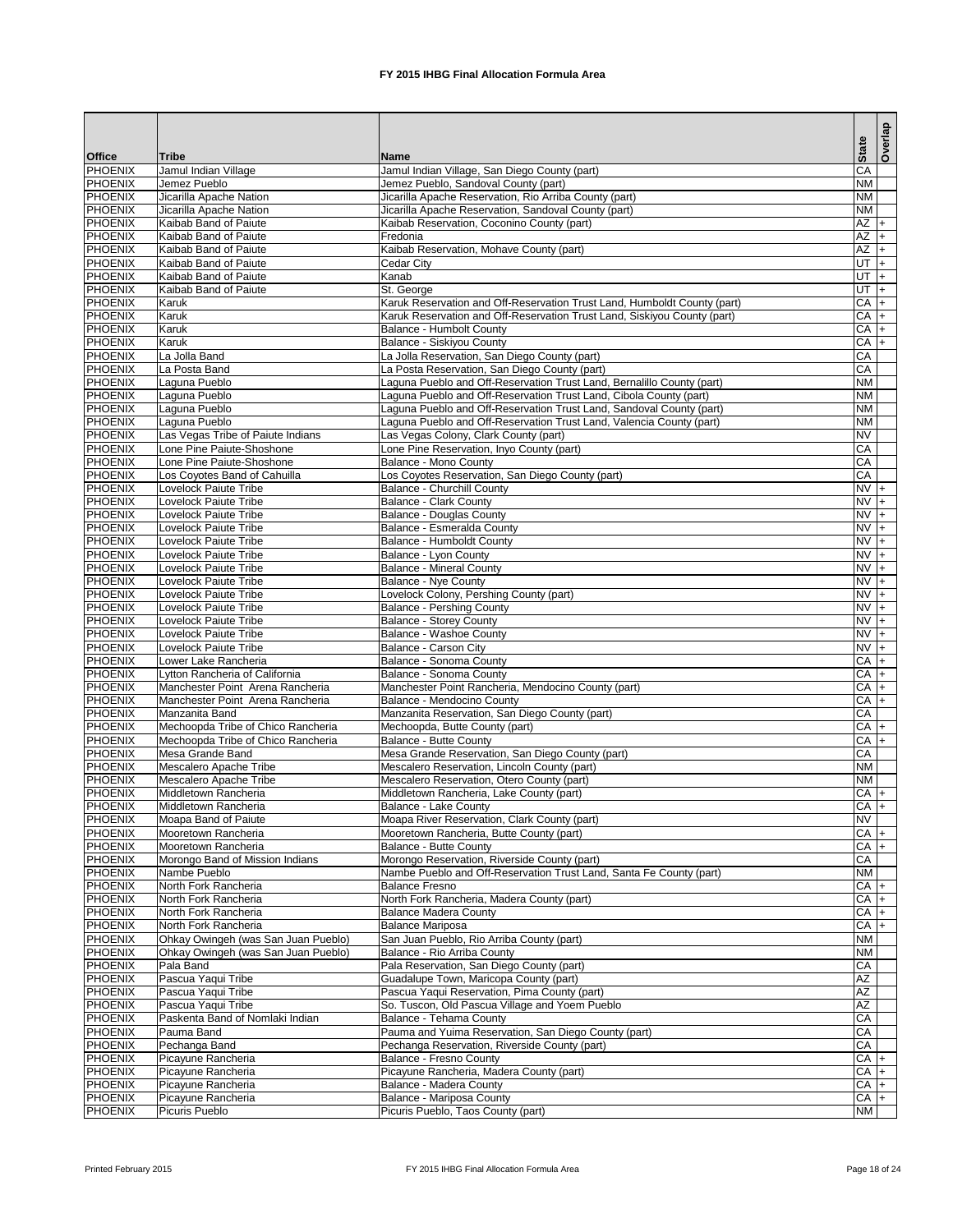|                                  |                                                          |                                                                                                   |                        | Overlap     |
|----------------------------------|----------------------------------------------------------|---------------------------------------------------------------------------------------------------|------------------------|-------------|
| <b>Office</b>                    | Tribe                                                    | Name                                                                                              | <b>State</b>           |             |
| <b>PHOENIX</b>                   | Pinoleville Rancheria                                    | Pinoleville Rancheria, Mendocino County (part)                                                    | CA                     |             |
| <b>PHOENIX</b>                   | Pinoleville Rancheria                                    | <b>Balance - Mendocino County</b>                                                                 | CA                     | $ +$        |
| <b>PHOENIX</b>                   | <b>Pit River Tribe</b>                                   | Likely Rancheria, Modoc County (part)                                                             | <b>CA</b>              | $+$         |
| <b>PHOENIX</b>                   | <b>Pit River Tribe</b>                                   | Lookout Rancheria, Modoc County (part)                                                            | CA                     | $+$         |
| <b>PHOENIX</b>                   | <b>Pit River Tribe</b>                                   | XL Ranch, Modoc County (part)                                                                     | CA                     | $ + $       |
| <b>PHOENIX</b><br><b>PHOENIX</b> | <b>Pit River Tribe</b><br>Pit River Tribe                | <b>Balance - Modoc County</b><br>Big Bend Rancheria, Shasta County (part)                         | CA<br>CA               | $+$<br>$ +$ |
| <b>PHOENIX</b>                   | <b>Pit River Tribe</b>                                   | Montgomery Creek Rancheria, Shasta County (part)                                                  | CA                     | $ +$        |
| <b>PHOENIX</b>                   | <b>Pit River Tribe</b>                                   | Pit River Trust Lands, Shasta County (part)                                                       | $CA +$                 |             |
| <b>PHOENIX</b>                   | <b>Pit River Tribe</b>                                   | Roaring Creek Rancheria, Shasta County (part)                                                     | CA                     | $ +$        |
| <b>PHOENIX</b>                   | <b>Pit River Tribe</b>                                   | <b>Balance - Shasta County</b>                                                                    | $CA +$                 |             |
| <b>PHOENIX</b>                   | Pojoaque Pueblo                                          | Pojoaque Pueblo, Santa Fe County (part)                                                           | <b>NM</b>              |             |
| <b>PHOENIX</b>                   | Potter Valley Rancheria                                  | Balance - Mendocino County                                                                        | $CA +$                 |             |
| <b>PHOENIX</b><br><b>PHOENIX</b> | Pyramid Lake Paiute<br><b>Pyramid Lake Paiute</b>        | <b>Balance - Churchill County</b><br><b>Balance - Clark County</b>                                | $NV +$<br>$NV +$       |             |
| <b>PHOENIX</b>                   | Pyramid Lake Paiute                                      | <b>Balance - Douglas County</b>                                                                   | <b>NV</b>              | $ +$        |
| <b>PHOENIX</b>                   | <b>Pyramid Lake Paiute</b>                               | <b>Balance - Esmeralda County</b>                                                                 | $NVI +$                |             |
| <b>PHOENIX</b>                   | <b>Pyramid Lake Paiute</b>                               | <b>Balance - Humboldt County</b>                                                                  | $NV +$                 |             |
| <b>PHOENIX</b>                   | <b>Pyramid Lake Paiute</b>                               | Pyramid Lake Reservation, Lyon County (part)                                                      | $NV +$                 |             |
| <b>PHOENIX</b>                   | Pyramid Lake Paiute                                      | Balance - Lyon County                                                                             | $NVI +$                |             |
| <b>PHOENIX</b>                   | <b>Pyramid Lake Paiute</b>                               | <b>Balance - Mineral County</b>                                                                   | $NVI +$                |             |
| <b>PHOENIX</b>                   | <b>Pyramid Lake Paiute</b>                               | <b>Balance - Nye County</b>                                                                       | NV +                   |             |
| <b>PHOENIX</b>                   | <b>Pyramid Lake Paiute</b>                               | <b>Balance - Pershing County</b>                                                                  | $NVI +$                |             |
| <b>PHOENIX</b><br><b>PHOENIX</b> | <b>Pyramid Lake Paiute</b><br><b>Pyramid Lake Paiute</b> | Pyramid Lake Reservation, Storey County (part)<br><b>Balance - Storey County</b>                  | <b>NV</b><br><b>NV</b> |             |
| <b>PHOENIX</b>                   | <b>Pyramid Lake Paiute</b>                               | Pyramid Lake Reservation, Washoe County (part)                                                    | <b>NV</b>              | $ +$        |
| <b>PHOENIX</b>                   | <b>Pyramid Lake Paiute</b>                               | Balance - Washoe County                                                                           | <b>NV</b>              | $ +$        |
| <b>PHOENIX</b>                   | <b>Pyramid Lake Paiute</b>                               | <b>Balance - Carson City</b>                                                                      | <b>NV</b>              | $+$         |
| <b>PHOENIX</b>                   | <b>Quartz Valley Reservation</b>                         | Quartz Valley Reservation, Siskiyou County (part)                                                 | <b>CA</b>              | $ + $       |
| <b>PHOENIX</b>                   | <b>Quartz Valley Reservation</b>                         | <b>Balance - Siskiyou County</b>                                                                  | CA                     | $+$         |
| <b>PHOENIX</b>                   | Quechan Tribe                                            | Fort Yuma Reservation, Yuma County (part)                                                         | AΖ                     |             |
| <b>PHOENIX</b>                   | Quechan Tribe                                            | Cities of Gadsen, Roll, San Luis, Somerton, Tacna, Yuma and Welton                                | $\overline{AZ}$        |             |
| PHOENIX<br><b>PHOENIX</b>        | Quechan Tribe<br>Ramona Band                             | Fort Yuma Reservation, Imperial County (part)<br>Riverside County (part), Riverside County (part) | CA<br>CA               |             |
| <b>PHOENIX</b>                   | Redding Rancheria                                        | Redding Rancheria, Shasta County (part)                                                           | CA                     | $+$         |
| <b>PHOENIX</b>                   | Redding Rancheria                                        | <b>Balance - Shasta County</b>                                                                    | CA                     | $ +$        |
| <b>PHOENIX</b>                   | Redwood Valley Rancheria                                 | Redwood Valley Rancheria, Mendocino County (part)                                                 | CA                     | $+$         |
| <b>PHOENIX</b>                   | Redwood Valley Rancheria                                 | Balance - Mendocino County                                                                        | CA                     | $+$         |
| <b>PHOENIX</b>                   | Redwood Valley Rancheria                                 | Balance - Sonoma Co                                                                               | CA                     | I+          |
| <b>PHOENIX</b>                   | Reno-Sparks Colony                                       | Balance - Churchill County                                                                        | <b>NV</b>              | $+$         |
| <b>PHOENIX</b>                   | Reno-Sparks Colony                                       | <b>Balance - Clark County</b>                                                                     | <b>NV</b>              |             |
| <b>PHOENIX</b><br><b>PHOENIX</b> | Reno-Sparks Colony                                       | <b>Balance - Douglas County</b><br>Balance - Esmeralda County                                     | <b>NV</b><br><b>NV</b> | $+$<br>$ +$ |
| <b>PHOENIX</b>                   | Reno-Sparks Colony<br><b>Reno-Sparks Colony</b>          | <b>Balance - Humboldt County</b>                                                                  | <b>NV</b>              | $+$         |
| <b>PHOENIX</b>                   | Reno-Sparks Colony                                       | Balance - Lyon County                                                                             | <b>NV</b>              | $ +$        |
| <b>PHOENIX</b>                   | Reno-Sparks Colony                                       | <b>Balance - Mineral County</b>                                                                   | <b>NV</b>              | $ +$        |
| <b>PHOENIX</b>                   | Reno-Sparks Colony                                       | Balance - Nye County                                                                              | <b>NV</b>              | $+$         |
| <b>PHOENIX</b>                   | Reno-Sparks Colony                                       | <b>Balance - Pershing County</b>                                                                  | <b>NV</b>              | $+$         |
| <b>PHOENIX</b>                   | Reno-Sparks Colony                                       | <b>Balance - Storey County</b>                                                                    | <b>NV</b>              | $+$         |
| PHOENIX                          | Reno-Sparks Colony                                       | Reno-Sparks Colony, Washoe County (part)                                                          | <b>NV</b>              |             |
| <b>PHOENIX</b>                   | Reno-Sparks Colony                                       | <b>Balance - Washoe County</b>                                                                    | $NV +$                 |             |
| <b>PHOENIX</b><br><b>PHOENIX</b> | Reno-Sparks Colony<br>Resighini Rancheria                | Balance - Carson City<br>Resighini Rancheria, Del Norte County (part)                             | $NV +$<br>CA           |             |
| PHOENIX                          | Rincon Band                                              | Rincon Reservation, San Diego County (part)                                                       | CA                     |             |
| <b>PHOENIX</b>                   | Robinson Rancheria                                       | Robinson Rancheria and Off-Reservation Trust Land, Lake County (part)                             | $CA +$                 |             |
| <b>PHOENIX</b>                   | Robinson Rancheria                                       | Balance - Lake County                                                                             | CA                     |             |
| <b>PHOENIX</b>                   | Round Valley Indian Tribe                                | Round Valley Reservation and Off-Reservation Trust Land, Mendocino County (part)                  | CA                     |             |
| PHOENIX                          | Round Valley Indian Tribe                                | Balance - Mendocino County                                                                        | $CA +$                 |             |
| <b>PHOENIX</b>                   | Round Valley Indian Tribe                                | Balance - Sonoma County                                                                           | $CA +$                 |             |
| <b>PHOENIX</b>                   | Round Valley Indian Tribe                                | Round Valley Reservation and Off-Reservation Trust Land, Trinity County (part)                    | $CA +$                 |             |
| <b>PHOENIX</b><br><b>PHOENIX</b> | Salt River PIma-Maricopa<br>San Carlos Apache            | Salt River Reservation, Maricopa County (part)<br>San Carlos Reservation, Gila County (part)      | AZ<br>AZ               |             |
| PHOENIX                          | San Carlos Apache                                        | Cities of Hayden, Winkleman, Globe and Miami                                                      | $\overline{AZ}$        |             |
| <b>PHOENIX</b>                   | San Carlos Apache                                        | San Carlos Reservation, Graham County (part)                                                      | AZ                     |             |
| <b>PHOENIX</b>                   | San Carlos Apache                                        | Cities of Eden, Thatcher, Pima, Safford and Fort Thomas                                           | $\overline{AZ}$        |             |
| <b>PHOENIX</b>                   | San Carlos Apache                                        | City of Showlow                                                                                   | $\overline{AZ}$        |             |
| <b>PHOENIX</b>                   | San Carlos Apache                                        | San Carlos Reservation, Pinal County (part)                                                       | AΖ                     |             |
| <b>PHOENIX</b>                   | San Carlos Apache                                        | <b>City of Superior</b>                                                                           | AZ                     |             |
| <b>PHOENIX</b>                   | San Felipe Pueblo                                        | San Felipe Pueblo, Sandoval County (part)                                                         | <b>NM</b>              |             |
| <b>PHOENIX</b>                   | San Ildefonso Pueblo                                     | San Ildefonso Pueblo, Sandoval County (part)                                                      | <b>NM</b>              |             |
| <b>PHOENIX</b><br><b>PHOENIX</b> | San Ildefonso Pueblo<br>San Juan Southern Paiute Tribe   | San Ildefonso Pueblo, Santa Fe County (part)<br><b>Balance - Coconino County</b>                  | <b>NM</b><br>$AZ +$    |             |
|                                  |                                                          |                                                                                                   |                        |             |

Printed February 2015 **FX** 2015 IHBG Final Allocation Formula Area Page 19 of 24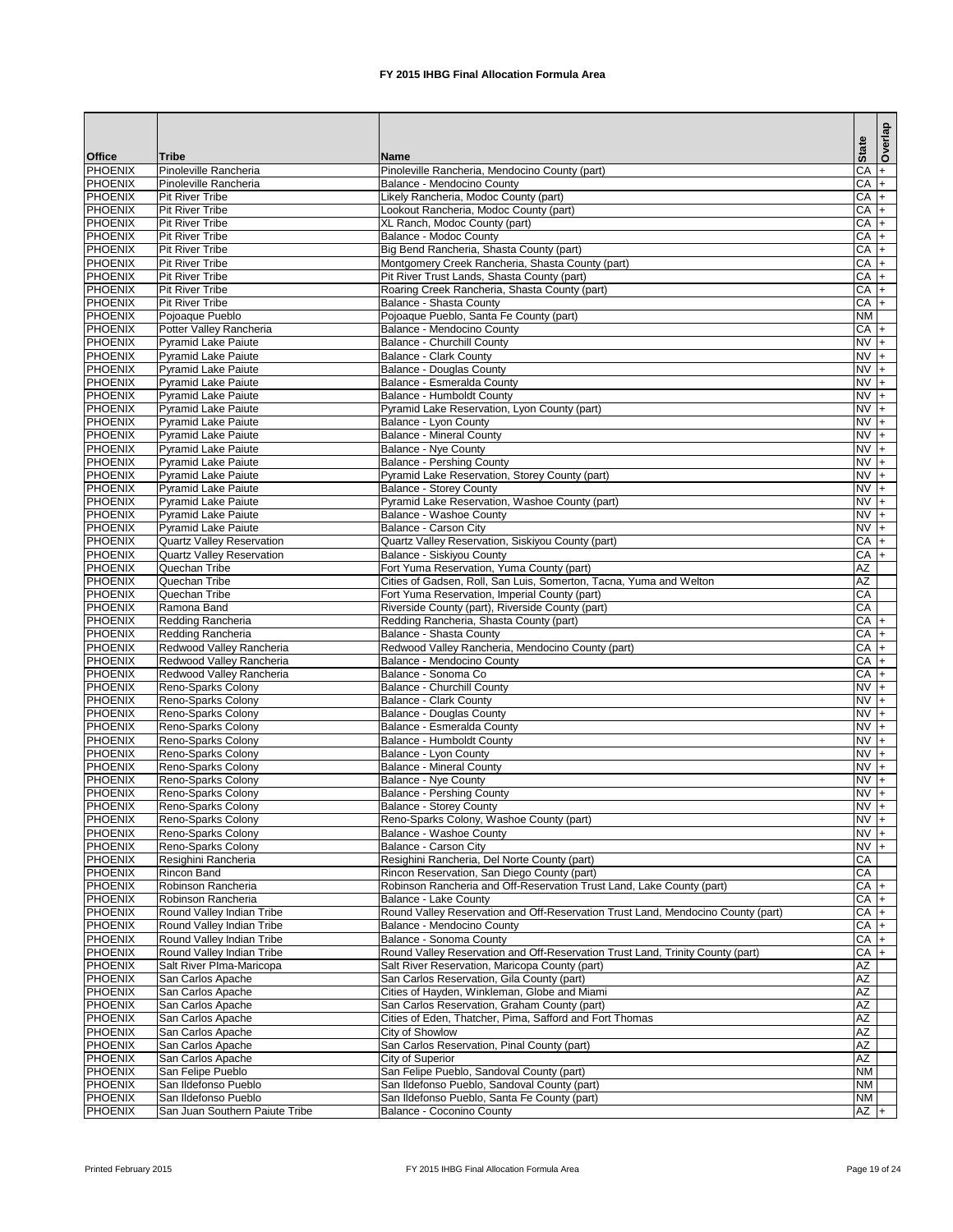|                                  |                                                                      |                                                                                                                  | <b>State</b>     | Overlap |
|----------------------------------|----------------------------------------------------------------------|------------------------------------------------------------------------------------------------------------------|------------------|---------|
| <b>Office</b>                    | <b>Tribe</b>                                                         | Name                                                                                                             |                  |         |
| <b>PHOENIX</b><br><b>PHOENIX</b> | San Manuel Band<br>San Pasqual Band                                  | San Manuel Reservation, San Bernardino County (part)<br>San Pasqual Reservation, San Diego County (part)         | CA<br>CA         |         |
| <b>PHOENIX</b>                   | Sandia Pueblo                                                        | Sandia Pueblo, Bernalillo County (part)                                                                          | <b>NM</b>        |         |
| <b>PHOENIX</b>                   | Sandia Pueblo                                                        | Sandia Pueblo, Sandoval County (part)                                                                            | <b>NM</b>        |         |
| <b>PHOENIX</b>                   | Santa Ana Pueblo                                                     | Santa Ana Pueblo, Sandoval County (part)                                                                         | <b>NM</b>        |         |
| <b>PHOENIX</b>                   | Santa Clara Pueblo                                                   | Santa Clara Pueblo, Rio Arriba County (part)                                                                     | <b>NM</b>        |         |
| <b>PHOENIX</b>                   | Santa Clara Pueblo                                                   | Santa Clara Pueblo, Sandoval County (part)                                                                       | <b>NM</b>        |         |
| <b>PHOENIX</b>                   | Santa Clara Pueblo                                                   | Santa Clara Pueblo, Santa Fe County (part)                                                                       | <b>NM</b>        |         |
| <b>PHOENIX</b>                   | Santa Rosa Band of Cahuilla                                          | Santa Rosa Reservation, Riverside County (part)                                                                  | CA               |         |
| <b>PHOENIX</b>                   | Santa Rosa Rancheria                                                 | Santa Rosa Rancheria, Kings County (part)                                                                        | CA               |         |
| <b>PHOENIX</b><br><b>PHOENIX</b> | Santa Ynez Band of Chumash<br>Santo Domingo Pueblo                   | Santa Ynez Reservation, Santa Barbara County (part)<br>Santo Domingo Pueblo, Sandoval County (part)              | CA<br><b>NM</b>  |         |
| <b>PHOENIX</b>                   | Santo Domingo Pueblo                                                 | Santo Domingo Pueblo, Santa Fe County (part)                                                                     | <b>NM</b>        |         |
| <b>PHOENIX</b>                   | Scotts Valley (Pomo)                                                 | Balance - Contra Costa County                                                                                    | $CA +$           |         |
| <b>PHOENIX</b>                   | Scotts Valley (Pomo)                                                 | <b>Balance - Lake County</b>                                                                                     | $CA +$           |         |
| <b>PHOENIX</b>                   | Scotts Valley (Pomo)                                                 | Balance - Mendocino County                                                                                       | $CA +$           |         |
| <b>PHOENIX</b>                   | Scotts Valley (Pomo)                                                 | <b>Balance - Sonoma County</b>                                                                                   | $CA +$           |         |
| <b>PHOENIX</b>                   | Sherwood Valley Rancheria                                            | Balance - Lake County                                                                                            | $CA +$           |         |
| <b>PHOENIX</b>                   | Sherwood Valley Rancheria                                            | Sherwood Valley Rancheria, Mendocino County (part)                                                               | $CA +$           |         |
| <b>PHOENIX</b>                   | Sherwood Valley Rancheria                                            | Balance - Mendocino County                                                                                       | CA               |         |
| <b>PHOENIX</b>                   | Sherwood Valley Rancheria                                            | <b>Balance - Sonoma County</b>                                                                                   | $CA +$           |         |
| <b>PHOENIX</b>                   | Shingle Springs Band of Miwok Indians                                | Shingle Springs Rancheria, El Dorado County (part)                                                               | CA               |         |
| <b>PHOENIX</b>                   | Shingle Springs Band of Miwok Indians                                | Balance - El Dorado County                                                                                       | CA               |         |
| <b>PHOENIX</b><br><b>PHOENIX</b> | Smith River Rancheria<br>Smith River Rancheria                       | Smith River Rancheria, Del Norte County (part)<br><b>Balance - Del Norte County</b>                              | $CA +$<br>$CA +$ |         |
| <b>PHOENIX</b>                   | Smith River Rancheria                                                | <b>Balance - Humboldt County</b>                                                                                 | $CA +$           |         |
| <b>PHOENIX</b>                   | Smith River Rancheria                                                | <b>Balance - Coos County</b>                                                                                     | $OR +$           |         |
| <b>PHOENIX</b>                   | Smith River Rancheria                                                | <b>Balance - Curry County</b>                                                                                    | $CA +$           |         |
| <b>PHOENIX</b>                   | Smith River Rancheria                                                | Balance - Josephine County                                                                                       | $OR$ +           |         |
| <b>PHOENIX</b>                   | Soboba Band                                                          | Soboba Reservation, Riverside County (part)                                                                      | CA               |         |
| <b>PHOENIX</b>                   | <b>Stewarts Point Rancheria</b>                                      | Stewarts Point Rancheria, Sonoma County (part)                                                                   | $CA +$           |         |
| <b>PHOENIX</b>                   | <b>Stewarts Point Rancheria</b>                                      | Balance - Sonoma County                                                                                          | $CA +$           |         |
| PHOENIX                          | Summit Lake Paiute Tribe                                             | Summit Lake Reservation, Humboldt County (part)                                                                  | <b>NV</b>        |         |
| <b>PHOENIX</b>                   | Susanville Rancheria                                                 | Susanville Rancheria, Lassen County (part)                                                                       | CA               |         |
| <b>PHOENIX</b>                   | Susanville Rancheria                                                 | Balance - Lassen County                                                                                          | CA               |         |
| <b>PHOENIX</b><br><b>PHOENIX</b> | Sycuan Band of Kumeyaay Nation<br>Table Mountain Rancheria           | Sycuan Reservation, San Diego County (part)                                                                      | CA<br>CA         |         |
| <b>PHOENIX</b>                   | Taos Pueblo                                                          | Table Mountain Rancheria, Fresno County (part)<br>Taos Pueblo and Off-Reservation Trust Land, Taos County (part) | <b>NM</b>        |         |
| <b>PHOENIX</b>                   | Te-Moak                                                              | Elko Colony, Elko County (part)                                                                                  | <b>NV</b>        |         |
| <b>PHOENIX</b>                   | Te-Moak                                                              | South Fork Reservation and Off-Reservation Trust Land, Elko County (part)                                        | <b>NV</b>        |         |
| <b>PHOENIX</b>                   | Te-Moak                                                              | Wells Colony, Elko County (part)                                                                                 | <b>NV</b>        |         |
| <b>PHOENIX</b>                   | Te-Moak                                                              | Battle Mountain Reservation, Lander County (part)                                                                | <b>NV</b>        |         |
| <b>PHOENIX</b>                   | <b>Tejon Indian Tribe</b>                                            | <b>Newly Recognized Tribe</b>                                                                                    | CA               |         |
| <b>PHOENIX</b>                   | <b>Tesuque Pueblo</b>                                                | Tesuque Pueblo and Off-Reservation Trust Land, Santa Fe County (part)                                            | <b>NM</b>        |         |
| <b>PHOENIX</b>                   | <b>Tohono O'Odham Nation</b>                                         | Tohono O'odham Reservation and Off-Reservation Trust Land, Maricopa County (part)                                | <b>AZ</b>        |         |
| <b>PHOENIX</b>                   | Tohono O'Odham Nation                                                | Tohono O'odham Reservation and Off-Reservation Trust Land, Pima County (part)                                    | <b>AZ</b>        |         |
| <b>PHOENIX</b>                   | Tohono O'Odham Nation                                                | Tohono O'odham Reservation and Off-Reservation Trust Land, Pinal County (part)                                   | <b>AZ</b><br>AZ  |         |
| <b>PHOENIX</b><br><b>PHOENIX</b> | Tonto Apache of Arizona<br><b>Torres-Martinez Band of Cahuilla</b>   | Payson (Yavapai-Apache) Community, Gila County (part)<br>Torres-Martinez Reservation, Imperial County (part)     | CA               |         |
| <b>PHOENIX</b>                   | <b>Torres-Martinez Band of Cahuilla</b>                              | Torres-Martinez Reservation, Riverside County (part)                                                             | CA               |         |
| <b>PHOENIX</b>                   | Tule River Indian Tribe                                              | Tule River Reservation, Tulare County (part)                                                                     | CA               |         |
| <b>PHOENIX</b>                   | Tule River Indian Tribe                                              | <b>Balance - Tulare County</b>                                                                                   | CA               |         |
| <b>PHOENIX</b>                   | Tuolumne Band of Me-Wuk Indians                                      | Tuolumne Rancheria and Off-Reservation Trust Land, Tuolumne County (part)                                        | CA               |         |
| <b>PHOENIX</b>                   | Tuolumne Band of Me-Wuk Indians                                      | Balance - Tuolumne County                                                                                        | CA               |         |
| <b>PHOENIX</b>                   | <b>Twenty Nine Palms Band</b>                                        | Riverside County (part), Riverside County (part)                                                                 | CA               |         |
| PHOENIX                          | <b>Twenty Nine Palms Band</b>                                        | San Bernardino County (part), San Bernardino County (part)                                                       | CA               |         |
| <b>PHOENIX</b>                   | United Auburn Indian Community                                       | <b>Balance - Placer County</b>                                                                                   | CA               |         |
| <b>PHOENIX</b>                   | Utu Utu Gwaiti Paiute                                                | Benton Paiute Reservation, Mono County (part)                                                                    | <b>CA</b><br>CA  |         |
| <b>PHOENIX</b><br><b>PHOENIX</b> | Viejas Group of Capitan Grande<br><b>Walker River Paiute Tribe</b>   | Viejas Rancheria, San Diego County (part)<br>Walker River Reservation, Churchill County (part)                   | $NV +$           |         |
| <b>PHOENIX</b>                   | <b>Walker River Paiute Tribe</b>                                     | <b>Balance - Churchill County</b>                                                                                | $NVI +$          |         |
| <b>PHOENIX</b>                   | <b>Walker River Paiute Tribe</b>                                     | <b>Balance - Clark County</b>                                                                                    | $NVI +$          |         |
| PHOENIX                          | <b>Walker River Paiute Tribe</b>                                     | <b>Balance - Douglas County</b>                                                                                  | $NVI +$          |         |
| <b>PHOENIX</b>                   | <b>Walker River Paiute Tribe</b>                                     | Balance - Esmeralda County                                                                                       | $NVI +$          |         |
| <b>PHOENIX</b>                   | <b>Walker River Paiute Tribe</b>                                     | <b>Balance - Humboldt County</b>                                                                                 | $NVI +$          |         |
| <b>PHOENIX</b>                   | <b>Walker River Paiute Tribe</b>                                     | Walker River Reservation, Lyon County (part)                                                                     | $NVI +$          |         |
| <b>PHOENIX</b>                   | <b>Walker River Paiute Tribe</b>                                     | Balance - Lyon County                                                                                            | $NVI +$          |         |
| <b>PHOENIX</b>                   | <b>Walker River Paiute Tribe</b>                                     | Walker River Reservation, Mineral County (part)                                                                  | $NVI +$          |         |
| <b>PHOENIX</b>                   | <b>Walker River Paiute Tribe</b>                                     | <b>Balance - Mineral County</b>                                                                                  | $NVI +$          |         |
| PHOENIX<br><b>PHOENIX</b>        | <b>Walker River Paiute Tribe</b><br><b>Walker River Paiute Tribe</b> | Balance - Nye County<br><b>Balance - Pershing County</b>                                                         | $NV +$<br>NV +   |         |
| <b>PHOENIX</b>                   | <b>Walker River Paiute Tribe</b>                                     | <b>Balance - Storey County</b>                                                                                   | $NV +$           |         |
|                                  |                                                                      |                                                                                                                  |                  |         |

Printed February 2015 **FX** 2015 IHBG Final Allocation Formula Area Page 20 of 24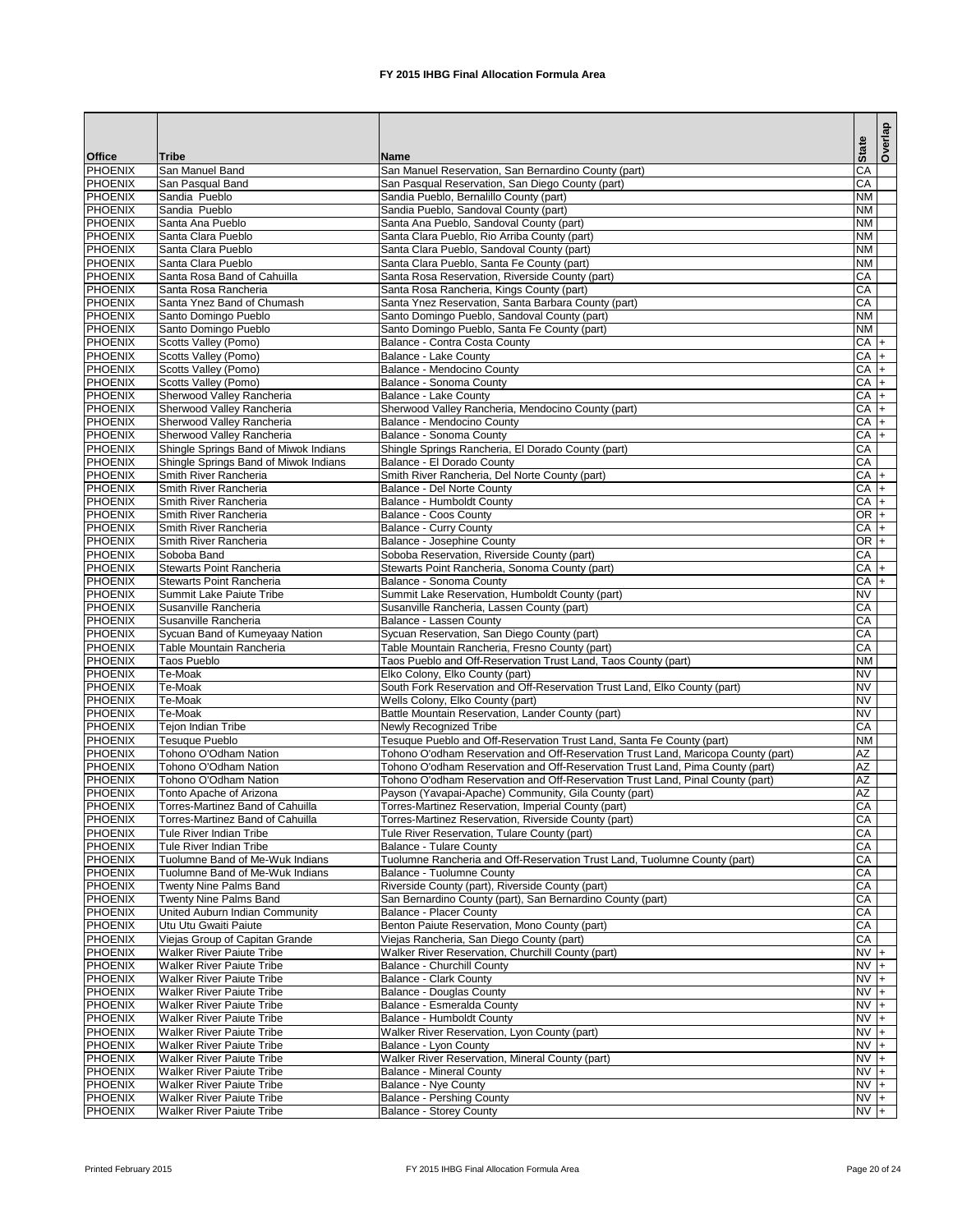|                                  |                                                            |                                                                                                |                             | Overlap |
|----------------------------------|------------------------------------------------------------|------------------------------------------------------------------------------------------------|-----------------------------|---------|
| <b>Office</b>                    | <b>Tribe</b>                                               | <b>Name</b>                                                                                    | <b>State</b>                |         |
| <b>PHOENIX</b>                   | <b>Walker River Paiute Tribe</b>                           | Balance - Washoe County                                                                        | $NV +$                      |         |
| <b>PHOENIX</b>                   | <b>Walker River Paiute Tribe</b>                           | Balance - Carson City                                                                          | $NVI +$                     |         |
| <b>PHOENIX</b>                   | <b>Washoe Tribe</b>                                        | Woodfords Community, Alpine County (part)                                                      | $CA +$                      |         |
| <b>PHOENIX</b>                   | <b>Washoe Tribe</b>                                        | <b>Balance - Churchill County</b>                                                              | $NVI +$                     |         |
| <b>PHOENIX</b><br><b>PHOENIX</b> | <b>Washoe Tribe</b><br><b>Washoe Tribe</b>                 | <b>Balance - Clark County</b><br>Dresslerville Colony, Douglas County (part)                   | $\overline{NV}$ +<br>$NV +$ |         |
| <b>PHOENIX</b>                   | <b>Washoe Tribe</b>                                        | Stewart Community, Douglas County (part)                                                       | $N\sqrt{+}$                 |         |
| <b>PHOENIX</b>                   | <b>Washoe Tribe</b>                                        | <b>Balance - Douglas County</b>                                                                | $NV +$                      |         |
| <b>PHOENIX</b>                   | <b>Washoe Tribe</b>                                        | Balance - Esmeralda County                                                                     | $\frac{1}{\sqrt{N}}$        |         |
| <b>PHOENIX</b>                   | <b>Washoe Tribe</b>                                        | <b>Balance - Humboldt County</b>                                                               | $NVI +$                     |         |
| <b>PHOENIX</b>                   | <b>Washoe Tribe</b>                                        | Balance - Lyon County                                                                          | $NVI +$                     |         |
| <b>PHOENIX</b>                   | <b>Washoe Tribe</b>                                        | <b>Balance - Mineral County</b>                                                                | $\overline{NV}$ +           |         |
| <b>PHOENIX</b>                   | <b>Washoe Tribe</b>                                        | <b>Balance - Nye County</b>                                                                    | $NV +$                      |         |
| <b>PHOENIX</b>                   | <b>Washoe Tribe</b>                                        | <b>Balance - Pershing County</b>                                                               | $NV +$                      |         |
| <b>PHOENIX</b>                   | <b>Washoe Tribe</b>                                        | <b>Balance - Storey County</b>                                                                 | $NV +$                      |         |
| <b>PHOENIX</b>                   | <b>Washoe Tribe</b>                                        | <b>Balance - Washoe County</b>                                                                 | $NV +$                      |         |
| <b>PHOENIX</b>                   | <b>Washoe Tribe</b>                                        | Carson Colony, Carson City (part)                                                              | $NV +$                      |         |
| <b>PHOENIX</b>                   | <b>Washoe Tribe</b>                                        | Stewart Community, Carson City (part)                                                          | $NV +$                      |         |
| <b>PHOENIX</b><br><b>PHOENIX</b> | <b>Washoe Tribe</b><br>White Mountain Apache (Fort Apache) | <b>Balance - Carson City</b><br>Fort Apache Reservation, Apache County (part)                  | $NV +$<br>AZ                |         |
| <b>PHOENIX</b>                   | White Mountain Apache (Fort Apache)                        | Fort Apache Reservation, Gila County (part)                                                    | AZ                          |         |
| <b>PHOENIX</b>                   | White Mountain Apache (Fort Apache)                        | Fort Apache Reservation, Navajo County (part)                                                  | AZ                          |         |
| <b>PHOENIX</b>                   | Wilton Rancheria                                           | <b>Balance - Sacramento County</b>                                                             | CA                          |         |
| <b>PHOENIX</b>                   | Winnemucca Colony                                          | Winnemucca Colony, Humboldt County (part)                                                      | <b>NV</b>                   |         |
| <b>PHOENIX</b>                   | Wiyot Tribe (Table Bluff)                                  | Table Bluff Reservation and Off-Reservation Trust Land, Humboldt County (part)                 | CA                          |         |
| <b>PHOENIX</b>                   | Yavapai-Apache (Camp Verde)                                | Camp Verde Reservation, Yavapai County (part)                                                  | <b>AZ</b>                   |         |
| <b>PHOENIX</b>                   | Yavapai-Prescott                                           | Yavapai Reservation, Yavapai County (part)                                                     | AZ                          |         |
| <b>PHOENIX</b>                   | Yerington Paiute Tribe                                     | <b>Balance - Churchill County</b>                                                              | $NVI +$                     |         |
| <b>PHOENIX</b>                   | <b>Yerington Paiute Tribe</b>                              | <b>Balance - Clark County</b>                                                                  | $NVI +$                     |         |
| <b>PHOENIX</b>                   | Yerington Paiute Tribe                                     | <b>Balance - Douglas County</b>                                                                | $NVI +$                     |         |
| <b>PHOENIX</b>                   | Yerington Paiute Tribe                                     | Balance - Esmeralda County                                                                     | $NVI +$                     |         |
| <b>PHOENIX</b>                   | Yerington Paiute Tribe                                     | <b>Balance - Humboldt County</b>                                                               | $NVI +$                     |         |
| <b>PHOENIX</b>                   | Yerington Paiute Tribe                                     | Campbell Ranch, Lyon County (part)                                                             | $NV +$                      |         |
| <b>PHOENIX</b><br><b>PHOENIX</b> | Yerington Paiute Tribe<br>Yerington Paiute Tribe           | Yerington Colony, Lyon County (part)<br>Balance - Lyon County                                  | $N\overline{V}$ +<br>$NV +$ |         |
| <b>PHOENIX</b>                   | <b>Yerington Paiute Tribe</b>                              | <b>Balance - Mineral County</b>                                                                | $NV +$                      |         |
| <b>PHOENIX</b>                   | Yerington Paiute Tribe                                     | <b>Balance - Nye County</b>                                                                    | $\overline{NV}$ +           |         |
| <b>PHOENIX</b>                   | <b>Yerington Paiute Tribe</b>                              | <b>Balance - Pershing County</b>                                                               | $NV +$                      |         |
| <b>PHOENIX</b>                   | Yerington Paiute Tribe                                     | <b>Balance - Storey County</b>                                                                 | $NV +$                      |         |
| <b>PHOENIX</b>                   | <b>Yerington Paiute Tribe</b>                              | <b>Balance - Washoe County</b>                                                                 | $NV +$                      |         |
| <b>PHOENIX</b>                   | Yerington Paiute Tribe                                     | Balance - Carson City                                                                          | $NV +$                      |         |
| <b>PHOENIX</b>                   | Yocha Dehe Wintun (Rumsey Rancheria)                       | Rumsey Rancheria, Yolo County (part)                                                           | $CA +$                      |         |
| <b>PHOENIX</b>                   | Yocha Dehe Wintun (Rumsey Rancheria)                       | <b>Balance - Yolo County</b>                                                                   | $CA +$                      |         |
| <b>PHOENIX</b>                   | Yomba Shoshone Tribe                                       | <b>Balance - Churchill County</b>                                                              | $NV +$                      |         |
| <b>PHOENIX</b>                   | Yomba Shoshone Tribe                                       | <b>Balance - Clark County</b>                                                                  | $NV +$                      |         |
| <b>PHOENIX</b>                   | Yomba Shoshone Tribe                                       | <b>Balance - Douglas County</b>                                                                | $NV +$                      |         |
| <b>PHOENIX</b>                   | Yomba Shoshone Tribe                                       | <b>Balance - Esmeralda County</b><br><b>Balance - Humboldt County</b>                          | $NV +$<br>$NVI +$           |         |
| <b>PHOENIX</b><br><b>PHOENIX</b> | Yomba Shoshone Tribe<br>Yomba Shoshone Tribe               | <b>Balance - Lyon County</b>                                                                   | $NV +$                      |         |
| <b>PHOENIX</b>                   | Yomba Shoshone Tribe                                       | <b>Balance - Mineral County</b>                                                                | $\frac{1}{1}$               |         |
| <b>PHOENIX</b>                   | Yomba Shoshone Tribe                                       | Yomba Reservation, Nye County (part)                                                           | $NV +$                      |         |
| <b>PHOENIX</b>                   | Yomba Shoshone Tribe                                       | Balance - Nye County                                                                           | $NV +$                      |         |
| <b>PHOENIX</b>                   | Yomba Shoshone Tribe                                       | <b>Balance - Pershing County</b>                                                               | $NV +$                      |         |
| <b>PHOENIX</b>                   | Yomba Shoshone Tribe                                       | <b>Balance - Storey County</b>                                                                 | $NVI +$                     |         |
| <b>PHOENIX</b>                   | Yomba Shoshone Tribe                                       | <b>Balance - Washoe County</b>                                                                 | $NV +$                      |         |
| <b>PHOENIX</b>                   | Yomba Shoshone Tribe                                       | Balance - Carson City                                                                          | $NV +$                      |         |
| <b>PHOENIX</b>                   | <b>Ysleta Del Sur</b>                                      | Ysleta Del Sur Pueblo and Off-Reservation Trust Land, El Paso County (part)                    | <b>TX</b>                   |         |
| <b>PHOENIX</b>                   | Ysleta Del Sur                                             | Balance - El Paso County                                                                       | $\overline{TX}$             |         |
| <b>PHOENIX</b>                   | Ysleta Del Sur                                             | Balance - Hudspeth County                                                                      | <b>TX</b>                   |         |
| <b>PHOENIX</b>                   | <b>Yurok Tribe</b>                                         | Yurok Reservation, Del Norte County (part)                                                     | $CA +$                      |         |
| <b>PHOENIX</b>                   | <b>Yurok Tribe</b>                                         | <b>Balance - Del Norte County</b>                                                              | $CA +$                      |         |
| <b>PHOENIX</b>                   | <b>Yurok Tribe</b>                                         | Yurok Reservation, Humboldt County (part)                                                      | $CA +$                      |         |
| <b>PHOENIX</b><br><b>PHOENIX</b> | <b>Yurok Tribe</b>                                         | Balance - Humboldt County<br>Zia Pueblo and Off-Reservation Trust Land, Sandoval County (part) | $CA$ +<br><b>NM</b>         |         |
| <b>PHOENIX</b>                   | Zia Pueblo<br>Zuni Tribe                                   | Zuni Reservation and Off-Reservation Trust Land, Apache County (part)                          | $\overline{AZ}$             |         |
| <b>PHOENIX</b>                   | Zuni Tribe                                                 | Zuni Reservation and Off-Reservation Trust Land, Catron County (part)                          | <b>NM</b>                   |         |
| <b>PHOENIX</b>                   | Zuni Tribe                                                 | Zuni Reservation and Off-Reservation Trust Land, Cibola County (part)                          | <b>NM</b>                   |         |
| <b>PHOENIX</b>                   | Zuni Tribe                                                 | Zuni Reservation and Off-Reservation Trust Land, McKinley County (part)                        | <b>NM</b>                   |         |

Printed February 2015 **FX** 2015 IHBG Final Allocation Formula Area Page 21 of 24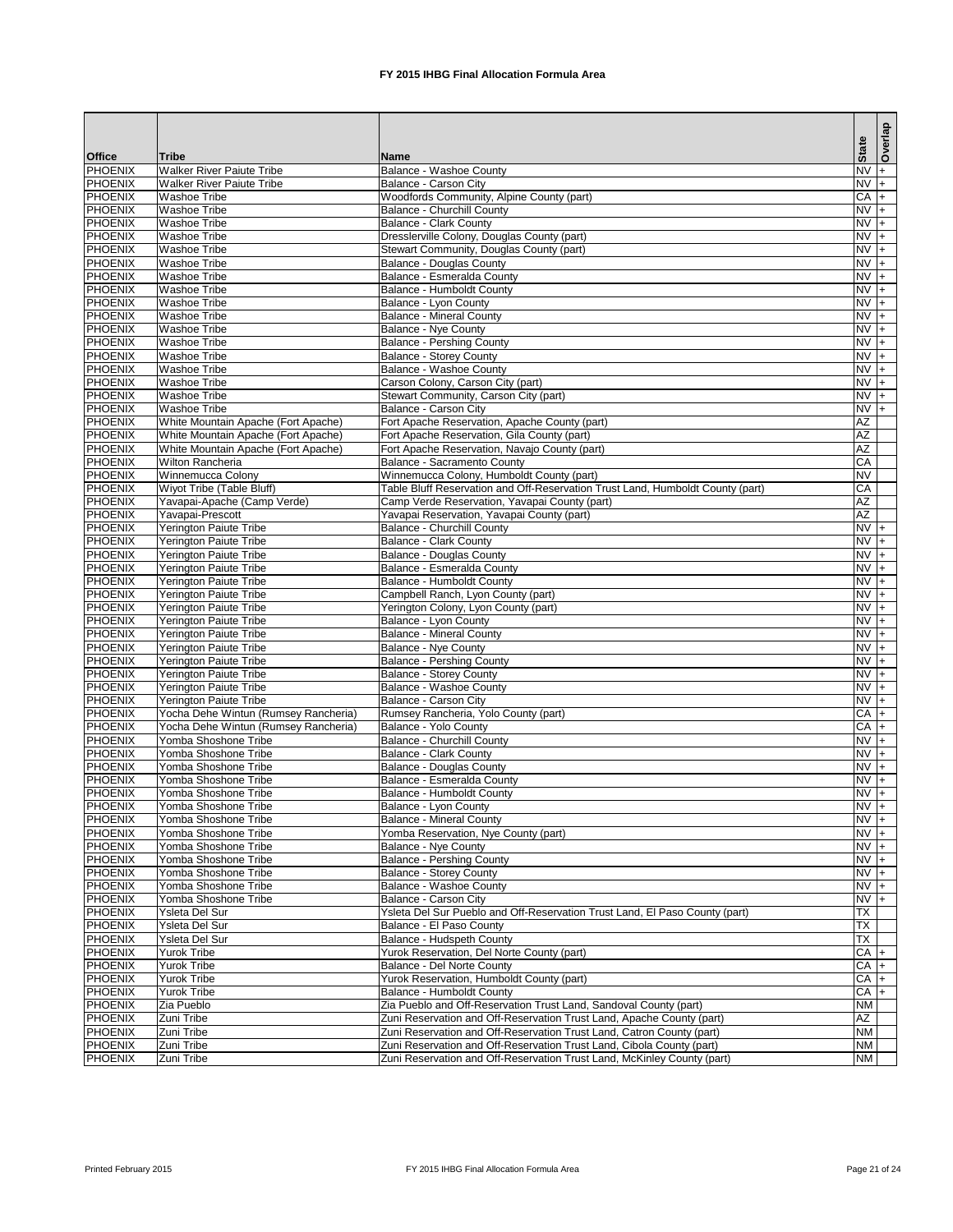| <b>Office</b>                    | <b>Tribe</b>                                                                   | Name                                                                                                                          | <b>State</b>           | Overlap |
|----------------------------------|--------------------------------------------------------------------------------|-------------------------------------------------------------------------------------------------------------------------------|------------------------|---------|
| <b>SEATTLE</b>                   | <b>Burns-Paiute Tribe</b>                                                      | Burns Paiute Colony and Off-Reservation Trust Land, Harney County (part)                                                      | OR                     |         |
| <b>SEATTLE</b>                   | <b>Burns-Paiute Tribe</b>                                                      | <b>Balance - Harney County</b>                                                                                                | OR                     |         |
| <b>SEATTLE</b>                   | <b>Chehalis Confederated Tribes</b>                                            | Chehalis Reservation, Grays Harbor County (part)                                                                              | $\overline{WA}$ +      |         |
| <b>SEATTLE</b>                   | <b>Chehalis Confederated Tribes</b>                                            | Balance - Grays Harbor County                                                                                                 | $WA +$                 |         |
| <b>SEATTLE</b>                   | <b>Chehalis Confederated Tribes</b>                                            | Balance - Mason County                                                                                                        | $WA +$                 |         |
| <b>SEATTLE</b>                   | <b>Chehalis Confederated Tribes</b><br><b>Chehalis Confederated Tribes</b>     | Chehalis Reservation, Thurston County (part)                                                                                  | $W A +$                |         |
| <b>SEATTLE</b><br><b>SEATTLE</b> | Coeur D'Alene Tribe                                                            | <b>Balance - Thurston County</b><br>Coeur d'Alene Reservation, Benewah County (part)                                          | $WA +$<br>ID           |         |
| <b>SEATTLE</b>                   | Coeur D'Alene Tribe                                                            | Coeur d'Alene Reservation, Kootenai County (part)                                                                             | ID                     |         |
| <b>SEATTLE</b>                   | <b>Colville Confederated Tribes</b>                                            | Colville Reservation and Off-Reservation Trust Land, Chelan County (part)                                                     | <b>WA</b>              |         |
| <b>SEATTLE</b>                   | <b>Colville Confederated Tribes</b>                                            | <b>Balance - Douglas County</b>                                                                                               | <b>WA</b>              |         |
| <b>SEATTLE</b>                   | <b>Colville Confederated Tribes</b>                                            | Colville Reservation and Off-Reservation Trust Land, Ferry County (part)                                                      | <b>WA</b>              |         |
| <b>SEATTLE</b>                   | <b>Colville Confederated Tribes</b>                                            | <b>Balance - Ferry County</b>                                                                                                 | <b>WA</b>              |         |
| <b>SEATTLE</b>                   | <b>Colville Confederated Tribes</b>                                            | Colville Reservation and Off-Reservation Trust Land, Okanogan County (part)                                                   | WA                     |         |
| <b>SEATTLE</b>                   | <b>Colville Confederated Tribes</b>                                            | Balance - Okanogan County                                                                                                     | WA                     |         |
| <b>SEATTLE</b><br><b>SEATTLE</b> | <b>Colville Confederated Tribes</b>                                            | <b>Balance - Stevens County</b><br>Coos, Lower Umpqua, and Siuslaw Reservation and Off-Reservation Trust Land, Coos County (p | WA<br>$OR +$           |         |
| <b>SEATTLE</b>                   | Coos, Lower Umpqua and Siuslaw Tribes<br>Coos, Lower Umpqua and Siuslaw Tribes | <b>Balance - Coos County</b>                                                                                                  | OR $+$                 |         |
| <b>SEATTLE</b>                   | Coos, Lower Umpqua and Siuslaw Tribes                                          | Coos, Lower Umpqua, and Siuslaw Reservation and Off-Reservation Trust Land, Curry County                                      | OR <sub>+</sub>        |         |
| <b>SEATTLE</b>                   | Coos, Lower Umpqua and Siuslaw Tribes                                          | <b>Balance - Curry County</b>                                                                                                 | $CA +$                 |         |
| <b>SEATTLE</b>                   | Coos, Lower Umpqua and Siuslaw Tribes                                          | <b>Balance - Douglas County</b>                                                                                               | $OR +$                 |         |
| <b>SEATTLE</b>                   | Coos, Lower Umpqua and Siuslaw Tribes                                          | Coos, Lower Umpqua, and Siuslaw Reservation and Off-Reservation Trust Land, Lane County (p                                    | $OR +$                 |         |
| <b>SEATTLE</b>                   | Coos, Lower Umpqua and Siuslaw Tribes                                          | <b>Balance - Lane County</b>                                                                                                  | $OR +$                 |         |
| <b>SEATTLE</b>                   | Coos, Lower Umpqua and Siuslaw Tribes                                          | <b>Balance - Lincoln County</b>                                                                                               | OR <sub>+</sub>        |         |
| <b>SEATTLE</b>                   | Coquille Indian Tribe                                                          | Coquille Reservation and Off-Reservation Trust Land, Coos County (part)                                                       | OR $+$                 |         |
| <b>SEATTLE</b>                   | Coquille Indian Tribe                                                          | <b>Balance - Coos County</b>                                                                                                  | OR $+$                 |         |
| <b>SEATTLE</b>                   | Coquille Indian Tribe                                                          | Coquille Reservation and Off-Reservation Trust Land,                                                                          | $OR +$                 |         |
| <b>SEATTLE</b><br><b>SEATTLE</b> | Coquille Indian Tribe                                                          | <b>Balance - Curry County</b>                                                                                                 | $OR +$<br>$OR +$       |         |
| <b>SEATTLE</b>                   | Coquille Indian Tribe<br>Coquille Indian Tribe                                 | <b>Balance - Douglas County</b><br>Balance - Jackson County                                                                   | OR $+$                 |         |
| <b>SEATTLE</b>                   | Coquille Indian Tribe                                                          | <b>Balance - Lane County</b>                                                                                                  | $OR +$                 |         |
| <b>SEATTLE</b>                   | Cow Creek Band of Umpqua Indians                                               | <b>Balance - Coos County</b>                                                                                                  | $OR$ +                 |         |
| <b>SEATTLE</b>                   | Cow Creek Band of Umpqua Indians                                               | Balance - Deschutes County                                                                                                    | $OR$ +                 |         |
| <b>SEATTLE</b>                   | Cow Creek Band of Umpqua Indians                                               | Cow Creek Reservation, Douglas County (part)                                                                                  | $OR$ +                 |         |
| <b>SEATTLE</b>                   | Cow Creek Band of Umpqua Indians                                               | <b>Balance - Douglas County</b>                                                                                               | $OR +$                 |         |
| <b>SEATTLE</b>                   | Cow Creek Band of Umpqua Indians                                               | Balance - Jackson County                                                                                                      | $OR +$                 |         |
| <b>SEATTLE</b>                   | Cow Creek Band of Umpqua Indians                                               | Balance - Josephine County                                                                                                    | OR $ +$                |         |
| <b>SEATTLE</b>                   | Cow Creek Band of Umpqua Indians                                               | Balance - Klamath County                                                                                                      | OR $+$                 |         |
| <b>SEATTLE</b>                   | Cow Creek Band of Umpqua Indians                                               | <b>Balance - Lane County</b>                                                                                                  | $OR +$                 |         |
| <b>SEATTLE</b><br><b>SEATTLE</b> | <b>Cowlitz Tribe</b><br><b>Cowlitz Tribe</b>                                   | <b>Balance - Clark County</b><br><b>Balance - Cowlitz County</b>                                                              | <b>WA</b><br><b>WA</b> |         |
| <b>SEATTLE</b>                   | <b>Cowlitz Tribe</b>                                                           | <b>Balance - Lewis County</b>                                                                                                 | <b>WA</b>              |         |
| <b>SEATTLE</b>                   | <b>Grand Ronde Confederated Tribes</b>                                         | <b>Balance - Marion County</b>                                                                                                | OR $+$                 |         |
| <b>SEATTLE</b>                   | <b>Grand Ronde Confederated Tribes</b>                                         | <b>Balance - Multnomah County</b>                                                                                             | $OR +$                 |         |
| <b>SEATTLE</b>                   | <b>Grand Ronde Confederated Tribes</b>                                         | Grand Ronde Reservation, Polk County (part)                                                                                   | $OR +$                 |         |
| <b>SEATTLE</b>                   | <b>Grand Ronde Confederated Tribes</b>                                         | <b>Balance - Polk County</b>                                                                                                  | $OR$ +                 |         |
| <b>SEATTLE</b>                   | <b>Grand Ronde Confederated Tribes</b>                                         | <b>Balance - Tillamook County</b>                                                                                             | OR $+$                 |         |
| <b>SEATTLE</b>                   | <b>Grand Ronde Confederated Tribes</b>                                         | <b>Balance - Washington County</b>                                                                                            | $OR +$                 |         |
| <b>SEATTLE</b>                   | <b>Grand Ronde Confederated Tribes</b>                                         | Grand Ronde Reservation, Yamhill County (part)                                                                                | $OR +$                 |         |
| <b>SEATTLE</b>                   | <b>Grand Ronde Confederated Tribes</b>                                         | <b>Balance - Yamhill County</b>                                                                                               | $OR +$                 |         |
| <b>SEATTLE</b>                   | <b>Hoh Indian Tribe</b>                                                        | <b>Balance - Clallam County</b>                                                                                               | $WA +$<br>$WA +$       |         |
| <b>SEATTLE</b><br><b>SEATTLE</b> | <b>Hoh Indian Tribe</b><br>Hoh Indian Tribe                                    | Balance - Grays Harbor County<br>Hoh Reservation, Jefferson County (part)                                                     | WA+                    |         |
| <b>SEATTLE</b>                   | Jamestown S'Klallam Tribe                                                      | Jamestown S'Klallam Reservation and Off-Reservation Trust Land, Clallam County (part)                                         | $WA +$                 |         |
| <b>SEATTLE</b>                   | Jamestown S'Klallam Tribe                                                      | Balance - Clallam County                                                                                                      | $WA +$                 |         |
| <b>SEATTLE</b>                   | Jamestown S'Klallam Tribe                                                      | Balance - Jefferson County                                                                                                    | $WA +$                 |         |
| <b>SEATTLE</b>                   | <b>Kalispel Indian Community</b>                                               | Kalispel Reservation, Pend Oreille County (part)                                                                              | WA                     |         |
| <b>SEATTLE</b>                   | Kalispel Indian Community                                                      | Kalispel Reservation, Spokane County (part)                                                                                   | WA                     |         |
| <b>SEATTLE</b>                   | <b>Klamath Tribes</b>                                                          | Klamath Reservation, Klamath County (part)                                                                                    | OR $+$                 |         |
| <b>SEATTLE</b>                   | <b>Klamath Tribes</b>                                                          | <b>Balance - Klamath County</b>                                                                                               | OR <sub>+</sub>        |         |
| <b>SEATTLE</b>                   | Kootenai Tribe                                                                 | Kootenai Reservation, Boundary County (part)                                                                                  | Œ                      |         |
| <b>SEATTLE</b>                   | Lower Elwha Tribal Community                                                   | Lower Elwha Reservation and Off-Reservation Trust Land, Clallam County (part)                                                 | $WA +$                 |         |
| <b>SEATTLE</b><br><b>SEATTLE</b> | Lower Elwha Tribal Community<br>Lummi Tribe                                    | <b>Balance - Clallam County</b><br>Lummi Reservation, Whatcom County (part)                                                   | $WA +$<br>$WA +$       |         |
| <b>SEATTLE</b>                   | Lummi Tribe                                                                    | Whatcom County (part)                                                                                                         | $WA +$                 |         |
| <b>SEATTLE</b>                   | <b>Makah Indian Tribe</b>                                                      | Makah Reservation, Clallam County (part)                                                                                      | <b>WA</b>              |         |
| <b>SEATTLE</b>                   | Muckleshoot Indian Tribe                                                       | Muckleshoot Reservation and Off-Reservation Trust Land, King County (part)                                                    | <b>WA</b>              |         |
| <b>SEATTLE</b>                   | Muckleshoot Indian Tribe                                                       | Muckleshoot Reservation and Off-Reservation Trust Land, Pierce County (part)                                                  | <b>WA</b>              |         |
| <b>SEATTLE</b>                   | Nez Perce Tribe                                                                | Nez Perce Reservation, Clearwater County (part)                                                                               | ID                     |         |
| <b>SEATTLE</b>                   | Nez Perce Tribe                                                                | Nez Perce Reservation, Idaho County (part)                                                                                    | ID                     |         |
| <b>SEATTLE</b>                   | Nez Perce Tribe                                                                | Nez Perce Reservation, Lewis County (part)                                                                                    | ID.                    |         |
| <b>SEATTLE</b>                   | <b>Nez Perce Tribe</b>                                                         | Nez Perce Reservation, Nez Perce County (part)                                                                                | ID                     |         |

Printed February 2015 **FX** 2015 IHBG Final Allocation Formula Area Page 22 of 24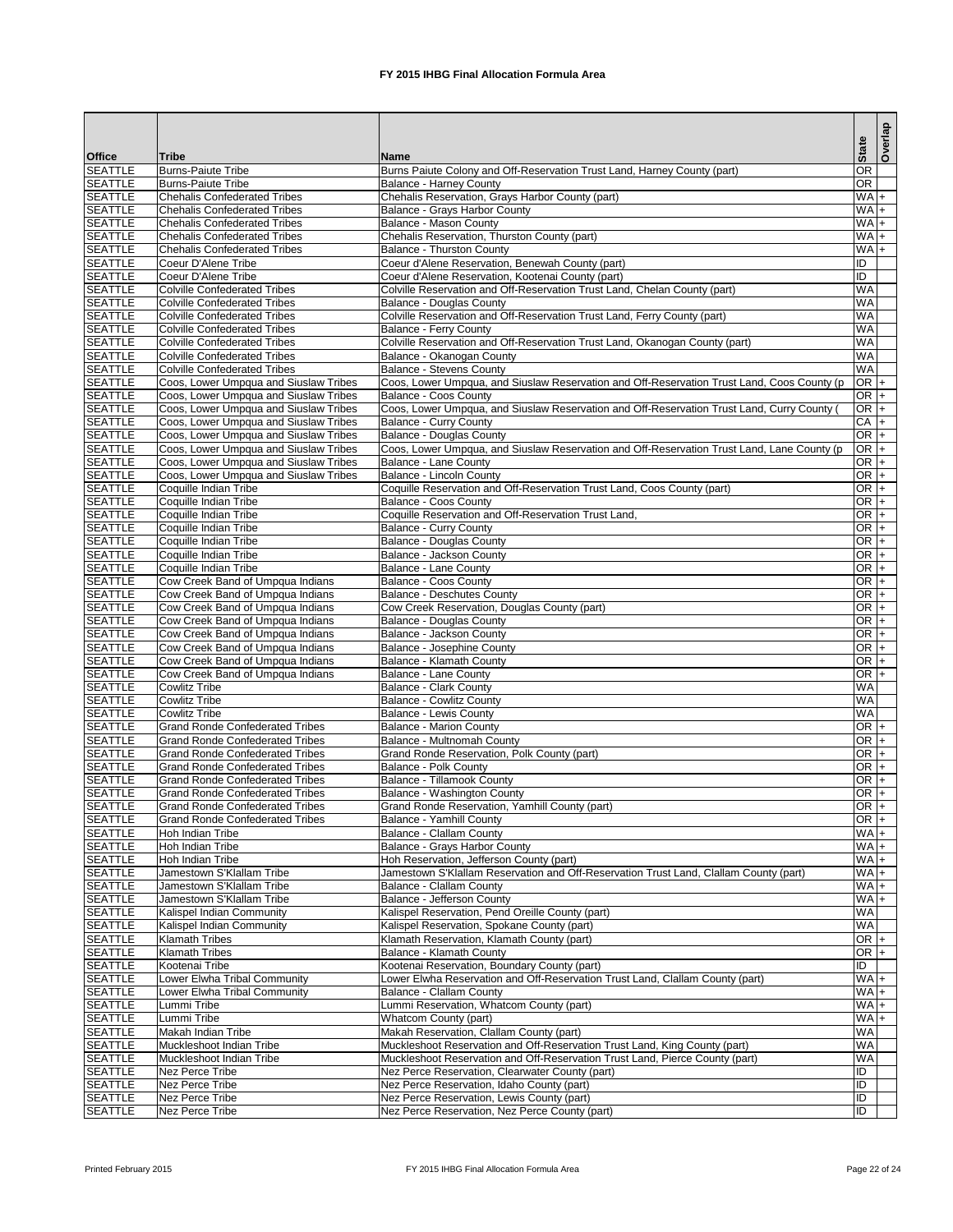|                                  |                                                                        |                                                                                                   | <b>State</b>          | Overlap |
|----------------------------------|------------------------------------------------------------------------|---------------------------------------------------------------------------------------------------|-----------------------|---------|
| <b>Office</b>                    | <b>Tribe</b>                                                           | <b>Name</b>                                                                                       |                       |         |
| <b>SEATTLE</b>                   | Nisqually Indian Community                                             | Nisqually Reservation, Pierce County (part)                                                       | $W_A$                 |         |
| <b>SEATTLE</b><br><b>SEATTLE</b> | Nisqually Indian Community<br>Nisqually Indian Community               | Pierce County (part)<br>Nisqually Reservation, Thurston County (part)                             | $W_A$<br>$WA +$       |         |
| <b>SEATTLE</b>                   | Nisqually Indian Community                                             | <b>Balance - Thurston County</b>                                                                  | WA+                   |         |
| <b>SEATTLE</b>                   | Nooksack Tribe                                                         | Nooksack Reservation and Off-Reservation Trust Land, Whatcom County (part)                        | $WA +$                |         |
| <b>SEATTLE</b>                   | Nooksack Tribe                                                         | Balance - Whatcom County                                                                          | WA+                   |         |
| <b>SEATTLE</b>                   | Port Gamble Indian Community                                           | Port Gamble Reservation, Kitsap County (part)                                                     | $WA +$                |         |
| <b>SEATTLE</b>                   | Port Gamble Indian Community                                           | <b>Balance - Kitsap County</b>                                                                    | WA+                   |         |
| <b>SEATTLE</b>                   | <b>Puyallup Tribe</b>                                                  | Puyallup Reservation and Off-Reservation Trust Land, King County (part)                           | WA+                   |         |
| <b>SEATTLE</b>                   | <b>Puyallup Tribe</b>                                                  | Puyallup Reservation and Off-Reservation Trust Land, Pierce County (part)                         | WA <sub>+</sub>       |         |
| <b>SEATTLE</b><br><b>SEATTLE</b> | Puyallup Tribe                                                         | <b>Balance - Pierce County</b>                                                                    | WA <sub>+</sub><br>WA |         |
| <b>SEATTLE</b>                   | Quileute Tribe<br><b>Quinault Tribe</b>                                | Quileute Reservation, Clallam County (part)<br>Quinault Reservation, Grays Harbor County (part)   | $WA +$                |         |
| <b>SEATTLE</b>                   | <b>Quinault Tribe</b>                                                  | <b>Balance - Grays Harbor County</b>                                                              | $W_A +$               |         |
| <b>SEATTLE</b>                   | <b>Quinault Tribe</b>                                                  | Quinault Reservation, Jefferson County (part)                                                     | WA+                   |         |
| <b>SEATTLE</b>                   | <b>Quinault Tribe</b>                                                  | Balance - Jefferson County                                                                        | $W A +$               |         |
| <b>SEATTLE</b>                   | Samish Nation                                                          | <b>Balance - Island County</b>                                                                    | $W_A +$               |         |
| <b>SEATTLE</b>                   | Samish Nation                                                          | Balance - San Juan County, San Juan County                                                        | $W_A$                 |         |
| <b>SEATTLE</b>                   | Samish Nation                                                          | Samish, Skagit County (part)                                                                      | $WA +$                |         |
| <b>SEATTLE</b>                   | Samish Nation                                                          | Balance - Skagit County                                                                           | $W_A$                 |         |
| <b>SEATTLE</b>                   | Samish Nation                                                          | <b>Balance - Snohomish County</b>                                                                 | $W A +$               |         |
| <b>SEATTLE</b>                   | <b>Samish Nation</b>                                                   | <b>Balance - Whatcom County</b>                                                                   | $W A +$               |         |
| <b>SEATTLE</b>                   | Sauk-Suiattle Indian Tribe                                             | <b>Balance - King County</b>                                                                      | $W A +$               |         |
| <b>SEATTLE</b><br><b>SEATTLE</b> | Sauk-Suiattle Indian Tribe<br>Sauk-Suiattle Indian Tribe               | <b>Balance - Pierce County</b><br>Sauk-Suiattle Reservation, Skagit County (part)                 | $WA +$<br>$W_A$       |         |
| <b>SEATTLE</b>                   | Sauk-Suiattle Indian Tribe                                             | Sauk-Suiattle Reservation, Snohomish County (part)                                                | $W_A$                 |         |
| <b>SEATTLE</b>                   | Sauk-Suiattle Indian Tribe                                             | <b>Balance - Snohomish County</b>                                                                 | $W A +$               |         |
| <b>SEATTLE</b>                   | Shoalwater Bay Tribe                                                   | Shoalwater Bay Reservation and Off-Reservation Trust Land, Pacific County (part)                  | WA                    |         |
| <b>SEATTLE</b>                   | Shoalwater Bay Tribe                                                   | <b>Balance - Pacific County</b>                                                                   | <b>WA</b>             |         |
| <b>SEATTLE</b>                   | Shoshone-Bannock Tribes, Ft. Hall Res.                                 | Fort Hall Reservation and Off-Reservation Trust Land, Bannock County (part)                       | $\overline{D}$        |         |
| <b>SEATTLE</b>                   | Shoshone-Bannock Tribes, Ft. Hall Res.                                 | Fort Hall Reservation and Off-Reservation Trust Land, Bingham County (part)                       | $\overline{D}$        |         |
| <b>SEATTLE</b>                   | Shoshone-Bannock Tribes, Ft. Hall Res.                                 | Fort Hall Reservation and Off-Reservation Trust Land, Caribou County (part)                       | $\overline{D}$        |         |
| <b>SEATTLE</b>                   | Shoshone-Bannock Tribes, Ft. Hall Res.                                 | Fort Hall Reservation and Off-Reservation Trust Land, Power County (part)                         | Ī                     |         |
| <b>SEATTLE</b>                   | <b>Siletz Confederated Tribes</b>                                      | Balance - Benton County                                                                           | $OR +$                |         |
| <b>SEATTLE</b>                   | <b>Siletz Confederated Tribes</b>                                      | <b>Balance - Clackamas County</b>                                                                 | $OR$ +                |         |
| <b>SEATTLE</b><br><b>SEATTLE</b> | <b>Siletz Confederated Tribes</b><br><b>Siletz Confederated Tribes</b> | Balance - Lane County<br>Siletz Reservation and Off-Reservation Trust Land, Lincoln County (part) | $OR +$<br>$OR$ +      |         |
| <b>SEATTLE</b>                   | <b>Siletz Confederated Tribes</b>                                      | <b>Balance - Lincoln County</b>                                                                   | OR $+$                |         |
| <b>SEATTLE</b>                   | <b>Siletz Confederated Tribes</b>                                      | <b>Balance - Linn County</b>                                                                      | $OR +$                |         |
| <b>SEATTLE</b>                   | <b>Siletz Confederated Tribes</b>                                      | <b>Balance - Marion County</b>                                                                    | $OR +$                |         |
| <b>SEATTLE</b>                   | <b>Siletz Confederated Tribes</b>                                      | <b>Balance - Multnomah County</b>                                                                 | $OR$ +                |         |
| <b>SEATTLE</b>                   | <b>Siletz Confederated Tribes</b>                                      | <b>Balance - Polk County</b>                                                                      | OR $+$                |         |
| <b>SEATTLE</b>                   | <b>Siletz Confederated Tribes</b>                                      | <b>Balance - Tillamook County</b>                                                                 | $OR +$                |         |
| <b>SEATTLE</b>                   | <b>Siletz Confederated Tribes</b>                                      | Balance - Washington County                                                                       | $OR +$                |         |
| <b>SEATTLE</b>                   | <b>Siletz Confederated Tribes</b>                                      | <b>Balance - Yamhill County</b>                                                                   | $OR +$                |         |
| <b>SEATTLE</b>                   | Skokomish Indian Tribe                                                 | Skokomish Reservation, Mason County (part)                                                        | $WA +$                |         |
| <b>SEATTLE</b>                   | Skokomish Indian Tribe                                                 | <b>Balance - Mason County</b>                                                                     | $WA +$                |         |
| <b>SEATTLE</b><br><b>SEATTLE</b> | Snoqualmie                                                             | <b>Balance - King County</b><br><b>Balance - Snohomish County</b>                                 | $W_A +$<br>$W_A +$    |         |
| <b>SEATTLE</b>                   | Snoqualmie<br>Spokane Tribe                                            | Spokane Reservation, Lincoln County (part)                                                        | <b>WA</b>             |         |
| <b>SEATTLE</b>                   | Spokane Tribe                                                          | <b>Balance - Lincoln County</b>                                                                   | WA                    |         |
| <b>SEATTLE</b>                   | Spokane Tribe                                                          | Balance - Pend Oreille County                                                                     | <b>WA</b>             |         |
| <b>SEATTLE</b>                   | Spokane Tribe                                                          | Balance - Spokane County                                                                          | <b>WA</b>             |         |
| <b>SEATTLE</b>                   | Spokane Tribe                                                          | Spokane Reservation, Stevens County (part)                                                        | <b>WA</b>             |         |
| <b>SEATTLE</b>                   | Squaxin Island Tribe                                                   | Balance - Grays Harbor County                                                                     | $W_A +$               |         |
| <b>SEATTLE</b>                   | Squaxin Island Tribe                                                   | Squaxin Island Reservation and Trust Lands, Mason County (part)                                   | $W_A$                 |         |
| <b>SEATTLE</b>                   | <b>Squaxin Island Tribe</b>                                            | Balance - Mason County                                                                            | $W_A +$               |         |
| <b>SEATTLE</b>                   | <b>Squaxin Island Tribe</b>                                            | <b>Balance - Thurston County</b>                                                                  | $WA +$                |         |
| <b>SEATTLE</b><br><b>SEATTLE</b> | Stillaguamish Tribe                                                    | Stillaguamish Reservation, Snohomish County (part)<br>Balance - Snohomish County                  | $W_A$<br>$W_A$        |         |
| <b>SEATTLE</b>                   | Stillaguamish Tribe<br>Suquamish Tribe                                 | <b>Balance - King County</b>                                                                      | $WA +$                |         |
| <b>SEATTLE</b>                   | Suquamish Tribe                                                        | Port Madison Reservation, Kitsap County (part)                                                    | $W_A +$               |         |
| <b>SEATTLE</b>                   | Suquamish Tribe                                                        | Balance - Kitsap County                                                                           | $WA +$                |         |
| <b>SEATTLE</b>                   | Suquamish Tribe                                                        | <b>Balance - Mason County</b>                                                                     | $W A +$               |         |
| <b>SEATTLE</b>                   | Suquamish Tribe                                                        | <b>Balance - Pierce County</b>                                                                    | $WA +$                |         |
| <b>SEATTLE</b>                   | Suquamish Tribe                                                        | <b>Balance - Snohomish County</b>                                                                 | $WA +$                |         |
| <b>SEATTLE</b>                   | Suquamish Tribe                                                        | <b>Balance - Thurston County</b>                                                                  | $WA$ +                |         |
| <b>SEATTLE</b>                   | Swinomish Indians                                                      | Swinomish Reservation, Skagit County (part)                                                       | $WA +$                |         |
| <b>SEATTLE</b>                   | Swinomish Indians                                                      | Balance - Skagit Co                                                                               | $WA$ +                |         |
| <b>SEATTLE</b>                   | Tulalip Tribes                                                         | Tulalip Reservation, Snohomish County (part)                                                      | $WA +$                |         |
| <b>SEATTLE</b>                   | <b>Tulalip Tribes</b>                                                  | Balance - Snohomish County<br>Umatilla Reservation, Umatilla County (part)                        | $WA +$                |         |
| <b>SEATTLE</b>                   | <b>Umatilla Confederated Tribes</b>                                    |                                                                                                   | $\overline{OR}$       |         |

Printed February 2015 **FX** 2015 IHBG Final Allocation Formula Area Page 23 of 24